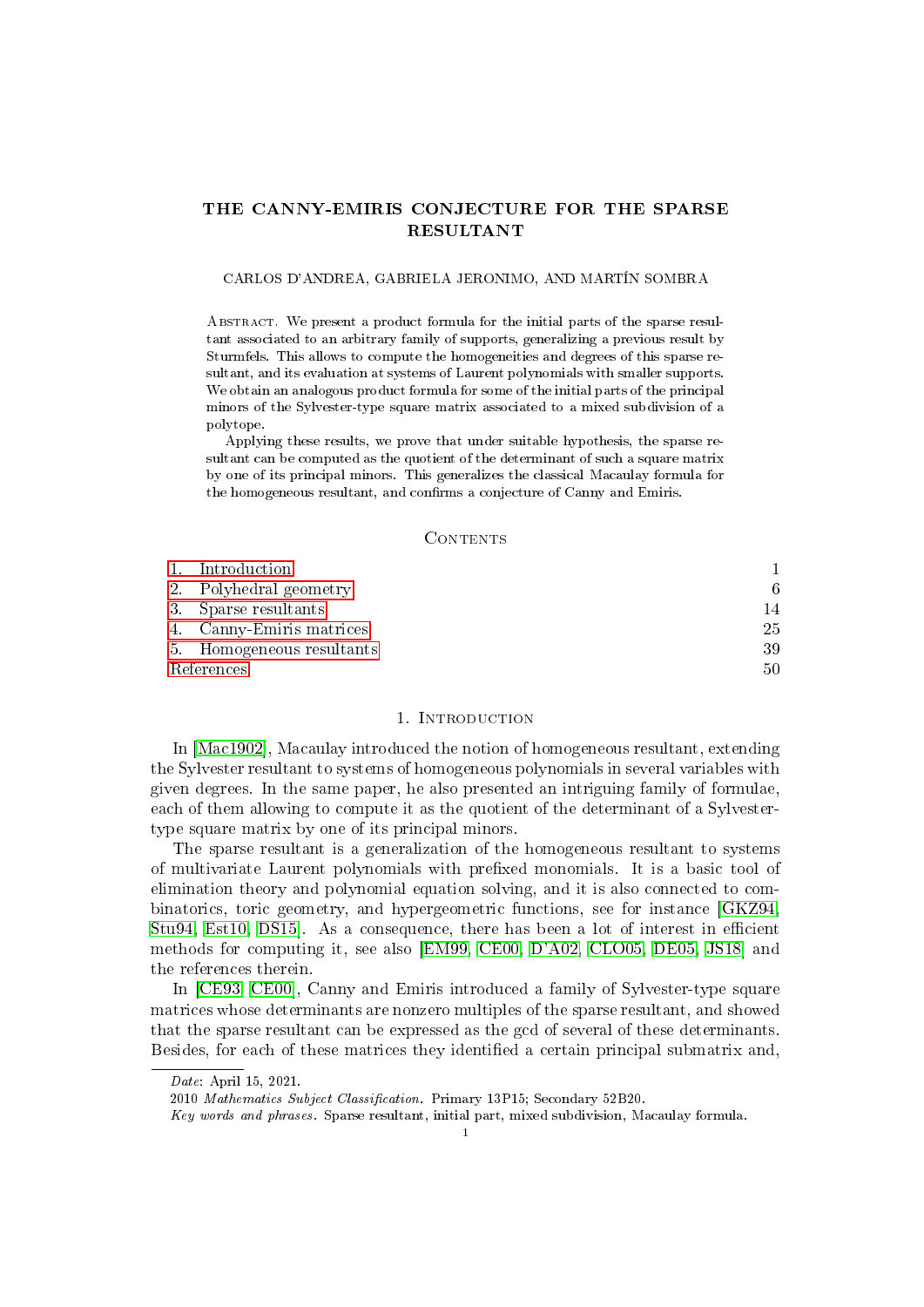following Macaulay, conjectured that the quotient of their determinants coincides with the sparse resultant, at least in some cases. Their construction relies heavily on the combinatorics of the polytopes defined as the convex hull of the exponents of the given monomials, and of a chosen family of affine functions on them. Shortly afterwards, Sturmfels extended the method by allowing the use of convex piecewise affine functions on these polytopes [\[Stu94\]](#page-50-2).

Using this circle of ideas, the first author found a recursive procedure to build Sylvester-type square matrices with a distinguished principal submatrix, and obtained another family of formulae for the sparse resultant extending those of Macaulay for the homogeneous resultant [\[D'A02\]](#page-49-2). Some connections between the D'Andrea construction and that of Canny and Emiris were explored by Emiris and Konaxis for families of monomials whose associated polytopes are scaled copies of a fixed one [\[EK11\]](#page-50-7). There are also some determinantal formulae for sparse resultants, but their applicability is limited to a short list of special cases [\[SZ94,](#page-50-8) [WZ94,](#page-50-9) [DE03,](#page-49-6) [Khe03,](#page-50-10) [Khe05,](#page-50-11) [BFMT18,](#page-49-7) [Gro20,](#page-50-12) [BMT20,](#page-49-8) [EMT21\]](#page-50-13).

The main result of this paper is a proof of a generalized version of the Canny-Emiris conjecture, with precise conditions for its validity. Our approach is based on a systematic study of the Canny-Emiris matrices and their interplay with mixed subdivisions of polytopes. In particular, we compute the orders and initial parts of its principal minors and establish the compatibility of this construction with the restriction of the defining data. We also prove a product formula for the initial parts of the sparse resultant, generalizing a previous one by Sturmfels [\[Stu94\]](#page-50-2).

Classically, sparse resultants and Canny-Emiris matrices were studied in the situation where the family of exponents of the given monomials is essential in the sense of Sturmfels, that is, when the sparse resultant does depend on all the sets of variables and, in addition, the affine span of these exponents coincides with the ambient lattice, see  $[\text{Stu94}, \{1\}]$  or Remark [3.5](#page-16-0) for details. Whereas this is, without any doubt, the main case of interest, a crucial part of our analysis consists in extending and studying these notions in full generality. Having constructions and properties that behave uniformly allows us to descend to the simple cases where the result can be proved directly.

We also show that the Macaulay formula for the homogeneous resultant corresponding to the critical degree appears as a particular case of our result, thus obtaining an independent proof for it.

We next explain these results with more detail. Let  $M \simeq \mathbb{Z}^n$  be a lattice of rank n. Set  $\mathbb{T}_M = \text{Hom}(M, \mathbb{C}^{\times}) \simeq (\mathbb{C}^{\times})^n$  for the associated torus and, for  $a \in M$ , denote by  $\chi^a: \mathbb{T}_M \to \mathbb{C}^\times$  the corresponding character. For  $i = 0, \ldots, n$  let  $\mathcal{A}_i \subset M$  be a nonempty finite subset,  $\bm{u}_i = \{u_{i,a}\}_{a \in \mathcal{A}_i}$  a set of  $\#\mathcal{A}_i$  variables and

$$
F_i = \sum_{a \in \mathcal{A}_i} u_{i,a} \, \chi^a \in \mathbb{Z}[\bm{u}_i][M]
$$

the general Laurent polynomial with support  $\mathcal{A}_i$ , where  $\mathbb{Z}[\bm{u}_i][M] \simeq \mathbb{Z}[\bm{u}_i][x_1^{\pm 1},\ldots,x_n^{\pm 1}]$ denotes the group  $\mathbb{Z}[\boldsymbol{u}_i]$ -algebra of M.

Let Res<sub>A</sub>, Elim<sub>A</sub>  $\in \mathbb{Z}[u] = \mathbb{Z}[u_0,\ldots,u_n]$  be the sparse resultant and the sparse eliminant associated to the family of supports  $\mathcal{A} = (\mathcal{A}_0, \ldots, \mathcal{A}_n)$  in the sense of [\[Est10,](#page-50-3) [DS15\]](#page-50-4). The sparse resultant is the resultant of the multiprojective toric variety with torus  $\mathbb{T}_M$  associated to  $\mathcal A$  in the sense of Rémond's multiprojective elimination theory, whereas the sparse eliminant corresponds to what is classically referred to as the sparse resultant, as is done in  $[GKZ94, Stu94, CLO05]$  $[GKZ94, Stu94, CLO05]$  $[GKZ94, Stu94, CLO05]$  for instance. Both are well-defined up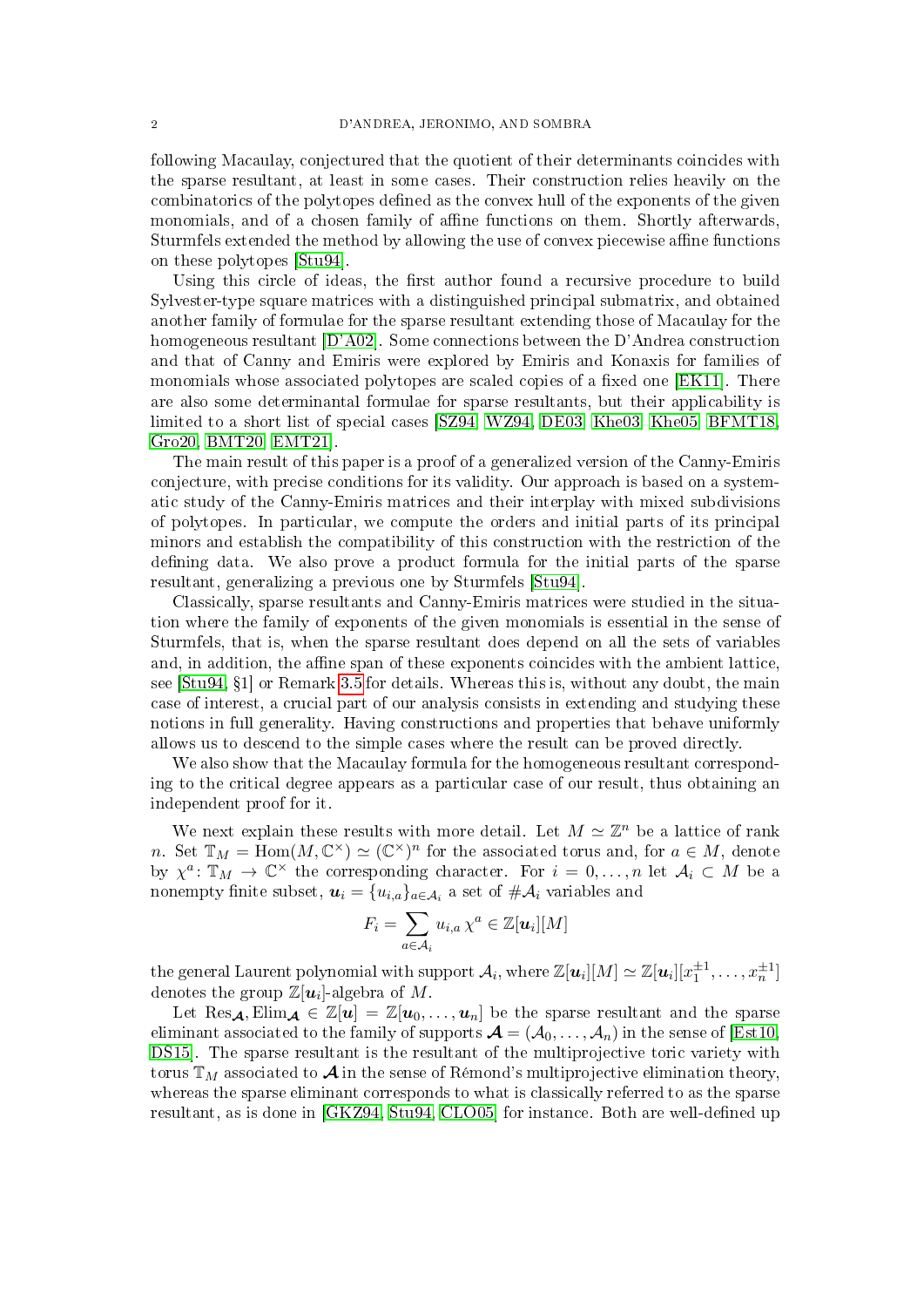to the sign, the sparse resultant is a power of the sparse eliminant, and they coincide when the family of supports  $\mathcal A$  is essential and its affine span coincides with M, see [\[DS15\]](#page-50-4) or  $\S$ [3](#page-13-0) for precisions.

For each *i* denote by  $\Delta_i$  the convex hull of  $\mathcal{A}_i$  in the vector space  $M_{\mathbb{R}} = M \otimes \mathbb{R}$ and set  $\Delta = \sum_{i=0}^{n} \Delta_i$  for the Minkowski sum of these lattice polytopes. For a vector  $\boldsymbol{\omega} = (\omega_0, \dots, \omega_n) \in \mathbb{R}^{\mathcal{A}} = \prod_{i=0}^n \mathbb{R}^{\mathcal{A}_i}$  set

<span id="page-2-1"></span>(1.1) 
$$
\vartheta_{\omega_i} : \Delta_i \longrightarrow \mathbb{R}, i = 0, \dots, n, \text{ and } \Theta_{\omega} : \Delta \longrightarrow \mathbb{R}
$$

for the convex piecewise affine functions parametrizing the lower envelope of the convex hull of the lifted supports  $\mathcal{A}_i = \{(a, \omega_{i,a})\}_{a \in \mathcal{A}_i} \subset M \times \mathbb{R}, i = 0, \ldots, n$ , and of their sum  $\sum_{i=0}^{n} \widehat{A}_i \subset M \times \mathbb{R}$ , respectively. These functions define a mixed subdivision  $S(\Theta_{\omega})$ of  $\overline{\Delta}$ , and for each *n*-cell D of  $S(\Theta_{\omega})$  they also determine a decomposition

$$
D = \sum_{i=0}^{n} D_i
$$

where each  $D_i$  is a cell of the subdivision  $S(\vartheta_{\omega_i})$  of  $\Delta_i$ , called the *i*-th component of  $D$ . We can then consider the restriction

$$
\boldsymbol{\mathcal{A}}_D=(\mathcal{A}_0\cap D_0,\ldots,\mathcal{A}_n\cap D_n)
$$

of the given family of supports to these components.

Our first main result, contained in Theorem  $3.12$ , is the following factorization for the initial part of the sparse resultant with respect to  $\omega$ , defined as the the sum of the monomial terms whose exponents have minimal weight with respect to this vector. It generalizes a previous one by Sturmfels for the case when  $\mathcal A$  is essential [\[Stu94,](#page-50-2) Theorem 4.1].

<span id="page-2-0"></span>Theorem 1.1. Let  $\boldsymbol{\omega} \in \mathbb{R}^{\mathcal{A}}$ . Then

$$
init_{\boldsymbol{\omega}}(Res_{\boldsymbol{\mathcal{A}}}) = \pm \prod_{D} Res_{\boldsymbol{\mathcal{A}}_D},
$$

the product being over the n-cells of  $S(\Theta_{\omega})$ .

A result by Philippon and the third author for the Chow weights of a multiprojective toric variety [\[PS08a,](#page-50-14) Proposition 4.6] implies that the order of the sparse resultant with respect to  $\boldsymbol{\omega}$  can be expressed as the mixed integral of the  $\vartheta_{\boldsymbol{\omega}_i}$ 's (Theorem [3.12\)](#page-18-0). Applying this together with Theorem [1.1,](#page-2-0) we derive product formulae for the evaluation of Res<sub>A</sub> by setting some of the coefficients of the input Laurent polynomials to zero (Theorem [3.19](#page-21-0) and Proposition [3.22\)](#page-23-0), correcting and generalizing a previous one by Minimair [\[Min03\]](#page-50-15), see Remark [3.23.](#page-24-1) These factorizations might be interesting from the computational point of view, since they allow to extract the sparse resultant associated to a family of supports contained in those of  $\mathcal A$  as a factor of such an evaluation (Remark [3.21\)](#page-23-1).

Apart from being homogeneous with respect to the sets of variables  $u_i$ , the sparse resultant is also homogeneous with respect to a weighted grading on  $\mathbb{C}[u]$  associated to the action of  $\mathbb{T}_M$  by pullbacks on the system of Laurent polynomials  $\mathbf{F} = (F_0, \ldots, F_n)$ . As another application of the Philippon-Sombra formula, we compute its degree with respect to this grading, extending a result by Gelfand, Kapranov and Zelevinsky [\[GKZ94,](#page-50-1) Chapter 9, Proposition 1.3] and by Sturmfels [\[Stu94,](#page-50-2) 6] (Theorem [3.16\)](#page-21-1).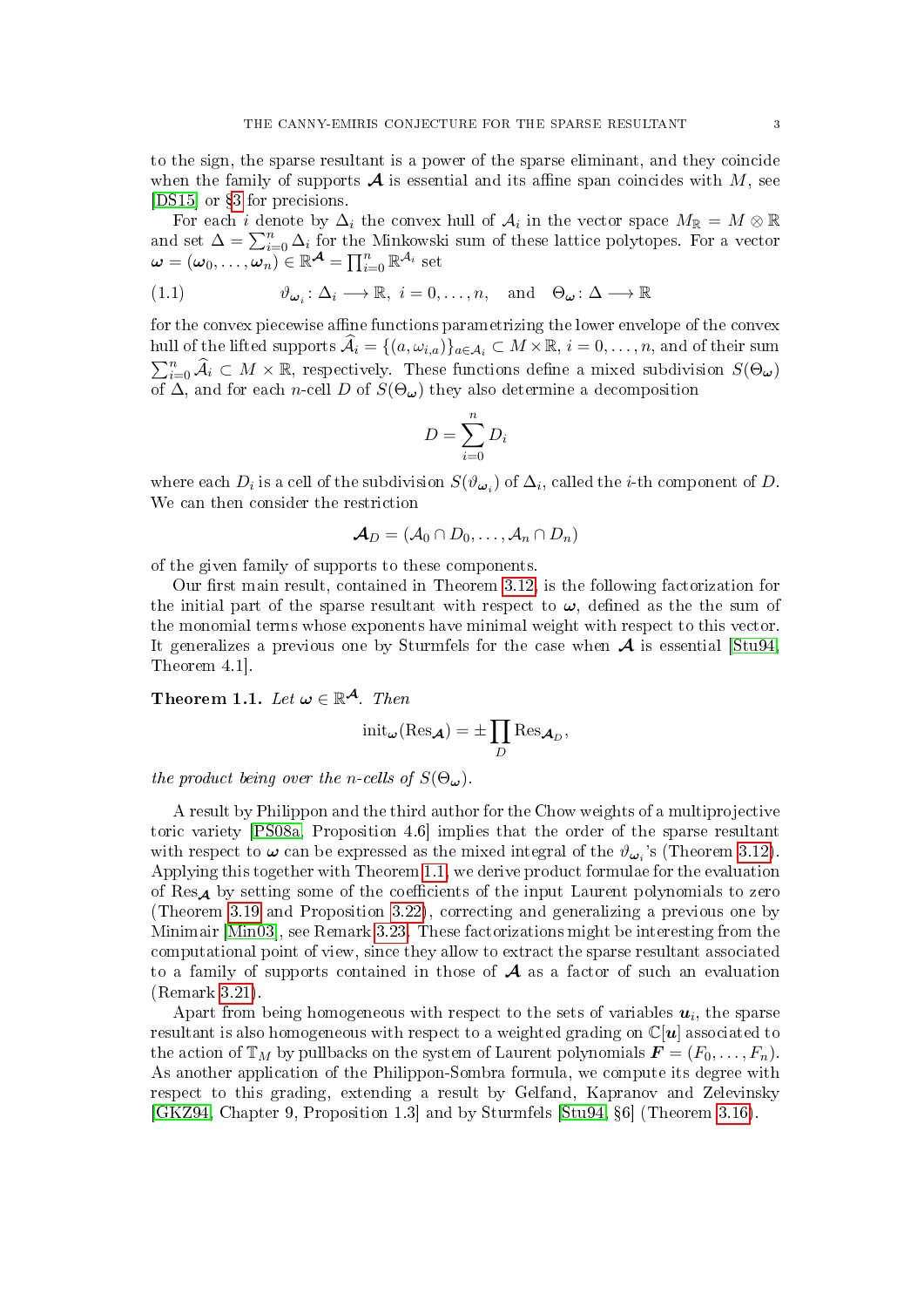To state our second main result, let

(1.2) 
$$
\rho_i \colon \Delta_i \longrightarrow \mathbb{R}, i = 0, \dots, n, \text{ and } \rho \colon \Delta \longrightarrow \mathbb{R}
$$

be the family of convex piecewise affine functions and its inf-convolution defined by a vector of  $\mathbb{R}^{\mathcal{A}}$  as in [\(1.1\)](#page-2-1). Set  $\rho = (\rho_0, \ldots, \rho_n)$  and suppose that the mixed subdivision  $S(\rho)$  is tight (Definition [2.3\)](#page-8-0).

Following Canny and Emiris [\[CE93,](#page-49-5) [CE00\]](#page-49-1) and Sturmfels [\[Stu94\]](#page-50-2), this data together with a generic translation vector  $\delta \in M_{\mathbb{R}}$  determines linear subspaces of  $\mathbb{C}(u)[M]^{n+1}$ and of  $\mathbb{C}(\boldsymbol{u})[M]$ , both of them generated by monomials indexed by the lattice points in the translated polytope  $\Delta + \delta$ , and such that the expression

$$
(G_0,\ldots,G_n)\longmapsto \sum_{i=0}^n G_i F_i
$$

defines a linear map between them, see  $\S 4.1$  $\S 4.1$  for details. The matrix of this linear map is denoted by  $\mathcal{H}_{\mathcal{A},\rho}$ , and we denote by  $\mathcal{E}_{\mathcal{A},\rho}$  the principal submatrix corresponding to the lattice points in  $\Delta + \delta$  contained in the translated nonmixed *n*-cells of  $S(\rho)$  $(Definition 4.5).$  $(Definition 4.5).$  $(Definition 4.5).$ 

There is a nice interplay between these square matrices and the mixed subdivisions of  $\Delta$  that are coarser than  $S(\rho)$ . Let

$$
\phi_i \colon \Delta_i \longrightarrow \mathbb{R}, i = 0, \dots, n, \text{ and } \phi \colon \Delta \longrightarrow \mathbb{R}
$$

be another family of convex piecewise affine functions and its respective inf-convolution, and suppose that  $S(\phi)$  is coarser than  $S(\rho)$ , a condition that is denoted by  $S(\phi) \preceq S(\rho)$ . For an *n*-cell D of  $S(\phi)$  denote by  $\rho_D = (\rho_0|_{D_0}, \ldots, \rho_n|_{D_n})$  the restriction to its components of this family of functions.

<span id="page-3-0"></span>**Theorem 1.2.** For  $\boldsymbol{\omega} = (\phi_i(a))_{i,a} \in \mathbb{R}^{\mathcal{A}}$  we have that

$$
\mathrm{init}_{\boldsymbol{\omega}}(\mathrm{det}(\mathcal{H}_{\boldsymbol{\mathcal{A}},\boldsymbol{\rho}}))=\prod_{D}\mathrm{det}(\mathcal{H}_{\boldsymbol{\mathcal{A}}_D,\boldsymbol{\rho}_D}),
$$

the product being over the n-cells of  $S(\phi)$ .

More generally, a similar factorization holds for all the principal minors of the Canny-Emiris matrix and in particular, for the determinant of  $\mathcal{E}_{A,\rho}$  (Theorem [4.10\)](#page-28-0). Hence for the vector defined by the  $\phi_i$ 's, the initial part of each of these minors factorizes in the same way as the corresponding initial part of the sparse resultant. In contrast with the situation for the sparse resultant, we do not know if this factorization holds for every  $\omega \in \mathbb{R}^{\mathcal{A}}$  and as a matter of fact, it would be most interesting to extend it to a larger class of vectors.

Another important property is that the Canny-Emiris matrices associated to the restricted data  $\mathcal{A}_D$  and  $\rho_D$  can be retrieved as the evaluation of a principal submatrix of  $\mathcal{H}_{A,\rho}$  by setting some of its coefficients to zero, and that this construction is compatible with refinements of mixed subdivisions (Propositions [4.8](#page-27-0) and [4.9\)](#page-28-1). We also determine the homogeneities and degrees of  $\det(\mathcal{H}_{A,\rho})$  (Proposition [4.6\)](#page-26-1) and show that, under a mild hypothesis, this determinant is a nonzero multiple of the sparse resultant (Proposition [4.16\)](#page-31-0). As a side question, such a hypothesis does not seem necessary, and it would be interesting to get rid of it (Remark [4.20\)](#page-33-0).

The Canny-Emiris conjecture [\[CE00,](#page-49-1) Conjecture 13.1] states that, if the family of supports  $\mathcal A$  is essential and its affine span coincides with M, then there is a family  $\rho$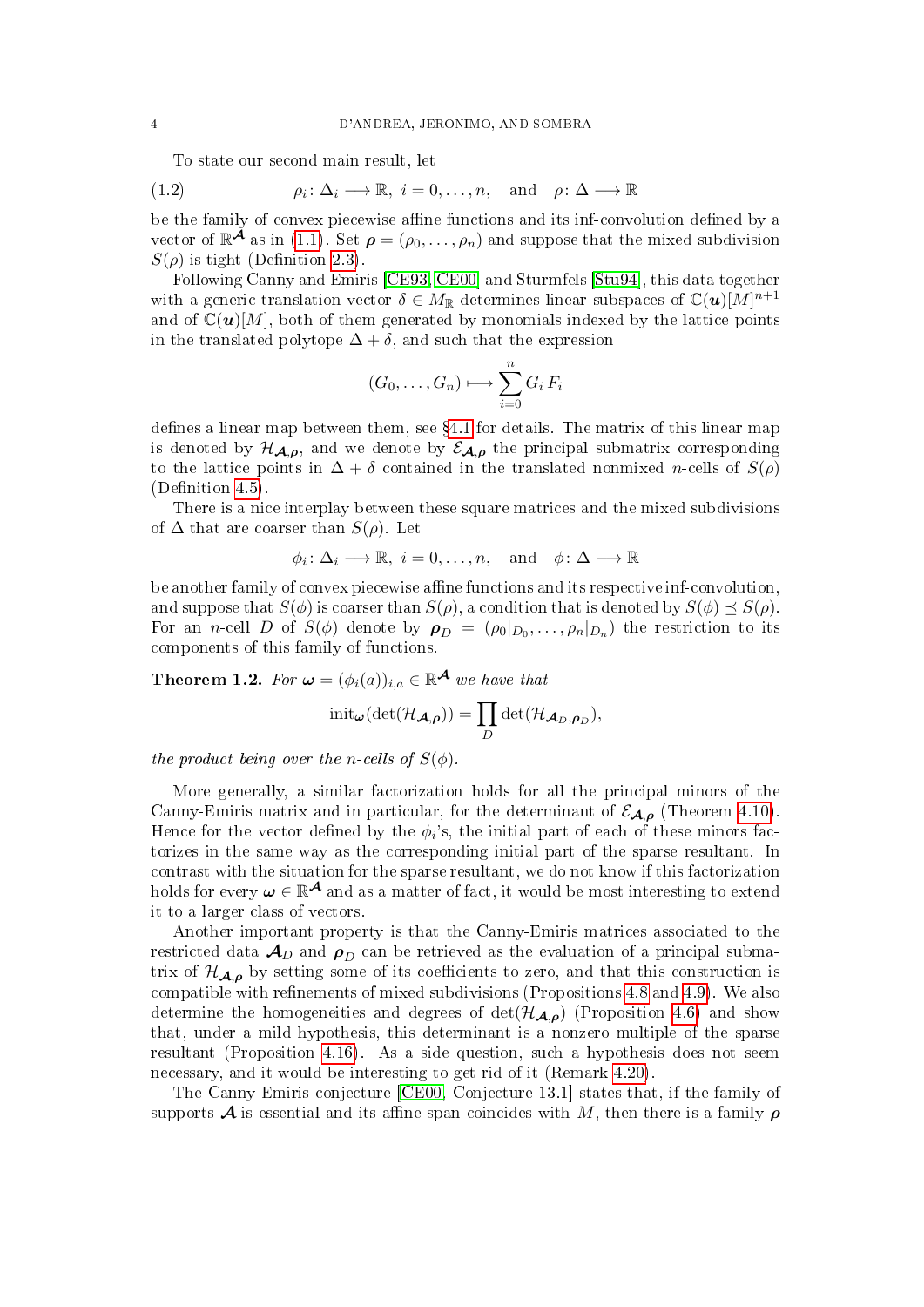<span id="page-4-0"></span>of affine functions on the  $\Delta_i$ 's and a translation vector  $\delta \in M_{\mathbb{R}}$  such that

(1.3) 
$$
\text{Elim}_{\mathcal{A}} = \pm \frac{\det(\mathcal{H}_{\mathcal{A},\rho})}{\det(\mathcal{E}_{\mathcal{A},\rho})}.
$$

As noted in  $[CE00, §13]$  $[CE00, §13]$ , this identity does not hold unconditionally since there are examples of families of convex piecewise affine functions whose associated Canny-Emiris matrix and distinguished principal submatrix do not verify it (Example [5.16\)](#page-48-0).

In  $[D'AO2]$ , the first author presented a recursive procedure, using several mixed subdivisions on polytopes of every possible dimension up to  $n$ , for constructing a square matrix with a distinguished principal submatrix such that the quotient of the determinants of these matrices coincides with  $\text{Elim}_{\mathcal{A}}$ . In [\[EK11\]](#page-50-7), Emiris and Konaxis showed that in the generalized unmixed case, the D'Andrea formula can be produced by a single mixed subdivision of  $\Delta$ , at the price of adding many more points to the supports.

Our third main result gives a positive answer to a generalized version of the Canny-Emiris conjecture. To bypass the recursive steps of the previous approaches, we consider chains of mixed subdivisions of  $\Delta$ 

$$
S(\theta_0) \preceq \cdots \preceq S(\theta_n)
$$

with  $S(\theta_n) \preceq S(\rho)$ . The tight mixed subdivision  $S(\rho)$  is said to be admissible if there is such a chain which is incremental in the sense of Definition [2.4](#page-8-1) and satisfies the conditions in Definition [4.22.](#page-34-0)

Not every tight mixed subdivision of  $\Delta$  is admissible (Example [5.16\)](#page-48-0). However, for the family of supports  $\mathcal A$  one can always find convex piecewise affine functions  $\rho =$  $(\rho_0, \ldots, \rho_n)$  whose associated mixed subdivision  $S(\rho)$  is admissible. For instance, this can be realized by considering convex piecewise affine functions as in  $(1.1)$  associated to a generic vector  $\boldsymbol{\nu} = (\boldsymbol{\nu}_0, \dots, \boldsymbol{\nu}_n) \in \mathbb{R}^{\mathcal{A}}$  such that  $\boldsymbol{\nu}_0 \gg \dots \gg \boldsymbol{\nu}_n = \boldsymbol{0}$ . Moreover, this vector can be chosen so that the  $\rho_i$ 's are affine (Example [2.11](#page-12-0) and Corollary [4.25\)](#page-35-0).

<span id="page-4-1"></span>**Theorem 1.3.** If  $S(\rho)$  is admissible, then

$$
\operatorname{Res}_{\mathcal{A}} = \pm \frac{\det(\mathcal{H}_{\mathcal{A},\rho})}{\det(\mathcal{E}_{\mathcal{A},\rho})}.
$$

In the setting of the Canny-Emiris conjecture [\(1.3\)](#page-4-0), the sparse eliminant coincides with the sparse resultant. Hence this statement follows from Theorem [1.3](#page-4-1) taking a family of affine functions whose associated mixed subdivision is admissible.

The statement of Theorem [1.3](#page-4-1) is contained in Theorem [4.27](#page-36-0) and its proof uses a descent argument similar to that of Macaulay in [\[Mac1902\]](#page-50-0) and the first author in  $[D'A02]$ , but its implementation is different. In contrast to these references, our approach works directly with the Canny-Emiris matrices associated to restrictions of the given data, without any need of extending the Canny-Emiris construction to a larger one. On the other hand, it is interesting to note that such an enlargement is possible, in analogy with the situation in [\[Mac1902,](#page-50-0) [D'A02\]](#page-49-2): the Canny-Emiris construction can be enlarged by replacing the translation vector  $\delta$  by a convex piecewise affine function on a polytope, and Theorem  $1.3$  extends to this more general situation (Remark [4.28\)](#page-37-0).

This result calls in for several research questions. To begin with, it would be interesting to extend the class of mixed subdivisions to which the quotient formula for the sparse resultant holds. Indeed, such an extension might be possible by enlarging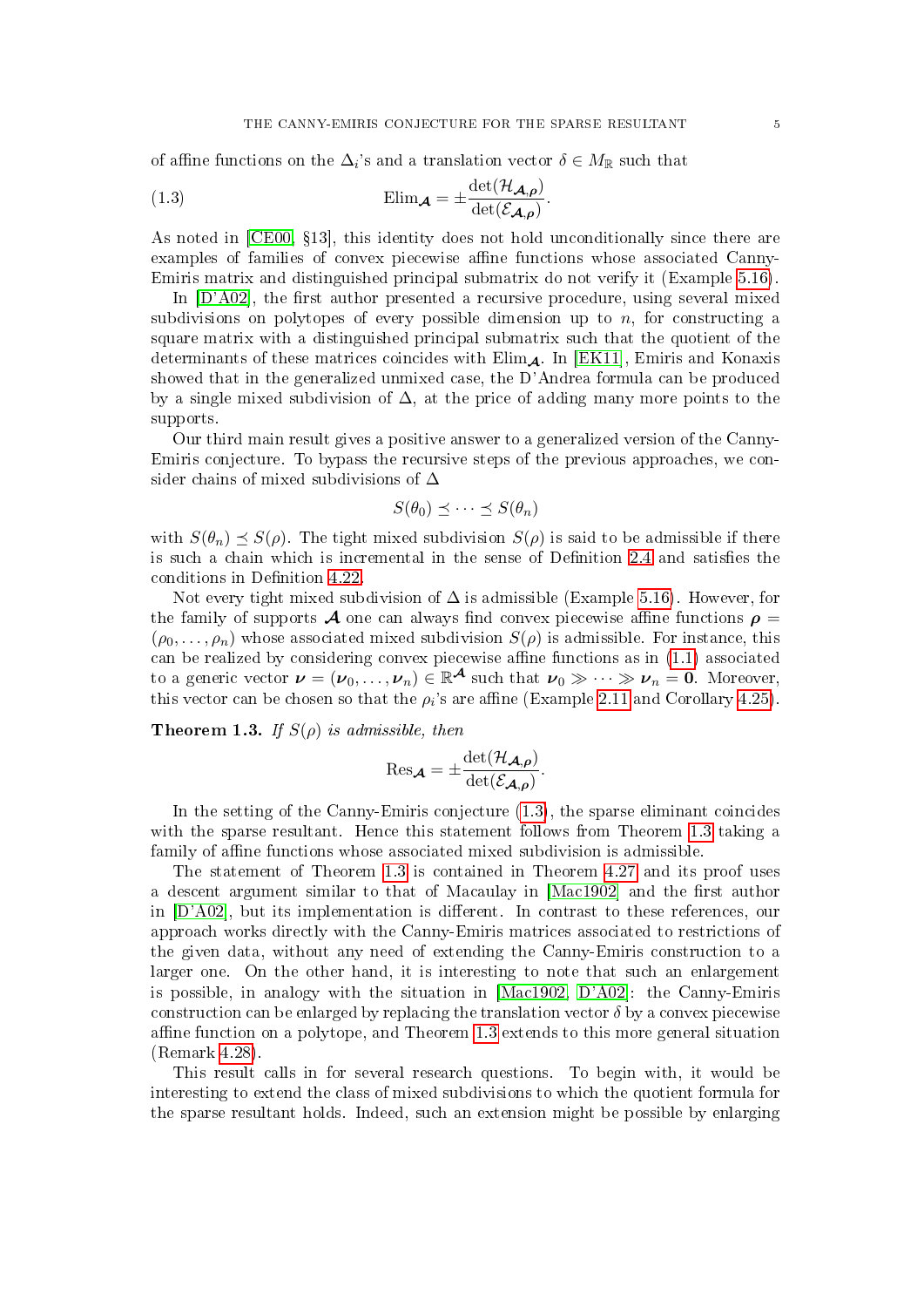the range of validity of Theorem [1.2.](#page-3-0) In the mean time, for computational purposes it would be interesting to have a fast way of checking if a given tight mixed subdivision of  $\Delta$  is admissible. In the same line, it would be interesting to determine the probability that a given tight mixed subdivision is admissible, with respect to a suitable probability distribution.

As an application, we show that the Macaulay formula for the homogeneous resultant corresponding to the critical degree is a particular case of Theorem [1.3,](#page-4-1) thus providing an independent proof for it (Corollary [5.13\)](#page-47-0). This is done by considering a specific admissible mixed subdivision of scalar multiples of the standard simplex such that its Canny-Emiris matrix and distinguished principal submatrix coincide with those in that formula (Proposition [5.9\)](#page-46-0).

The paper is organized as follows. In  $\S2$  $\S2$  we explain the necessary notions and results from polyhedral geometry, including convex piecewise affine functions on polyhedra and their associated mixed subdivisions, and mixed volumes and integrals. In §[3](#page-13-0) we recall the basic definitions and properties of sparse resultants and study some further aspects, including their orders and initial parts, their homogeneities and corresponding degrees, and their behavior under the evaluation at systems of Laurent polynomials with smaller supports. In §[4](#page-24-0) we study Canny-Emiris matrices: their behavior under restriction of the data, the orders, initial parts, homogeneities and degrees of their principal minors, some divisibility properties of their determinants, and we give the proof of the Canny-Emiris conjecture. In  $\S5$  $\S5$  we study the Macaulay formula for the homogeneous resultant in the framework of the Canny-Emiris construction, and give some additional examples and observations.

Acknowledgments. We thank the anonymous reviewers for their comments and suggestions for improvement on a previous version of this paper. We also thank Carles Checa for useful comments. Part of this work was done while the authors met at the universities of Barcelona and of Buenos Aires.

D'Andrea was partially supported by the European Horizon 2020 research and innovation program under the Marie Sklodowska-Curie grant agreements No. 675789 and 860843. Jeronimo was partially supported by the Argentinian CONICET research grant PIP 11220130100527CO and the University of Buenos Aires research grants UBACYT 20020160100039BA and UBACYT 20020190100116BA. Both D'Andrea and Sombra were also partially supported by the Spanish MINECO research projects MTM2015-65361-P and PID2019-104047GB-I00, the Spanish María de Maeztu program for units of excellence MDM-2014-0445 (BGSMath María de Maeztu), and the Argentinian research project ANPCyT PICT-2013-0294.

### 2. Polyhedral geometry

<span id="page-5-0"></span>2.1. Convex piecewise affine functions and mixed subdivisions. In this section we study the mixed subdivisions of convex polyhedra produced by families of convex piecewise affine functions. We also introduce some notions that will play a key role in our analysis of Canny-Emiris matrices, and establish their feasability for a given family of supports. Some of the techniques we use are similar to those in [\[HS95,](#page-50-16) [JMSW09\]](#page-50-17). The necessary background on polyhedral geometry can be found in [\[Ewa96,](#page-50-18) Part 1].

Let  $M \simeq \mathbb{Z}^n$  be a lattice of rank  $n \in \mathbb{N}$  and  $N = M^{\vee} = \text{Hom}(M, \mathbb{Z}) \simeq \mathbb{Z}^n$  its dual lattice. Set  $M_\mathbb{R} = M\otimes \mathbb{R} \simeq \mathbb{R}^n$  and  $N_\mathbb{R} = N\otimes \mathbb{R} \simeq \mathbb{R}^n$  for the associated *n*-dimensional vector spaces, and denote by  $\langle v, x \rangle$  the pairing between  $v \in N_{\mathbb{R}}$  and  $x \in M_{\mathbb{R}}$ .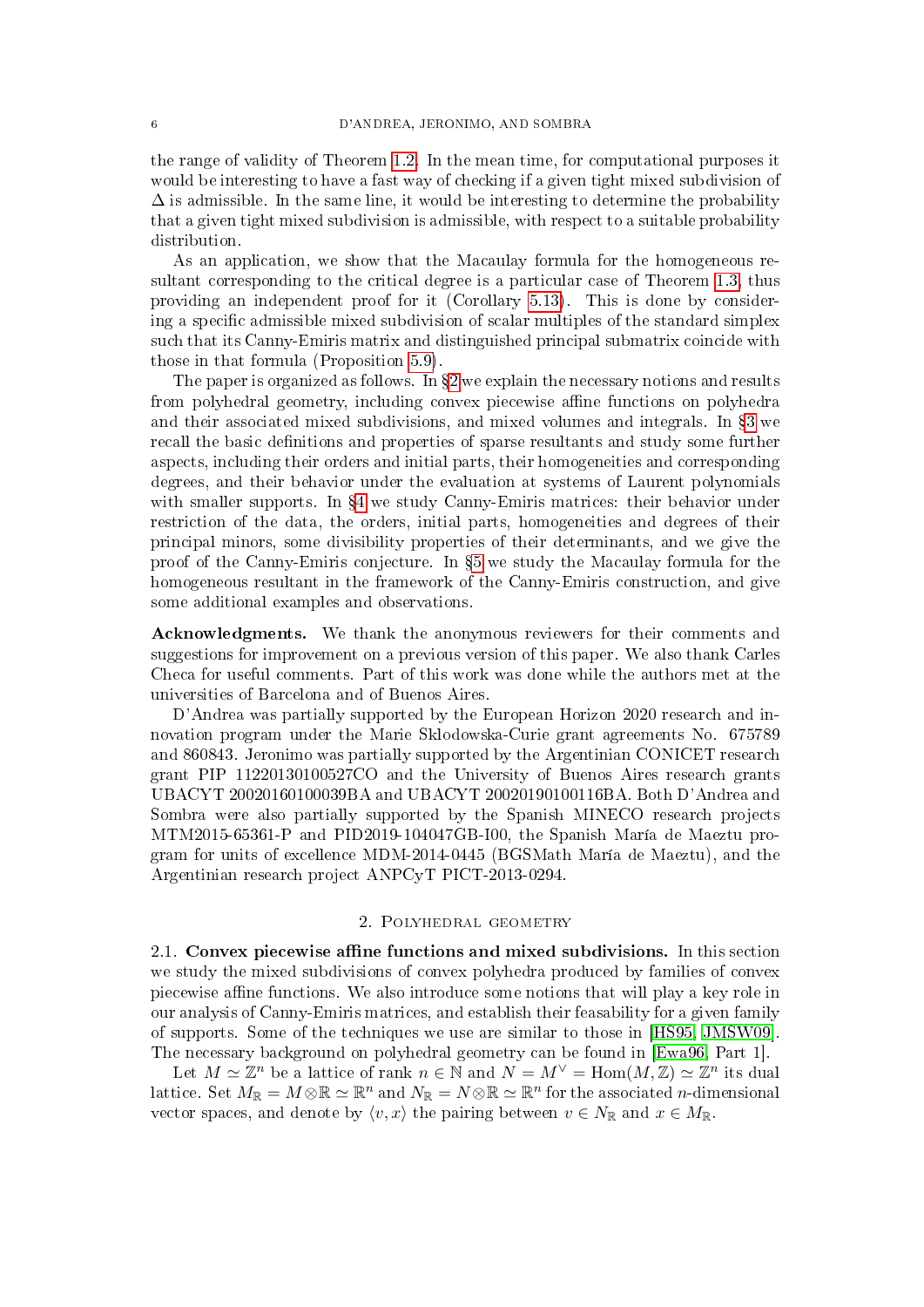A convex polyhedron of  $M_{\mathbb{R}}$  is a subset of this vector space given as the intersection of a finite family of closed halfspaces. For a convex polyhedron  $\Delta$  of  $M_{\mathbb{R}}$  we denote by ri $(\Delta)$  its *relative interior*, that is, the interior of this convex polyhedron relative to the minimal affine subspace containing it. Its *support function* is the function  $h_{\Delta} : N_{\mathbb{R}} \to \mathbb{R} \cup \{-\infty\}$  defined by

(2.1) 
$$
h_{\Delta}(v) = \inf \{ \langle v, x \rangle \mid x \in \Delta \}.
$$

The assignment  $\Delta \mapsto h_{\Delta}$  is additive with respect to the Minkowski sum of convex polyhedra and the pointwise sum of functions.

<span id="page-6-3"></span>For a vector  $v \in N_{\mathbb{R}}$ , the face of  $\Delta$  in the direction of v is defined as

(2.2) 
$$
\Delta^v = \{x \in \Delta \mid \langle v, x \rangle = h_\Delta(v)\}.
$$

Let  $\rho: \Delta \to \mathbb{R}$  be a convex piecewise affine function. Its graph and its epigraph are the subsets of  $M_{\mathbb{R}} \times \mathbb{R}$  respectively defined as

<span id="page-6-2"></span>
$$
gr(\rho) = \{(x, \rho(x)) \mid x \in \Delta\}
$$
 and  $epi(\rho) = \{(x, z) \mid x \in \Delta, z \ge \rho(x)\}.$ 

The epigraph is a convex polyhedron, whose faces of the form  $epi(\rho)^{(v,1)}$ ,  $v \in N_{\mathbb{R}}$ , are contained in the graph, and are called the faces of  $gr(\rho)$ .

The *subdivision of*  $\Delta$  *induced by*  $\rho$ , denoted by  $S(\rho)$ , is the polyhedral subdivision of  $\Delta$  given by the image of the faces of the graph of  $\rho$  with respect to the projection  $\pi\colon M_{\mathbb{R}}\times\mathbb{R}\to M_{\mathbb{R}}$ . Its elements are called the *cells* of this subdivision. For  $j\geq -1$ , we denote by  $S(\rho)^j$  the set of cells of  $S(\rho)$  of dimension j, or j-cells. Their union gives the *j-skeleton* of  $S(\rho)$ , denoted by  $|S(\rho)^j|$ . For a vector  $v \in N_{\mathbb{R}}$ , the corresponding cell of  $S(\rho)$  is denoted by

<span id="page-6-4"></span>(2.3) 
$$
\Gamma(\rho, v) = \pi(\text{epi}(\rho)^{(v, 1)}).
$$

For  $x \in \Delta$  we have that

<span id="page-6-1"></span>(2.4) 
$$
\rho(x) \ge \langle -v, x \rangle + h_{\text{epi}(\rho)}(v, 1)
$$

and the equality holds if and only if  $x \in \Gamma(\rho, v)$ .

Let  $\rho: \Delta \to \mathbb{R}$  and  $\rho' : \Delta' \to \mathbb{R}$  be convex piecewise affine functions on convex polyhedra. Their *inf-convolution*, denoted by  $\rho \boxplus \rho'$ , is the convex piecewise affine function on the Minkowski sum  $\Delta + \Delta'$  defined by

<span id="page-6-0"></span>(2.5) 
$$
(\rho \boxplus \rho')(x) = \inf \{ \rho(y) + \rho'(y') \mid y \in \Delta, y' \in \Delta' \text{ and } x = y + y' \}.
$$

Alternatively, it can be defined as the function parametrizing the lower envelope of  $epi(\rho) + epi(\rho'),$  that is,

$$
(\rho \boxplus \rho')(x) = \inf\{z \in \mathbb{R} \mid (x, z) \in \text{epi}(\rho) + \text{epi}(\rho')\}.
$$

The Minkowski sum  $epi(\rho) + epi(\rho')$  is a convex polyhedron, and so  $\rho \boxplus \rho'$  is a convex piecewise affine function on  $\Delta + \Delta'$  and for every point x in this set, the infimum in [\(2.5\)](#page-6-0) is attained.

Now for  $s \in \mathbb{N}$  let  $\rho_i \colon \Delta_i \to \mathbb{R}$ ,  $i = 0, \ldots, s$ , be a family of  $s + 1$  convex piecewise affine functions on convex polyhedra and set  $\rho = \bigoplus_{i=0}^{s} \rho_i$  for their inf-convolution, which is a convex piecewise affine function on the Minkowski sum  $\Delta = \sum_{i=0}^{s} \Delta_i$ . The subdivision  $S(\rho)$  of  $\Delta$  is called a *mixed subdivision* of  $\Delta$ .

<span id="page-6-5"></span>For  $i = 0, \ldots, s$  we respectively denote by

(2.6) 
$$
\Delta_i^c = \sum_{j \neq i} \Delta_j \text{ and } \rho_i^c = \prod_{j \neq i} \rho_j
$$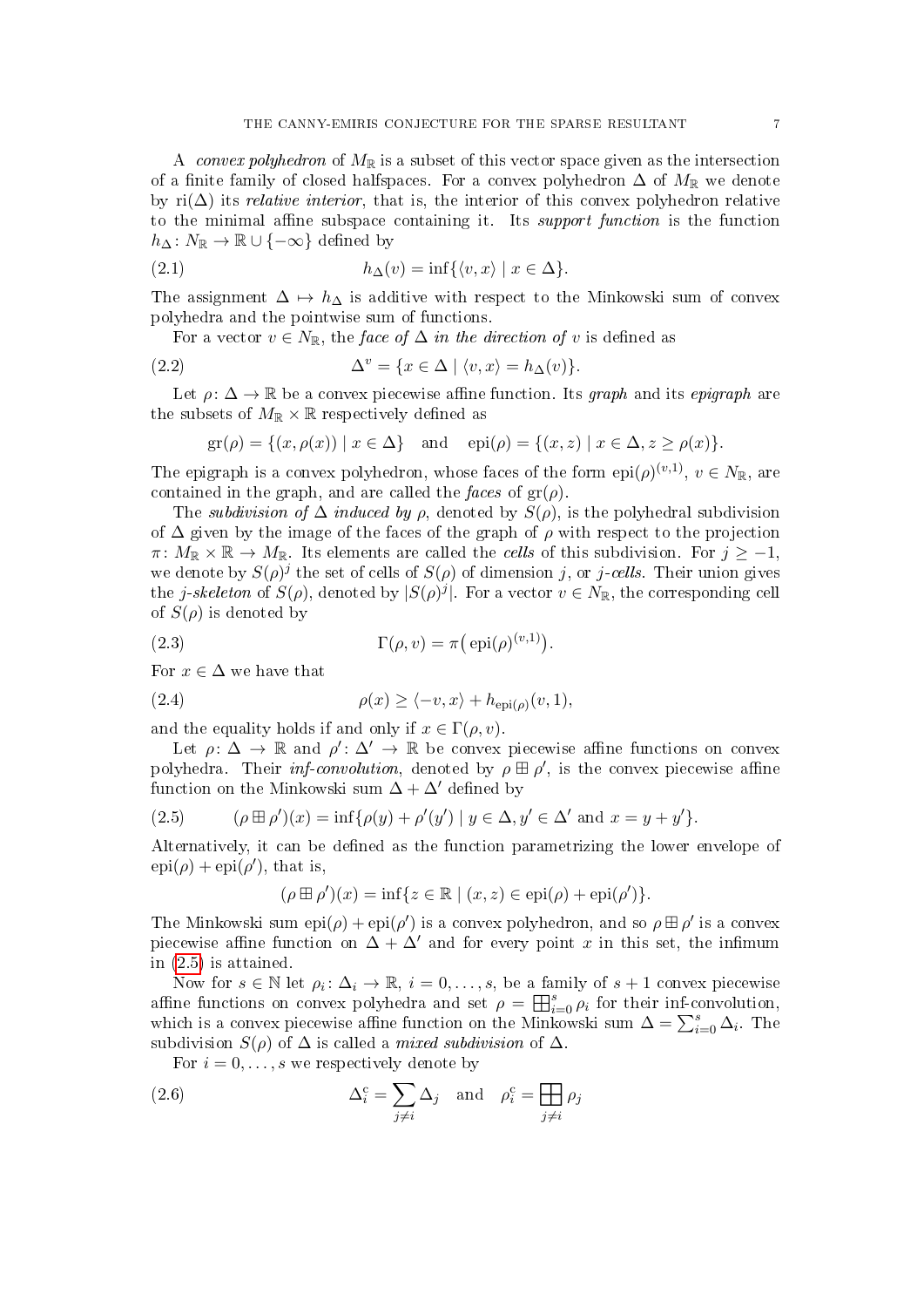the convex polyhedron and the convex piecewise affine function respectively defined by the i-th complementary Minkowski sum and by the i-th complementary inf-convolution. We have that  $\Delta_i^c + \Delta_i = \Delta$  and  $\rho_i^c \boxplus \rho_i = \rho$ .

For  $C \in S(\rho)$  consider the subset of  $M^{s+1}_{\mathbb{R}}$  defined as

<span id="page-7-3"></span>
$$
\Pi_C = \left\{ (x_0, ..., x_s) \in \prod_{i=0}^s \Delta_i \middle| \sum_{i=0}^s x_i \in C \text{ and } \rho \left( \sum_{i=0}^s x_i \right) = \sum_{i=0}^s \rho_i(x_i) \right\}.
$$

For  $i=0,\ldots,s$  let  $\pi_i\colon M_{\mathbb{R}}^{s+1}\to M_{\mathbb{R}}$  denote the projection onto the *i*-th factor. The *i*-th component of C is the nonempty subset of  $\Delta_i$  defined as

$$
(2.7) \tC_i = \pi_i(\Pi_C).
$$

The next two results give the basic properties of the components of the cells of a mixed subdivision.

# <span id="page-7-4"></span><span id="page-7-0"></span>**Proposition 2.1.** Let  $C \in S(\rho)$ . Then

<span id="page-7-2"></span>(1) for  $v \in N_{\mathbb{R}}$  such that  $C = \Gamma(\rho, v)$  we have that  $C_i = \Gamma(\rho_i, v) \in S(\rho_i)$  for all i, (2)  $C = \sum_{i=1}^{s} C_i,$  $i=0$ (3) for  $x \in C$  and  $x_i \in \Delta_i$ ,  $i = 0, \ldots, s$ , such that  $x = \sum_{i=0}^{s} x_i$  we have that  $\rho(x) = \sum_{i=0}^{s} \rho_i(x_i)$  if and only if  $x_i \in C_i$  for all i.

<span id="page-7-1"></span>*Proof.* Let  $v \in N_{\mathbb{R}}$  and set for short  $\kappa = h_{\text{epi}(\rho)}(v, 1)$  and  $\kappa_i = h_{\text{epi}(\rho_i)}(v, 1)$  for each i. We have that  $epi(\rho) = \sum_{i=0}^{s} epi(\rho_i)$  and so, by the additivity of the support function,

$$
\kappa = \sum_{i=0}^{s} \kappa_i.
$$

Let  $i \in \{0, \ldots, s\}$  and  $x_i \in C_i$ . Choose  $x_j \in C_j$ ,  $j \neq i$ , such that  $(x_0, \ldots, x_s) \in \Pi_C$ and set  $x = \sum_{j=0}^{s} x_j$ , so that  $x \in C$  and  $\rho(x) = \sum_{j=0}^{s} \rho_j(x_j)$ . Hence  $(x, \rho(x)) \in$  $epi(\rho)^{(v,1)}$  and  $(x_j, \rho_j(x_j)) \in epi(\rho_j)$  for all j and so

$$
\kappa = \langle (v,1), (x,\rho(x)) \rangle = \sum_{j=0}^{s} \langle (v,1), (x_j,\rho_j(x_j)) \rangle \ge \sum_{j=0}^{s} \kappa_j = \kappa.
$$

Thus  $\langle (v, 1), (x_i, \rho_i(x_i)) \rangle = \kappa_i$  or equivalently  $(x_i, \rho_i(x_i)) \in epi(\rho_i)^{(v,1)}$ , which implies that  $x_i \in \Gamma(\rho_i, v)$ .

Conversely, let  $x_i \in \Gamma(\rho_i, v)$ . Choose  $x_j \in \Gamma(\rho_j, v)$ ,  $j \neq i$ , and set  $x = \sum_{j=0}^s x_j$  and  $t = \sum_{j=0}^{s} \rho_j(x_j)$ . We have that  $t \ge \rho(x)$  and so  $(x, t) \in epi(\rho)$ . Moreover

$$
\langle (v,1),(x,t) \rangle = \sum_{j=0}^{s} \langle (v,1),(x_j,\rho_j(x_j)) \rangle = \sum_{j=0}^{s} \kappa_j = \kappa.
$$

Hence  $(x,t) \in \text{epi}(\rho)^{(v,1)}$  and so  $x \in C$  and  $t = \rho(x)$ . In particular,  $x_i \in C_i$  and we conclude that  $C_i = \Gamma(\rho_i, v)$ , proving [\(1\)](#page-7-0).

Now let  $x_i \in C_i$ ,  $i = 0, \ldots, s$ , and set  $x = \sum_{i=0}^s x_i$ . By [\(1\)](#page-7-0), for any  $v \in N_{\mathbb{R}}$  such that  $C = \Gamma(\rho, v)$  we have that  $C_i = \Gamma(\rho_i, v)$ , and the last part of the proof of this statement shows that  $x \in C$  and  $\rho(x) = \sum_{i=0}^{s} \rho_i(x_i)$ . This proves both that  $\sum_{i=0}^{s} C_i \subset C$  and the "if" part in  $(3)$ .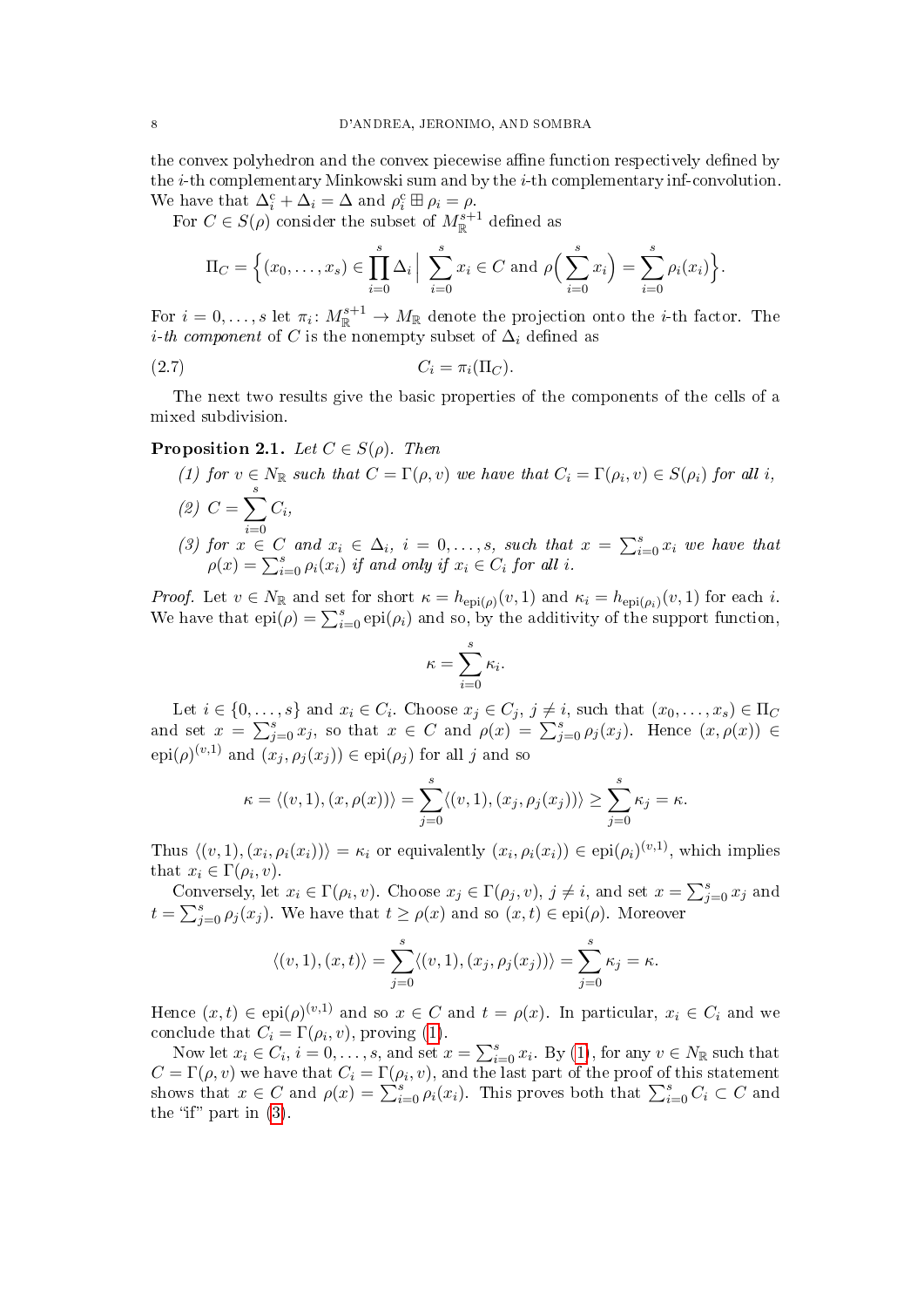Conversely, for each  $x \in C$  the infimum in [\(2.5\)](#page-6-0) is attained, and so there are  $x_i \in C_i$ ,  $i=0,\ldots,s$ , with  $x=\sum_{i=0}^s x_i$ . Hence  $C=\sum_{i=0}^s C_i$  as stated in [\(2\)](#page-7-2), whereas the "only if" part in [\(3\)](#page-7-1) is immediate from the definition of the components in [\(2.7\)](#page-7-3).

<span id="page-8-2"></span>**Proposition 2.2.** Let  $C, C' \in S(\rho)$  and  $i \in \{0, \ldots, s\}$  such that their respective *i*-th components have both dimension n and coincide. Then  $C = C'$ .

*Proof.* Since both  $C_i$  and  $C'_i$  have dimension n and coincide, there is a unique  $v \in N_{\mathbb{R}}$ with  $C_i = C'_i = \Gamma(\rho_i, v)$ . Proposition [2.1\(](#page-7-4)[1\)](#page-7-0) then implies that  $C = \Gamma(\rho, v) = C'$ .

<span id="page-8-0"></span>**Definition 2.3.** A mixed subdivision  $S(\rho)$  on  $\Delta$  is tight if for every n-cell C of  $S(\rho)$ ,

$$
\sum_{i=0}^{s} \dim(C_i) = n.
$$

If this condition holds, when  $s = n - 1$  an n-cell of  $S(\rho)$  is mixed if all its components are segments and when  $s = n$ , for  $k = 0, ..., n$  an n-cell of  $S(\rho)$  is k-mixed if its i-th component is a segment for all  $i \neq k$  (and so its k-th component is a point).

The set of mixed subdivisions of  $\Delta$  is partially ordered by refinements: for another mixed subdivision  $S(\rho')$  of  $\Delta$  given by a family of convex piecewise affine functions  $\rho'_i \colon \Delta_i \to \mathbb{R}, i = 0, \ldots, s$ , we say that  $S(\rho)$  is a *refinement* of  $S(\rho')$ , denoted by

$$
S(\rho) \succeq S(\rho') \quad \text{or} \quad S(\rho') \preceq S(\rho),
$$

if for all  $C \in S(\rho)$  there is  $D \in S(\rho')$  such that  $C \subset D$  and  $C_i \subset D_i$  for all i.

<span id="page-8-1"></span>**Definition 2.4.** An *incremental* chain of mixed subdivisions of  $\Delta$  is a chain  $S(\theta_0)$   $\preceq$  $\cdots \preceq S(\theta_s)$  where, for  $k = 0, \ldots, s$ , the mixed subdivision  $S(\theta_k)$  is induced by the infconvolution  $\theta_k: \Delta \to \mathbb{R}$  of a family of convex piecewise affine functions  $\theta_{k,i}: \Delta_i \to \mathbb{R}$ ,  $i = 0, \ldots, s$ , such that  $\theta_{k,i} = 0 | \Delta_i$  for  $i \geq k$ .

This incremental chain is *tight* if, for each k, the mixed subdivision of  $\Delta$  (considered as the sum of the  $k+1$  polytopes  $\Delta_0, \ldots, \Delta_{k-1}, \sum_{i=k}^s \Delta_i$  induced by the convex piecewise affine functions

$$
\theta_{k,i} \colon \Delta_i \to \mathbb{R}, \ i = 0, \dots, k-1, \text{ and } \prod_{i=k}^s \theta_{k,i} = 0 \Big|_{\sum_{i=k}^s \Delta_i},
$$

is tight in the sense of Definition [2.3.](#page-8-0)

**Remark 2.5.** If  $S(\theta_0) \leq \cdots \leq S(\theta_s)$  is a tight incremental chain, then  $S(\theta_s)$  is a tight mixed subdivision.

<span id="page-8-3"></span>**Example 2.6.** Let  $n = 2$  and  $M = \mathbb{Z}^2$ . Set  $d_0 = 1$ ,  $d_1 = 3$  and  $d_2 = 2$  and for  $i = 0, 1, 2$  consider the triangle  $\Delta_i = \{(x_1, x_2) \in (\mathbb{R}_{\geq 0})^2 \mid x_1 + x_2 \leq d_i\}$ . Consider also the affine functions  $\rho_i: \Delta_i \to \mathbb{R}, i = 0, 1$ , defined by

$$
\rho_0(x_1, x_2) = 3 x_1 + 6 x_2
$$
 and  $\rho_1(x_1, x_2) = 2 x_1 + x_2$ .

For  $k, i = 0, 1, 2$  set  $\theta_{k,i} = \rho_i$  if  $i < k$  and  $\theta_{k,i} = 0|_{\Delta_i}$  if  $i \geq k$ , and then for  $k = 0, 1, 2$ set  $\theta_k = \theta_{k,0} \boxplus \theta_{k,1} \boxplus \theta_{k,2}$ . Hence  $S(\theta_0) \preceq S(\theta_1) \preceq S(\theta_2)$  is a tight incremental chain of mixed subdivisions of the triangle  $\Delta = \{(x_1, x_2) \in (\mathbb{R}_{\geq 0})^2 \mid x_1 + x_2 \leq 6\}$  (Figure [2.1\)](#page-9-0).

Convex piecewise affine functions on lattice polytopes might be constructed by means of finite sets of lattice points and lifting vectors, as we next describe. For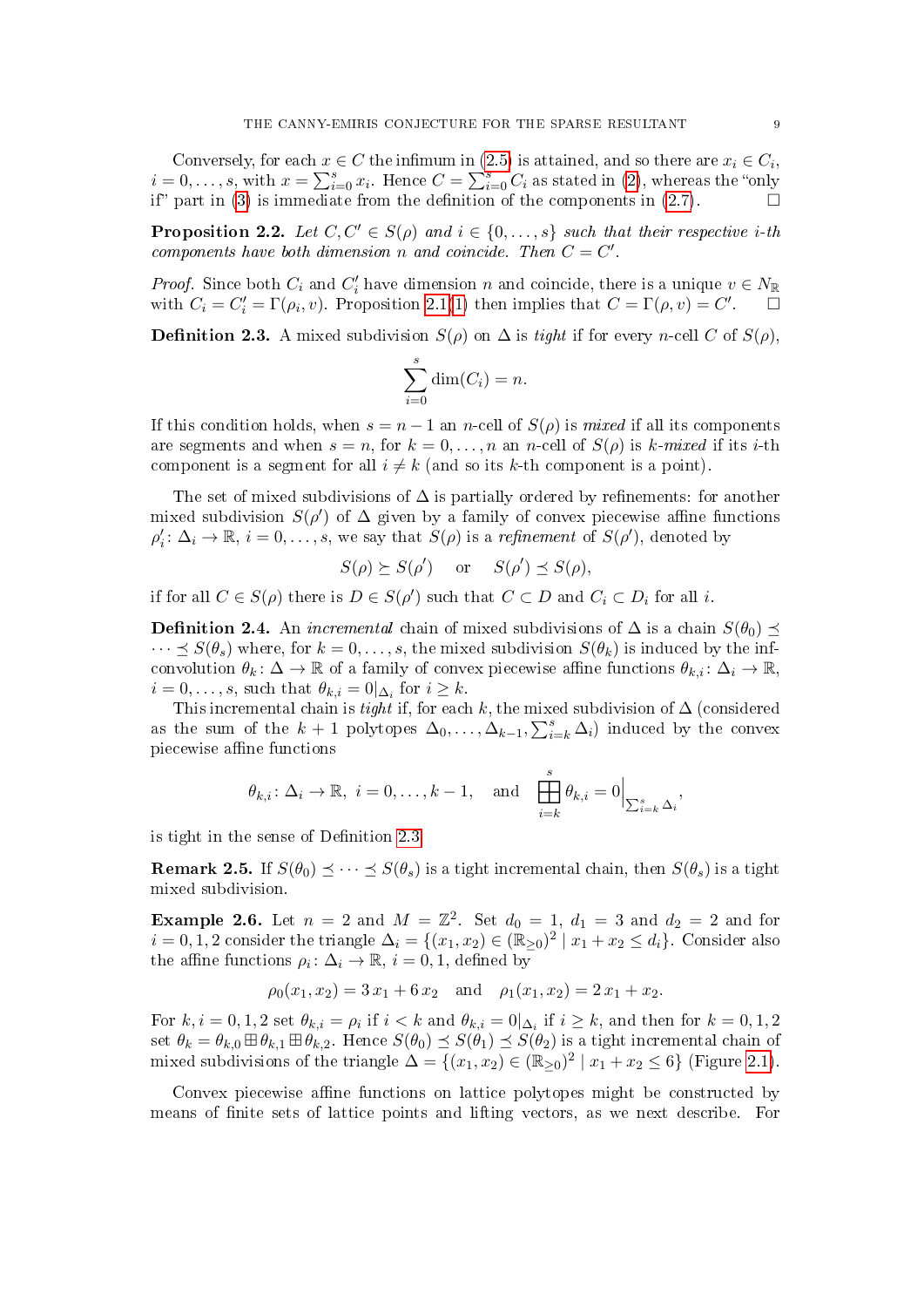

<span id="page-9-5"></span><span id="page-9-4"></span><span id="page-9-0"></span>FIGURE 2.1. A tight incremental chain

 $i = 0, \ldots, s$  let  $\mathcal{A}_i \subset M$  be a nonempty finite subset and  $\nu_i \in \mathbb{R}^{\mathcal{A}_i}$  a vector. Set  $\Delta_i = \text{conv}(\mathcal{A}_i)$  for the lattice polytope of  $M_{\mathbb{R}}$  given by the convex hull of  $\mathcal{A}_i$  and

$$
\vartheta_{\nu_i} \colon \Delta_i \longrightarrow \mathbb{R}
$$

for the convex piecewise affine function parametrizing the lower envelope of the lifted polytope  $\text{conv}(\overline{\{(a,\nu_{i,a})\}_{a\in\mathcal{A}_i}}) \subset M_{\mathbb{R}}\times\mathbb{R}$ . Set also  $\mathcal{A}=(\mathcal{A}_0,\ldots,\mathcal{A}_s), \nu=(\nu_0,\ldots,\nu_s)\in$  $\mathbb{R}^{\mathcal{A}} = \prod_{i=0}^{s} \mathbb{R}^{\widetilde{\mathcal{A}}_{i}}$  and

(2.9) 
$$
\Theta_{\nu} = \prod_{i=0}^{s} \vartheta_{\nu_{i}}.
$$

This latter is a convex piecewise affine function on the Minkowski sum  $\Delta = \sum_{i=0}^{s} \Delta_i$ , and  $S(\Theta_{\nu})$  is a mixed subdivision of this polytope.

The next result shows that a generic choice of lifting vectors produces a mixed subdivision that is tight. Furthermore, this choice can be made among the lifting vectors whose associated functions are affine.

<span id="page-9-3"></span>Consider the linear map  $T_{\mathcal{A}}: N^{s+1} \to \mathbb{R}^{\mathcal{A}}$  defined by

$$
(2.10) \t\t TA(v0,...,vs) = (\langle vi, a \rangle)_{i \in \{0,...,s\}, a \in A_i}.
$$

The convex piecewise affine functions associated to the vectors in its image are affine. The next result is similar to those in [\[HS95,](#page-50-16) page 1546] and [\[JMSW09,](#page-50-17) Lemma 2.1].

<span id="page-9-1"></span>**Proposition 2.7.** There is a finite union of hyperplanes  $W \subset \mathbb{R}^{\mathcal{A}}$  not containing  $T_{\mathcal{A}}(N^{s+1})$  such that for all  $\nu \in \mathbb{R}^{\mathcal{A}} \setminus W$  the mixed subdivision  $S(\Theta_{\boldsymbol{\nu}})$  of  $\Delta$  is tight.

To prove it, we need the following auxiliary result. For  $i = 0, \ldots, s$  let  $e_i$  be the  $(i + 1)$ -th vector in the standard basis of  $\mathbb{R}^{s+1}$ .

<span id="page-9-2"></span>**Lemma 2.8.** For  $v \in \mathbb{R}^{\mathcal{A}}$  let  $\widehat{L} \subset M_{\mathbb{R}} \times \mathbb{R}^{s+1} \times \mathbb{R}$  denote the linear span of the vectors  $\{(a,e_i,\nu_{i,a})\}_{i\in\{0,\ldots,s\},a\in\mathcal{A}_i}$ . Set also  $\widehat{\mathcal{A}}_i = \{(a,\nu_{i,a})\}_{a\in\mathcal{A}_i} \subset M_{\mathbb{R}} \times \mathbb{R}, i = 0,\ldots,s$ . Then

$$
\dim(\widehat{L}) = \dim\Big(\sum_{i=0}^s \mathrm{conv}(\widehat{\mathcal{A}}_i)\Big) + s + 1.
$$

*Proof.* For each i let  $\widehat{L}_i \subset M_{\mathbb{R}} \times \mathbb{R}$  denote the affine span of the nonempty finite subset  $\mathcal{A}_i$ . Making linear combinations between the generators of the linear subspace  $\widehat{L}$ , we easily deduce that  $\dim(\widehat{L}) = \dim(\sum_{i=0}^{s} \widehat{L}_i) + s + 1$ . The statement then follows from the fact that  $\dim(\sum_{i=0}^s \widehat{L}_i) = \dim(\sum_{i=0}^s \text{conv}(\widehat{A}_i)).$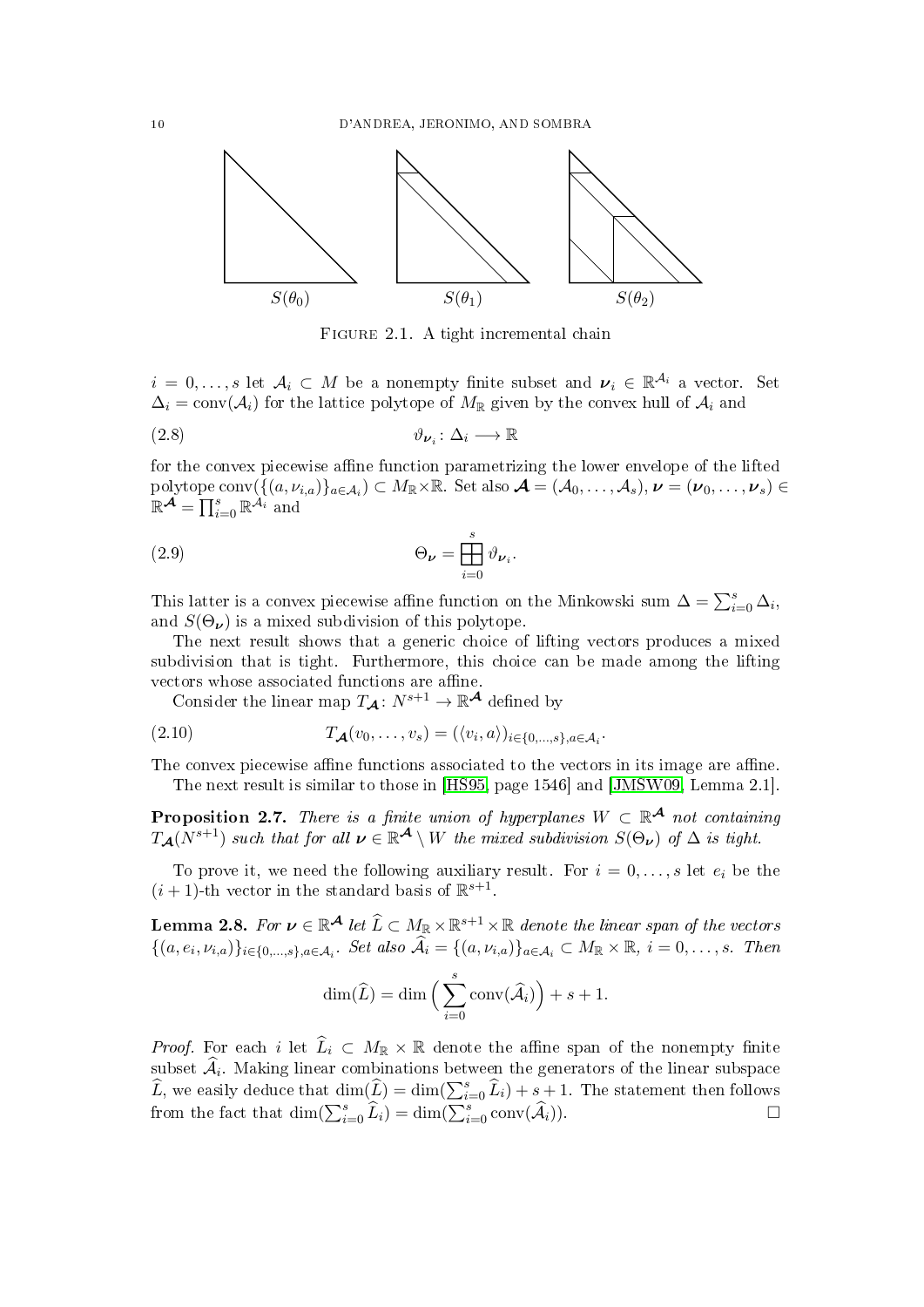*Proof of Proposition [2.7.](#page-9-1)* For  $i = 0, \ldots, s$  let  $u_i$  be a set of  $\#\mathcal{A}_i$  variables and let  $u =$  $(u_0,\ldots,u_s)$ . Fix an isomorphism  $M_{\mathbb{R}} \simeq \mathbb{R}^n$ . Then for each family  $\mathcal{D} = (\mathcal{D}_0,\ldots,\mathcal{D}_s)$ of nonempty subsets  $\mathcal{D}_i \subset \mathcal{A}_i$  satisfying the conditions

- <span id="page-10-1"></span>(1)  $\sum_{i=0}^{s} \# \mathcal{D}_i = n + s + 2,$
- <span id="page-10-0"></span>(2) dim(conv( $\mathcal{D}_i$ )) = # $\mathcal{D}_i - 1$ ,  $i = 0, ..., s$ .
- <span id="page-10-2"></span>(3) dim $(\sum_{i=0}^{s} \text{conv}(\mathcal{D}_i)) = n$

set  $\mathcal{G}_{\mathcal{D}} \in \mathbb{R}[u]^{\mathcal{D} \times (n+s+2)}$  for the square matrix made of the row vectors

<span id="page-10-3"></span>
$$
(a, e_i, u_{i,a}) \in \mathbb{R}[u]^{n+s+2}, i = 0, \ldots, s \text{ and } a \in \mathcal{D}_i.
$$

Set also  $G_{\mathcal{D}} = \det(\mathcal{G}_{\mathcal{D}}) \in \mathbb{R}[u]$ , which is a linear form.

The conditions on  $\mathcal D$  imply that for each i there is  $\nu \in \mathbb R^{\mathcal A}$  such that, setting

(2.11) 
$$
\widehat{\mathcal{D}}_i = \{(a,\nu_{i,a})\}_{a \in \mathcal{D}_i} \subset M_{\mathbb{R}} \times \mathbb{R}, \ i = 0,\ldots,s,
$$

we have that  $\dim(\sum_{i=0}^s \text{conv}(\widehat{\mathcal{D}}_i)) = n+1$ . Moreover, this condition can be fulfilled with a vector  $\nu \in T_{\mathcal{A}}(N^{s+1})$ . Indeed, the condition [\(2\)](#page-10-0) implies that the  $\mathcal{D}_i$ 's are simplexes which by the condition [\(1\)](#page-10-1), have dimensions that sum up  $n + 1$ . Assuming without loss of generality that each  $\mathcal{D}_i$  contains 0 as one its points, the remaining points in the union of these sets determine  $n + 1$  directions which by condition [\(3\)](#page-10-2) span  $M_{\mathbb{R}}$ . Then a possible choice for  $\nu$  satisfying [\(2.11\)](#page-10-3) consists in setting  $\nu_{i,a} = 0$  for each i and all  $a \in \mathcal{D}_i$  except one of them, for which this coordinate is set to 1.

Lemma [2.8](#page-9-2) then implies  $G_{\mathcal{D}}(\nu) \neq 0$  and in particular, the zero set of  $G_{\mathcal{D}}$  is a hyperplane not containing the linear subspace  $T_{\mathcal{A}}(N^{s+1})$ . The set W is then defined as the union of all these hyperplanes.

Now let  $\nu \in \mathbb{R}^{\mathcal{A}}$  and suppose that  $S(\Theta_{\nu})$  is not tight. Let C be an n-cell of this mixed subdivision such that  $\sum_{i=0}^{s} \dim(C_i) > n$ . Then we can choose nonempty finite subsets  $\mathcal{D}_i \subset \mathcal{A}_i \cap C_i$ ,  $i = 0, \ldots, s$ , satisfying the conditions  $(1), (2)$  $(1), (2)$  $(1), (2)$  and  $(3)$ . Such a choice may be accomplished by picking simplexes defined by points in the finite subsets  $A_i \cap C_i$ ,  $i = 0, \ldots, s$ , whose dimensions sum up  $n + 1$ .

Let P be the face of the graph of  $\Theta_{\nu}$  corresponding to C, and for each i let  $P_i$  be the face of the graph of  $\vartheta_{\nu_i}$  corresponding to the component  $C_i$ . For each i the lifted set  $\widehat{\mathcal{D}}_i$  as in [\(2.11\)](#page-10-3) is contained in  $P_i$  and so

$$
\sum_{i=0}^{s} \text{conv}(\widehat{\mathcal{D}}_i) \subset \sum_{i=0}^{s} P_i = P.
$$

Hence  $\dim(\sum_{i=0}^s \text{conv}(\widehat{\mathcal{D}}_i)) \leq \dim(P) = \dim(C) = n$ . Lemma [2.8](#page-9-2) then implies that  $G_{\mathcal{D}}(\nu) = 0$  and so  $\nu \in W$ , concluding the proof.

The next corollary shows that we might fix one of the lifting vectors to zero and still get a mixed subdivision that is tight. Set for short

$$
\boldsymbol{\mathcal{A}}'=(\mathcal{A}_0,\ldots,\mathcal{A}_{s-1})
$$

and let  $T_{\mathcal{A}'} : N^s \to \mathbb{R}^{\mathcal{A}'}$  be the corresponding linear map as in [\(2.10\)](#page-9-3).

<span id="page-10-4"></span>Corollary 2.9. There is a finite union of hyperplanes  $W' \subset \mathbb{R}^{\mathcal{A}'}$  not containing  $T_{\mathcal{A}'}(N^s)$  such that for all  $\nu' \in \mathbb{R}^{\mathcal{A}'} \setminus W'$  the mixed subdivision  $S(\Theta_{\boldsymbol{\nu}})$  of  $\Delta$  associated to the vector  $\boldsymbol{\nu} = (\boldsymbol{\nu}', \mathbf{0}) \in \mathbb{R}^{\mathcal{A}}$  is tight.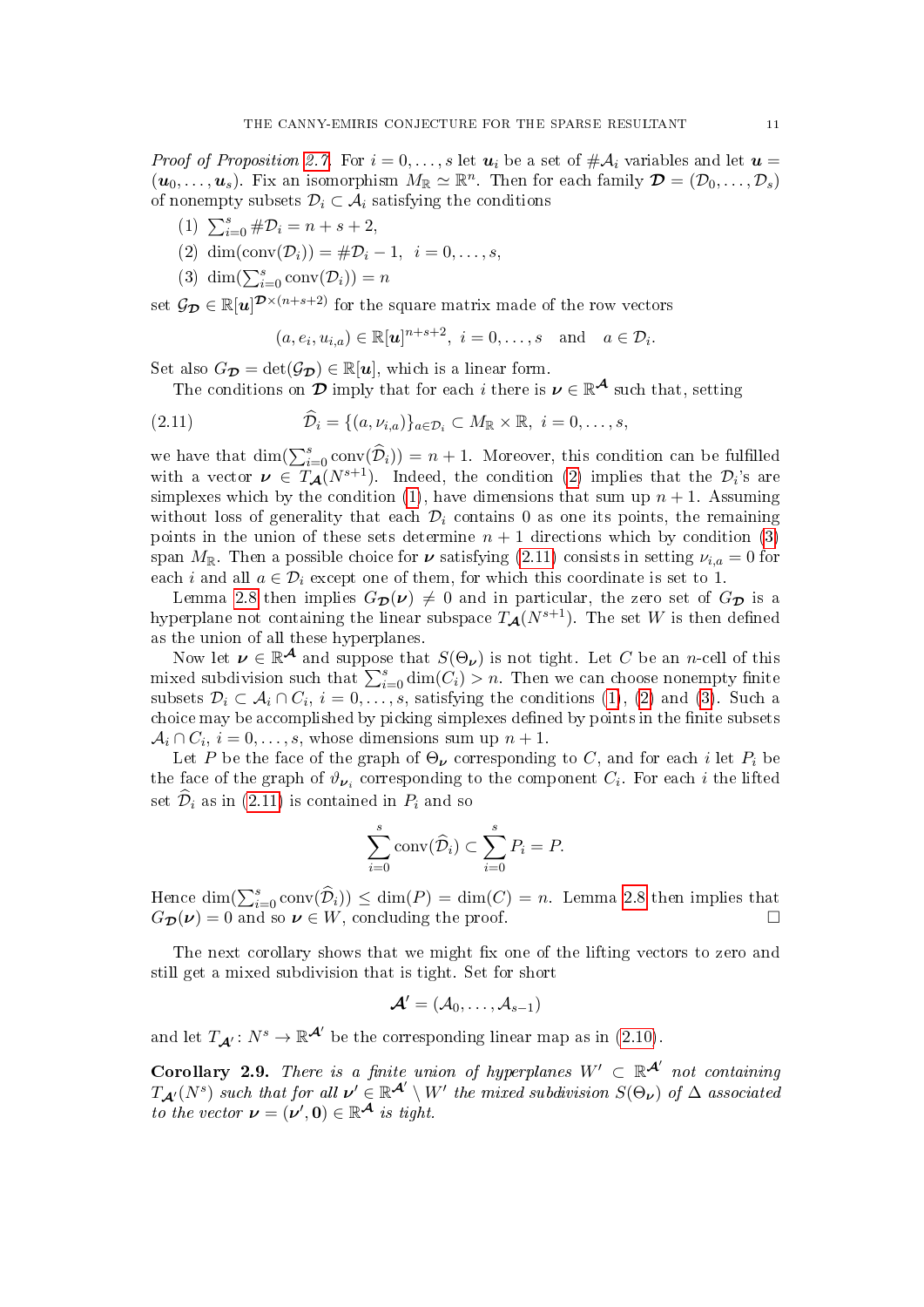*Proof.* With notation as in Proposition [2.7,](#page-9-1) choose a vector  $(w_0, \ldots, w_s) \in N^{s+1}$  whose image with respect to the linear map  $T_A$  does not lie in W. Let  $\zeta_i = (\langle w_s, a \rangle)_{a \in A_i} \in$  $\mathbb{R}^{\mathcal{A}_i}, i=0,\ldots,s$ , and

$$
W' = \{ (\nu'_0, \ldots, \nu'_{s-1}) \in \mathbb{R}^{\mathcal{A}'} \mid (\nu'_0 + \zeta_0, \ldots, \nu'_{s-1} + \zeta_{s-1}, \zeta_s) \in W \},
$$

which is a finite union of hyperplanes of  $\mathbb{R}^{\mathcal{A}'}$ . We have that

$$
(T_{\mathcal{A}'}(w_0-w_s,\ldots,w_{s-1}-w_s),\mathbf{0})+(\zeta_0,\ldots,\zeta_{s-1},\zeta_s)=T_{\mathcal{A}}(w_0,\ldots,w_{s-1},w_s)\notin W.
$$

Hence  $T_{\mathcal{A}'}(w_0 - w_s, \ldots, w_{s-1} - w_s) \notin W'$ , and so  $W' \not\supset T_{\mathcal{A}'}(N^{s-1})$ .

By Proposition [2.7,](#page-9-1) for  $\nu' = (\nu'_0, \dots, \nu'_{s-1}) \in \mathbb{R}^{\mathcal{A}'} \setminus W'$  the mixed subdivision associated to  $(\nu'_0 + \zeta_0, \ldots, \nu'_{s-1} + \zeta_{s-1}, \zeta_s) \in \mathbb{R}^{\mathcal{A}}$  is tight. Hence this is also the case for the mixed subdivision associated to the vector  $(\nu',\mathbf{0})\in\mathbb{R}^{\mathcal{A}},$  since the corresponding functions differ by a globally defined linear one.

The next result shows that small perturbations of a given family of lifting vectors produce finer mixed subdivisions.

<span id="page-11-4"></span>**Proposition 2.10.** Let  $v \in \mathbb{R}^{\mathcal{A}}$ . There is a neighborhood U of  $v$  such that for all  $\widetilde{\nu} \in U$  we have that  $S(\Theta_{\widetilde{\nu}}) \succeq S(\Theta_{\nu}).$ 

*Proof.* For each n-cell C of  $S(\Theta_{\nu})$  denote by  $v_C$  the unique vector in  $N_{\mathbb{R}}$  such that  $C = \Gamma(\Theta_{\nu}, v_C)$ . By Proposition [2.1](#page-7-4)[\(1\)](#page-7-0) and the inequality in [\(2.4\)](#page-6-1), for each *i* there is  $\kappa_{C,i} \in \mathbb{R}$  such that, for  $x \in \Delta_i$ ,

<span id="page-11-2"></span><span id="page-11-1"></span><span id="page-11-0"></span>
$$
\vartheta_{\nu_i}(x) \ge \langle -v_C, x \rangle + \kappa_{C,i}
$$

with equality if and only if  $x \in C_i$ . Hence there is  $c > 0$  such that for all  $a \in A_i \setminus C_i$ ,

(2.12) 
$$
\vartheta_{\nu_i}(a) \ge \langle -v_C, a \rangle + \kappa_{C,i} + c.
$$

Let  $\varepsilon > 0$  and  $\widetilde{\nu} \in \mathbb{R}^{\mathcal{A}}$  with  $\|\widetilde{\nu} - \nu\|_{\infty} < \varepsilon$ , where  $\|\cdot\|_{\infty}$  denotes the  $\ell^{\infty}$ -norm of  $\mathbb{R}^{\mathcal{A}}$ . Then for all i and  $x \in \Delta_i$  we have that

(2.13) 
$$
|\vartheta_{\widetilde{\boldsymbol{\nu}}_i}(x) - \vartheta_{\boldsymbol{\nu}_i}(x)| < \varepsilon.
$$

Fix a norm  $\|\cdot\|$  on  $M_{\mathbb{R}}$  and let  $\|\cdot\|^\vee$  be the corresponding operator norm on  $N_{\mathbb{R}}$ , so that for  $v \in N_{\mathbb{R}}$  and  $x \in M_{\mathbb{R}}$  we have that

(2.14) 
$$
|\langle v, x \rangle| \leq ||v||^{\vee} ||x||.
$$

Let C be an n-cell of  $S(\Theta_{\tilde{\nu}})$  and, similarly as before, denote by  $v_{\tilde{C}} \in N_{\mathbb{R}}$  and  $\kappa_{\widetilde{C},i} \in \mathbb{R}, i = 0, \ldots, s$ , the corresponding vector and constants. Then for each n-cell C of  $S(\Theta_{\nu})$  with  $\dim(\widetilde{C}\cap C)=n$  there is  $K>0$  such that

(2.15) 
$$
\|v_{\widetilde{C}} - v_C\|^{\vee}, |\kappa_{\widetilde{C},i} - \kappa_{C,i}| < K \varepsilon.
$$

Since the number of possible pairs  $(\widetilde{C}, C)$  for varying  $\widetilde{\nu} \in \mathbb{R}^{\mathcal{A}}$  is finite, the constant  $K > 0$  can be taken independently of the choice of these n cells  $K > 0$  can be taken independently of the choice of these *n*-cells.

From the inequalities in [\(2.12\)](#page-11-0) and [\(2.13\)](#page-11-1) we deduce that for all  $a \in \mathcal{A}_i \setminus C_i$ ,

<span id="page-11-3"></span>
$$
\vartheta_{\widetilde{\boldsymbol{\nu}}_i}(a) > \vartheta_{\boldsymbol{\nu}_i}(a) - \varepsilon \ge \langle -v_C, a \rangle + \kappa_{C,i} + c - \varepsilon,
$$

and from the inequalities in [\(2.14\)](#page-11-2) and [\(2.15\)](#page-11-3),

$$
\langle -v_C, a \rangle + \kappa_{C,i} > \langle -v_{\widetilde{C}}, a \rangle + \kappa_{\widetilde{C},i} - K\varepsilon \Big( \sup_{x \in \Delta_i} ||x|| + 1 \Big).
$$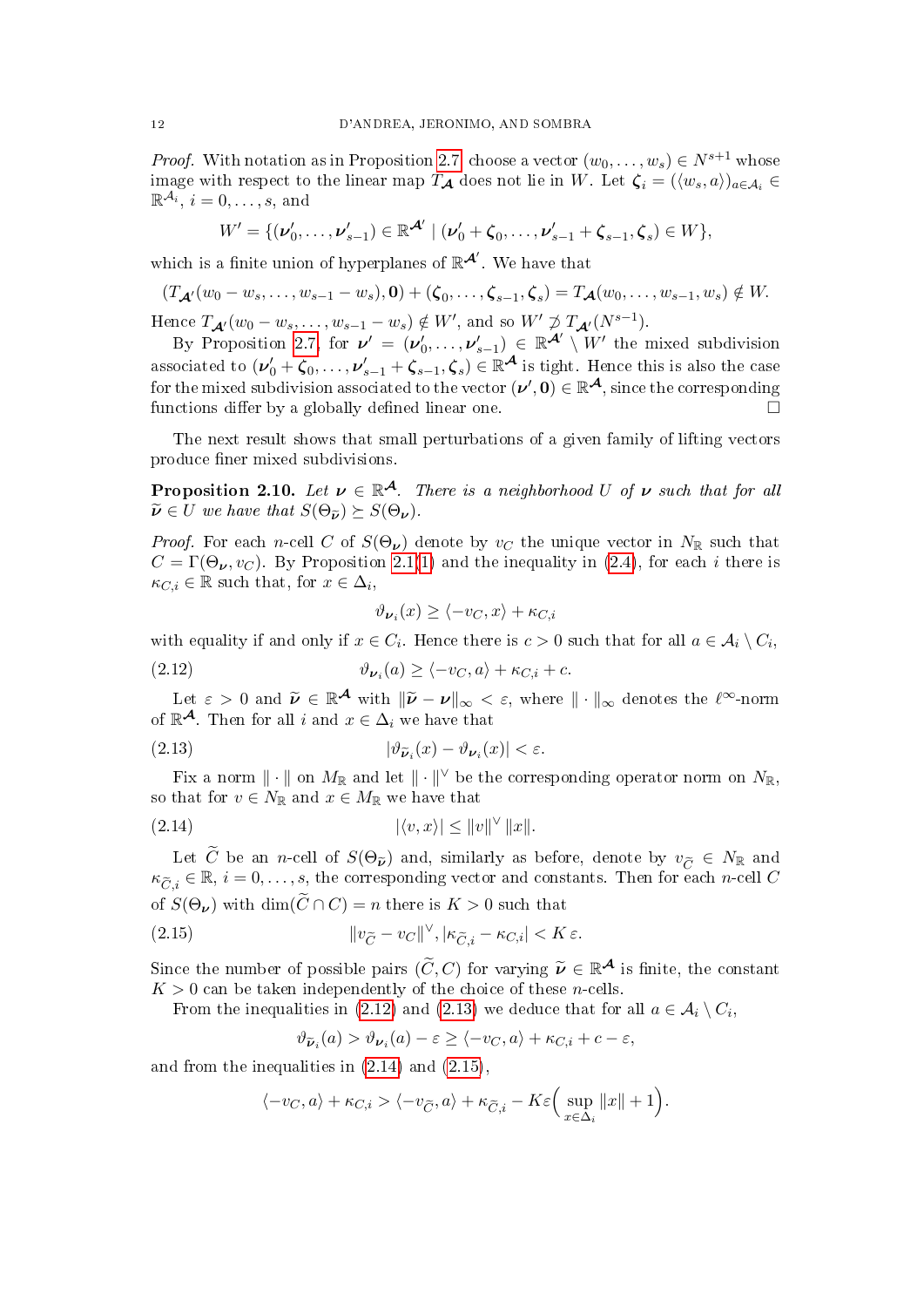Then for  $\varepsilon > 0$  sufficiently small we have that  $\vartheta \tilde{\nu}_i(a) > \langle -v_{\widetilde{C}}, a \rangle + \kappa_{\widetilde{C},i}$  for all  $a \in \mathcal{A}_i \backslash C_i$ , which implies that  $\widetilde{C}_i \subset C_i$  for all i. In turn, by Proposition [2.1](#page-7-4)[\(2\)](#page-7-2) this implies that  $\widetilde{C}\subset C.$ 

Since this holds for every *n*-cell of  $S(\Theta_{\tilde{\nu}})$ , we deduce that this mixed subdivision refines  $S(\Theta_{\bm{\nu}})$ . The statement follows by taking  $U$  as the ball of  $\mathbb{R}^{\mathcal{A}}$  centered at  $\bm{\nu}$  of radius  $\varepsilon$  with respect to the  $\ell^{\infty}$ -norm.

As an application of these results, we can exhibit an explicit family of tight incremental chains of mixed subdivisions of the polytope  $\Delta$  associated to the data  $\mathcal{A}$ .

<span id="page-12-0"></span>**Example 2.11.** Set  $\mathcal{A}_{>i} = \sum_{j>i} \mathcal{A}_j \subset M, i = 0, \ldots, s-1,$  and for each  $i$  denote by  $W_i'$  the finite union of hyperplanes given by Corollary [2.9](#page-10-4) applied to the family  $(\mathcal{A}_0, \ldots, \mathcal{A}_i, \mathcal{A}_{>i})$  of  $i+2$  nonempty subsets of M.

For  $i = 0, \ldots, s - 1$  choose iteratively  $\boldsymbol{\nu}_i \in \mathbb{R}^{\mathcal{A}_i}$  such that  $(\boldsymbol{\nu}_0, \ldots, \boldsymbol{\nu}_i) \notin W_i'$  and  $(\nu_0,\ldots,\nu_{i-1},\nu_i,0,\ldots,0)\in\mathbb{R}^{\mathcal{A}}$  lies in the neighborhood of  $(\nu_0,\ldots,\nu_{i-1},0,0,\ldots,0)$ given by Proposition [2.10.](#page-11-4) Then for  $k = 0, \ldots, s$  consider the family of convex piecewise affine functions  $\theta_{k,i} \colon \Delta_i \to \mathbb{R}, i = 0, \ldots, s$ , defined as  $\theta_{k,i} = \vartheta_{\nu_i}$  if  $i < k$  and as  $\theta_{k,i} = 0|_{\Delta_i}$  if  $i \geq k$ . Their inf-convolution

$$
\theta_k = \prod_{i=0}^s \theta_{k,i},
$$

is a convex piecewise affine function on  $\Delta$ . By Corollary [2.9](#page-10-4) and Proposition [2.10,](#page-11-4)

$$
S(\theta_0) \preceq \cdots \preceq S(\theta_s)
$$

is a tight incremental chain of mixed subdivisions of  $\Delta$ . Moreover, Corollary [2.9](#page-10-4) allows to choose the vector  $(\boldsymbol{\nu}_0,\ldots,\boldsymbol{\nu}_{s-1})\in\mathbb{R}^{\mathcal{A}'}$  in the image of the linear map  $T_{\mathcal{A}'},$  so that the convex piecewise affine functions  $\theta_{k,i}$  are indeed affine.

2.2. Mixed volumes and mixed integrals. The mixed volume of  $n$  convex bodies of  $M_{\mathbb{R}}$  is a polarization of the notion of volume of a single one. Here we recall its definition and basic properties, referring to  $[Ewa96, Chapter IV]$  $[Ewa96, Chapter IV]$  for the corresponding proofs. We restrict the presentation to polytopes, which are the only convex bodies appearing in this paper.

We denote by  $\mathrm{vol}_M$  the Haar measure on the vector space  $M_{\mathbb{R}}$  that is normalized so that the lattice  $M$  has covolume 1.

**Definition 2.12.** The mixed volume of a family of polytopes  $\Delta_i \subset M_{\mathbb{R}}$ ,  $i = 1, \ldots, n$ , is defined as

$$
MV_M(\Delta_1,\ldots,\Delta_n)=\sum_{j=1}^n (-1)^{n-j} \sum_{1\leq i_1<\cdots
$$

For  $n = 0$  we agree that  $MV_M = 1$ .

For a single polytope  $\Delta$  we have that  $MV_M(\Delta, \ldots, \Delta) = n! vol_M(\Delta)$ . The mixed volume is symmetric and linear in each variable  $\Delta_i$  with respect to the Minkowski sum, invariant with respect to linear maps that preserve the measure  $\mathrm{vol}_M$ , and monotone with respect to the inclusion of polytopes. We have that  $MV_M(\Delta_1, \ldots, \Delta_n) \geq 0$ , and the equality holds if and only if there is a subset  $I \subset \{1, \ldots, n\}$  such that  $\dim(\sum_{i\in I} \Delta_i) < \#I$ . If the  $\Delta_i$ 's are lattice polytopes, then  $MV_M(\Delta_1, \ldots, \Delta_n) \in \mathbb{N}$ .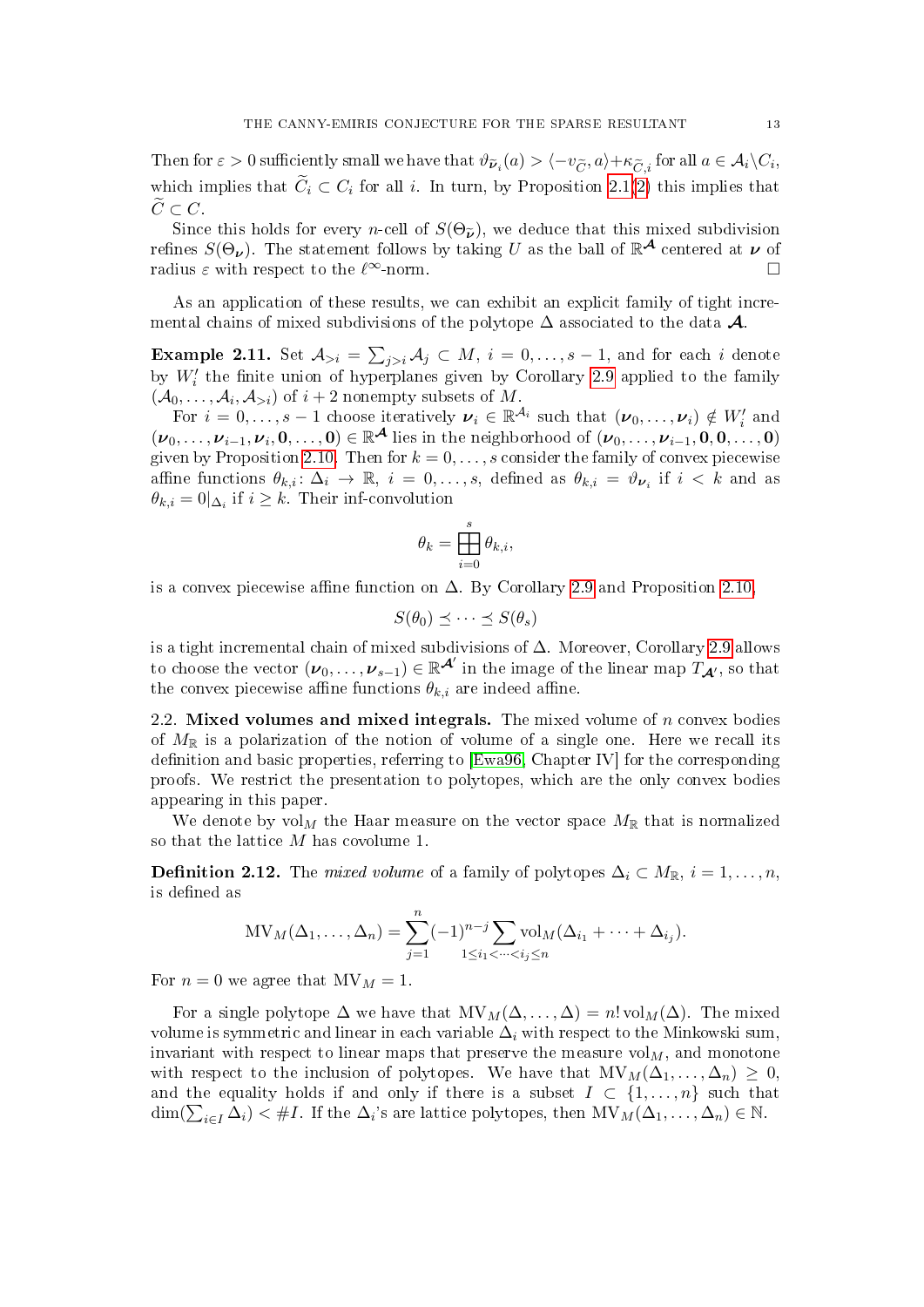Given a family of convex piecewise affine functions  $\rho_i: \Delta_i \to \mathbb{R}, i = 1, \ldots, n$ , with inf-convolution  $\rho = \boxplus_{i=1}^n \rho_i$  and such that the mixed subdivision  $S(\rho)$  is tight (Definition [2.3\)](#page-8-0), the mixed volume of the  $\Delta_i$ 's can be computed as the sum of the volumes of the mixed *n*-cells [\[HS95,](#page-50-16) Theorem 2.4]:

<span id="page-13-3"></span>(2.16) 
$$
MV_M(\Delta_1, ..., \Delta_n) = \sum_{C \text{ mixed}} vol_M(C).
$$

Analogously, the mixed integral of a family of  $n + 1$  concave functions on convex bodies is a polarization of the notion of integral of a single one. It was introduced in [\[PS08a,](#page-50-14)  $88$ ], and is equivalent to the shadow mixed volume defined in [\[Est08,](#page-50-19)  $\S1$ ]. Here we recall its definition and properties, translating them to the convex setting and restricting to piecewise affine functions on polytopes. We refer to  $[PS08a, §4.3]$  $[PS08a, §4.3]$  and [\[PS08b,](#page-50-20) 8] for the corresponding proofs and more information about this notion.

**Definition 2.13.** The *mixed integral* of a family of convex piecewise affine functions  $\rho_i \colon \Delta_i \to \mathbb{R}, i = 0, \ldots, n$ , is defined as

$$
\mathrm{MI}_M(\rho_0,\ldots,\rho_n)=\sum_{j=0}^n(-1)^{n-j}\sum_{0\leq i_0<\ldots
$$

For a convex piecewise affine function on a polytope  $\rho: \Delta \to \mathbb{R}$  we have that  $\text{MI}_M(\rho,\ldots,\rho)=(n+1)!\int_{\Delta}\rho\,\text{dvol}_M$ . The mixed integral is symmetric and additive in each variable  $\rho_i$  with respect to the inf-convolution, and monotone.

It is possible to express mixed integrals in terms of mixed volumes. For  $i = 0, \ldots, n$ choose  $\kappa_i \in \mathbb{R}_{\geq 0}$  with  $\kappa_i \geq \rho_i(x)$  for all  $x \in \Delta_i$  and consider the polytope

$$
\Delta_{i,\rho_i,\kappa_i} = \text{conv}(\text{gr}(\rho_i),\Delta_i\times\{\kappa_i\}) \subset M_{\mathbb{R}}\times\mathbb{R}.
$$

Then by [\[PS08a,](#page-50-14) Proposition 4.5(d)].

<span id="page-13-1"></span>(2.17) 
$$
\mathrm{MI}_M(\rho_0,\ldots,\rho_n) = -\mathrm{MV}_{M \times \mathbb{Z}}(\Delta_{0,\rho_0,\kappa_0},\ldots,\Delta_{n,\rho_n,\kappa_n}) + \sum_{i=0}^n \kappa_i \mathrm{MV}_M(\Delta_0,\ldots,\Delta_{i-1},\Delta_{i+1},\ldots,\Delta_n).
$$

For each *i*, the convex piecewise affine function  $\rho_i \colon \Delta_i \to \mathbb{R}$  is *lattice* if there are  $A_i \subset M$  and  $\nu_i \in \mathbb{Z}^{\mathcal{A}_i}$  such that  $\Delta_i = \text{conv}(\mathcal{A}_i)$  and  $\rho_i = \vartheta_{\nu_i}$  as in [\(2.8\)](#page-9-4).

<span id="page-13-2"></span>**Proposition 2.14.** For  $i = 0, ..., n$  let  $\rho_i \colon \Delta_i \to \mathbb{R}$  be a lattice convex piecewise affine function. Then  $\text{MI}_M(\rho_0, \ldots, \rho_n) \in \mathbb{Z}$ .

Proof. This follows directly from  $(2.17)$  and the analogous property for the mixed volume.

# 3. Sparse resultants

<span id="page-13-0"></span> $3.1.$  **Definitions and basic properties.** In this section we recall the basic notations, definitions and properties of sparse eliminants and resultants from [\[DS15\]](#page-50-4).

We keep the notation of the previous sections. In particular  $M \simeq \mathbb{Z}^n$  is a lattice of rank  $n \geq 0$  and  $N = M^{\vee} \simeq \mathbb{Z}^n$  its dual lattice. Let

$$
\mathbb{T}_M = \text{Hom}(M, \mathbb{C}^\times) = N \otimes_{\mathbb{Z}} \mathbb{C}^\times \simeq (\mathbb{C}^\times)^n
$$

be the torus over  $\mathbb C$  associated to M. Then  $M = \text{Hom}(\mathbb{T}_M, \mathbb{C}^\times)$ , and for  $a \in M$  we denote by  $\chi^a \colon \mathbb{T}_M \to \mathbb{C}^\times$  the corresponding character of  $\mathbb{T}_M$ .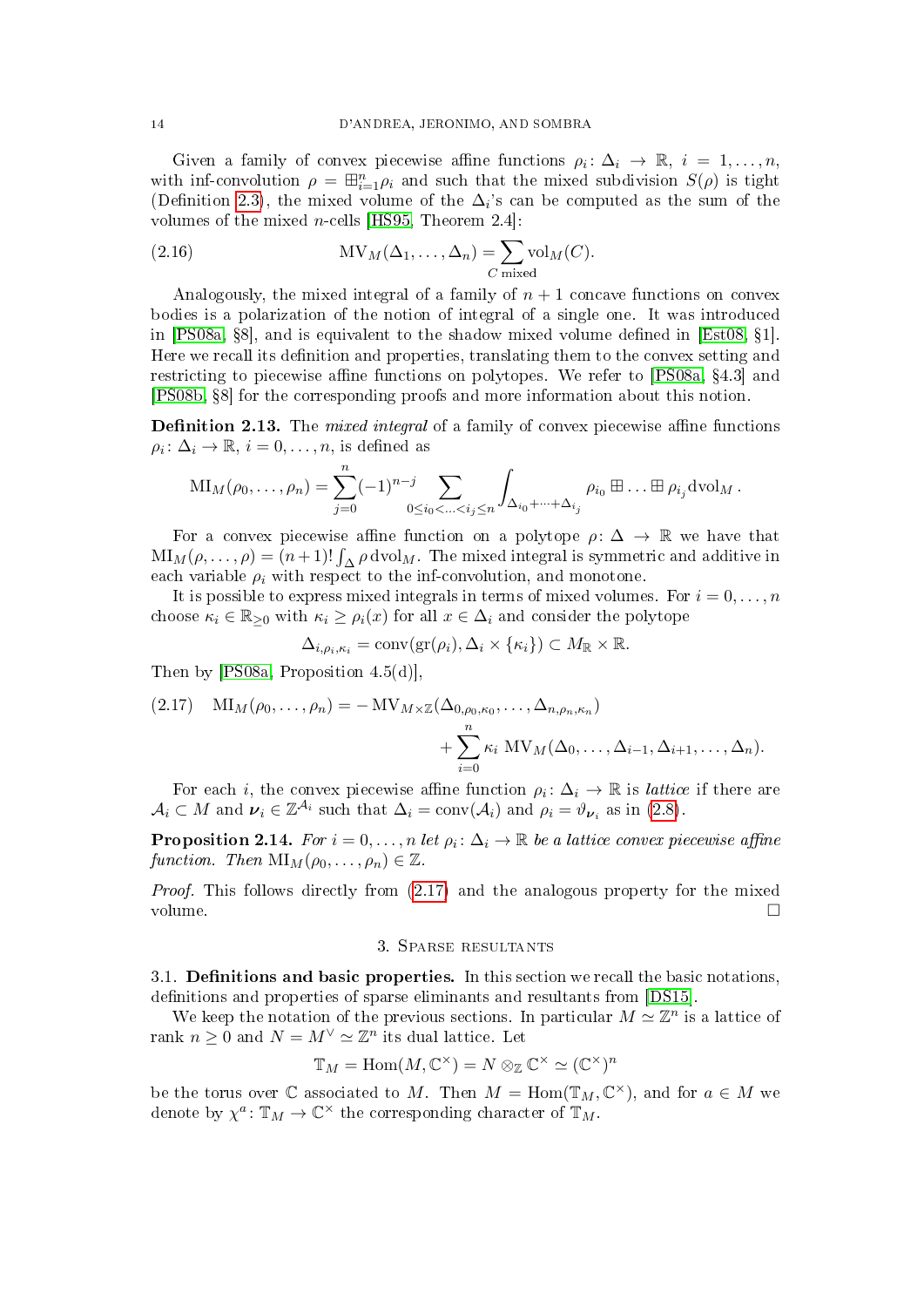For  $i = 0, \ldots, n$  let  $\mathcal{A}_i$  be a nonempty finite subset of  $M, \Delta_i = \text{conv}(\mathcal{A}_i)$  the lattice polytope of  $M_\mathbb{R}$  given by its convex hull,  $\bm{u}_i = \{u_{i,a}\}_{a \in \mathcal{A}_i}$  a set of  $\#\mathcal{A}_i$  variables and

$$
F_i = \sum_{a \in \mathcal{A}_i} u_{i,a} \,\chi^a \in \mathbb{Z}[\boldsymbol{u}_i][M]
$$

the general Laurent polynomial with support  $\mathcal{A}_i$ , where  $\mathbb{Z}[\bm{u}_i][M] \simeq \mathbb{Z}[\bm{u}_i][x_1^{\pm 1},\ldots,x_n^{\pm 1}]$ denotes the group  $\mathbb{Z}[\boldsymbol{u}_i]$ -algebra of  $M$ . Set for short

 $\mathcal{A} = (\mathcal{A}_0, \ldots, \mathcal{A}_n), \quad \mathbf{\Delta} = (\Delta_0, \ldots, \Delta_n), \quad \mathbf{u} = (\mathbf{u}_0, \ldots, \mathbf{u}_n) \quad \text{and} \quad \mathbf{F} = (F_0, \ldots, F_n).$ 

The *incidence variety* of  $\boldsymbol{F}$  is defined as

$$
\Omega_{\mathcal{A}} = Z(\mathbf{F}) \subset \mathbb{T}_M \times \prod_{i=0}^n \mathbb{P}(\mathbb{C}^{\mathcal{A}_i}),
$$

that is, the zero set of these Laurent polynomials in that product space. It is an irreducible algebraic subvariety of codimension  $n + 1$  defined over  $\mathbb{Q}$ . Denote by  $\pi: \mathbb{T}_M \times \prod_{i=0}^n \mathbb{P}(\mathbb{C}^{\mathcal{A}_i}) \to \prod_{i=0}^n \mathbb{P}(\mathbb{C}^{\mathcal{A}_i})$  the projection onto the second factor. The direct image of  $\Omega_{\mathcal{A}}$  with respect to  $\varpi$  is the Weil divisor of  $\prod_{i=0}^n \mathbb{P}(\mathbb{C}^{\mathcal{A}_i})$  defined as

$$
\varpi_* \Omega_{\mathcal{A}} = \begin{cases} \deg(\varpi|_{\Omega_{\mathcal{A}}}) \, \overline{\varpi(\Omega_{\mathcal{A}})} & \text{if } \overline{\varpi(\Omega_{\mathcal{A}})} \text{ is a hypersurface,} \\ 0 & \text{otherwise,} \end{cases}
$$

where  $\overline{\omega(\Omega_{\mathcal{A}})}$  is the Zariski closure of the image of the incidence variety with respect to the projection, and deg( $\varpi|_{\Omega_{\mathcal{A}}}$ ) is the degree of the restriction of this map to the incidence variety.

<span id="page-14-2"></span>**Definition 3.1.** The *sparse resultant*, denoted by  $\text{Res}_{A}$ , is defined as any primitive polynomial in Z[u] giving an equation for  $\varpi_*\Omega_{\mathcal{A}}$ . The sparse eliminant, denoted by Elim<sub>A</sub>, is defined as any irreducible polynomial in  $\mathbb{Z}[u]$  giving an equation for  $\varpi(\Omega_{\mathcal{A}})$ , if this a hypersurface, and as 1 otherwise.

Given a ring A and Laurent polynomials  $f_i \in A[M]$  with support contained in  $\mathcal{A}_i$ for each i, we apply the usual notation

<span id="page-14-0"></span>(3.1) 
$$
\text{Elim}_{\mathcal{A}}(f_0,\ldots,f_n) \quad \text{and} \quad \text{Res}_{\mathcal{A}}(f_0,\ldots,f_n)
$$

to denote the evaluation at the coefficients of the  $f_i$ 's.

Both the sparse resultant and the sparse eliminant are well-defined up to the sign, and are both invariant by translations and permutations of the supports [\[DS15,](#page-50-4) Proposition 3.3. The sparse eliminant does not depend on the lattice  $M$  but the sparse resultant does, as the following proposition shows.

<span id="page-14-1"></span>**Proposition 3.2.** Let  $\varphi: M \to M'$  be a monomorphism of lattices of rank n. Then  $\text{Elim}_{\varphi(\mathcal{A})} = \pm \text{Elim}_{\mathcal{A}} \text{ and } \text{Res}_{\varphi(\mathcal{A})} = \pm \text{Res}_{\mathcal{A}}^{[M':\varphi(M)]}.$ 

*Proof.* The monomorphism  $\varphi \colon M \to M'$  induces a finite map of degree  $[M': \varphi(M)]$ 

$$
\varphi^*\colon \mathbb{T}_{M'}=\mathrm{Hom}(M',\mathbb{C}^\times)\longrightarrow \mathbb{T}_M=\mathrm{Hom}(M,\mathbb{C}^\times).
$$

Setting  $F_i' = \sum_{a \in A_i} u_{i,a} \chi^{\varphi(a)}$  for the general Laurent polynomial with support  $\varphi(A_i)$ for each i, the system  $F'_0 = \cdots = F'_n = 0$  has a nontrivial solution in  $\mathbb{T}_{M'}$  if and only if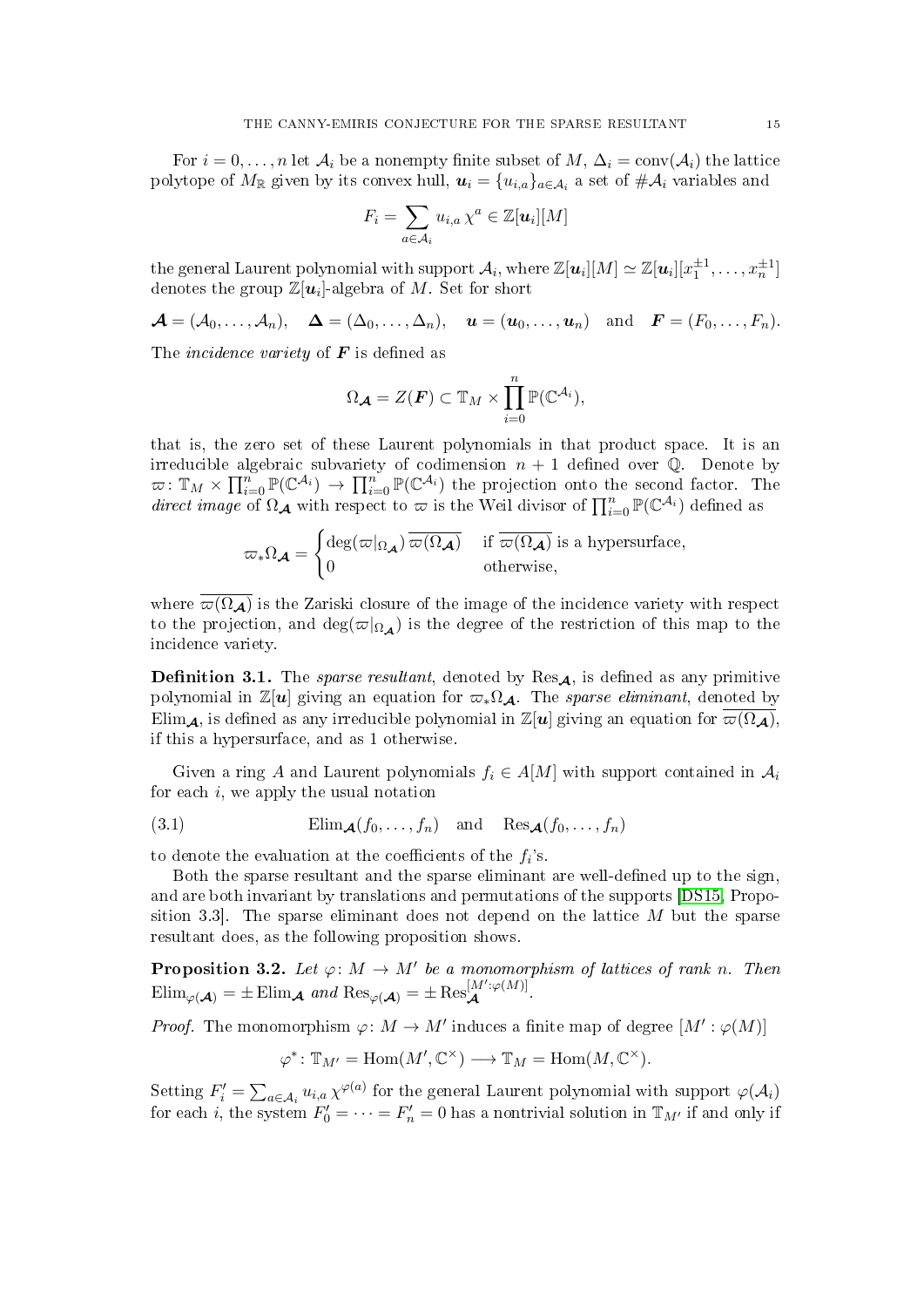$F_0 = \cdots = F_n = 0$  has a nontrivial solution in  $\mathbb{T}_M$ . Hence  $\varphi^*$  induces a commutative diagram



which implies the stated equality between the sparse eliminants. From here we also deduce that  $\overline{\omega'(\Omega_{\varphi(\mathcal{A})})}$  is not a hypersuperface if and only if this also holds for  $\overline{\omega(\Omega_{\mathcal{A}})},$ in which case both  $\text{Res}_{\varphi(\mathcal{A})}$  and  $\text{Res}_{\mathcal{A}}$  are equal to  $\pm 1$ , proving the second equality in this case. Otherwise, the multiplicativity of the degree implies that

$$
\deg(\varpi' \vert_{\Omega(\varphi(\mathcal{A}))} = [M': \varphi(M)] \deg(\varpi \vert_{\Omega_{\mathcal{A}}})
$$

and so  $\omega'_*\Omega_{\varphi(\mathcal{A})} = [M': \varphi(M)] \,\omega_*\Omega_{\mathcal{A}}$ , which implies the second equality in this other case and completes the proof.

The sparse resultant is homogeneous in each set of variables  $u_i$  of degree [\[DS15,](#page-50-4) Proposition 3.4]:

<span id="page-15-0"></span>(3.2) 
$$
\deg_{\mathbf{u}_i}(\text{Res}_{\mathbf{A}}) = MV_M(\Delta_0,\ldots,\Delta_{i-1},\Delta_{i+1},\ldots,\Delta_n), i=0,\ldots,n.
$$

Let  $\mathcal{A} \subset M$  be a nonempty finite subset and  $f = \sum_{a \in \mathcal{A}} \alpha_a \chi^a \in \mathbb{C}[M]$  a Laurent polynomial with support contained in A. For  $v \in N_{\mathbb{R}}$  we respectively set

<span id="page-15-1"></span>(3.3) 
$$
\mathcal{A}^v = \mathcal{A} \cap \text{conv}(\mathcal{A})^v \text{ and } \text{init}_v(f) = \sum_{a \in \mathcal{A}^v} \alpha_a \chi^a
$$

for the restriction of A to the face  $\text{conv}(\mathcal{A})^v$  as defined in  $(2.2)$  and the *initial part of* f in the direction of  $v$ .

For  $v \in N \setminus \{0\}$ , the sparse resultant in the direction of v, denoted by  ${\rm Res}_{\mathcal{A}_1^v,...,\mathcal{A}_n^v}$ , is the sparse resultant associated to the orthogonal lattice  $v^{\perp} \cap M \simeq \mathbb{Z}^{n-1}$  and the  $\mathcal{A}_i^v, i=1,\ldots,n,$  modulo suitable translations placing them inside this lattice, see [\[DS15,](#page-50-4) Definition 4.1] for details. By [DS15, Proposition 3.8], this directional resultant is nontrivial only when v is the inner normal to a face of dimension  $n-1$ of the Minkowski sum  $\sum_{i=1}^{n} \Delta_i$ . In particular, the number of non-trivial directional sparse resultants of the family of supports  $\mathcal A$  is finite.

The following result is the Poisson formula for the sparse resultant [\[DS15,](#page-50-4) Theorem 4.2]. For a subset  $B \subset M_{\mathbb{R}}$ , its support function  $h_B \colon N_{\mathbb{R}} \to \mathbb{R} \cup \{-\infty\}$  is defined by

$$
h_B(v) = \inf\{\langle v, x \rangle \mid x \in B\}.
$$

This generalizes the support function of a convex polyhedron in [\(2.1\)](#page-6-3).

<span id="page-15-2"></span>**Theorem 3.3.** For  $i = 0, ..., n$  let  $f_i \in \mathbb{C}[M]$  with support contained in  $A_i$  and suppose that  $\text{Res}_{\mathcal{A}_1^v,\dots,\mathcal{A}_n^v}(\text{init}_v(f_1),\dots,\text{init}_v(f_n)) \neq 0$  for all  $v \in N \setminus \{0\}$ . Then

$$
\operatorname{Res}_{\mathcal{A}}(f_0, f_1, \ldots, f_n) = \pm \prod_v \operatorname{Res}_{\mathcal{A}_1^v, \ldots, \mathcal{A}_n^v}(\text{init}_v(f_1), \ldots, \text{init}_v(f_n))^{-h_{\mathcal{A}_0}(v)} \cdot \prod_p f_0(p)^{m_p},
$$

the first product being over the primitive vectors  $v \in N$  and the second over the solutions  $p \in \mathbb{T}_M$  of the system of equations  $f_1 = \cdots = f_n = 0$ , where  $m_p$  denotes the intersection multiplicity of this system of equations at the point p.

For a subset  $J \subset \{0, \ldots, n\}$  put  $\mathcal{A}_J = (\mathcal{A}_i)_{i \in J}$  and  $\mathbf{u}_J = (\mathbf{u}_i)_{i \in J}$ .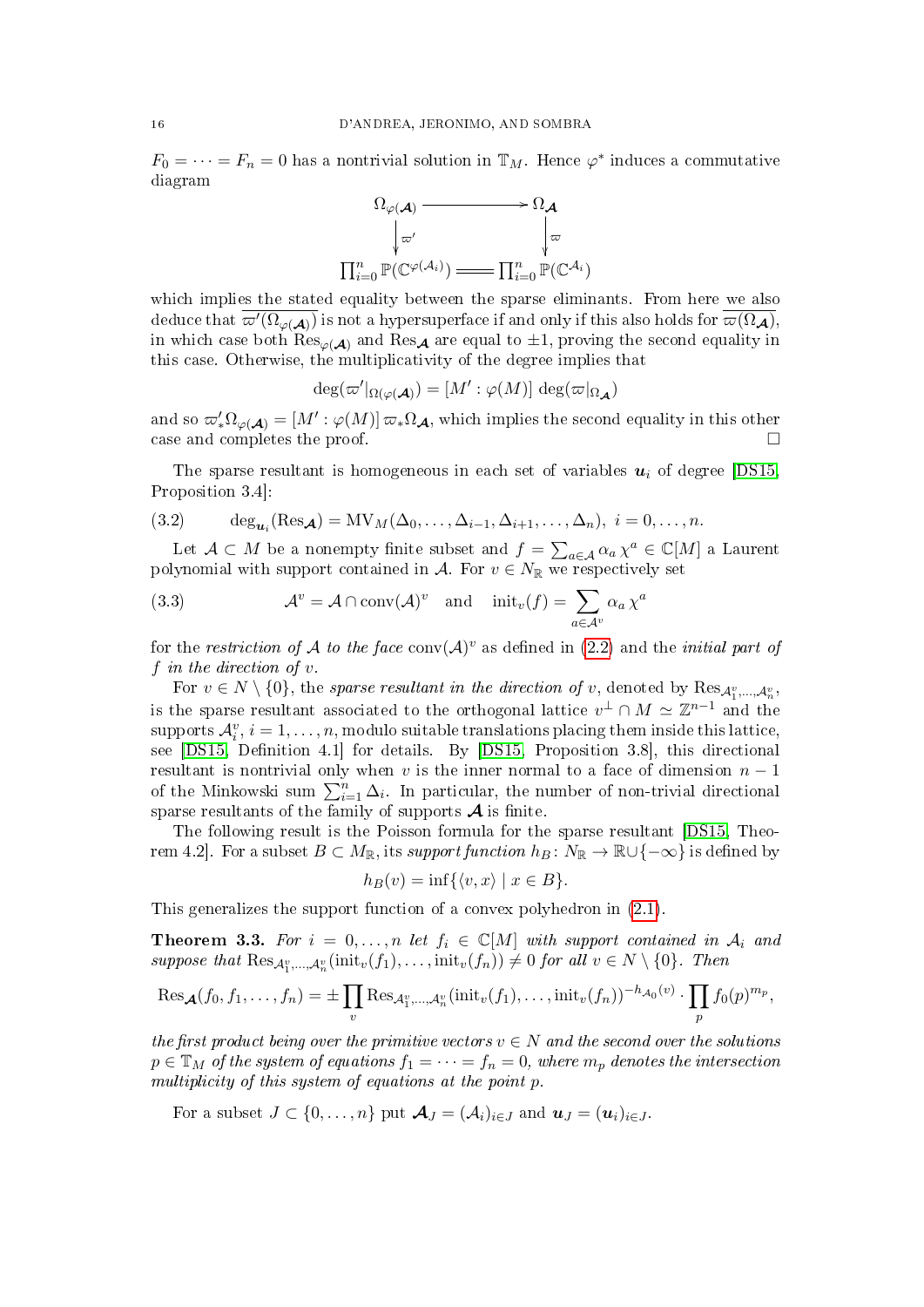**Definition 3.4.** The fundamental subfamily of  $A$  is the family of supports  $A_J$  for the minimal subset  $J \subset \{0, \ldots, n\}$  such that  $\text{Res}_{\mathcal{A}} \in \mathbb{Z}[u_J]$  or equivalently, such that Elim $\mathcal{A} \in \mathbb{Z}[u_J]$ .

For each i set  $L_{\mathcal{A}_i}$  for the sublattice of M generated by the differences of the elements of  $\mathcal{A}_i$ . For a subset  $J \subset \{0, \ldots, n\}$  consider the sum  $L_{\mathcal{A}_J} = \sum_{i \in J} L_{\mathcal{A}_i}$  and its saturation  $L_{\mathcal{A}_J}^{\text{sat}} = (L_{\mathcal{A}_J} \otimes_{\mathbb{Z}} \mathbb{R}) \cap M$ .

<span id="page-16-0"></span>Remark 3.5. By [\[Stu94,](#page-50-2) Corollary 1.1 and Lemma 1.2] or [\[DS15,](#page-50-4) Proposition 3.13] when  $J \neq \emptyset$  the fundamental subfamily  $\mathcal{A}_J$  coincides with the unique essential subfamily of  $\mathcal{A}$ , that is, the unique subfamily such that  $\mathrm{rank}(L_{\mathcal{A}_J}) = \#J - 1$  and  $\text{rank}(L_{\mathcal{A}_{J'}}) \geq #J'$  for all  $J' \subsetneq J$ , whereas when  $J = \emptyset$ , that is when  $\text{Res}_{\mathcal{A}} = \pm 1$ , we have that  $A_J = \emptyset$  and A has at least two essential subfamilies.

The sparse eliminant and the sparse resultant are related by

(3.4) 
$$
\text{Res}_{\mathcal{A}} = \pm \text{Elim}_{\mathcal{A}}^{d_{\mathcal{A}}}
$$

with  $d_{\mathcal{A}} \in \mathbb{N}_{>0}$ .

<span id="page-16-2"></span>**Proposition 3.6.** Let  $\mathcal{A}_J$  be the fundamental subfamily of  $\mathcal{A}$  and suppose that  $J \neq \emptyset$ . Then rank $(L_{\mathcal{A}_J}) = #J - 1$ , and the exponent in [\(3.4\)](#page-16-1) can be written as

<span id="page-16-1"></span>
$$
d_{\mathcal{A}} = [L_{\mathcal{A}_J}^{\text{sat}} : L_{\mathcal{A}_J}] \text{ MV}_{M/L_{\mathcal{A}_J}^{\text{sat}}}(\{\pi(\Delta_i)\}_{i \notin J})
$$

where  $\pi$  is the projection  $M \to M/L_{\mathcal{A}_J}^{\text{sat}}$ .

*Proof.* The first claim follows from Remark [3.5,](#page-16-0) whereas the second is  $[DS15, Propo [DS15, Propo$ sition 3.13].

Sparse eliminants are particular cases of sparse resultants.

<span id="page-16-4"></span>**Proposition 3.7.** Let  $\mathcal{A}_I$  be the fundamental subfamily of  $\mathcal{A}$ , suppose that  $J \neq \emptyset$  and consider  $\mathcal{A}_J$  as a family of #J nonempty finite subsets of the lattice  $L_{\mathcal{A}_J} \simeq \mathbb{Z}^{*J-1}$ . Then  $\text{Elim}_{\mathcal{A}} = \pm \text{Elim}_{\mathcal{A}_J} = \pm \text{Res}_{\mathcal{A}_J}$ .

*Proof.* The first equality is given by  $[DS15, Proposition 3.11]$  $[DS15, Proposition 3.11]$ , whereas the second follows from the equality in  $(3.4)$  and Proposition [3.6.](#page-16-2)

We also need the following auxiliary result.

<span id="page-16-3"></span>**Proposition 3.8.** Let  $\widetilde{\mathcal{A}} = (\widetilde{\mathcal{A}}_0, \ldots, \widetilde{\mathcal{A}}_n)$  be a further family of supports in M such that  $A_i \subset A_i$  for all i. Let  $A_J$  and  $A_K$  be the respective fundamental subfamilies of supports. Then  $J \subset K$ .

*Proof.* By the degree formula in [\(3.2\)](#page-15-0), an index  $j \in \{0, \ldots, n\}$  lies in K if and only if

$$
\text{MV}_M(\Delta_0, \ldots, \Delta_{j-1}, \Delta_{j+1}, \ldots, \Delta_n) > 0.
$$

The statement follows then from the monotonicity of the mixed volume with respect to the inclusion of polytopes.

The notions of sparse eliminant and of sparse resultant include the classical homogeneous resultant introduced by Macaulay [\[Mac1902\]](#page-50-0), as we next explain.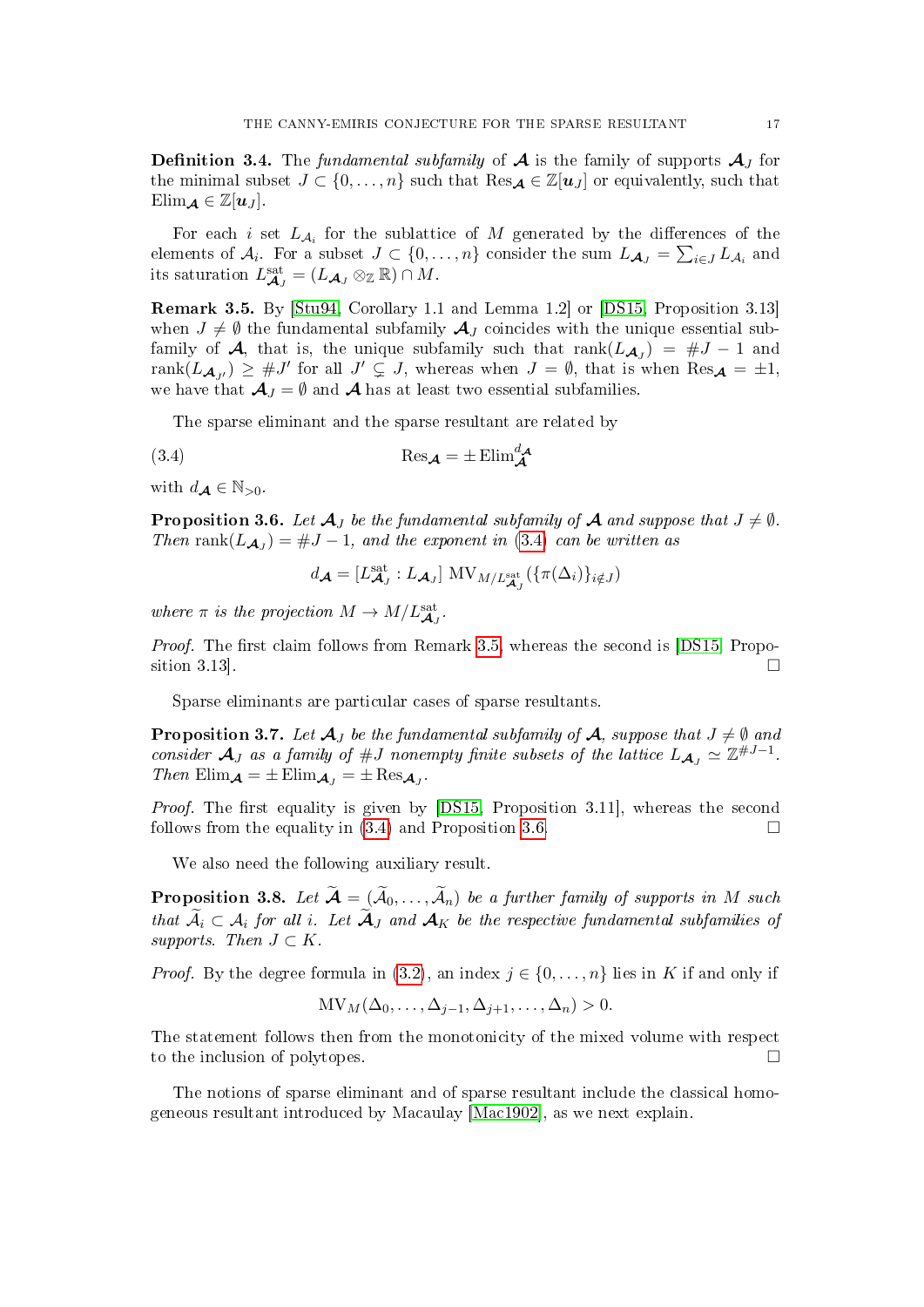<span id="page-17-2"></span>**Example 3.9.** For  $d = (d_0, \ldots, d_n) \in (\mathbb{N}_{>0})^{n+1}$  let Res<sub>d</sub> be the homogeneous resultant, giving the condition for a system of  $n + 1$  homogeneous polynomials in  $n + 1$ variables of degrees  $d$  to have a zero in the *n*-dimensional projective space [\[CLO05,](#page-49-3) 3.2]. It coincides, up to the sign, both with the sparse eliminant and the sparse resultant for the lattice  $M = \mathbb{Z}^n$  and the family of supports  $\mathcal{A} = (\mathcal{A}_0, \dots, \mathcal{A}_n)$  given by

$$
\mathcal{A}_i = \{ \boldsymbol{a} \in \mathbb{N}^n \mid |\boldsymbol{a}| \leq d_i \},\
$$

where for a lattice point  $\boldsymbol{a} = (a_1, \ldots, a_n) \in \mathbb{Z}^n$  we denote by  $|\boldsymbol{a}| = \sum_{i=1}^n a_i$  its length. Then  $\Delta_i = \{x \in (\mathbb{R}_{\geq 0})^n \mid |x| \leq d_i\}$  for each i and we can deduce from the degree formula in [\(3.2\)](#page-15-0) that

$$
\deg_{\mathbf{u}_i}(\text{Res}_{\mathbf{d}}) = \prod_{j \neq i} d_j, \ i = 0, \dots, n.
$$

3.2. Order and initial parts. In this section we study the different orders and initial parts of the sparse resultant.

<span id="page-17-3"></span>**Definition 3.10.** Let  $\boldsymbol{\omega} \in \mathbb{R}^{\mathcal{A}}$  and let  $t$  be a variable. For  $P \in \mathbb{C}[\boldsymbol{u}] \setminus \{0\}$  set

<span id="page-17-0"></span>(3.5) 
$$
P^{\boldsymbol{\omega}} = P((t^{\omega_{i,a}} u_{i,a})_{i \in \{0,\ldots,n\},a \in \mathcal{A}_i}) \in \mathbb{C}[\boldsymbol{u}][t^{\mathbb{R}}] \setminus \{0\}.
$$

The *order* and the *initial part* of P with respect to  $\omega$  are the elements ord<sub> $\omega$ </sub>(P)  $\in \mathbb{R}$ and  $\text{init}_{\omega}(P) \in \mathbb{C}[u] \setminus \{0\}$  defined by the equation

(3.6) 
$$
P^{\omega} = (\text{init}_{\omega}(P) + o(1)) t^{\text{ord}_{\omega}(P)},
$$

where  $o(1)$  denotes a sum of terms whose degree in t is strictly positive.

For a nonzero rational function  $P \in \mathbb{C}(u)^\times$  written as  $P = P_1/P_2$  with  $P_i \in$  $\mathbb{C}[u] \setminus \{0\}, i = 1, 2$ , the *order* and the *initial part* of P with respect to  $\omega$  are defined as

<span id="page-17-1"></span>
$$
\mathrm{ord}_{\boldsymbol{\omega}}(P) = \mathrm{ord}_{\boldsymbol{\omega}}(P_1) - \mathrm{ord}_{\boldsymbol{\omega}}(P_2) \quad \text{and} \quad \mathrm{init}_{\boldsymbol{\omega}}(P) = \frac{\mathrm{init}_{\boldsymbol{\omega}}(P_1)}{\mathrm{init}_{\boldsymbol{\omega}}(P_2)}.
$$

These notions do not depend on the choice of  $P_1$  and  $P_2$  and the maps

$$
\mathrm{ord}_{\boldsymbol{\omega}}\colon \mathbb{C}(\boldsymbol{u})^\times \longrightarrow \mathbb{R} \quad \text{and} \quad \mathrm{init}_{\boldsymbol{\omega}}\colon \mathbb{C}(\boldsymbol{u})^\times \longrightarrow \mathbb{C}(\boldsymbol{u})^\times
$$

are group morphisms. We extend them by setting  $\text{ord}_{\omega}(0) = +\infty$  and  $\text{init}_{\omega}(0) = 0$ . The notion of initial part generalizes the definition in  $(3.3)$  for Laurent polynomials.

As pointed out by Sturmfels, the initial part of the sparse resultant in a given direction is closely related to the mixed subdivision of  $\Delta$  associated to the convex piecewise affine functions defined by that direction [\[Stu94\]](#page-50-2).

<span id="page-17-4"></span>**Definition 3.11.** For  $\boldsymbol{\omega} = (\boldsymbol{\omega}_0, \dots, \boldsymbol{\omega}_n) \in \mathbb{R}^{\mathcal{A}}$  let  $\vartheta_{\boldsymbol{\omega}_i} \colon \Delta_i \to \mathbb{R}, i = 0, \dots, n$ , and  $\Theta_{\omega} : \Delta \to \mathbb{R}$  be the associated convex piecewise affine functions as in [\(2.8\)](#page-9-4) and [\(2.9\)](#page-9-5). Let D be an n-cell of the mixed subdivision  $S(\Theta_{\omega})$  of  $\Delta$  and  $D_i \in S(\vartheta_{\omega_i}), i = 0, \ldots, n$ , its components as defined in [\(2.7\)](#page-7-3). The *restriction* of  $\mathcal A$  to  $D$  is the family of nonempty finite subsets of  $M$  defined as

$$
\mathcal{A}_D=(\mathcal{A}_0\cap D_0,\ldots,\mathcal{A}_n\cap D_n).
$$

The next theorem gives formulae for the order and the initial part of the sparse resultant. The first part is a reformulation of a result by Philippon and the third author for the Chow weights of a multiprojective toric variety [\[PS08a,](#page-50-14) Proposition 4.6], whereas the second is a generalization of a result by Sturmfels for sparse eliminants in the case when the fundamental subfamily coincides with  $\mathcal{A}$  [\[Stu94,](#page-50-2) Theorem 4.1].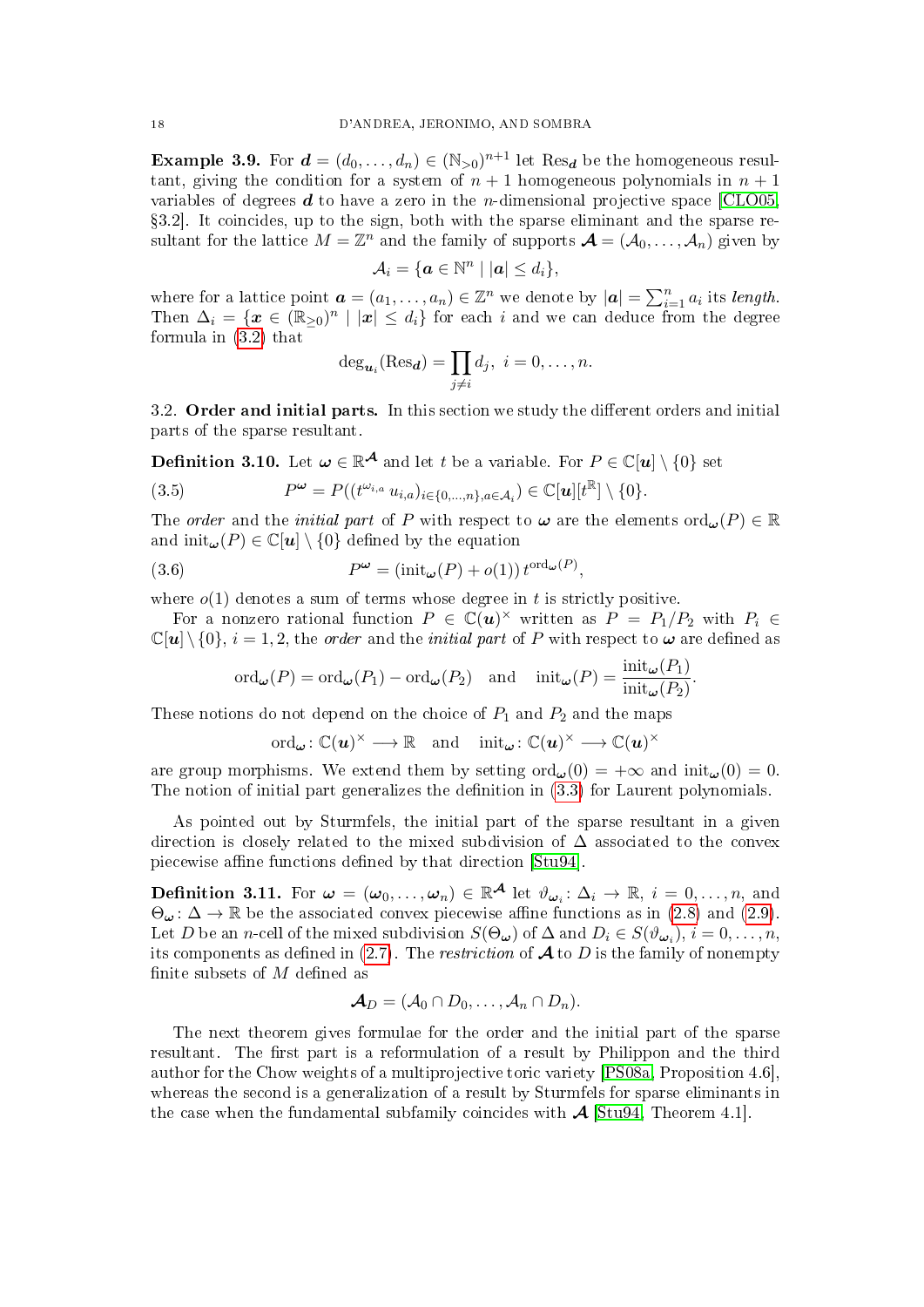<span id="page-18-0"></span>Theorem 3.12. Let  $\boldsymbol{\omega} \in \mathbb{R}^{\mathcal{A}}$ . Then

$$
\mathrm{ord}_{\boldsymbol{\omega}}(\mathrm{Res}_{\boldsymbol{\mathcal{A}}})=\mathrm{MI}_{M}(\vartheta_{\boldsymbol{\omega}_0},\ldots,\vartheta_{\boldsymbol{\omega}_n})\quad\text{and}\quad\mathrm{init}_{\boldsymbol{\omega}}(\mathrm{Res}_{\boldsymbol{\mathcal{A}}})=\pm\prod_{D\in S(\Theta_{\boldsymbol{\omega}})^n}\mathrm{Res}_{\boldsymbol{\mathcal{A}}_D}.
$$

Before proving it, we need to establish some auxiliary results. For  $P \in \mathbb{C}[u]$  we denote by  $\text{supp}(P)$  its *support*, that is, the finite subset of  $N^{\mathcal{A}}$  of the exponents of the nonzero terms of this polynomial.

# <span id="page-18-7"></span><span id="page-18-1"></span>**Lemma 3.13.** For  $\omega = (\omega_0, \dots, \omega_n) \in \mathbb{R}^{\mathcal{A}}$  there is  $\widetilde{\omega} = (\widetilde{\omega}_0, \dots, \widetilde{\omega}_n) \in \mathbb{Z}^{\mathcal{A}}$  such that

- (1)  $\text{init}_{\widetilde{\omega}}(\text{Res}_{\mathcal{A}}) = \text{init}_{\omega}(\text{Res}_{\mathcal{A}}),$
- <span id="page-18-4"></span>(2)  $S(\Theta_{\tilde{\boldsymbol{\omega}}}) = S(\Theta_{\boldsymbol{\omega}}),$
- <span id="page-18-5"></span>(3) for every n-cell of  $S(\Theta_{\widetilde{\omega}})$ , its components with respect to the families of convex piecewise affine functions  $\vartheta_{\widetilde{\boldsymbol{\omega}}_i}$ ,  $i = 0, \ldots, n$ , and  $\vartheta_{\boldsymbol{\omega}_i}$ ,  $i = 0, \ldots, n$ , coincide.

*Proof.* Set  $S = \text{supp}(Res_{\mathcal{A}}) \subset \mathbb{N}^{\mathcal{A}}$  and  $S^{\omega}$  for the subset of S of lattice points with minimal scalar product with respect to  $\boldsymbol{\omega}$ . A vector  $\widetilde{\boldsymbol{\omega}} = (\widetilde{\boldsymbol{\omega}}_0, \dots, \widetilde{\boldsymbol{\omega}}_n) \in \mathbb{R}^{\mathcal{A}}$  verifies the condition (1) if and only if the condition [\(1\)](#page-18-1) if and only if

<span id="page-18-2"></span>
$$
(3.7) \langle \widetilde{\boldsymbol{\omega}}, \boldsymbol{c}' - \boldsymbol{c} \rangle = 0 \text{ for } \boldsymbol{c}, \boldsymbol{c}' \in \mathcal{S}^{\boldsymbol{\omega}} \text{ and } \langle \widetilde{\boldsymbol{\omega}}, \boldsymbol{c}' - \boldsymbol{c} \rangle > 0 \text{ for } \boldsymbol{c} \in \mathcal{S}^{\boldsymbol{\omega}} \text{ and } \boldsymbol{c}' \in \mathcal{S} \setminus \mathcal{S}^{\boldsymbol{\omega}}.
$$

With notation as in [\(2.3\)](#page-6-4), for each  $D \in S(\Theta_{\omega})^n$  set  $v_D \in N_{\mathbb{R}}$  for the unique vector such that  $D = \Gamma(\Theta_{\omega}, v_D)$ . For each i let  $D_i^0 \subset \mathcal{A}_i$  be the set of vertices of the *i*-th component of D. Then  $D_i = \Gamma(\vartheta \tilde{\omega}_i, v_D)$  if and only if

<span id="page-18-3"></span>(3.8) 
$$
\langle v_D, a' - a \rangle + \widetilde{\omega}_{i,a'} - \widetilde{\omega}_{i,a} = 0 \text{ for } a, a' \in D_i^0,
$$
  
\n
$$
\langle v_D, a' - a \rangle + \widetilde{\omega}_{i,a'} - \widetilde{\omega}_{i,a} \ge 0 \text{ for } a \in D_i^0 \text{ and } a' \in (\mathcal{A}_i \cap D_i) \setminus D_i^0,
$$
  
\n
$$
\langle v_D, a' - a \rangle + \widetilde{\omega}_{i,a'} - \widetilde{\omega}_{i,a} > 0 \text{ for } a \in D_i^0 \text{ and } a' \in \mathcal{A}_i \setminus D_i.
$$

If this condition holds, then  $D = \Gamma(\Theta_{\tilde{\omega}}, v_D)$  by Proposition [2.1\(](#page-7-4)[1\)](#page-7-0).

Hence if  $\tilde{\omega}$  satisfies the condition [\(3.7\)](#page-18-2) and that in [\(3.8\)](#page-18-3) for all  $D \in S(\Theta_{\omega})^n$ , then<br>the verifies (1) (2) and (3). These conditions amount to the fact that  $\tilde{\omega}$  lies in the it also verifies [\(1\)](#page-18-1), [\(2\)](#page-18-4) and [\(3\)](#page-18-5). These conditions amount to the fact that  $\tilde{\boldsymbol{\omega}}$  lies in the relative interior of a polyhedral cone of  $\mathbb{R}^{\mathcal{A}}$  defined over  $\mathbb{Z}$ . This relative interior is nonempty as it contains  $\omega$ , and so it also contains a vector in  $\mathbb{Z}^{\mathcal{A}}$ .  $\mathcal A$ 

<span id="page-18-8"></span>**Lemma 3.14.** Let  $(v, l) \in N \times \mathbb{Z}$  be a primitive lattice vector with  $l > 0$ . Let  $(v, l)^{\perp}$ be its orthogonal subspace of  $M_{\mathbb{R}} \times \mathbb{R}$  and

<span id="page-18-6"></span>
$$
\varphi\colon (v,l)^{\perp}\cap (M\times\mathbb{Z})\longrightarrow M
$$

the lattice map defined by  $(a,q) \mapsto a$ . Then  $[M : \varphi((v,l)^{\perp} \cap (M \times \mathbb{Z}))] = l$ .

*Proof.* Set for short  $P = (v, l)^{\perp} \cap (M \times \mathbb{Z})$ , which is a sublattice of  $M \times \mathbb{Z}$  of rank n. The map  $\varphi: P \to M$  is injective if and only if so is its dual  $\varphi^{\vee}: M^{\vee} \to P^{\vee}$  and if this is the case, then

(3.9) 
$$
[M:\varphi(P)] = [P^{\vee}:\varphi^{\vee}(M^{\vee})].
$$

We have that  $M^{\vee} = N$  and  $P^{\vee} \simeq (M \times \mathbb{Z}) / \mathbb{Z} (v, l)$ . With these identifications, the dual map  $\varphi^{\vee} \colon N \to (M \times \mathbb{Z})/\mathbb{Z}$   $(v, l)$  writes down as  $\varphi^{\vee}(w) = (w, 0) + \mathbb{Z} (v, l)$ . Hence  $\varphi^{\vee}$  is injective because  $l > 0$ . Moreover, its image is the sublattice  $(M \times l\mathbb{Z})/\mathbb{Z}(v, l)$  and so

$$
[P^{\vee} : \varphi^{\vee}(M^{\vee})] = \# (M \times \mathbb{Z}/\mathbb{Z}(v,l))/(M \times l\mathbb{Z}/\mathbb{Z}(v,l)) = \# \mathbb{Z}/l\mathbb{Z} = l,
$$

which together with  $(3.9)$  implies the statement.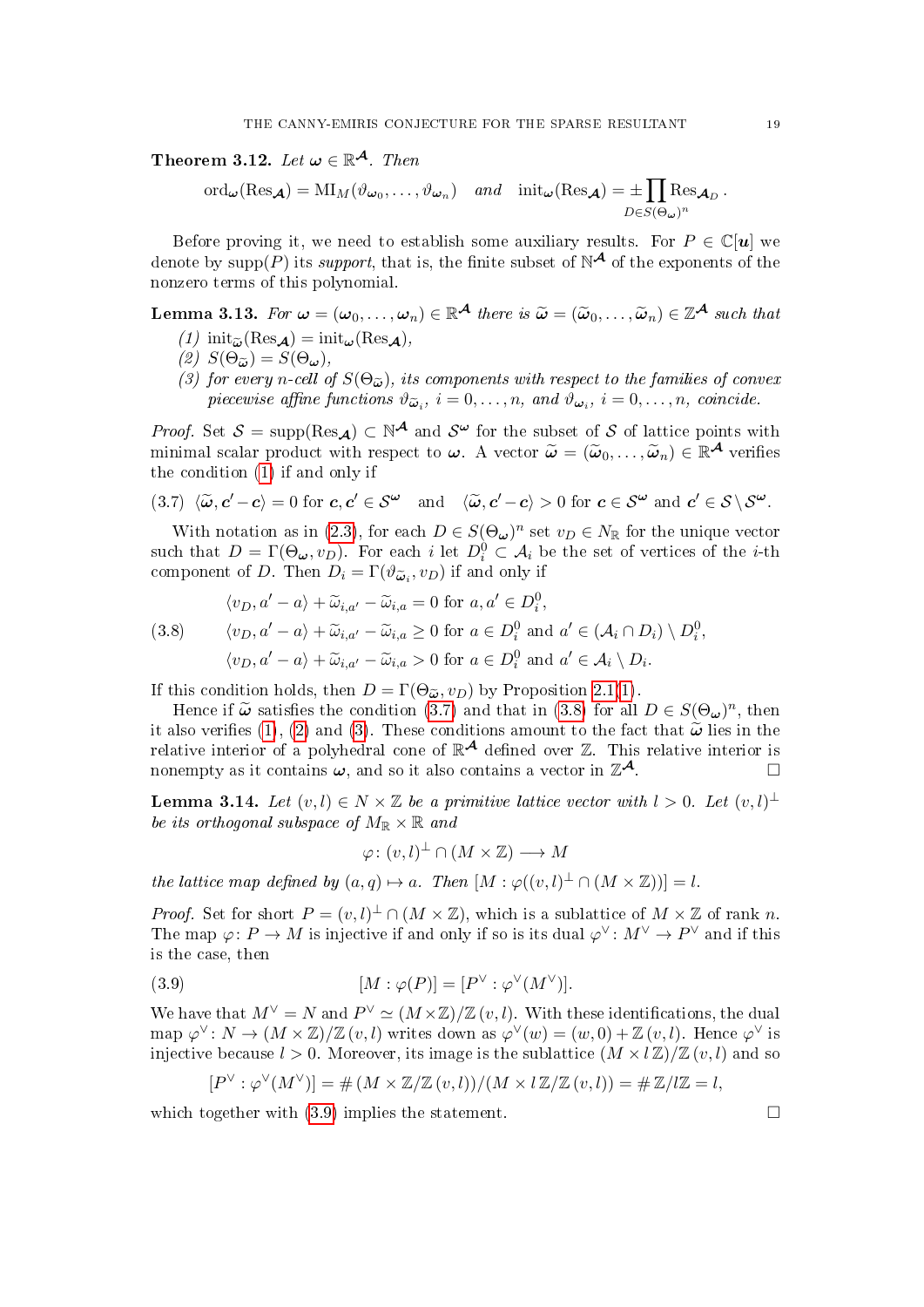Proof of Theorem [3.12.](#page-18-0) By [\[PS08b,](#page-50-20) Proposition 4.5], the degree of a monomial deformation of the sparse resultant can be computed in terms of mixed integrals as

$$
\deg_t(\operatorname{Res}_{\mathcal{A}}^{-\omega})=-\operatorname{MI}_M(\vartheta_{\omega_0},\ldots,\vartheta_{\omega_n}).
$$

Since  $\text{ord}_{\boldsymbol{\omega}}(\text{Res}_{\boldsymbol{\mathcal{A}}}) = -\deg_t(\text{Res}_{\boldsymbol{\mathcal{A}}}^{-\boldsymbol{\omega}})$ , this gives the first part of the statement.

For the second part, we reduce without loss of generality to the case when  $\omega \in \mathbb{Z}^{\mathcal{A}}$ thanks to Lemma [3.13.](#page-18-7) Set  $\mathbf{F}^{\omega} = (F_0^{\omega_0}, \dots, F_n^{\omega_n})$  with

<span id="page-19-1"></span>
$$
F_i^{\boldsymbol{\omega}_i}=F_i((t^{\omega_{i,a}}\,u_{i,a})_{a\in\mathcal{A}_i})\in\mathbb{C}[\boldsymbol{u}_i][M][t^{\pm 1}],\,\,i=0,\ldots,n.
$$

With notation as in  $(3.1)$  and  $(3.5)$  we have that

(3.10) 
$$
\operatorname{Res}_{\mathcal{A}}^{\omega} = \operatorname{Res}_{\mathcal{A}}(F^{\omega}).
$$

Consider the family of  $n + 2$  nonempty finite subsets of  $M \times \mathbb{Z}$  given by

$$
C = \{(0,0), (0,1)\}\
$$
 and  $\hat{\mathcal{A}}_i = \{(a,\omega_{i,a})\}_{a \in \mathcal{A}_i}, i = 0,\ldots,n.$ 

Let  $\mathbf{v} = \{v_{(0,0)}, v_{(0,1)}\}$  be a set of variables, so that the general Laurent polynomial with support C is  $v_{(0,0)} + v_{(0,1)} z$  and that with support  $\widehat{\mathcal{A}}_i$  is  $F_i^{\omega}(z)$ , the evaluation of  $F_i^{\omega}$  at  $t = z$  for each i. Set  $\hat{\mathcal{A}} = (\hat{\mathcal{A}}_0, \dots, \hat{\mathcal{A}}_n)$ . By the "hidden variable" formula in [\[DS15,](#page-50-4) Proposition 4.7], there is  $d_{\boldsymbol{\omega}} \in \mathbb{Z}$  such that

$$
\operatorname{Res}_{\mathcal{A}}(F^{\omega}) = \pm t^{d_{\omega}} \operatorname{Res}_{\mathcal{C}, \widetilde{\mathcal{A}}}(z - t, F^{\omega}(z)).
$$

Thanks to the formula in [\(3.6\)](#page-17-1), we have that

$$
\text{init}_{\boldsymbol{\omega}}(\text{Res}_{\boldsymbol{\mathcal{A}}}) = \text{Res}_{\mathcal{C}, \widehat{\boldsymbol{\mathcal{A}}}}(z, \boldsymbol{F}^{\boldsymbol{\omega}}(z))
$$

provided this latter polynomial is nonzero. To see this, consider a family of Laurent polynomials  $f_i\in \mathbb{C}[M]$  with  $\mathrm{supp}(f_i)\subset \mathcal{A}_i,$   $i=0,\ldots,n,$  that is sufficiently generic and set  $f^{\omega} = (f_0^{\omega_0}, \ldots, f_n^{\omega_n})$ . By the invariance of the sparse resultant under translation of the first support and the Poisson formula (Theorem  $3.3$ ), with notation as therein we have that

<span id="page-19-0"></span>(3.11)  
\n
$$
\operatorname{Res}_{\mathcal{C},\widehat{\mathcal{A}}}(z,\boldsymbol{f}^{\boldsymbol{\omega}}(z)) = \operatorname{Res}_{\mathcal{C}-(0,1),\widehat{\mathcal{A}}}(1,\boldsymbol{f}^{\boldsymbol{\omega}}(z))
$$
\n
$$
= \pm \prod_{(v,l)} \operatorname{Res}_{\widehat{\mathcal{A}}^{(v,l)}}(\operatorname{init}_{(v,l)}(\boldsymbol{f}^{\boldsymbol{\omega}}(z)))^{-h_{\mathcal{C}-(0,1)}((v,l))}
$$
\n
$$
= \pm \prod_{(v,l)} \operatorname{Res}_{\widehat{\mathcal{A}}^{(v,l)}}(\operatorname{init}_{(v,l)}(\boldsymbol{f}^{\boldsymbol{\omega}}(z)))^{\max\{0,l\}},
$$

the products being over the primitive lattice vectors  $(v, l) \in N \times \mathbb{Z}$ , and where  $\mathbf{\hat{A}}^{(v,l)}$ denotes the family of supports  $(\widehat{\mathcal{A}}_0^{(v,l)}, \ldots, \widehat{\mathcal{A}}_n^{(v,l)})$ . The last equality follows from the fact that  $-h_{\mathcal{C}-(0,1)}((v,l)) = \max\{0,l\}.$  Since this holds for every choice of  $\boldsymbol{f}$ , we have that

$$
\operatorname{Res}_{\mathcal{C},\widehat{\mathcal{A}}}(z,\boldsymbol{F}^{\boldsymbol{\omega}}(z))=\pm\prod_{(v,l)}\operatorname{Res}_{\widehat{\mathcal{A}}^{(v,l)}}^{\max\{0,l\}}
$$

because  $\text{init}_{(v,l)}(\boldsymbol{F}^{\boldsymbol{\omega}}(z))$  is the general Laurent polynomial with support  $\boldsymbol{\hat{\mathcal{A}}}^{(v,l)}$ .

Let  $(v, l) \in N \times \mathbb{Z}$  primitive with  $l > 0$ . For the linear map  $\varphi: (v, l)^{\perp} \cap (M \times \mathbb{Z}) \to M$ induced from the projection onto the first factor we have that  $[M : \varphi((v,l)^{\perp} \cap (M \times$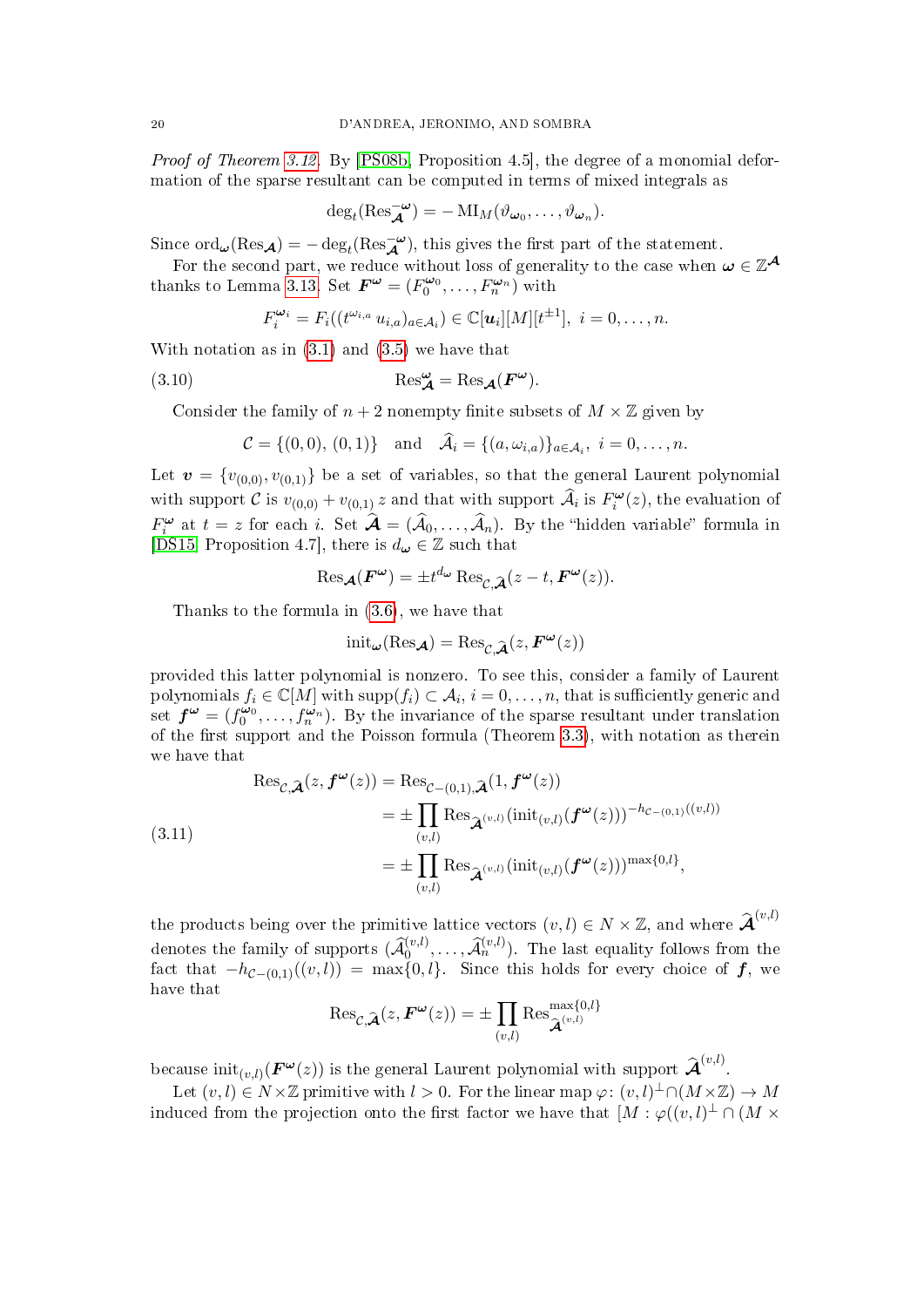$[\mathbb{Z}$ )] = l by Lemma [3.14.](#page-18-8) For the cell  $D = C(\Theta_{\boldsymbol{\omega}}, \frac{1}{l})$  $\frac{1}{l}v$  we also have that  $\varphi(\widehat{\mathcal{A}}_{i}^{(v,l)})=$  $\mathcal{A}_i \cap D_i$  for each i. Proposition [3.2](#page-14-1) then implies that

(3.12) 
$$
\operatorname{Res}_{\widehat{\mathcal{A}}^{(v,l)}}^{\operatorname{max}\{0,l\}} = \pm \operatorname{Res}_{\mathcal{A}_D}.
$$

Since every *n*-cell of  $S(\Theta_{\omega})^n$  appears exactly once in the product [\(3.11\)](#page-19-0), this second part then follows from  $(3.10)$ ,  $(3.11)$  and  $(3.12)$ .

3.3. Homogeneities and degrees. The homogeneities of the sparse resultant are of two types: there are  $\lambda_i \in \mathbb{Z}$ ,  $i = 0, \ldots, n$ , and  $\mu \in M$  such that for every  $c \in \mathbb{N}^{\mathcal{A}}$  in the support of  $\text{Res}_{\mathcal{A}}$  we have that

<span id="page-20-0"></span>
$$
\sum_{a \in \mathcal{A}_i} c_{i,a} = \lambda_i, \ i = 0, \dots, n, \text{ and } \sum_{i=0}^n \sum_{a \in \mathcal{A}_i} c_{i,a} a = \mu,
$$

see for instance  $[GKZ94, Chapter 9, Proposition 1.3]$  $[GKZ94, Chapter 9, Proposition 1.3]$  or  $[Stu94, §6]$  $[Stu94, §6]$ . The first type corresponds to the fact that the sparse resultant is homogeneous in each set of variables  $u_i$ . As noted in [\(3.2\)](#page-15-0), its partial degree  $\deg_{u_i}(\text{Res}_{\mathcal{A}}) = \lambda_i$  can be computed in terms mixed volumes.

The second type corresponds to its equivariance with respect to the action of the torus by translations. For  $p \in \mathbb{T}_M$  denote by  $\tau_p: \mathbb{T}_M \to \mathbb{T}_M$  the translation by this point and let  $\tau_p^* \bm{F} = \bm{F} \circ \tau_p$  be the pullback of the system of general Laurent polynomials  $\boldsymbol{F}$  with respect to this map. The fact that the sparse resultant satisfies this type of homogeneity is then equivalent to the validity of identity

(3.13) 
$$
\operatorname{Res}_{\mathcal{A}}(\tau_p^* \mathcal{F}) = \chi^{\mu}(p) \operatorname{Res}_{\mathcal{A}}
$$

for all  $p \in \mathbb{T}_M$ .

<span id="page-20-2"></span><span id="page-20-1"></span>Let  $\deg_M$  be the grading of the monomials of  $\mathbb{C}[u]$  with values in M defined by

(3.14) 
$$
\deg_M(u_{i,a}) = a \text{ for } i = 0, \dots, n \text{ and } a \in \mathcal{A}_i.
$$

Then [\(3.13\)](#page-20-1) is also equivalent to the fact that the sparse resultant is homogeneous with respect to this grading, of degree  $\mu$ . As an application of Theorem [3.12](#page-18-0) we will reprove this type of homogeneity and compute its degree in terms of mixed integrals.

We first prove an auxiliary lemma. A point  $v \in N$  can be seen as a linear function on  $M_{\mathbb{R}}$  and, in particular, can be restricted to any subset of this linear space.

Lemma 3.15. The function  $\mu_{\mathbf{\Delta}} : N \to \mathbb{Z}$  given by

$$
\mu_{\mathbf{\Delta}}(v) = \mathrm{MI}_M(v|_{\Delta_0}, \dots, v|_{\Delta_n})
$$

is well-defined and linear. Therefore  $\mu_{\mathbf{\Delta}} \in M = N^{\vee}$ .

*Proof.* Let  $v \in N$ . For each subset  $I \subset \{0, \ldots, n\}$  we have that

$$
\prod_{i\in I} v|_{\Delta_i}=v|_{\sum_{i\in I}\Delta_i}
$$

because v is linear. For  $v' \in N$ , the definition of the mixed integral then implies that

$$
\mathrm{MI}_{M}((v+v')|_{\Delta_{0}},\ldots,(v+v')|_{\Delta_{n}})=\mathrm{MI}_{M}(v|_{\Delta_{0}},\ldots,v|_{\Delta_{n}})+\mathrm{MI}_{M}(v'|_{\Delta_{0}},\ldots,v'|_{\Delta_{n}}),
$$

which shows that  $\mu_{\mathbf{\Delta}}$  is linear. Moreover,  $v|_{\Delta_i}$  is a lattice convex piecewise affine function and so Proposition [2.14](#page-13-2) implies that  $\mu_{\mathbf{\Delta}}(v) \in \mathbb{Z}$ . The last claim follows from the previous ones.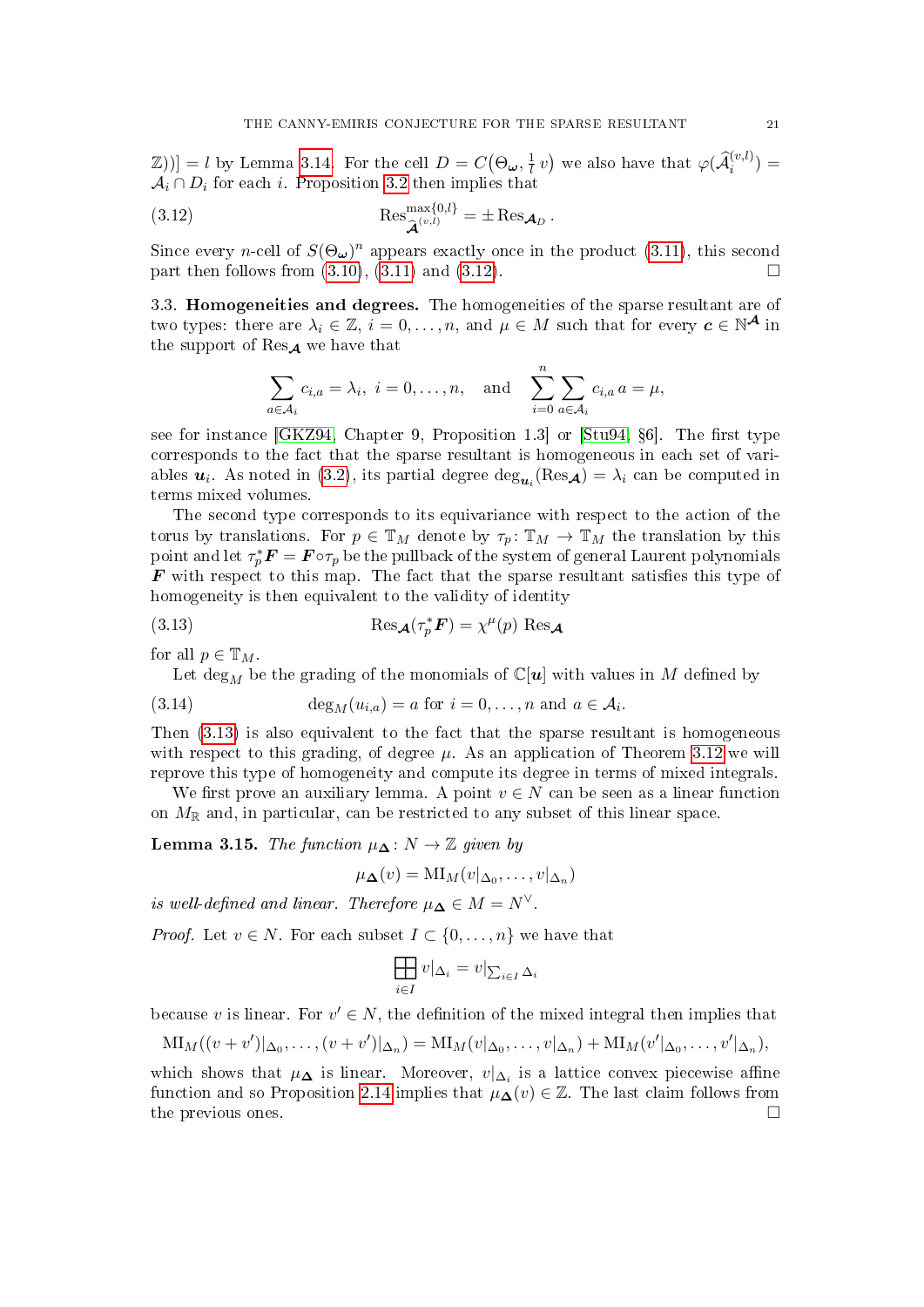<span id="page-21-1"></span>**Theorem 3.16.** The sparse resultant Res<sub>A</sub> is homogeneous with respect to  $\deg_M$  and

 $deg_M(Res_{\mathcal{A}}) = \mu_{\mathbf{\Delta}} \in M$ .

*Proof.* Let  $v \in N$ . For the weight  $\omega \in \mathbb{Z}^{\mathcal{A}}$  defined by  $\omega_{i,a} = \langle v, a \rangle$  for  $i = 0, \ldots, n$ and  $a \in \mathcal{A}_i$ , we have that  $\vartheta_{\bm{\omega}_i} = v|_{\Delta_i}$  for each  $i$  and  $\Theta_{\bm{\omega}} = v|_{\Delta_i}$ . Hence  $\Delta$  is the unique *n*-cell of  $S(\Theta_{\omega})$ , and from Theorem [3.12](#page-18-0) we deduce that

$$
\mathrm{ord}_{\boldsymbol{\omega}}(\mathrm{Res}_{\boldsymbol{\mathcal{A}}})=\mathrm{MI}_M(v|_{\Delta_0},\ldots,v|_{\Delta_n})\quad\text{and}\quad\mathrm{init}_{\boldsymbol{\omega}}(\mathrm{Res}_{\boldsymbol{\mathcal{A}}})=\mathrm{Res}_{\boldsymbol{\mathcal{A}}}.
$$

This implies that for all  $c \in \text{supp}(\text{Res}_{\mathcal{A}})$  we have that  $\langle v, \sum_{i,a} c_{i,a} a \rangle = \langle v, \mu_{\mathbf{\Delta}} \rangle =$  $\mu_{\mathbf{\Delta}}(v)$ . Since this holds for all  $v \in N$ , we deduce the statement.

**Remark 3.17.** When  $M = \mathbb{Z}^n$  we have that  $\mu_{\mathbf{\Delta}} = (\mu_{\mathbf{\Delta},1}, \dots, \mu_{\mathbf{\Delta},n})$  with

(3.15) 
$$
\mu_{\mathbf{\Delta},i} = \mathrm{MI}_M(x_i|_{\Delta_0},\ldots,x_i|_{\Delta_n}), \ i = 1,\ldots,n.
$$

In this case  $\mathbb{T}_M = (\mathbb{C}^{\times})^n$ , and for a point  $\mathbf{p} = (p_1, \ldots, p_n)$  in this torus we have that

<span id="page-21-2"></span>
$$
\operatorname{Res}_{\mathbf{\mathcal{A}}}(\tau_{\mathbf{p}}^* \mathbf{F}) = \operatorname{Res}_{\mathbf{\mathcal{A}}}(\mathbf{F}(p_1 x_1, \ldots, p_n x_n)) = \Big(\prod_{i=1}^n p_i^{\mu_{\mathbf{\Delta},i}}\Big) \operatorname{Res}_{\mathbf{\mathcal{A}}}.
$$

Example 3.18. Let  $\text{Res}_{d}$  be the homogeneous resultant corresponding to a sequence of degrees  $\boldsymbol{d} = (d_0, \ldots, d_n) \in (\mathbb{N}_{>0})^{n+1}$  as in Example [3.9.](#page-17-2) Since the function  $\boldsymbol{x} \mapsto x_i$ is linear, for each  $i$  the mixed integral in  $(3.15)$  can be computed as

$$
\mu_{\mathbf{\Delta},i} = \sum_{j=0}^{n} (-1)^{n-j} \sum_{0 \le k_0 < \ldots < k_j \le n} \int_{\Delta_{k_0} + \cdots + \Delta_{k_j}} x_i \, dx
$$
  
= 
$$
\sum_{j=0}^{n} (-1)^{n-j} \sum_{0 \le k_0 < \ldots < k_j \le n} \frac{(d_{k_0} + \cdots + d_{k_j})^{n+1}}{(n+1)!} = \prod_{l=0}^{n} d_l,
$$

where the last equality can be proven with elementary algebra as in [\[Ewa96,](#page-50-18) Theorem 3.7. This gives the well-known *isobarism* of the homogeneous resultant, a result that goes back to Macaulay [\[Mac1916,](#page-50-21) page 11].

3.4. Vanishing coefficients. In this section we apply Theorem [3.12](#page-18-0) to obtain a formula for the evaluation of the sparse resultant by setting some of the coefficients of the system of Laurent polynomials  $\boldsymbol{F}$  to zero.

For  $i = 0, \ldots, n$  let  $\widetilde{\mathcal{A}}_i \subset \mathcal{A}_i$  be a nonempty subset,  $\widetilde{\Delta}_i \subset M_{\mathbb{R}}$  its convex hull,  $\widetilde{\mathbf{u}}_i$ the set of variables corresponding to  $A_i$ , and  $F_i$  the general Laurent polynomial with support  $A_i$ , which can be obtained from  $F_i$  by setting  $u_{i,a} = 0$  for all  $a \notin A_i$ . Set then

$$
\widetilde{\mathcal{A}} = (\widetilde{\mathcal{A}}_0, \ldots, \widetilde{\mathcal{A}}_n), \quad \widetilde{\mathcal{u}} = (\widetilde{\mathcal{u}}_0, \ldots, \widetilde{\mathcal{u}}_n) \quad \text{and} \quad \widetilde{\mathcal{F}} = (\widetilde{F}_0, \ldots, \widetilde{F}_n).
$$

Consider the vector  $\boldsymbol{\omega} = (\omega_0, \dots, \omega_n) \in \mathbb{Z}^{\mathcal{A}}$  given, for  $i = 0, \dots, n$  and  $a \in \mathcal{A}_i$ , by

$$
\omega_{i,a} = \begin{cases} 0 & \text{if } a \in \widetilde{\mathcal{A}}_i, \\ 1 & \text{otherwise,} \end{cases}
$$

and let  $\vartheta_{\bm{\omega}_i} \colon \Delta_i \to \mathbb{R}, i = 0, \ldots, n$ , and  $\Theta_{\bm{\omega}} \colon \Delta \to \mathbb{R}$  be the associated convex piecewise affine functions as in  $(2.8)$  and  $(2.9)$ .

<span id="page-21-3"></span><span id="page-21-0"></span>Theorem 3.19. The following conditions are equivalent:

- (1) Res $\mathcal{A}(\widetilde{F}) \neq 0$ ,
- <span id="page-21-4"></span>(2)  $\text{MI}_M(\vartheta_{\boldsymbol{\omega}_0}, \ldots, \vartheta_{\boldsymbol{\omega}_n}) = 0,$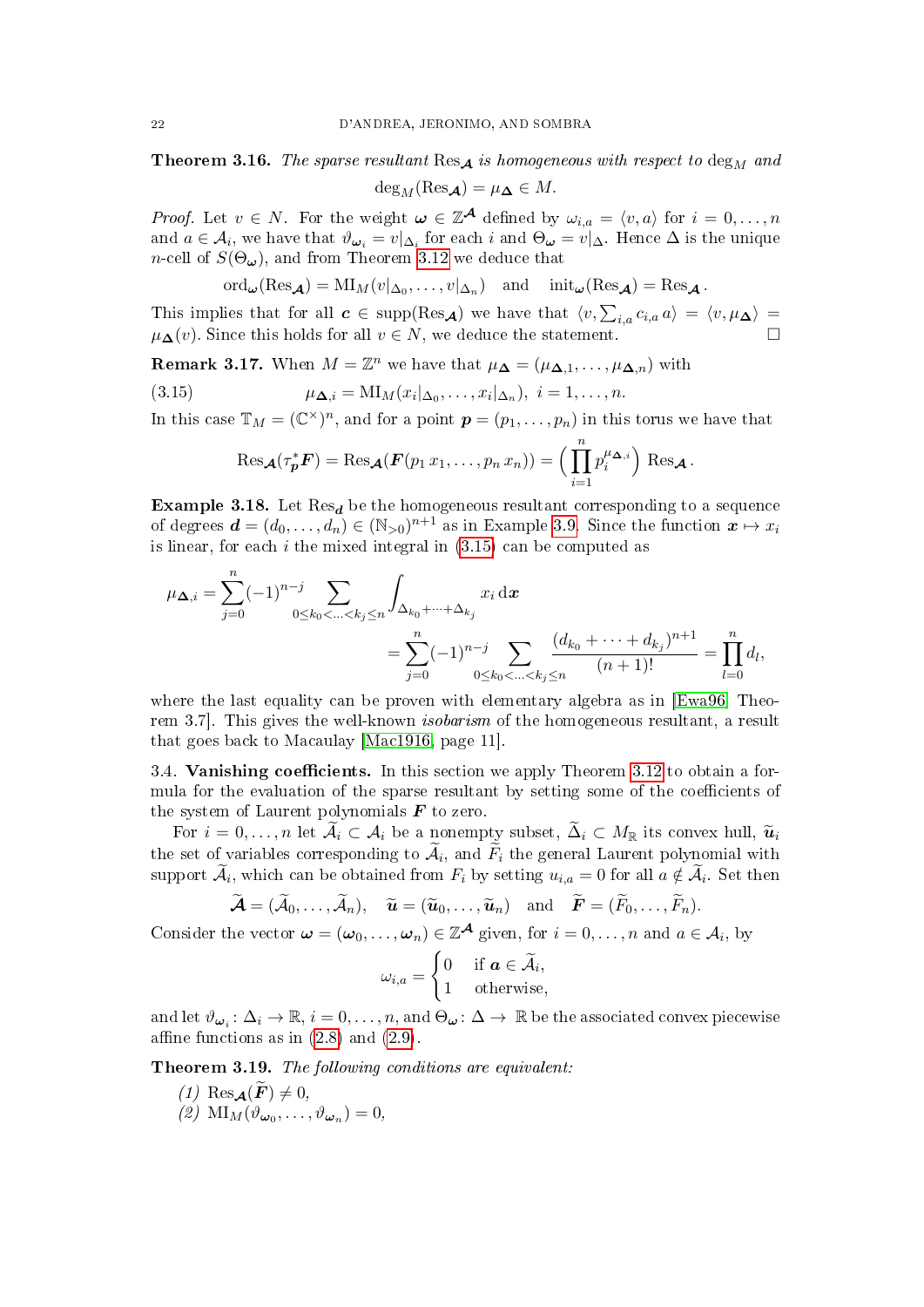<span id="page-22-2"></span>(3) for every n-cell D of  $S(\Theta_{\omega})$  we have that  $\text{Res}_{\mathcal{A}_D}(\mathbf{F}) \neq 0$ . If any of these conditions holds, then  $\text{Res}_{\mathcal{A}_D} \in \mathbb{Z}[\tilde{\mathbf{u}}]$  for all  $D \in S(\Theta_\omega)^n$  and

<span id="page-22-4"></span>(3.16) 
$$
\operatorname{Res}_{\mathcal{A}}(\widetilde{F}) = \pm \prod_{D \in S(\Theta_{\omega})^n} \operatorname{Res}_{\mathcal{A}_D}.
$$

Proof. By Theorem [3.12,](#page-18-0) following Definition [3.10,](#page-17-3) we have that

<span id="page-22-0"></span>(3.17) 
$$
\operatorname{Res}_{\mathcal{A}}^{\omega} = \pm \left( \prod_{D} \operatorname{Res}_{\mathcal{A}_{D}} + o(1) \right) t^{\operatorname{ord}_{\omega}(\operatorname{Res}_{\mathcal{A}})},
$$

the product being over the *n*-cells D of  $S(\Theta_{\omega})$ .

Since  $\omega \in \mathbb{N}^{\mathcal{A}}$  we have that  $\text{Res}_{\mathcal{A}}^{\omega} \in \mathbb{C}[u][t]$  and  $\text{Res}_{\mathcal{A}}^{\omega}|_{t=0} = \text{Res}_{\mathcal{A}}(\widetilde{F})$ . Hence  $\text{Res}_{\mathcal{A}}(F) \neq 0$  if and only if  $\text{ord}_{\omega}(\text{Res}_{\mathcal{A}}) = 0$ , and so the expression in [\(3.17\)](#page-22-0) gives the equivalence between [\(1\)](#page-21-3) and [\(2\)](#page-21-4). If any of these conditions holds, then

(3.18) 
$$
\operatorname{Res}_{\mathcal{A}}(\widetilde{F}) = \operatorname{init}_{\omega}(\operatorname{Res}_{\mathcal{A}}) = \pm \prod_{D} \operatorname{Res}_{\mathcal{A}_{D}}.
$$

Since the left-hand side of  $(3.18)$  lies in  $\mathbb{Z}[\tilde{\mathbf{u}}]$  and the right-hand side is a polynomial, the factors of the latter lie in  $\mathbb{Z}[\tilde{\mathbf{u}}]$ , proving the last part of the statement and implying [\(3\)](#page-22-2).

Conversely, suppose that the condition [\(3\)](#page-22-2) holds. Evaluating the expression in [\(3.17\)](#page-22-0) by setting  $u_{i,a} = 0$  for  $i = 0, \ldots, n$  and  $a \in \mathcal{A}_i \setminus \mathcal{A}_i$  we deduce that

<span id="page-22-3"></span><span id="page-22-1"></span>
$$
\operatorname{Res}_{\mathcal{A}}(\widetilde{F}) = \pm \Big( \prod_{D} \operatorname{Res}_{\mathcal{A}_{D}}(\widetilde{F}) + o(1) \Big) t^{\operatorname{ord}_{\boldsymbol{\omega}}(\operatorname{Res}_{\mathcal{A}})},
$$

which implies [\(1\)](#page-21-3) and concludes the proof.  $\Box$ 

**Example 3.20.** Let  $M = \mathbb{Z}$ ,  $\mathcal{A}_0 = \mathcal{A}_1 = \{0, 1\}$  and set  $\mathcal{A} = (\mathcal{A}_0, \mathcal{A}_1)$ . Then

(3.19) 
$$
\text{Res}_{\mathcal{A}} = \det(u_{i,j})_{i,j \in \{0,1\}} = u_{0,0} u_{1,1} - u_{0,1} u_{1,0}.
$$

Set  $\widetilde{\mathcal{A}}_i = \{0\}, i = 0, 1$ , and let  $\widetilde{\bm{F}} = (u_{0,0}, u_{1,0})$  be the corresponding system of Laurent polynomials in  $\mathbb{C}[t^{\pm 1}]$ . With notation as in Theorem [3.19,](#page-21-0) in this case we have that  $\vartheta_{\omega_i}(x) = x$  for  $i = 0, 1$  and  $x \in [0, 1]$  and so  $\Theta_{\omega}(x) = x$  for  $x \in [0, 2]$ , as shown in Figure [3.1.](#page-9-0) Hence

$$
\mathrm{MI}_{\mathbb{Z}}(\vartheta_{\omega_0}, \vartheta_{\omega_1}) = \int_0^2 \Theta_{\omega}(x) dx - \int_0^1 \vartheta_{\omega_0}(x) dx - \int_0^1 \vartheta_{\omega_1}(x) dx = 2 - \frac{1}{2} - \frac{1}{2} = 1 \neq 0.
$$

This result then tells us that  $\text{Res}_{\mathcal{A}}(\widetilde{F})=0$ , which can also be verified from [\(3.19\)](#page-22-3).



FIGURE 3.1. Convex piecewise affine functions for subsets of the supports

$$
\boxed{\phantom{0}}
$$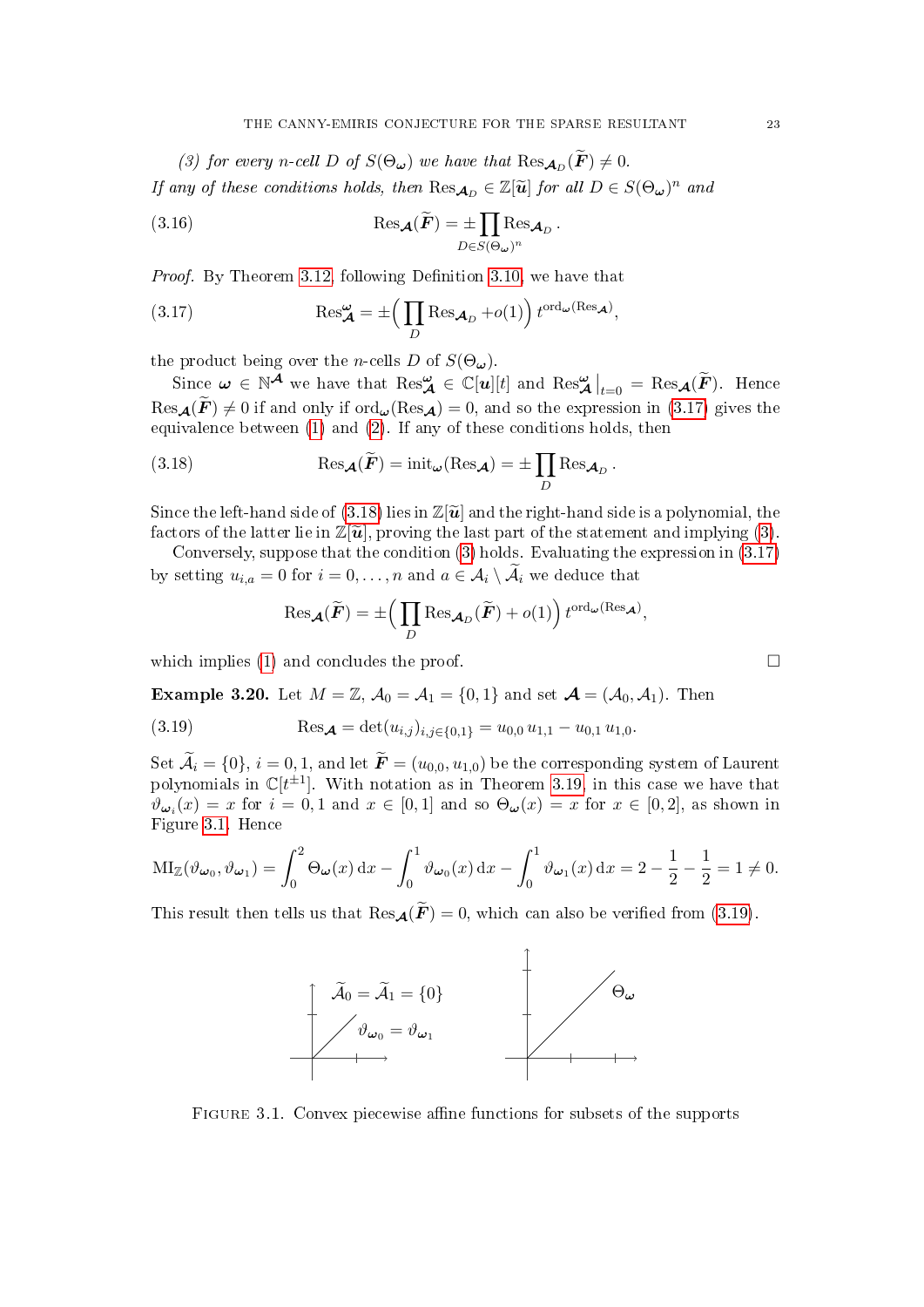Set also  $\widetilde{\mathcal{A}}_0 = \{0\}$  and  $\widetilde{\mathcal{A}}_1 = \{1\}$ , and let  $\widetilde{\mathbf{F}} = (u_{0,0}, u_{1,1} t)$  be the corresponding system of Laurent polynomials. Then  $\vartheta_{\omega_0}(x) = x$  and  $\vartheta_{\omega_1}(x) = 1 - x$  for  $x \in [0, 1]$ , and so  $\Theta_{\omega}(x) = \max\{1-x, x-1\}$  for  $x \in [0,2]$ , as shown in Figure [3.2.](#page-23-2) Hence

$$
MI_{\mathbb{Z}}(\vartheta_{\boldsymbol{\omega}_0},\vartheta_{\boldsymbol{\omega}_1})=1-\frac{1}{2}-\frac{1}{2}=0,
$$

and so Theorem [3.19](#page-21-0) implies that  $\text{Res}_{\mathcal{A}}(\widetilde{F}) \neq 0$ . The mixed subdivision  $S(\Theta_{\omega})$  has the two 1-cells  $D = [0, 1]$  and  $D' = [1, 2]$ , that decompose as  $D = 0 + [0, 1]$  and  $D' = [0, 1] + 1$ . Hence this result also implies that

$$
\mathrm{Res}_{\mathcal{A}}(\mathbf{F}) = \mathrm{Res}_{\mathcal{A}_D} \cdot \mathrm{Res}_{\mathcal{A}_{D'}} = u_{0,0} u_{1,1},
$$

which can also be verified from  $(3.19)$ .



<span id="page-23-2"></span>FIGURE 3.2. Convex piecewise affine functions for other subsets

<span id="page-23-1"></span>**Remark 3.21.** The Minkowski sum  $\widetilde{\Delta} = \sum_{i=0}^{n} \widetilde{\Delta}_i$  is the cell of the mixed subdivision  $S(\Theta_{\boldsymbol{\omega}})$  corresponding to the vector  $0 \in N_{\mathbb{R}}$  and its components are the polytopes  $\Delta_i$ ,  $i = 0, \ldots, n$ . Hence  $\mathcal{A}_{\tilde{\Delta}} = \mathcal{A}$ . We have that either  $\Delta$  is an *n*-cell of  $S(\Theta_{\omega})$  or  $\text{Res}_{\widetilde{\mathbf{A}}} = \pm 1$ . In the presence of any of the equivalent conditions in Theorem [3.19,](#page-21-0) the factorization in [\(3.16\)](#page-22-4) holds and it can be alternatively written as

$$
\mathrm{Res}_{\mathcal{A}}(\widetilde{F})=\pm \mathrm{Res}_{\widetilde{\mathcal{A}}} \cdot \prod_{D \neq \widetilde{\Delta}} \mathrm{Res}_{\mathcal{A}_D}.
$$

When  $\text{Res}_{\mathcal{A}}$  is known, this factorization can be useful to compute the sparse resultant Res<sub> $\widetilde{\mathbf{A}}$ </sub> as a factor of the evaluation Res $\mathbf{A}(\widetilde{\mathbf{F}})$ .

The next proposition gives two factorizations for the particular case when  $\tilde{\mathcal{A}}_i = \mathcal{A}_i$ for  $i = 1, \ldots, n$ . The first one follows directly from Theorem [3.19,](#page-21-0) whereas the second is a consequence of the Poisson formula.

<span id="page-23-0"></span>**Proposition 3.22.** Let  $\widetilde{A}_0 \subset A_0$  be a nonempty subset and  $\widetilde{F}_0$  the general Laurent polynomial with support  $\widetilde{\mathcal{A}}_0$ . With notation as in Theorems [3.19](#page-21-0) and [3.3,](#page-15-2) we have that

$$
\operatorname{Res}_{\mathcal{A}_0,\mathcal{A}_1,\ldots,\mathcal{A}_n}(\widetilde{F}_0,F_1,\ldots,F_n)=\pm\prod_{D\in S(\Theta_{\boldsymbol{\omega}})^n}\operatorname{Res}_{\mathcal{A}_D}=\pm\operatorname{Res}_{\widetilde{\mathcal{A}}_0,\mathcal{A}_1,\ldots,\mathcal{A}_n}\cdot\prod_v\operatorname{Res}_{\mathcal{A}_1^v,\ldots,\mathcal{A}_n^v}^{h_{\widetilde{\mathcal{A}}_0}(v)-h_{\mathcal{A}_0}(v)},
$$

the last product being over the primitive vectors  $v \in N$ .

Proof. Let  $\widetilde{f}_0 \in \mathbb{C}[M]$  with  $\text{supp}(\widetilde{f}_0) \subset \widetilde{A}_0$  and  $f_i \in \mathbb{C}[M]$  with  $\text{supp}(f_i) \subset A_i$ ,  $i = 1, \ldots, n$ , such that  $\text{Res}_{\mathcal{A}_1^v, \ldots, \mathcal{A}_n^v}(\text{init}_v(f_1), \ldots, \text{init}_v(f_n)) \neq 0$  for all  $v \in N \setminus \{0\}$ . By Theorem [3.3](#page-15-2) we have that

$$
\operatorname{Res}_{\mathcal{A}_0,\mathcal{A}_1,\ldots,\mathcal{A}_n}(f_0,f_1,\ldots,f_n) = \pm \prod_v \operatorname{Res}_{\mathcal{A}_1^v,\ldots,\mathcal{A}_n^v}(\operatorname{init}_v(f_1),\ldots,\operatorname{init}_v(f_n))^{-h_{\mathcal{A}_0}(v)} \cdot \prod_p \widetilde{f}_0(p)^{m_p},
$$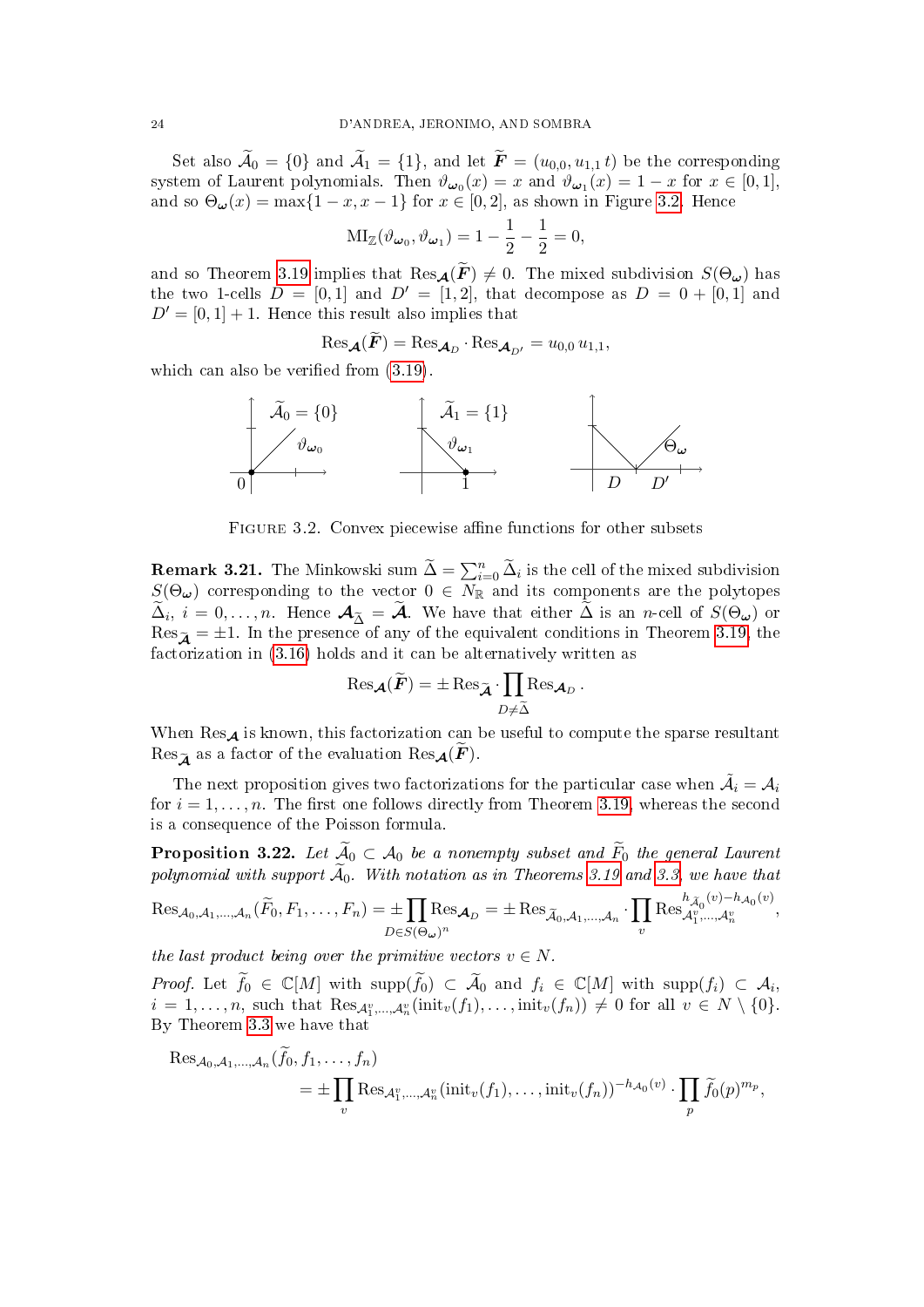the first product being over the primitive vectors  $v \in N$  and the second over the solutions  $p \in \mathbb{T}_M$  of  $f_1 = \cdots = f_n = 0$ , where  $m_p$  denotes the corresponding intersection multiplicity, and similarly

$$
\operatorname{Res}_{\widetilde{\mathcal{A}}_0, \mathcal{A}_1, \dots, \mathcal{A}_n} (f_0, f_1, \dots, f_n)
$$
  
= 
$$
\pm \prod_v \operatorname{Res}_{\mathcal{A}_1^v, \dots, \mathcal{A}_n^v} (\text{init}_v(f_1), \dots, \text{init}_v(f_n))^{-h} \widetilde{\mathcal{A}}_0^{(v)} \cdot \prod_p \widetilde{f}_0(p)^{m_p}.
$$

Taking the quotient between these two formulae we deduce the second equality in the statement evaluated at  $\tilde{f}_0, f_1, \ldots, f_n$ . Since these Laurent polynomials are generic, we deduce that this equality holds for the general Laurent polynomials  $F_0, F_1, \ldots, F_n$ , as stated. This also implies that  $\text{Res}_{\mathcal{A}_0,\mathcal{A}_1,\dots,\mathcal{A}_n}(F_0, F_1,\dots, F_n) \neq 0$ , and so the first equality follows from  $(3.16)$ .

<span id="page-24-1"></span>Remark 3.23. In [\[Min03\]](#page-50-15), Minimair also studied the factorization of the evaluation of sparse resultant at systems of Laurent polynomials with smaller supports. Unfortunately, his result is not consistent, since its statement involves the exponent introduced in  $[Min03, Remark 3]$  $[Min03, Remark 3]$  that, as explained in  $[DS15, §5]$  $[DS15, §5]$ , is not well-defined.

## 4. Canny-Emiris matrices

<span id="page-24-2"></span><span id="page-24-0"></span>4.1. Construction and basic properties. In [\[CE93,](#page-49-5) [CE00\]](#page-49-1) Canny and Emiris presented a class of matrices whose determinants are nonzero multiples of the sparse eliminant. These matrices are associated to some data including a family of affine functions on polytopes. Shortly afterwards, this construction was extended by Sturmfels to the convex piecewise affine case  $[Stu94]$ . Here we recall it and study its basic properties.

We keep the notations of the previous sections. In particular,

- $\mathcal{A} = (\mathcal{A}_0, \ldots, \mathcal{A}_n)$  is a family of  $n+1$  supports in the lattice M,
- $\Delta = (\Delta_0, \ldots, \Delta_n)$  is the family of  $n+1$  polytopes of the vector space  $M_{\mathbb{R}}$ given by the convex hull of these supports,
- $u = (u_0, \ldots, u_n)$  is the family of  $n+1$  sets of variables indexed by the elements of the supports,
- $\mathbf{F} = (F_0, \ldots, F_n)$  is the associated system of  $n+1$  general Laurent polynomials.

For  $i = 0, \ldots, n$  let  $\rho_i \colon \Delta_i \to \mathbb{R}$  be a convex piecewise affine function on  $\Delta_i$  defined on  $A_i$ , that is, a convex piecewise affine function of the form  $\rho_i = \vartheta_{\nu_i}$  with  $\nu_i \in \mathbb{R}^{\mathcal{A}_i}$  as in [\(2.8\)](#page-9-4). Set  $\rho = (\rho_0, \ldots, \rho_n)$  and consider the Minkowski sum and the inf-convolution respectively defined as

$$
\Delta = \sum_{i=0}^{n} \Delta_i \quad \text{and} \quad \rho = \prod_{i=0}^{n} \rho_i.
$$

We assume that the mixed subdivision  $S(\rho)$  of  $\Delta$  is tight (Definition [2.3\)](#page-8-0). Choose also a vector  $\delta \in M_{\mathbb{R}}$  such that

(4.1) 
$$
(|S(\rho)^{n-1}| + \delta) \cap M = \emptyset,
$$

where  $|S(\rho)^{n-1}|$  denotes the  $(n-1)$ -skeleton of  $S(\rho)$ .

The *index set* is the finite set of lattice points

<span id="page-24-3"></span>
$$
\mathcal{B} = (\Delta + \delta) \cap M.
$$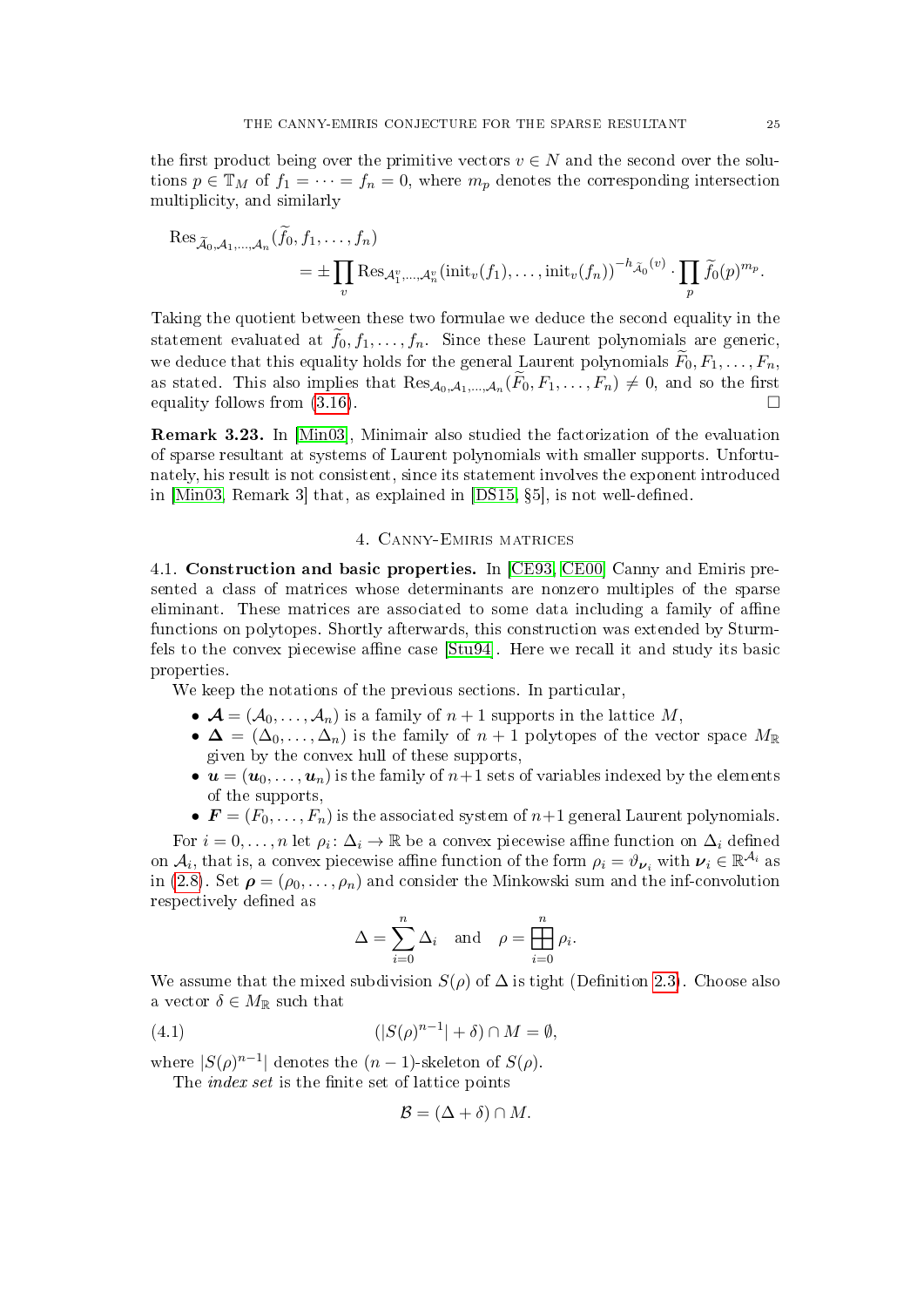Each  $b \in \mathcal{B}$  lies in a unique *translated n*-cell of  $S(\rho)$ , that is, a polytope of the form  $C + \delta$  with  $C \in S(\rho)^n$ . Let  $C_i$ ,  $i = 0, \ldots, n$ , be the components of this cell, as defined in [\(2.7\)](#page-7-3). Since  $S(\rho)$  is tight, there is at least one i such that  $\dim(C_i) = 0$ , in which case  $C_i$  consists of a single lattice point in  $A_i$  because  $\rho_i$  is defined on this support. Set then

<span id="page-25-4"></span>
$$
i(b) \in \{0, \dots, n\} \quad \text{and} \quad a(b) \in \mathcal{A}_{i(b)}
$$

for the *largest* of those indexes and the unique lattice point in the corresponding component, respectively.

**Definition 4.1.** The row content function associated to  $\mathcal{A}$ ,  $\rho$  and  $\delta$  is the function rc:  $\mathcal{B} \to \bigcup_{i=0}^n (\{i\} \times \mathcal{A}_i)$  defined by  $\text{rc}(b) = (i(b), a(b))$  for  $b \in \mathcal{B}$ .

Consider the subsets

(4.2) 
$$
\mathcal{B}_i = \{b \in \mathcal{B} \mid i(b) = i\}, \ i = 0, \dots, n,
$$

which form a partition of B. Set also  $\mathbb{K} = \mathbb{C}(\boldsymbol{u})$  and consider the finite-dimensional linear subspaces of the group algebra  $K[M]$  defined as

<span id="page-25-3"></span>(4.3) 
$$
V_i = \sum_{b \in \mathcal{B}_i} \mathbb{K} \chi^{b-a(b)}, \quad i = 0, \dots, n, \quad \text{and} \quad V = \sum_{b \in \mathcal{B}} \mathbb{K} \chi^b.
$$

<span id="page-25-2"></span><span id="page-25-0"></span>**Lemma 4.2.** Let  $i \in \{0, \ldots, n\}$  and  $b \in \mathcal{B}_i$ . Then

(1) for 
$$
b' \in \mathcal{B}_i
$$
 we have that  $b' - a(b') = b - a(b)$  if and only if  $b' = b$ ,  
(2)  $b - a(b) + A_i \subset \mathcal{B}$ .

<span id="page-25-1"></span>In particular  $\dim(V_i) = \#\mathcal{B}_i$  and for all  $G \in V_i$  we have that  $G F_i \in V$ .

*Proof.* Let  $b, b' \in \mathcal{B}_i$  such that  $b - a(b) = b' - a(b')$ , and denote by C and C' the n-cells of  $S(\rho)$  corresponding to these lattice points. With notation as in [\(2.6\)](#page-6-5), the complementary cells  $C_i^c$  and  $C_i^{\prime c}$  have both dimension n and the lattice point  $b-a(b)$  =  $b'-a(b')$  lies both in ri $(C_i^c) + \delta$  and in ri $(C_i'^c) + \delta$ , the translates of the relative interiors of these cells. This implies that  $C_i^c = C_i'^c$ , and so  $C = C'$  by Proposition [2.2.](#page-8-2) We deduce that  $\{a(b)\}=C_i=C'_i=\{a(b')\}$  and so  $b=b'$ , proving [\(1\)](#page-25-0).

We also have that  $b - a(b) \in C_i^c + \delta \subset \Delta_i^c + \delta$  and so

$$
b - a(b) + A_i \subset (\Delta_i^c + \delta + \Delta_i) \cap M = (\Delta + \delta) \cap M = \mathcal{B}
$$

as stated in [\(2\)](#page-25-1). The last two claims follow directly from [\(1\)](#page-25-0) and (2).  $\Box$ 

Consider the linear map  $\Phi_{\mathcal{A}} \colon \mathbb{K}[M]^{n+1} \to \mathbb{K}[M]$  defined, for  $\mathbf{G} = (G_0, \ldots, G_n) \in$  $\mathbb{K}[M]^{n+1}$ , by

$$
\Phi_{\mathcal{A}}(G) = \sum_{i=0}^{n} G_i F_i.
$$

By Lemma [4.2](#page-25-2)[\(2\)](#page-25-1), if  $\mathbf{G} \in \bigoplus_{i=0}^{n} V_i$  then  $\Phi_{\mathbf{A}}(\mathbf{G}) \in V$ .

Fixing an order on  $\mathcal{B}$ , the right decomposition in [\(4.3\)](#page-25-3) gives a basis of V indexed by this finite subset. This order induces an order on each  $\mathcal{B}_i$  through the row content function, and thanks to Lemma  $4.2(1)$  $4.2(1)$  the left decomposition in  $(4.3)$  gives a basis for the linear subspace  $V_i$  indexed by  $\mathcal{B}_i$ . The induced basis for the direct sum  $\bigoplus_i V_i$  is then indexed by B.

For a subset  $C \subset B$  with the induced order, we denote by  $\mathbb{K}^{\mathcal{C} \times \mathcal{C}}$  the set of matrices with entries in  $\mathbb K$  and whose rows and columns are indexed by the elements of  $\mathcal C$ .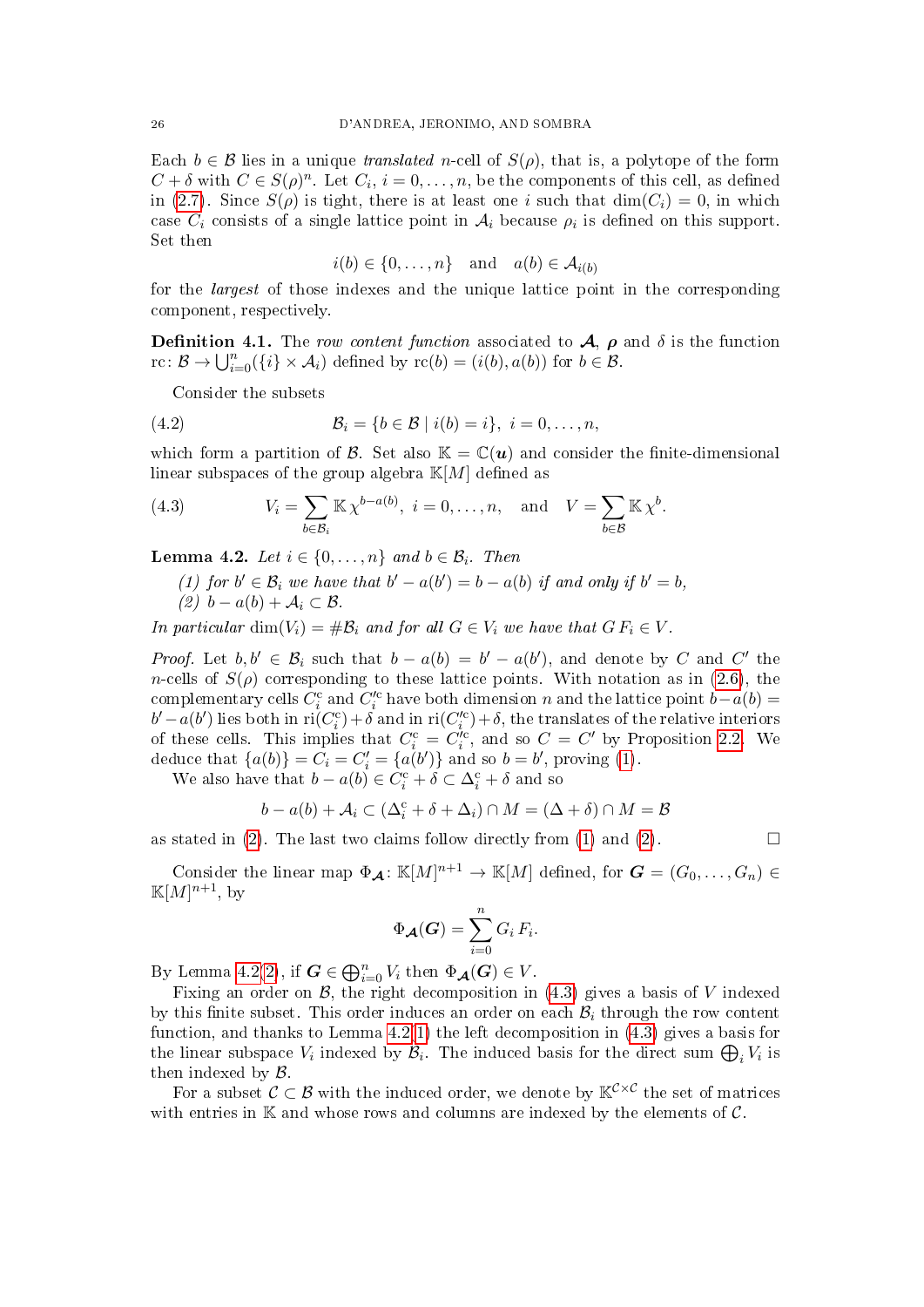<span id="page-26-3"></span>**Definition 4.3.** The *Sylvester map* associated to  $\mathcal{A}$ ,  $\rho$  and  $\delta$  is the linear map  $\Phi_{\mathcal{A},\rho,\delta}$ :  $\bigoplus_{i=0}^n V_i \to V$  given by the restriction of  $\Phi_{\mathcal{A}}$  to these linear subspaces. The Canny-Emiris matrix associated to  $\mathcal{A}, \rho$  and  $\delta$ , denoted by  $\mathcal{H}_{\mathcal{A},\rho,\delta} \in \mathbb{K}^{\mathcal{B}\times\mathcal{B}}$ , is the matrix of this linear map in terms of row vectors. We set  $H_{\mathcal{A},\rho,\delta} = \det(\mathcal{H}_{\mathcal{A},\rho,\delta}) \in \mathbb{Z}[u]$ for the corresponding Canny-Emiris determinant.

Since the vector  $\delta$  is fixed throughout our constructions, we omit it from the notation, and so this linear map, matrix and determinant will be respectively denoted by

$$
\Phi_{\mathcal{A},\rho}
$$
,  $\mathcal{H}_{\mathcal{A},\rho}$  and  $H_{\mathcal{A},\rho}$ .

<span id="page-26-2"></span> ${\bf Remark \ 4.4.}$  For  $\bm{G}\in \bigoplus_i V_i$  we have that  $[\bm{G}]\cdot \mathcal{H}_{\bm{\mathcal{A}},\bm{\rho}}=[\Phi_{\bm{\mathcal{A}},\bm{\rho}}(\bm{G})],$  where  $[\bm{G}]$  and  $\bigoplus_i V_i$  and of V given by the decomposition in [\(4.3\)](#page-25-3). Hence the row of the Canny- $[\Phi_{A,\rho}(G)]$  denote the row vectors of G and of  $\Phi_{A,\rho}(G)$  with respect to the bases of Emiris matrix corresponding to an element  $b \in \mathcal{B}$  codifies the coefficients of the Laurent polynomial  $\chi^{b-a(b)} F_{i(b)}$ . Precisely, the entry corresponding to a pair  $b, b' \in \mathcal{B}$  is

$$
\mathcal{H}_{\mathcal{A},\boldsymbol{\rho}}[b,b'] = \begin{cases} u_{i(b),b'-b+a(b)} & \text{if } b'-b+a(b) \in \mathcal{A}_{i(b)}, \\ 0 & \text{otherwise.} \end{cases}
$$

For a subset  $\mathcal{C} \subset \mathcal{B}$ , we respectively denote by

$$
\mathcal{H}_{\mathcal{A},\rho,C} = (\mathcal{H}_{\mathcal{A},\rho}[b,b'])_{b,b' \in C} \in \mathbb{K}^{C \times C} \text{ and } H_{\mathcal{A},\rho,C} = \det(\mathcal{H}_{\mathcal{A},C}) \in \mathbb{Z}[u]
$$

the corresponding principal submatrix and minor of the Canny-Emiris matrix.

<span id="page-26-0"></span>**Definition 4.5.** The *nonmixed index subset*, denoted by  $\mathcal{B}^{\circ}$ , is the set of elements of B lying in the translated n-cells of  $S(\rho)$  that are not *i*-mixed for any *i* (Definition [2.3\)](#page-8-0). We denote by

$$
\mathcal{E}_{\boldsymbol{\mathcal{A}},\boldsymbol{\rho}}=\mathcal{H}_{\boldsymbol{\mathcal{A}},\boldsymbol{\rho},\mathcal{B}^{\circ}}\in\mathbb{K}^{\mathcal{B}^{\circ}\times\mathcal{B}^{\circ}}\quad\text{and}\quad E_{\boldsymbol{\mathcal{A}},\boldsymbol{\rho}}=H_{\boldsymbol{\mathcal{A}},\boldsymbol{\rho},\mathcal{B}^{\circ}}\in\mathbb{Z}[\boldsymbol{u}]
$$

the corresponding principal submatrix and minor of  $\mathcal{H}_{A,\rho}$ .

We next compute the homogeneities and corresponding degrees of the Canny-Emiris determinants and, more generally, of its principal minors.

<span id="page-26-1"></span>**Proposition 4.6.** For  $C \subset \mathcal{B}$ , the principal minor  $H_{\mathcal{A},\rho,C}$  is homogeneous in each set of variables  $u_i$  and with respect to the grading  $\deg_M$  defined in [\(3.14\)](#page-20-2). Moreover,

$$
\deg_{\mathbf{u}_i}(H_{\mathbf{A},\boldsymbol{\rho},\mathcal{C}})=\#(\mathcal{B}_i\cap\mathcal{C}),\,\,i=0,\ldots,n,\quad\text{and}\quad\deg_M(H_{\mathbf{A},\boldsymbol{\rho},\mathcal{C}})=\sum_{b\in\mathcal{C}}a(b).
$$

*Proof.* Let  $i \in \{0, \ldots, n\}$ . For  $b \in \mathcal{C}$ , the entries in the corresponding row of  $\mathcal{H}_{\mathcal{A},\rho,\mathcal{C}}$ are homogeneous in  $u_i$  of degree 1 if  $i(b) = i$  and of degree 0 otherwise. Expanding  $H_{\mathcal{A},\rho,\mathcal{C}}$  along rows, we deduce that it is homogeneous in  $u_i$  of degree  $\#(\mathcal{B}_i \cap \mathcal{C})$ .

For the claims concerning  $\deg_M$ , first extend this grading to  $\mathbb{C}[u][M]$  by declaring that  $\deg_M(\chi^a) = a$  for  $a \in M$ . Consider then the matrix  $\widetilde{\mathcal{H}} \in \mathbb{C}[u][M]^{\mathcal{C} \times \mathcal{C}}$  obtained from  $\mathcal{H}_{\mathcal{A},\bm{\rho},\mathcal{C}}$  multiplying by  $\chi^{b-a(b)}$  the row corresponding to a lattice point  $b,$  for each  $b \in \mathcal{C}$ . By Remark [4.4,](#page-26-2) the entry corresponding to a pair  $b, b' \in \mathcal{C}$  is

$$
\widetilde{\mathcal{H}}[b,b'] = \begin{cases} \chi^{b-a(b)} u_{i(b),b'-b+a(b)} & \text{if } b'-b+a(b) \in \mathcal{A}_{i(b)},\\ 0 & \text{otherwise.} \end{cases}
$$

Hence for  $b' \in \mathcal{C}$ , the entries in the corresponding column of  $\widetilde{\mathcal{H}}$  are homogeneous with respect to  $\deg_M$  of degree  $b'$ . Expanding the determinant  $\widetilde{H} = \det(\widetilde{\mathcal{H}})$  along columns,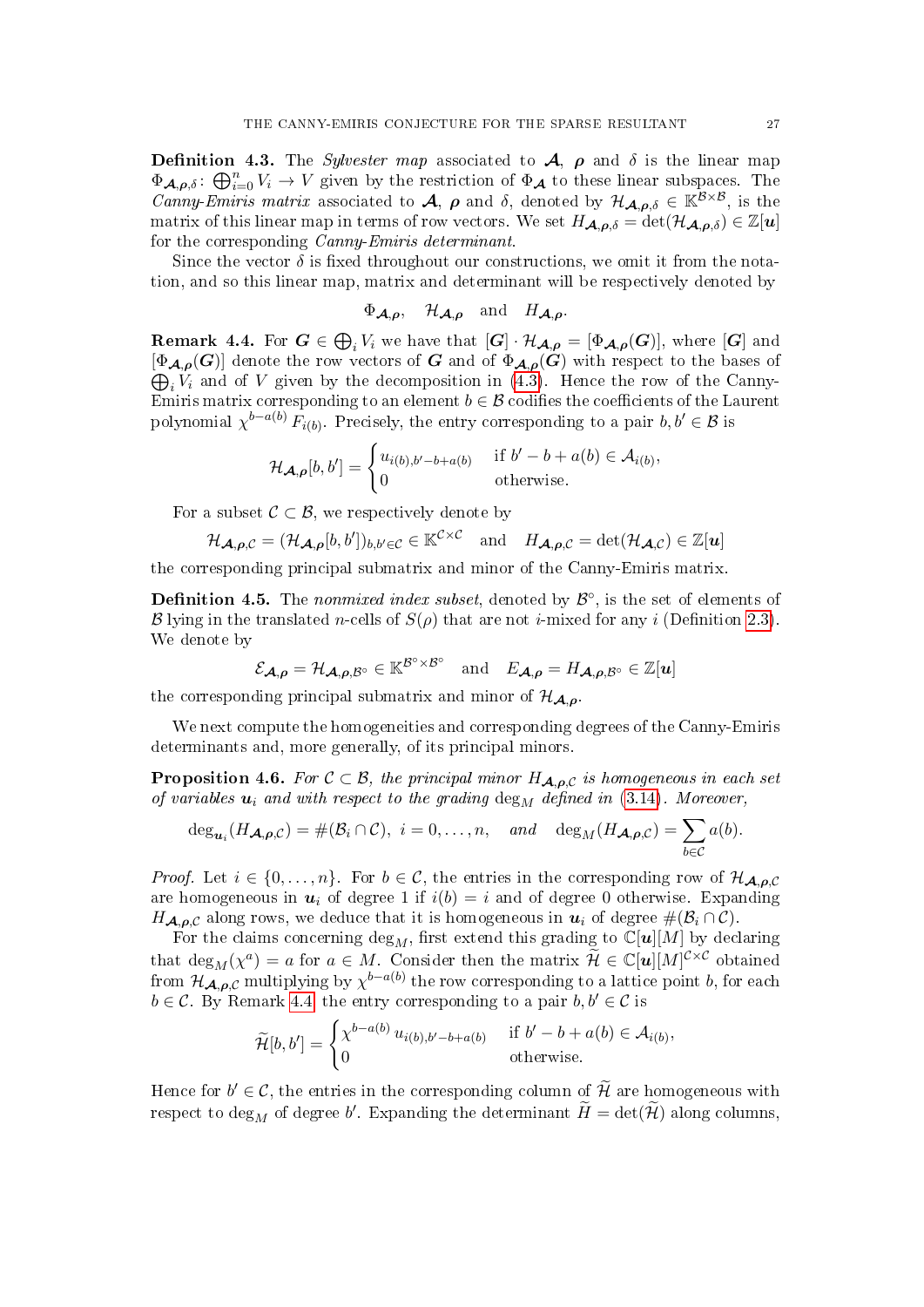we deduce that it is homogeneous with respect to  $\deg_M$  of degree

$$
\sum_{b'\in\mathcal{C}}b'.
$$

These claims then follow from the fact that  $H_{\mathcal{A},\rho,\mathcal{C}} = \widetilde{H} \cdot \prod_{b \in \mathcal{C}} \chi^{-b+a(b)}$ .

**Remark 4.7.** The argument for the homogeneity with respect to  $\deg_M$  of the principal minors of a Canny-Emiris matrix is an extension of that of Macaulay for the isobarism of the homogeneous resultant in [\[Mac1916,](#page-50-21) page 11].

4.2. Restriction of data and initial parts. In this section we study the interplay between the Canny-Emiris matrix associated to the data  $\mathcal{A}$ ,  $\rho$  and  $\delta$ , and the mixed subdivisions of  $\Delta$  that are coarser than the tight mixed subdivision  $S(\rho)$ . We first introduce the notion of restriction of data to an n-cell of a mixed subdivision and study the compatibility of the Canny-Emiris construction with this operation.

Let  $\phi_i: \Delta_i \to \mathbb{R}, i = 0, \ldots, n$ , be another family of convex piecewise affine functions, set  $\phi = \prod_{i=0}^n \phi_i$  for their inf-convolution, and let  $S(\phi)$  be the associated mixed subdivision of  $\Delta$ .

Let D be an n-cell of  $S(\phi)$ . Similarly as in Definition [3.11,](#page-17-4) we define the *restriction* of **A** and of  $\rho$  to D as

$$
\boldsymbol{\mathcal{A}}_D=(\mathcal{A}_0\cap D_0,\ldots,\mathcal{A}_n\cap D_n)\quad\text{and}\quad\boldsymbol{\rho}_D=(\rho_0|_{D_0},\ldots,\rho_n|_{D_n}).
$$

We suppose that  $S(\phi) \preceq S(\rho)$  for the rest of this section. We are not assuming that  $S(\phi)$  is tight and in the sequel, the considered row content function is the one induced by the family  $\rho$ .

<span id="page-27-1"></span><span id="page-27-0"></span>**Proposition 4.8.** Let D be an n-cell of  $S(\phi)$ . Then

- (1)  $\rho_i|_{D_i}$  is a convex piecewise affine function on  $D_i$  defined on  $\mathcal{A}_i \cap D_i$  for each i,
- <span id="page-27-2"></span>(2)  $\prod_{i=0}^{n} \rho_i |_{D_i} = \rho |_{D_i}$
- <span id="page-27-4"></span>(3) the mixed subdivision  $S(\mathbb{H}_{i=0}^n \rho_i|_{D_i})$  of D is tight,
- <span id="page-27-5"></span>(4) the vector  $\delta \in M_{\mathbb{R}}$  is generic with respect to  $S\left(\overline{\boxplus_{i=0}^{n}} \rho_{i}|_{D_{i}}\right)$  in the sense of [\(4.1\)](#page-24-3).

*Proof.* Clearly, the restriction  $\rho_i|_{D_i}$  is a convex piecewise affine function on  $D_i$ . Since  $S(\phi) \preceq S(\rho)$  we have that  $D_i$  is a union of *n*-cells of  $S(\rho_i)$ . Hence  $\rho_i|_{D_i}$  is defined on the set of vertices of these *n*-cells and so on  $A_i \cap D_i$ , which proves [\(1\)](#page-27-1).

For [\(2\)](#page-27-2), note that for  $x \in D$  we have that  $(\bigoplus_i \rho_i|_{D_i})(x)$  (respectively  $\rho|_D(x)$ ) is defined as the infimum of the sum

<span id="page-27-3"></span>
$$
\sum_{i=0}^{n} \rho_i(x_i)
$$

with  $x_i \in D_i$  (respectively  $x_i \in \Delta_i$ ) for all i such that  $\sum_{i=0}^n x_i = x$ . Let  $C \in S(\rho)$ such that  $x \in C$  and  $C \subset D$ . By Proposition [2.1\(](#page-7-4)[3\)](#page-7-1), the infimum of the sum in [\(4.4\)](#page-27-3) with  $x_i \in \Delta_i$ ,  $i = 0, \ldots, n$ , such that  $\sum_{i=0}^n x_i = x$  is attained when  $x_i \in C_i$  for all i. Since  $S(\phi) \preceq S(\rho)$ , we have that  $C_i \subset D_i$  and so  $x_i \in D_i$  for all i. This implies that  $(\boxplus_i \rho_i|_{D_i})(x) = \rho|_D(x)$  and so  $\boxplus_{i=0}^n \rho_i|_{D_i} = \rho|_D$ , as stated.

The statements in [\(3\)](#page-27-4) and [\(4\)](#page-27-5) follow directly from that in [\(2\)](#page-27-2).  $\Box$ 

By Proposition [4.8,](#page-27-0) for  $D \in S(\phi)^n$  the data  $(\mathcal{A}_D, \rho_D, \delta)$  satisfies the hypothesis in Definition [4.3,](#page-26-3) and so we can consider its corresponding Sylvester map, Canny-Emiris matrix, and determinant. To set up the notation, for  $i = 0, \ldots, n$  consider the set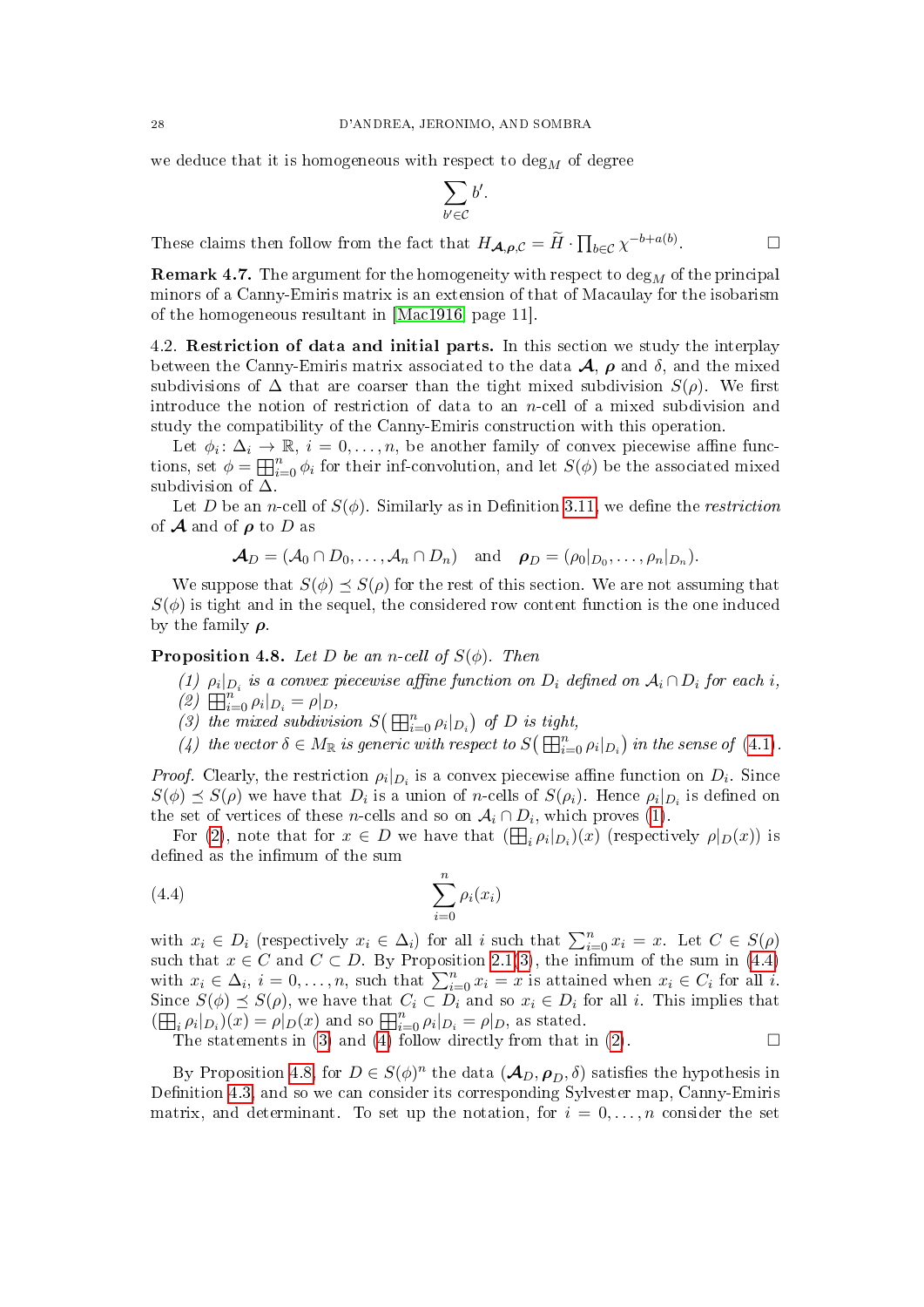of variables  $\boldsymbol{u}_{D,i} = \{u_{i,a}\}_{a \in \mathcal{A}_i \cap D_i}$  and the general Laurent polynomial with support  $\mathcal{A}_i \cap D_i$  defined as

$$
F_{D,i} = \sum_{a \in \mathcal{A}_i \cap D_i} u_{i,a} \chi^a \in \mathbb{C}[\boldsymbol{u}_{D,i}][M].
$$

Let  $u_D = (u_{D,0}, \ldots, u_{D,n})$  and  $\mathbb{K}_D = \mathbb{C}(u_D)$ . Set then

<span id="page-28-3"></span>(4.5) 
$$
\mathcal{B}_D = \mathcal{B} \cap (D + \delta) \text{ and } \mathcal{B}_{D,i} = \mathcal{B}_i \cap (D + \delta), i = 0, \ldots, n,
$$

and consider the linear subspaces of  $\mathbb{K}_D[M]$  defined as

<span id="page-28-2"></span>(4.6) 
$$
V_{D,i} = \sum_{b \in \mathcal{B}_{D,i}} \mathbb{K}_D \chi^{b-a(b)}, \quad i = 0, ..., n, \quad \text{and} \quad V_D = \sum_{b \in \mathcal{B}_D} \mathbb{K}_D \chi^b.
$$

Then the corresponding Sylvester map  $\Phi_{\mathcal{A}_D,\rho_D} \colon \bigoplus_{i=0}^n V_{D,i} \to V_D$  is defined by

$$
\Phi_{\mathcal{A}_D,\boldsymbol{\rho}_D}(G)=\sum_{i=0}^n G_i\,F_{D,i},
$$

the Canny-Emiris matrix  $\mathcal{H}_{\mathcal{A}_D,\rho_D} \in \mathbb{K}_D^{\mathcal{B}_D \times \mathcal{B}_D}$  is the matrix of this linear map with respect to the bases of  $\bigoplus_i V_{D,i}$  and of  $V_D$  given by the decomposition in [\(4.6\)](#page-28-2), and  $H_{\mathcal{A}_D,\boldsymbol{\rho}_D} \in \mathbb{Z}[{\boldsymbol{u}_D}]$  is its determinant.

For  $\mathcal{C} \subset \mathcal{B}$  let  $\mathcal{C}_D = \mathcal{C} \cap (D + \delta)$ . This is a subset of  $\mathcal{B}_D$ , and so we can consider the corresponding principal submatrix and minor of  $\mathcal{H}_{\mathcal{A}_D,\bm{\rho}_D},$  respectively denoted by

$$
\mathcal{H}_{\mathcal{A}_D,\boldsymbol{\rho}_D,\mathcal{C}_D} \in \mathbb{K}_D^{\mathcal{C}_D \times \mathcal{C}_D} \quad \text{and} \quad H_{\mathcal{A}_D,\boldsymbol{\rho}_D,\mathcal{C}_D} \in \mathbb{Z}[\boldsymbol{u}_D].
$$

The next result shows that the Canny-Emiris matrix of  $(\mathcal{A}_D, \rho_D, \delta)$  coincides with a principal submatrix of the evaluation of the Canny-Emiris matrix of  $(\mathcal{A}, \rho, \delta)$  setting to zero the coefficients which are not in  $\mathcal{A}_D$ .

<span id="page-28-1"></span>**Proposition 4.9.** The matrix  $\mathcal{H}_{\mathcal{A}_D, \rho_D, \mathcal{C}_D}$  is the evaluation of the principal submatrix  $\mathcal{H}_{\mathcal{A},\boldsymbol{\rho},\mathcal{C}_D}$  by setting  $u_{i,a} = 0$  for  $i = 0,\ldots,n$  and  $a \in \mathcal{A}_i \setminus D_i$ .

Proof. By Proposition [4.8,](#page-27-0) the row content function associated to the restricted data  $(\mathcal{A}_D, \rho_D, \delta)$  coincides with that of  $(\mathcal{A}, \rho, \delta)$  restricted to the index set  $\mathcal{B}_D$ .

For each i, the general Laurent polynomial  $F_{D,i}$  is the evaluation of  $F_i$  setting  $u_{i,a} = 0$  for  $a \in \mathcal{A}_i \setminus D_i$ . Hence the Sylvester map  $\Phi_{\mathcal{A}_D, \rho_D}$  is the restriction of  $\Phi_{\mathcal{A}, \rho_D}$ to the linear subspace  $\bigoplus_{i=0}^n V_{D,i}$  composed with the evaluation that sets  $u_{i,a} = 0$  for all *i* and  $a \in \mathcal{A}_i \setminus D_i$ .

This implies the statement when  $C = \mathcal{B}$ . The case of an arbitrary subset  $C \subset \mathcal{B}$ follows from this one by considering the corresponding principal submatrices.  $\Box$ 

Next we turn to the study of the orders and initial parts of the Canny-Emiris determinant and, more generally, of its principal minors.

<span id="page-28-0"></span>**Theorem 4.10.** Set  $\boldsymbol{\omega} = (\phi_i(a))_{i,a} \in \mathbb{R}^{\mathcal{A}}$  and let  $\mathcal{C} \subset \mathcal{B}$ . Then

$$
\mathrm{ord}_{\boldsymbol{\omega}}(H_{\boldsymbol{\mathcal{A}},\boldsymbol{\rho},\mathcal{C}})=\sum_{b\in\mathcal{C}}\phi_{i(b)}(a(b))\quad and\quad \mathrm{init}_{\boldsymbol{\omega}}(H_{\boldsymbol{\mathcal{A}},\boldsymbol{\rho},\mathcal{C}})=\prod_{D\in S(\phi)^n}H_{\boldsymbol{\mathcal{A}}_D,\boldsymbol{\rho}_D,\mathcal{C}_D}.
$$

Before proving the theorem, we will establish some necessary results. The next lemma is a wide generalization of [\[CE00,](#page-49-1) Lemma 4.5] and it plays a key role in the proof of Theorem [4.10.](#page-28-0)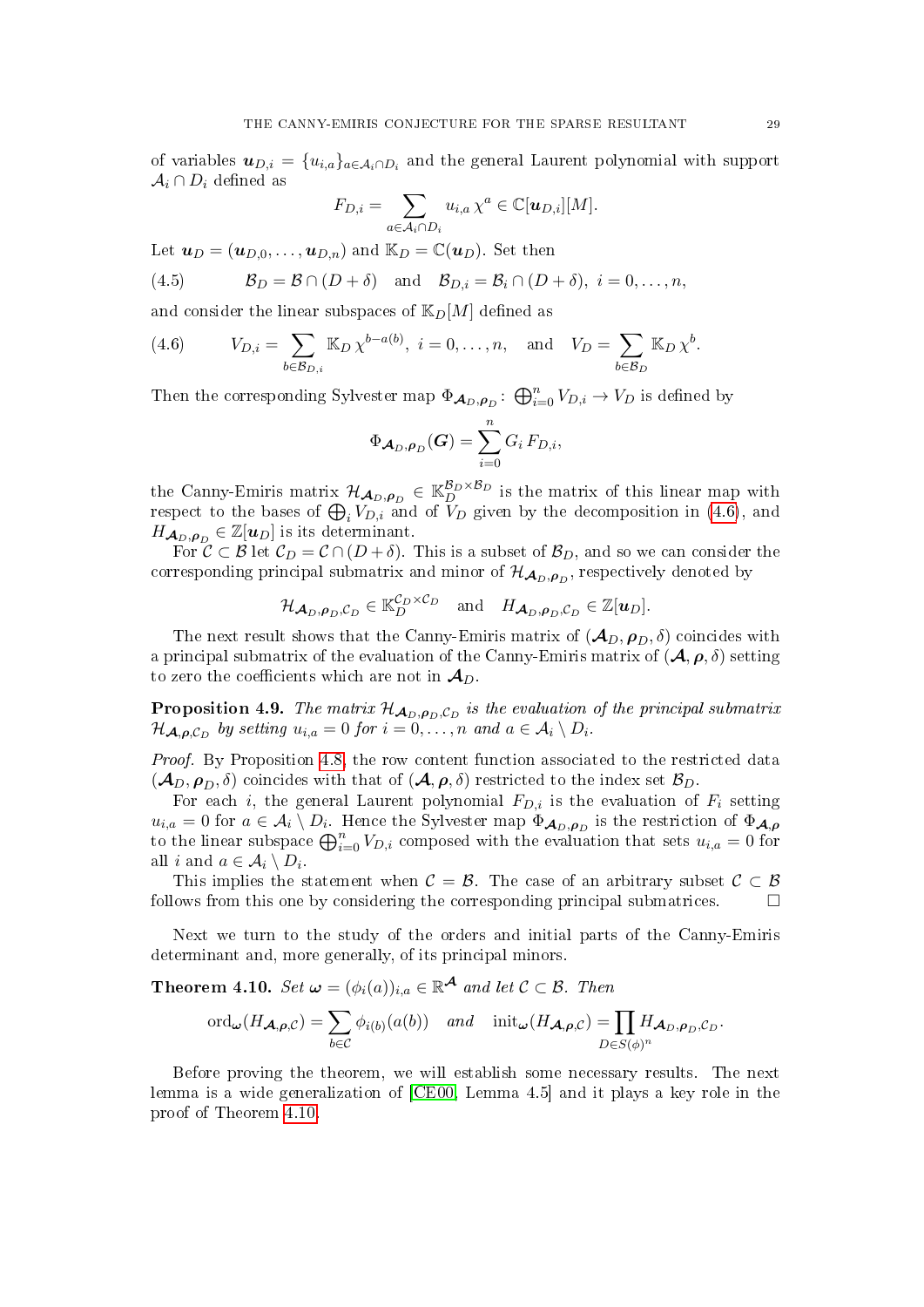<span id="page-29-5"></span>**Lemma 4.11.** Let  $b, b' \in \mathcal{B}$  such that  $b' \in b - a(b) + \mathcal{A}_{i(b)}$  and set  $a' = b' - b + a(b) \in \mathcal{B}_{i(b)}$  $\mathcal{A}_{i(b)}$ . Then

<span id="page-29-0"></span>(4.7) 
$$
\phi(b' - \delta) \le \phi(b - \delta) - \phi_{i(b)}(a(b)) + \phi_{i(b)}(a')
$$

and the equality holds if and only if there is  $D \in S(\phi)^n$  with  $b, b' \in D + \delta$  and  $a' \in D_{i(b)}$ .

*Proof.* With notation as in [\(2.6\)](#page-6-5), we have that  $b - \delta - a(b) \in \Delta_{i(b)}^c$  and  $a' \in \Delta_{i(b)}$ . Since  $\phi = \phi_{i(b)}^c \boxplus \phi_{i(b)}$ , this implies that

<span id="page-29-1"></span>(4.8) 
$$
\phi(b' - \delta) \leq \phi_{i(b)}^c(b - \delta - a(b)) + \phi_{i(b)}(a').
$$

Let  $C \in S(\rho)^n$  such that  $b \in C + \delta$  and  $D \in S(\phi)^n$  with  $C \subset D$ . Then  $b-a(b)-\delta \in C_{i(b)}^c$ and  $a(b) \in C_{i(b)}$ . Since  $S(\rho) \succeq S(\phi)$ , we have that  $C_{i(b)}^{\text{c}} \subset D_{i(b)}^{\text{c}}$  and  $C_{i(b)} \subset D_{i(b)}$  and so

<span id="page-29-2"></span>(4.9) 
$$
b - \delta \in D, \quad b - \delta - a(b) \in D_{i(b)}^c \quad \text{and} \quad a(b) \in D_{i(b)}.
$$

Proposition [2.1](#page-7-4)[\(3\)](#page-7-1) then implies that  $\phi(b - \delta) = \phi_{i(b)}^{\rm c}(b - \delta - a(b)) + \phi_{i(b)}(a(b))$ . The inequality in [\(4.7\)](#page-29-0) follows from this together with [\(4.8\)](#page-29-1).

Now if  $b' \in D + \delta$  and  $a' \in D_{i(b)}$  then Proposition [2.1\(](#page-7-4)[3\)](#page-7-1) together with [\(4.9\)](#page-29-2) implies that the inequality in  $(4.8)$  is an equality, and so is  $(4.7)$ .

Conversely suppose that [\(4.7\)](#page-29-0) is an equality or equivalently, that this is the case for [\(4.8\)](#page-29-1). Let  $D' \in S(\phi)^n$  such that  $b' \in D' + \delta$ . Applying again Proposition [2.1](#page-7-4)[\(3\)](#page-7-1),

$$
b - \delta - a(b) \in D'^c_{i(b)} \quad \text{and} \quad a' \in D'_{i(b)}.
$$

Since  $S(\rho)$  is tight we have that  $\dim(C_{i(b)}^c) = n - \dim(C_{i(b)}) = n$ , and since  $b - \delta \in$ ri(C) we also have that  $b - \delta - a(b) \in \text{ri}(C_{i(b)}^c)$ . Hence  $\text{ri}(C_{i(b)}^c) \subset \text{ri}(D_{i(b)}^{\prime c})$  and so  $b-\delta-a(b) \in \text{ri}(D_{i(b)}^{\prime c})$ . Using [\(4.9\)](#page-29-2) we deduce that the *n*-cells  $D_{i(b)}^{\prime c}$  and  $D_{i(b)}^{c}$  coincide. Proposition [2.2](#page-8-2) then implies that  $D' = D$ , completing the proof.

<span id="page-29-3"></span>Corollary 4.12. Let  $b, b' \in \mathcal{B}$  such that  $b' \in b - a(b) + \mathcal{A}_{i(b)}$  and set  $a' = b' - b + a(b) \in \mathcal{B}_{i(b)}$  $\mathcal{A}_{i(b)}$ . Then

$$
\rho(b'-\delta)\leq \rho(b-\delta)-\rho_{i(b)}(a(b))+\rho_{i(b)}(a')
$$

and the equality holds if and only if  $b' = b$ .

The next result generalizes [\[CE00,](#page-49-1) Theorem 6.4] which is stated for the case when the  $\rho_i$ 's are affine, the fundamental subfamily of supports coincides with  ${\cal A}$  and the lattice  $L_A$  coincides with M. The proof follows mutatis mutandis the scheme in [\[Stu94,](#page-50-2) Theorem 3.1] and [\[CE00,](#page-49-1) Theorem 6.4].

<span id="page-29-4"></span>Proposition 4.13. Let  $\omega = (\omega_0, \ldots, \omega_n) \in \mathbb{R}^{\mathcal{A}}$  such that  $\vartheta_{\omega_i} = \rho_i$  for all i and  $C \subset \mathcal{B}$ . Then

$$
\mathrm{ord}_{\boldsymbol{\omega}}(H_{\boldsymbol{\mathcal{A}},\boldsymbol{\rho},\mathcal{C}})=\sum_{b\in\mathcal{C}}\omega_{i(b),a(b)}\quad and\quad \mathrm{init}_{\boldsymbol{\omega}}(H_{\boldsymbol{\mathcal{A}},\boldsymbol{\rho},\mathcal{C}})=\prod_{b\in\mathcal{C}}u_{i(b),a(b)}.
$$

In particular  $H_{\mathbf{A},\rho,\mathcal{C}}\neq 0$ .

*Proof.* Set  $\mathcal{H}_{\mathcal{A},\rho,C}^{\omega} = \mathcal{H}_{\mathcal{A},\rho,C}((t^{\omega_{i,a}} u_{i,a})_{i\in\{0,\ldots,n\},a\in\mathcal{A}_i}) \in \mathbb{K}(t)^{C\times C}$  and let  $\widetilde{\mathcal{H}}$  be the matrix obtained from it multiplying by  $t^{\rho(b-\delta)-\rho_{i(b)}(a(b))}$  the row corresponding to a lattice point b, for each  $b \in \mathcal{C}$ . The entry corresponding to a pair  $b, b' \in \mathcal{C}$  is

$$
\widetilde{\mathcal{H}}[b,b'] = \begin{cases} t^{\rho(b-\delta) - \rho_{i(b)}(a(b)) + \omega_{i(b),a'}} \ u_{i(b),a'} & \text{if } a' \in \mathcal{A}_i, \\ 0 & \text{otherwise,} \end{cases}
$$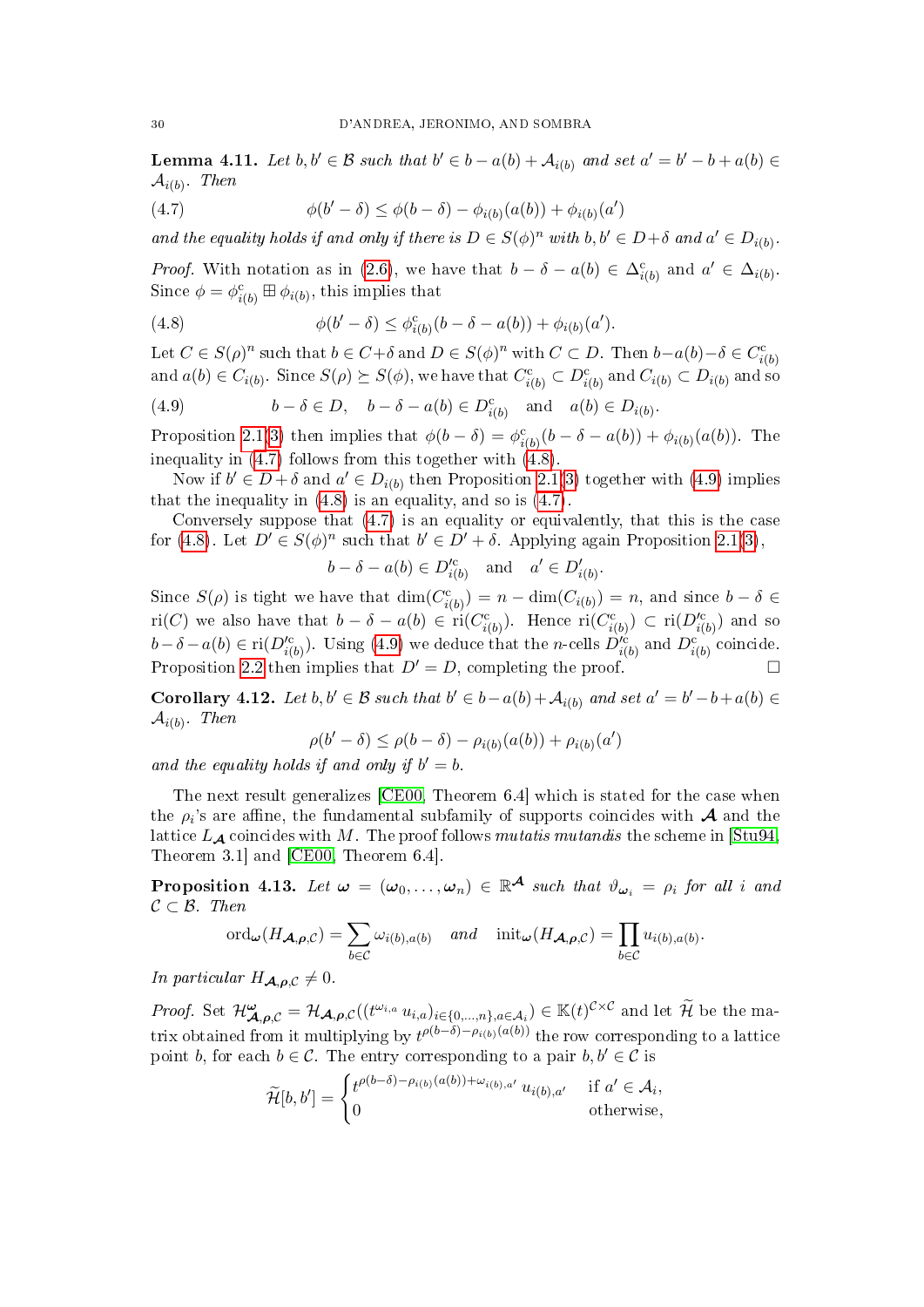with  $a' = b' - b + a(b)$ . For  $b' \in \mathcal{C}$  we have that  $\rho_{i(b)}(a') \leq \omega_{i(b),a'}$  by the definition of this piecewise affine function. Moreover, let  $C \in S(\rho)^n$  such that  $b \in C + \delta$ . Then  $C_{i(b)} = \{a(b)\}\$ , and since  $\rho_{i(b)} = \vartheta_{\omega_{i(b)}}$  this implies that  $\rho_{i(b)}(a(b)) = \omega_{i(b),a(b)}$ . By Corollary [4.12](#page-29-3)

$$
\rho(b' - \delta) \le \rho(b - \delta) - \rho_{i(b)}(a(b)) + \omega_{i(b),a'}
$$

and the equality holds if and only if  $b' = b$ . Hence for  $b' \in \mathcal{B}$  the entry in the corresponding column of  $\widetilde{\mathcal{H}}$  for  $b \in \mathcal{C}$  is of order at least  $\rho(b' - \delta)$ , and this value is only attained when  $b = b'$ . We have that  $\widetilde{\mathcal{H}}[b, b] = u_{i(b),a(b)} t^{\rho(b-\delta)}$  and so

$$
H^{\omega}_{\mathcal{A},\rho,\mathcal{C}} = \det(\mathcal{H}^{\omega}_{\mathcal{A},\rho,\mathcal{C}}) = \det(\widetilde{\mathcal{H}}) \cdot \prod_{b \in \mathcal{C}} t^{-\rho(b-\delta) + \rho_{i(b)}(a(b))}
$$
  

$$
= \left(\prod_{b \in \mathcal{C}} u_{i(b),a(b)} + o(1)\right) t^{\sum_{b \in \mathcal{C}} \omega_{i(b),a(b)}},
$$
 proving the statement.

Proof of Theorem [4.10.](#page-28-0) This result can be proven similarly as it was done for Propo-sition [4.13,](#page-29-4) by considering the matrix  $\mathcal{H}_{\mathcal{A},\rho,C}^{\omega} = \mathcal{H}_{\mathcal{A},\rho,C}((t^{\omega_{i,a}} u_{i,a})_{i,a}) \in \mathbb{K}(t)^{C \times C}$  and the modified matrix  $\widetilde{\mathcal{H}}$  obtained multiplying by  $t^{\phi(b-\delta)-\phi_{i(b)}(a(b))}$  the row of  $\mathcal{H}_{\mathcal{A},\rho,C}^{\omega}$ corresponding to a lattice point b, for each  $b \in \mathcal{C}$ .

Let  $D \in S(\phi)^n$ . By Lemma [4.11,](#page-29-5) the lowest order in t in the column of  $\widetilde{\mathcal{H}}$  corresponding to a lattice point  $b' \in \mathcal{C} \cap (D + \delta)$  is  $\phi(b' - \delta)$ , and it is attained exactly when  $b \in D + \delta$  and  $a' = b' - b + a(b) \in D_{i(b)}$ . Hence the matrix extracted from  $\mathcal{H}_{\mathcal{A},\rho,C}$ by keeping only these entries of minimal order in each column is block diagonal, with blocks corresponding to the *n*-cells of  $S(\phi)$ . Moreover, the block corresponding to an *n*-cell *D* coincides with  $\mathcal{H}_{\mathcal{A}_D,\rho_D,\mathcal{C}_D}$ . Hence

$$
H^{\omega}_{\mathcal{A},\rho,\mathcal{C}}=\det(\widetilde{\mathcal{H}})\cdot\prod_{b\in\mathcal{C}}t^{-\phi(b-\delta)+\phi_{i(b)}(a(b))}=\Big(\prod_{D\in S(\phi)^n}\!\!H_{\mathcal{A}_D,\rho_D,\mathcal{C}_D}+o(1)\Big)\,t^{\sum_{b\in\mathcal{C}}\phi_{i(b)}(a(b))}.
$$

By Proposition [4.13,](#page-29-4) all the  $H_{\mathcal{A}_D,\rho_D,\mathcal{C}_D}$ 's are nonzero, which completes the proof.  $\Box$ 

4.3. Divisibility properties. An important feature of Canny-Emiris determinants is that they provide nonzero multiples of the sparse eliminant. The next proposition generalizes [\[CE00,](#page-49-1) Theorem 6.2] and [\[Stu94,](#page-50-2) Theorem 3.1], which are stated for the case when the fundamental subfamily of supports coincides with A.

# <span id="page-30-0"></span>Proposition 4.14. Elim $\mathcal{A}$  |  $H_{\mathcal{A},\rho}$  in  $\mathbb{Z}[u]$ .

To prove it, we need the following lemma giving a formula for the right multiplication of a Canny-Emiris matrix by column vectors of a certain type. For a point  $p \in \mathbb{T}_M$ consider the vectors

<span id="page-30-2"></span>(4.10) 
$$
\zeta_p \in \mathbb{C}^{\mathcal{B}} \text{ and } \eta_{p,i} \in \mathbb{C}^{\mathcal{B}}, i = 0, \ldots, n,
$$

respectively defined for  $b \in \mathcal{B}$  by  $\zeta_{p,b} = \chi^b(p)$ , and by  $\eta_{p,i,b} = \chi^{b-a(b)}(p)$  if  $b \in \mathcal{B}_i$  and by  $\eta_{p,i,b} = 0$  otherwise, for the subset  $\mathcal{B}_i$  defined in [\(4.2\)](#page-25-4).

<span id="page-30-1"></span>**Lemma 4.15.** For  $p \in \mathbb{T}_M$  we have that  $\mathcal{H}_{\mathcal{A}, \rho} \cdot \zeta_p^{\mathrm{T}} = \sum_{i=0}^n F_i(p) \, \eta_{p,i}^{\mathrm{T}}$ .

*Proof.* In terms of the dual basis of V, right multiplication of a row vector by  $\zeta_p^T$ corresponds to the linear functional eval<sub>p</sub>:  $V \to \mathbb{R}$  defined by  $G \mapsto G(p)$ . In terms of the dual basis of  $\bigoplus_j V_j$ , right multiplication by  $\eta_{p,i}^\mathrm{T}$  corresponds to the linear functional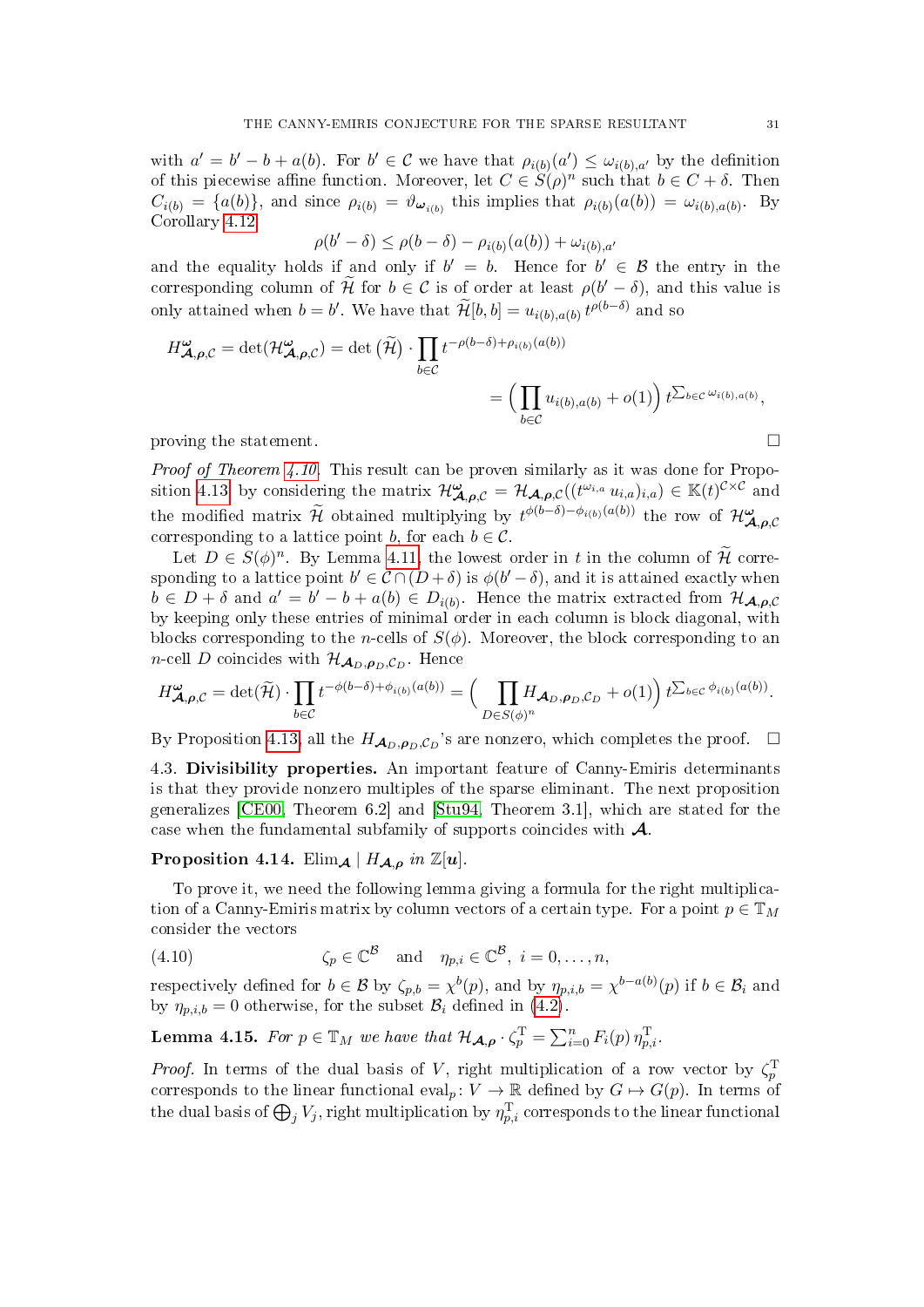eval<sub>p,i</sub>:  $\bigoplus_j V_j \to \mathbb{R}$  defined by  $(G_0, \ldots, G_n) \mapsto G_i(p)$ . With these identifications, for  $\boldsymbol{G} \in \bigoplus_j V_j$  we have that

$$
[\mathbf{G}] \cdot \mathcal{H}_{\mathbf{A},\boldsymbol{\rho}} \cdot \zeta_p^{\mathrm{T}} = \mathrm{eval}_p(\Phi_{\mathbf{A},\boldsymbol{\rho}}(\mathbf{G})) = \sum_{i=0}^n G_i(p) F_i(p)
$$
  
= 
$$
\sum_{i=0}^n \mathrm{eval}_{p,i}(\mathbf{G}) F_i(p) = [\mathbf{G}] \cdot \left( \sum_{i=0}^n F_i(p) \eta_{p,i}^{\mathrm{T}} \right).
$$

The lemma follows from the fact that this equality is valid for every  $\boldsymbol{G}$ .

*Proof of Proposition [4.14.](#page-30-0)* If  $Elim_{\mathcal{A}} = \pm 1$  then the statement is trivial. Else, by Defi-nition [3.1](#page-14-2) we have that  $\text{Elim}_{\mathcal{A}} \in \mathbb{Z}[u]$  is irreducible and the points  $u = (u_0, \ldots, u_n) \in$  $\mathbb{C}^{\mathcal{A}}$  such that there exists  $p \in \mathbb{T}_M(\mathbb{C})$  with  $F_0(\boldsymbol{u}_0, p) = \cdots = F_n(\boldsymbol{u}_n, p) = 0$  form a dense subset of the hypersurface  $Z(\mathrm{Elim}_{\mathcal{A}}) \subset \prod_i \mathbb{P}(\mathbb{C}^{\hat{\mathcal{A}}_i})$ . By Lemma [4.15,](#page-30-1) for all these points we have that  $\mathcal{H}_{\mathcal{A},\rho}(\boldsymbol{u})\cdot\zeta_p^{\mathrm{T}}=0$  and so  $\ker(\mathcal{H}_{\mathcal{A},\rho}(\boldsymbol{u}))\neq 0$ . Hence  $H_{\mathcal{A},\rho}(\boldsymbol{u})=0$ , which implies that  $\text{Elim}_{\mathcal{A}} | H_{\mathcal{A}, \rho}$  in  $\mathbb{Z}[u]$ , as stated.

The next result strengthens Proposition [4.14](#page-30-0) by showing that the Canny-Emiris determinant is a multiple of the sparse resultant and not just of the sparse eliminant, under a restrictive hypothesis which nevertheless is sufficiently general for our purposes.

<span id="page-31-0"></span>**Proposition 4.16.** Let  $i \in \{0, \ldots, n\}$  such that  $\mathcal{B}_i$  is contained in the union of the translated i-mixed n-cells of  $S(\rho)$ . Then

$$
\frac{H_{\boldsymbol{\mathcal{A}},\boldsymbol{\rho}}}{\text{Res}_{\boldsymbol{\mathcal{A}}}}\in\mathbb{Q}(\boldsymbol{u}_0,\ldots,\boldsymbol{u}_{i-1},\boldsymbol{u}_{i+1},\ldots,\boldsymbol{u}_n).
$$

Moreover, if  $\mathcal{B}_i \neq \emptyset$  then  $H_{\mathcal{A},\rho}/\text{Res}_{\mathcal{A}} \in \mathbb{Z}[u_0,\ldots,u_{i-1},u_{i+1},\ldots,u_n].$ 

<span id="page-31-4"></span>To prove it we need some further lemmas. Set for short

(4.11) 
$$
m_i = MV_M(\Delta_0, ..., \Delta_{i-1}, \Delta_{i+1}, ..., \Delta_n), \ i = 0, ..., n.
$$

<span id="page-31-3"></span>**Lemma 4.17.** For each i, the function  $\mathcal{B}_i \to M$  defined by  $b \mapsto b - a(b)$  gives a bijection between

<span id="page-31-1"></span>(1) the set of lattice points of  $\mathcal{B}_i$  lying in translated i-mixed n-cells of  $S(\rho)$ ,

<span id="page-31-2"></span>(2) the set of lattice points of  $\Delta_i^c + \delta$  lying in translated mixed n-cells of  $S(\rho_i^c)$ .

The cardinality of both sets is equal to  $m_i$ .

*Proof.* Denote by  $C_i$  and  $C'_i$  the finite subsets of M defined in [\(1\)](#page-31-1) and in [\(2\)](#page-31-2), respectively. For  $b \in C_i$  let C be an *i*-mixed *n*-cell of  $S(\rho)$  with  $b \in C + \delta$ . Then  $C_i^c$  is a mixed *n*-cell of  $S(\rho_i^c)$  and  $b - a(b) \in C_i^c + \delta \subset \Delta_i^c + \delta$ , and so  $b - a(b) \in C_i'$ . Hence the assignment  $b \mapsto b - a(b)$  defines a function  $C_i \to C'_i$  which, by Lemma [4.2](#page-25-2)[\(1\)](#page-25-0), is injective.

Now for  $c \in \mathcal{C}'_i$  let B be a mixed n-cell of  $S(\rho_i^c)$  with  $c \in B + \delta$ . With notation as in [\(2.3\)](#page-6-4), let  $v \in N_{\mathbb{R}}$  be the unique vector such that  $B = \Gamma(\rho_i^c, v)$  and set

$$
C = \Gamma(\rho, v) \in S(\rho)^n.
$$

By Proposition [2.1\(](#page-7-4)[1\)](#page-7-0), C is an *i*-mixed *n*-cell of  $S(\rho)$  and  $C_i^c = B$  and moreover,  $C_i$ consists of a single lattice point  $a \in \mathcal{A}_i$ . Setting  $b = c + a \in C + \delta$ , we have that  $b - a(b) = b - a = c$  and so  $C_i \rightarrow C'_i$  is surjective, proving the first claim.

For the second, note that each mixed *n*-cell B of  $S(\rho_i^c)$  is a lattice parallelepiped, and so the genericity condition in [\(4.1\)](#page-24-3) implies that  $\#(B+\delta) \cap M = \text{vol}_M(B)$ . Hence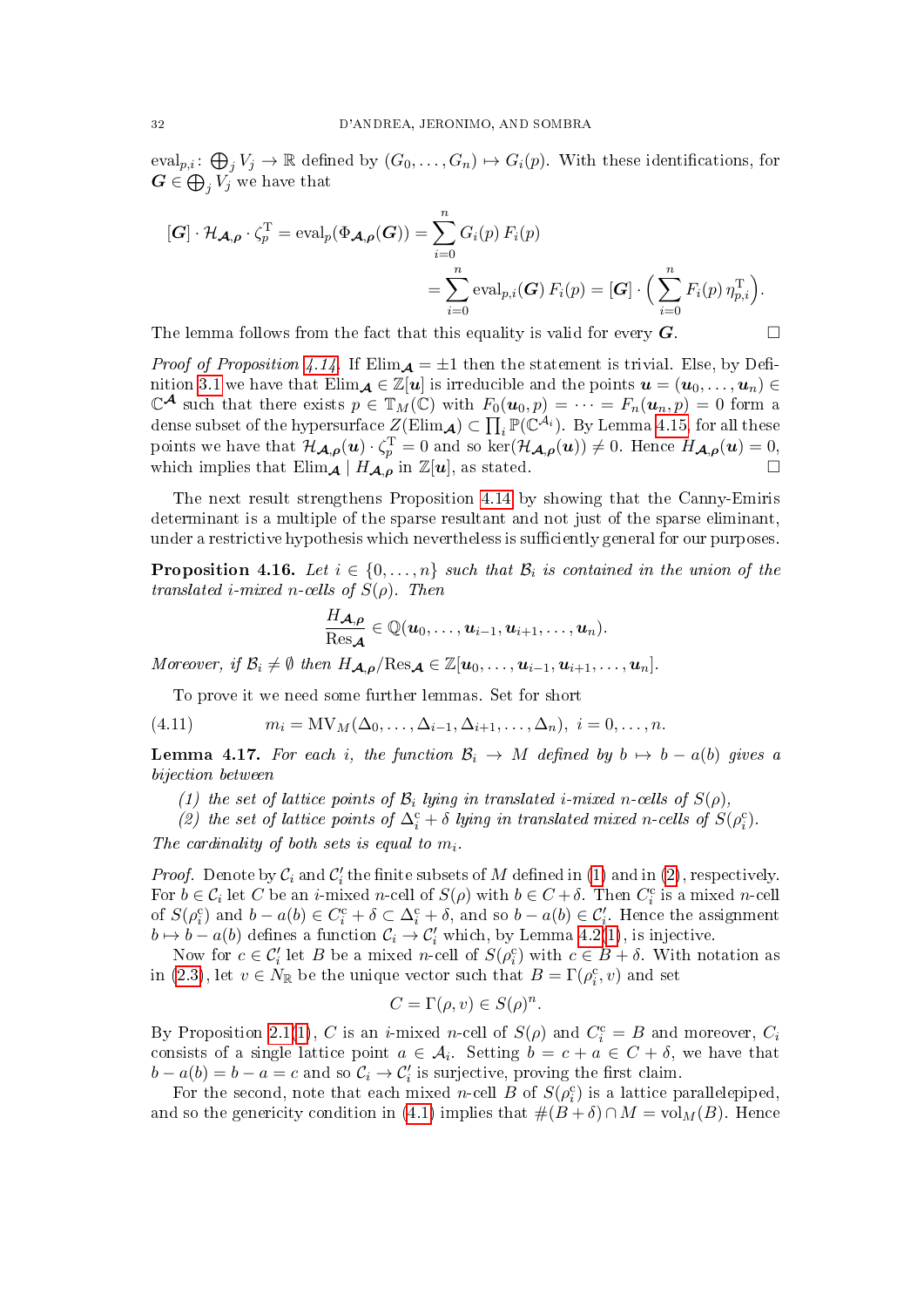the cardinality of  $\mathcal{C}'_i$  is equal to the sum of the volumes of these *n*-cells which, by the formula in  $(2.16)$ , coincides with  $m_i$ . .

We also need the next reformulation of a result by Pedersen and Sturmfels [\[PS96\]](#page-50-22) and by Emiris and Rege [\[ER94\]](#page-50-23) on monomial basis of finite dimensional algebras.

<span id="page-32-0"></span>**Lemma 4.18.** For  $i = 0, \ldots, n$  let  $\mathcal{C}_i$  be the set of lattice points in  $\mathcal{B}_i$  lying in translated i-mixed n-cells of  $S(\rho)$ . Then there is a proper algebraic subset  $Y_i\subset \prod_{j\neq i}\mathbb{C}^{\mathcal{A}_j}$  such that for  $(\overline{\mathbf{u}}_j)_{j\neq i} \in \prod_{j\neq i} \mathbb{C}^{\mathcal{A}_j} \setminus Y_i$ , the zero set

$$
Z_i = Z(\{F_j(\overline{\mathbf{u}}_j,\cdot)\}_{j\neq i}) \subset \mathbb{T}_M
$$

has cardinality  $m_i$  and the matrix  $(\chi^{b-a(b)}(p))_{b \in C_i, p \in Z_i} \in \mathbb{C}^{m_i \times m_i}$  is nonsingular.

*Proof.* Suppose without loss of generality that  $i = 0$ . By Bernstein's theorem [\[Ber75\]](#page-49-9) and the Bertini type theorem in [\[Jou83,](#page-50-24) Part I, Theorem 6.3(3)], there is a proper algebraic subset  $Y_0 \subset \prod_{j=1}^n \mathbb{C}^{\mathcal{A}_j}$  such that for  $(\overline{u}_1, \ldots, \overline{u}_n) \in \prod_{j=1}^n \mathbb{C}^{\mathcal{A}_j} \setminus Y_0$ , if we set  $f_j$  =  $F_j(\overline{\bm{u}}_j, \cdot)$   $\in$   $\mathbb{C}[\widetilde{M}],$   $j$  = 0,...,n, and  $Z_0$  =  $Z(f_1,\ldots,f_n),$  then the ideal  $(f_1, \ldots, f_n) \subset \mathbb{C}[M]$  is radical and  $Z_0$  has cardinality  $m_0$ .

By Lemma [4.17,](#page-31-3) the set  ${b-a(b)}_{b \in C_0}$  coincides with the set of lattice points in  $\Delta_0^c + \delta = (\sum_{j=1}^n \Delta_j) + \delta$  lying in translated mixed n-cells of  $S(\rho_0^c)$ . After possibly enlarging  $Y_0$ , by [\[PS96,](#page-50-22) Theorem 1.1] or [\[ER94,](#page-50-23) Theorem 4.1] the monomials  $\chi^{b-a(b)},$  $b \in \widetilde{\mathcal{C}_0}$ , form a basis of the quotient algebra  $\mathbb{C}[M]/(f_1, \ldots, f_n)$ .

Since the ideal  $(f_1, \ldots, f_n)$  is radical, the map  $\mathbb{C}[M]/(f_1, \ldots, f_n) \to \mathbb{C}^{Z_0}$  defined by  $g \mapsto (g(p))_{p \in Z_0}$  is an isomorphism. Hence the vectors  $(\chi^{b-a(b)}(p))_{p \in Z_0} \in \mathbb{C}^{Z_0}, b \in \mathcal{C}_0$ , are linearly independent, proving the lemma.

*Proof of Proposition [4.16.](#page-31-0)* By its definition in [\(4.2\)](#page-25-4), the set  $\mathcal{B}_i$  contains the set of lattice points in the translated *i*-mixed *n*-cells of  $S(\rho)$ . Thus the hypothesis in the present statement amounts to the fact that  $\mathcal{B}_i$  is equal to this set of lattice points. Lemma [4.17,](#page-31-3) Proposition [4.6](#page-26-1) and the degree formula in [\(3.2\)](#page-15-0) then imply that

$$
\deg_{\mathbf{u}_i}(H_{\mathbf{A},\boldsymbol{\rho}})=\deg_{\mathbf{u}_i}(\mathrm{Res}_{\mathbf{A}})=m_i.
$$

When  $m_i = 0$  the statement is clear. Hence we suppose that  $m_i > 0$ . Consider then the  $2 \times 2$ -block decomposition

<span id="page-32-1"></span>
$$
\mathcal{H}_{\boldsymbol{\mathcal{A}},\boldsymbol{\rho}}=\begin{pmatrix}\mathcal{H}_{1,1}&\mathcal{H}_{1,2}\\\mathcal{H}_{2,1}&\mathcal{H}_{2,2}\end{pmatrix}
$$

where the first rows and the first columns correspond to  $\mathcal{B}_i$  and the others to  $\mathcal{B}_j$  for  $j \neq i$ . By Proposition [4.13](#page-29-4) the matrix  $\mathcal{H}_{2,2}$  is nonsingular and so

(4.12) 
$$
\begin{pmatrix} 1 & -\mathcal{H}_{1,2} \cdot \mathcal{H}_{2,2}^{-1} \\ 0 & 1 \end{pmatrix} \cdot \mathcal{H}_{\mathcal{A},\rho} = \begin{pmatrix} \mathcal{H}' & 0 \\ \mathcal{H}_{2,1} & \mathcal{H}_{2,2} \end{pmatrix}
$$

with  $\mathcal{H}' = \mathcal{H}_{1,1} - \mathcal{H}_{1,2} \cdot \mathcal{H}_{2,2}^{-1} \cdot \mathcal{H}_{2,1}$ .

With notation as in Lemma [4.18,](#page-32-0) choose  $(\overline{u}_j)_{j\neq i} \in \prod_{j\neq i} \mathbb{C}^{\mathcal{A}_j} \setminus Y_i$ . For  $\overline{u}_i \in \mathbb{C}^{\mathcal{A}_i}$ set  $\overline{\bm{u}} = (\overline{\bm{u}}_0,\ldots,\overline{\bm{u}}_n) \in \mathbb{C}^{\mathcal{A}}$ . Set also  $f_j = F_j(\overline{\bm{u}}_j,\cdot) \in \mathbb{C}[M]$  for each  $j$  and denote by  $Z_i \subset \mathbb{T}_M$  the zero set of the Laurent polynomials  $f_j, j \neq i$ . With notation as in [\(4.10\)](#page-30-2), for each  $p \in Z_i$  we have that

<span id="page-32-2"></span>(4.13) 
$$
\mathcal{H}_{\mathcal{A},\rho}(\overline{\mathbf{u}})\cdot\zeta_p^{\mathrm{T}}=f_i(p)\,\eta_{p,i}^{\mathrm{T}}
$$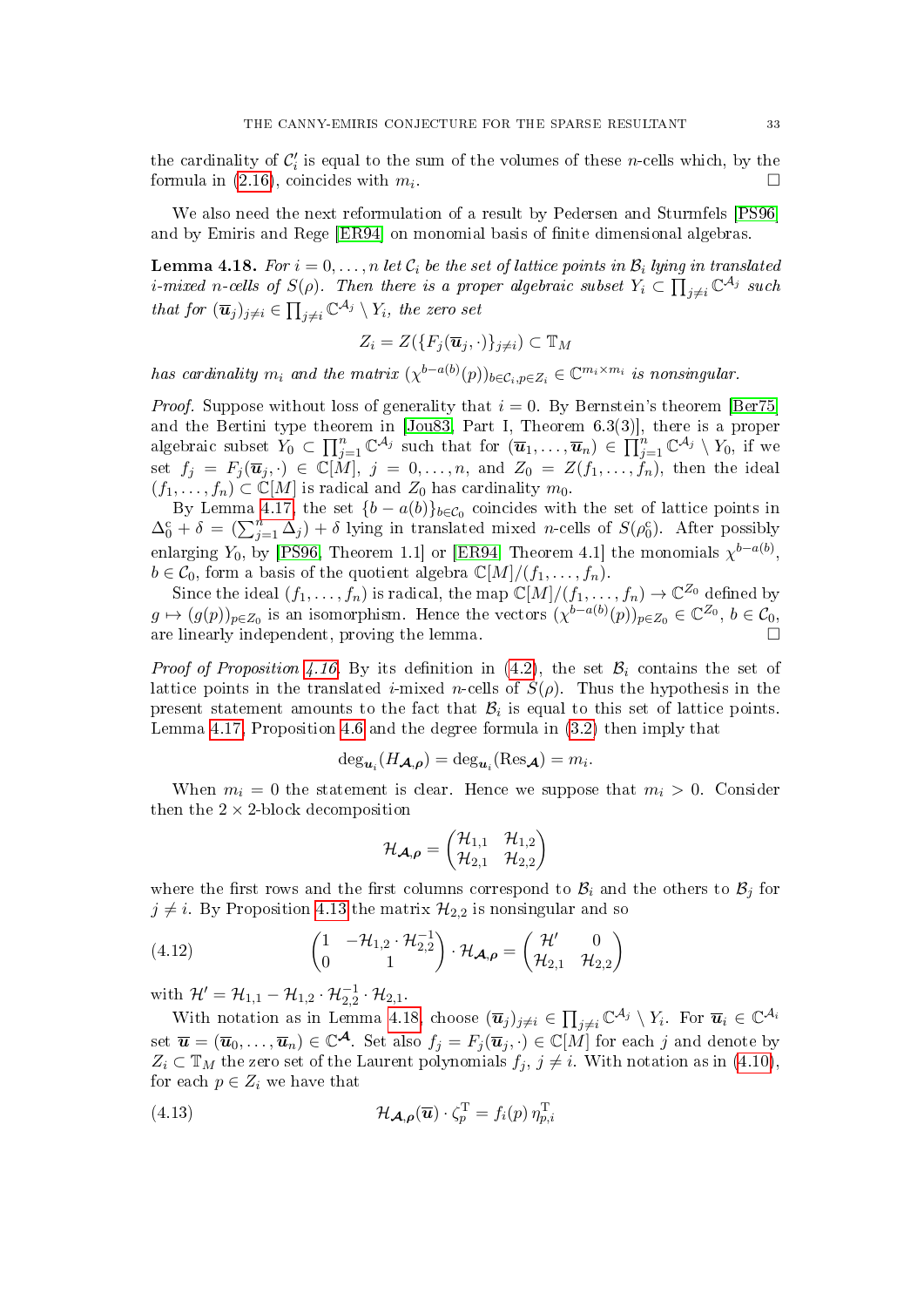thanks to Lemma [4.15.](#page-30-1) Consider the matrices in  $\mathbb{C}^{\mathcal{B}_i \times Z_i} \simeq \mathbb{C}^{m_i \times m_i}$  defined as

$$
\mathcal{P} = (\chi^b(p))_{b \in \mathcal{B}_i, p \in Z_i} \quad \text{and} \quad \mathcal{Q} = (\chi^{b-a(b)}(p))_{b \in \mathcal{B}_i, p \in Z_i}.
$$

From [\(4.12\)](#page-32-1) and [\(4.13\)](#page-32-2) we deduce that  $\mathcal{H}'(\overline{\mathbf{u}}) \cdot \mathcal{P} = \text{diag}((f_i(p))_{p \in Z_i}) \cdot \mathcal{Q}$  and so  $\Pi$ 

$$
H_{\mathcal{A},\rho}(\overline{\mathbf{u}})\cdot \det(\mathcal{P}) = \det(\mathcal{H}_{2,2}(\overline{\mathbf{u}}))\cdot \det(\mathcal{H}'(\overline{\mathbf{u}}))\cdot \det(\mathcal{P}) = \det(\mathcal{H}_{2,2}(\overline{\mathbf{u}}))\cdot \det(\mathcal{Q})\cdot \prod_{p\in Z_i} f_i(p).
$$

By Lemma [4.18,](#page-32-0) the matrix Q is nonsingular and so  $H_{\mathcal{A},\rho}(\overline{u}) = 0$  only if there is  $p \in Z_i$  such that  $f_i(p) = 0$ . Hence both  $H_{\mathcal{A},\rho}$  and  $\text{Res}_{\mathcal{A}}$  are polynomials of degree  $m_i > 0$  in the set of variables  $u_i$  that, for a generic choice of  $(\overline{u}_j)_{j\neq i} \in \prod_{j\neq i} \mathbb{C}^{\mathcal{A}_j}$ vanish for  $\overline{u}_i \in \mathbb{C}^{\mathcal{A}_i}$  if and only if this also holds for the irreducible polynomial Elim<sub>A</sub> (recall that  $\text{Res}_{\mathcal{A}}$  is a power of  $\text{Elim}_{\mathcal{A}}$ ). Thus

$$
H_{\mathcal{A},\boldsymbol{\rho}}=\gamma\cdot\mathrm{Res}_{\mathcal{A}}
$$

with  $\gamma \in \mathbb{Q}(\mathbf{u}_0,\ldots,\mathbf{u}_{i-1},\mathbf{u}_{i+1},\ldots,\mathbf{u}_n)^\times$ , proving the first claim. The second is a direct consequence of the first together with Gauss' lemma, since  $\text{Res}_{\mathbf{A}}$  is a primitive polynomial in  $\mathbb{Z}[\boldsymbol{u}_0, \dots, \boldsymbol{u}_{i-1}, \boldsymbol{u}_{i+1}, \dots, \boldsymbol{u}_n][\boldsymbol{u}_i].$  $\Box$ 

<span id="page-33-1"></span>Corollary 4.19. We have that  $H_{A,\rho}/\text{Res}_{A} \in \mathbb{Q}(u_1,\ldots,u_n)$ . Moreover, if  $m_0 > 0$ then  $H_{\mathcal{A},\boldsymbol{\rho}}/\text{Res}_{\mathcal{A}} \in \mathbb{Z}[\boldsymbol{u}_1,\ldots,\boldsymbol{u}_n].$ 

*Proof.* For  $b \in \mathcal{B}_0$  let C be the n-cell of  $S(\rho)$  such that  $b \in C + \delta$ . Then  $\dim(C_i) > 0$  for all  $i > 0$  and so C is 0-mixed. Moreover, if  $m_0 > 0$  then  $\mathcal{B}_0 \neq \emptyset$  thanks to Lemma [4.17.](#page-31-3) The corollary follows then from Proposition [4.16.](#page-31-0)

<span id="page-33-0"></span>**Remark 4.20.** We conjecture that  $\text{Res}_{\mathcal{A}} | H_{\mathcal{A}, \rho}$  in the general case. If this is true, then the hypothesis  $\mathcal{B}_i \neq \emptyset$  in Proposition [4.16](#page-31-0) and that  $m_0 > 0$  in Corollary [4.19](#page-33-1) would not be necessary.

The next corollary allows to compute the sparse resultant as the greatest common divisor of a family of Canny-Emiris determinants, when the fundamental subfamily of supports coincides with  $\mathcal A$ . It generalizes the method proposed in [\[CE00,](#page-49-1) §7] to the situation when the sublattice  $L_A$  is not necessarily equal to M.

Corollary 4.21. Suppose that the fundamental subfamily of supports coincides with  $\mathcal A$ and choose a permutation  $\sigma_i$  of the index set  $\{0, \ldots, n\}$  with  $\sigma_i(0) = i$  for each i. Then

$$
\mathrm{Res}_{\bm{\mathcal{A}}}(\bm{u})=\pm \gcd(H_{\sigma_0(\bm{\mathcal{A}}),\sigma_0(\bm{\rho})}(\sigma_0(\bm{u})),\ldots,H_{\sigma_n(\bm{\mathcal{A}}),\sigma_n(\bm{\rho})}(\sigma_n(\bm{u}))).
$$

*Proof.* Corollary [4.19](#page-33-1) applied to the data  $(\sigma_i(\mathcal{A}), \sigma_i(\rho), \delta)$  implies that  $\text{Res}_{\sigma_i(\mathcal{A})}$  divides  $H_{\sigma_i(A),\sigma_i(\rho)}$  and that both polynomials have the same degree in the set of variables  $u_0$ . By the invariance of the sparse resultant under permutations of the supports we deduce that  $\text{Res}_{\mathcal{A}}(u)$  divides  $H_{\sigma_i(\mathcal{A}),\sigma_i(\bm{\rho})}(\sigma_i(u))$  and that both polynomials have the same degree in the set of variables  $u_i$  for each i, which implies the statement.  $\Box$ 

4.4. The Macaulay formula for the sparse resultant. In this section we give the proof of our main result, Theorem [1.3](#page-4-1) in the introduction. It is based on the constructions and results from the previous sections, and we keep the notations therein. In particular,

•  $\rho = (\rho_0, \ldots, \rho_n)$  is a family of  $n+1$  convex piecewise affine functions on the polytopes in  $\Delta = (\Delta_0, \ldots, \Delta_n)$  defined on the supports in  $\mathcal{A} = (\mathcal{A}_0, \ldots, \mathcal{A}_n)$ such that the mixed subdivision  $S(\rho)$  defined by its inf-convolution is tight  $(Definition 2.3)$  $(Definition 2.3)$ .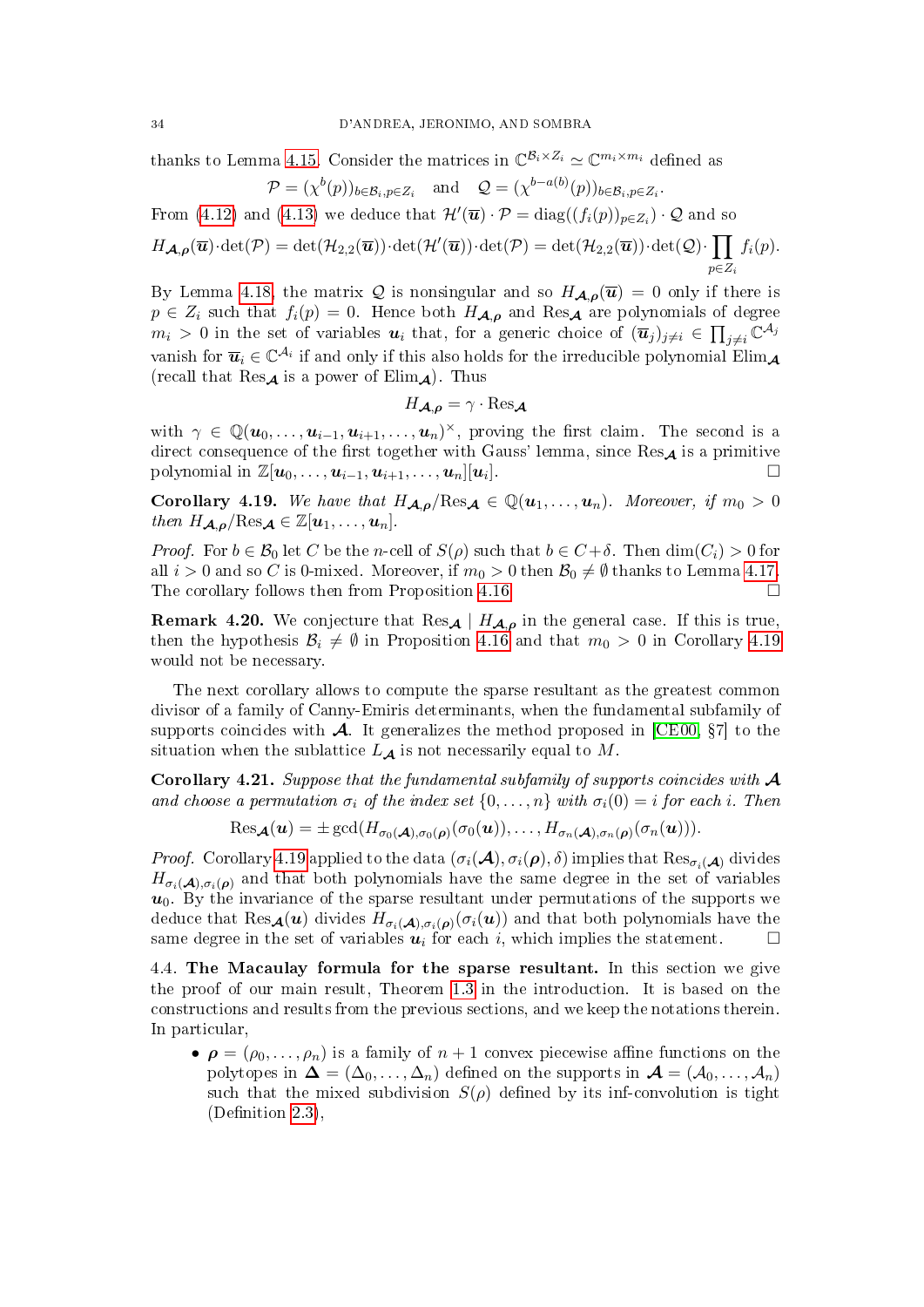- $\delta$  is a vector in  $M_{\mathbb{R}}$  that is generic with respect to  $S(\rho)$  in the sense of [\(4.1\)](#page-24-3),
- B is the index set and  $\mathcal{B}_i$ ,  $i=0,\ldots,n$ , the subsets partitioning it, and  $\mathcal{B}^{\circ}$  is the nonmixed index subset of  $\beta$ ,
- $\Phi_{A,\rho}$ ,  $\mathcal{H}_{A,\rho}$  and  $H_{A,\rho}$  are the Sylvester map and the Canny-Emiris matrix and determinant associated to the data  $(\mathcal{A}, \rho, \delta)$ ,
- $\mathcal{E}_{\mathcal{A},\rho}$  and  $E_{\mathcal{A},\rho}$  are the principal submatrix and minor corresponding to  $\mathcal{B}^{\circ}$ ,
- $(\mathcal{A}_D, \rho_D)$  is the restriction of  $(\mathcal{A}, \rho)$  to an n-cell D of a mixed subdivision that is coarser than  $S(\rho)$ .

To prove Theorem [1.3,](#page-4-1) we use a descent argument similar to that of Macaulay in  $[Mac1902]$  and the first author in  $[D'A02]$ . The following notion comprises the properties of a tight mixed subdivision that allow us to perform this descent.

<span id="page-34-0"></span>**Definition 4.22.** The tight mixed subdivision  $S(\rho)$  is *admissible* if there is an incremental chain of mixed subdivisions of  $\Delta$  (Definition [2.4\)](#page-8-1)

$$
(4.14) \tS(\theta_0) \preceq \cdots \preceq S(\theta_n)
$$

with  $S(\theta_n) \preceq S(\rho)$  such that for  $k = 0, \ldots, n$ , each n-cell D of  $S(\theta_k)$  verifies at least one of the conditions:

- <span id="page-34-3"></span><span id="page-34-1"></span>(1) the fundamental subfamily of  $\mathcal{A}_D$  has at most one support,
- <span id="page-34-6"></span>(2) the subset  $\mathcal{B}_{D,k}$  of  $\mathcal{B}_k$  defined in [\(4.5\)](#page-28-3) is contained in the union of the translated k-mixed *n*-cells of  $S(\rho_D)$ .

The incremental chain of mixed subdivisions in [\(4.14\)](#page-34-1) is called *admissible* (for  $S(\rho)$ ).

The next result gives sufficient conditions for a given incremental chain to be admissible that will allow us to recover Macaulay's original formulation with our methods (Proposition [5.8\)](#page-44-0).

<span id="page-34-7"></span>**Proposition 4.23.** Let  $S(\theta_0) \preceq \cdots \preceq S(\theta_n)$  be an incremental chain of mixed subdivisions of  $\Delta$  such that for  $k = 0, \ldots, n$ , each n-cell D of  $S(\theta_k)$  verifies at least one of the conditions:

- <span id="page-34-2"></span>(1) there is  $J \subset \{0, \ldots, n\}$  such that  $\dim(\sum_{j \in J} D_j) < \#J-1$ ,
- <span id="page-34-4"></span>(2) there is  $i \in \{0, \ldots, n\}$  such that  $\dim(D_i) = 0$ ,
- <span id="page-34-5"></span>(3) for all  $i < k$  we have that  $\dim(\sum_{j \neq i,k} D_j) < n$ .

Then this incremental chain is admissible for any tight mixed subdivision of  $\Delta$  that refines  $S(\theta_n)$ .

*Proof.* Let  $k = 0, ..., n$  and  $D \in S(\theta_k)^n$ . If this *n*-cell satisfies the condition [\(1\)](#page-34-2), then for  $i = 0, \ldots, n$  we have that

$$
\dim\left(\sum_{j\in J\setminus\{i\}} D_j\right)\leq \dim\left(\sum_{j\in J} D_j\right)<\#J-1\leq \#(J\setminus\{i\}).
$$

By the basic properties of the mixed volume,  $MV_M(D_0, \ldots, D_{i-1}, D_{i+1}, \ldots, D_n) = 0$ . Hence Res<sub>Ap</sub> =  $\pm 1$  thanks to the degree formula in [\(3.2\)](#page-15-0) and so the fundamental subfamily of  $\mathcal{A}_D$  is empty. Thus in this case D satisfies the condition [\(1\)](#page-34-3) in Definition [4.22.](#page-34-0)

If D satisfies the condition [\(2\)](#page-34-4), then also  $\text{MV}_M(D_0, \ldots, D_{j-1}, D_{j+1}, \ldots, D_n) = 0$ for all  $j \neq i$  and so the fundamental subfamily of  $\mathcal{A}_D$  is either empty or consists of the single support  $\mathcal{A}_i$ . In both cases,  $D$  also satisfies the condition  $(1)$  in Definition  $4.22$ .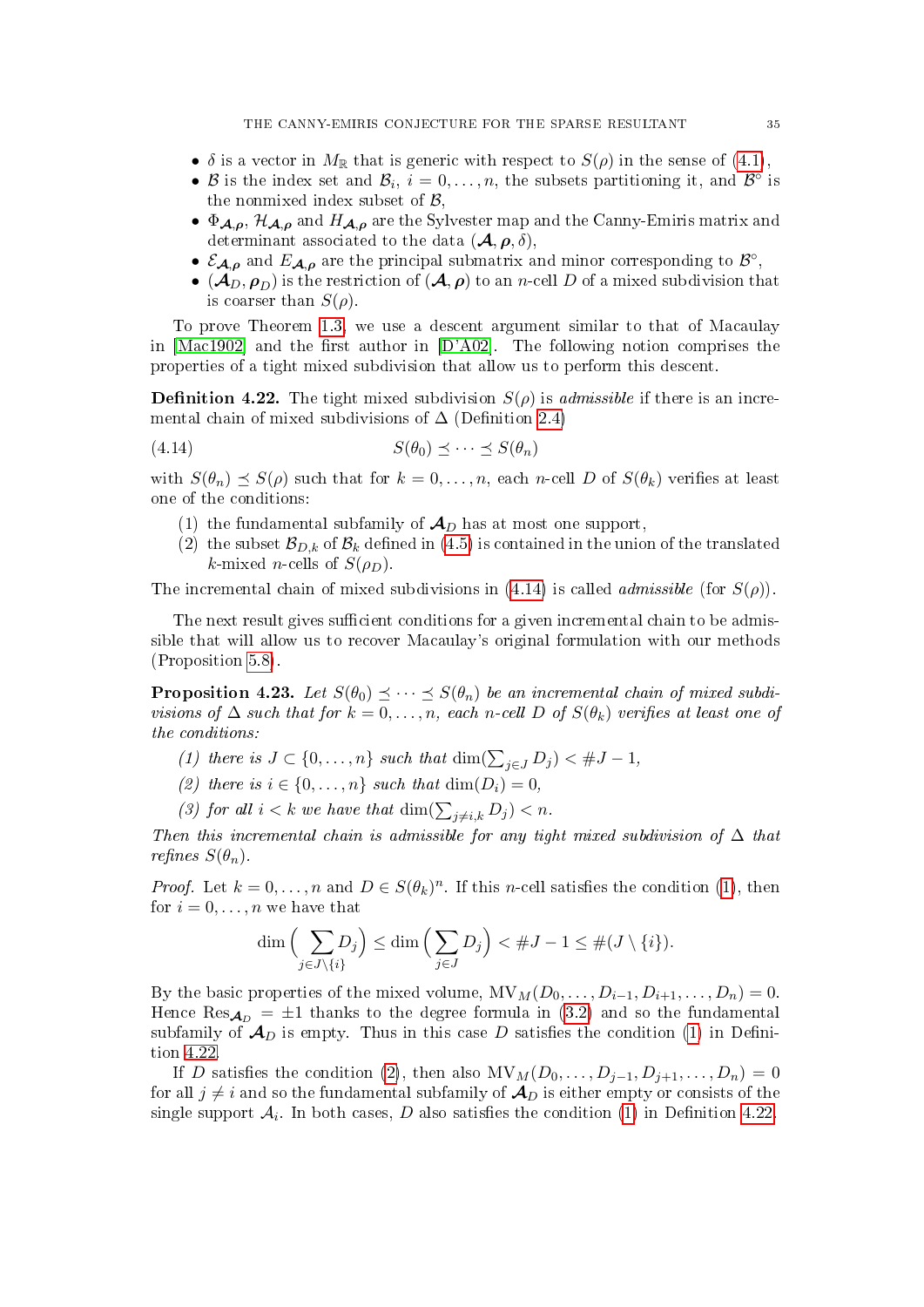Finally suppose that D satisfies the condition [\(3\)](#page-34-5). For  $b \in \mathcal{B}_{D,k}$  let C be the n-cell of  $S(\rho_D)$  such that  $b \in C + \delta$ . We have that  $\dim(C_k) = 0$  and that  $C_i \subset D_i$  for all j, and so for each  $i < k$  we have that

$$
\dim(C_i) = n - \sum_{j \neq i,k} \dim(C_j) = n - \dim\left(\sum_{j \neq i,k} C_j\right) \geq n - \dim\left(\sum_{j \neq i,k} D_j\right) > 0.
$$

Since  $b \in \mathcal{B}_{D,k}$  we also have that  $\dim(C_i) > 0$  for all  $i > k$  and so C is k-mixed. Hence in this case  $D$  satisfies the condition  $(2)$  in Definition [4.22.](#page-34-0) We conclude that the incremental chain is admissible for any tight mixed subdivision of  $\Delta$  refining  $S(\theta_n)$ .  $\Box$ 

As a consequence of this result, we deduce that tight incremental chains of mixed subdivisions are admissible.

**Proposition 4.24.** An incremental chain  $S(\theta_0) \preceq \cdots \preceq S(\theta_n)$  of mixed subdivisions of  $\Delta$  with  $S(\theta_n) \preceq S(\rho)$  that is tight in the sense of Definition [2.4,](#page-8-1) satisfies the conditions in Proposition [4.23.](#page-34-7) In particular, it is admissible.

*Proof.* Since the incremental chain is tight, for  $k = 0, ..., n$  and  $D \in S(\theta_k)^n$  we have that

(4.15) 
$$
\sum_{j=0}^{k-1} \dim(D_j) + \dim\left(\sum_{j=k}^n D_j\right) = n.
$$

If there is  $i < k$  such that  $D_i$  is a point, then D satisfies the condition [\(2\)](#page-34-4) in Proposi-tion [4.23.](#page-34-7) Else  $\dim(D_i) > 0$  for all  $i < k$  and so the equality in [\(4.15\)](#page-35-1) implies that

<span id="page-35-1"></span>
$$
\dim\left(\sum_{j\neq i} D_j\right) \le \sum_{i\neq j < k} \dim(D_j) + \dim\left(\sum_{j=k}^n D_j\right) = n - \dim(D_i) < n,
$$

and so  $D$  satisfies the condition [\(3\)](#page-34-5) in Proposition [4.23.](#page-34-7) This gives the first claim, whereas the second is an application of that proposition.

<span id="page-35-0"></span>**Corollary 4.25.** The incremental chains of mixed subdivisions  $S(\theta_0) \preceq \cdots \preceq S(\theta_n)$ of  $\Delta$  obtained by setting  $s = n$  in Example [2.11,](#page-12-0) are admissible for  $S(\theta_n)$ .

The next result gives the basic particular cases of Theorem [1.3](#page-4-1) that can be treated directly. Recall that  $m_i = MV_M(\Delta_0, \ldots, \Delta_{i-1}, \Delta_{i+1}, \ldots, \Delta_n)$  for each i, as in [\(4.11\)](#page-31-4).

<span id="page-35-4"></span><span id="page-35-2"></span>**Proposition 4.26.** Let  $\mathcal{A}_J$  be the fundamental subfamily of  $\mathcal{A}$ . Then

- (1) when  $\mathcal{A}_J = \emptyset$  we have that  $\text{Res}_{\mathcal{A}} = \pm 1$  and  $H_{\mathcal{A},\rho} = E_{\mathcal{A},\rho}$ ,
- <span id="page-35-3"></span>(2) when  $A_J$  consists of a single support  $A_i$ , we have that  $\text{Res}_{A} = \pm u_{i,a}^{m_i}$  and  $H_{\mathcal{A},\rho} = u_{i,a}^{m_i} E_{\mathcal{A},\rho}$  for the unique lattice point  $a \in M$  such that  $\mathcal{A}_i = \{a\}$ .

*Proof.* The first claim in [\(1\)](#page-35-2) is a direct consequence of the hypothesis that  $J = \emptyset$ . The same hypothesis together with the degree formula in [\(3.2\)](#page-15-0) implies that  $m_j = 0$  for all j. Lemma [4.17](#page-31-3) then implies that  $\mathcal{B}^{\circ} = \mathcal{B}$ , which gives the second claim.

For [\(2\)](#page-35-3), first note that, by the rank condition in Proposition [3.6,](#page-16-2) if  $\#J = 1$  for the fundamental subfamily  $\mathcal{A}_J,$  its unique element  $\mathcal{A}_i$  is a singleton. Then, in this case,  $u_i = \{u_{i,a}\}\$ and  $m_j = 0$  for all  $j \neq i$ . The first claim follows then from the fact that Res<sub>A</sub> is a primitive homogeneous polynomial in  $\mathbb{Z}[u_{i,a}]$  of degree  $m_i$ . The hypothesis that  $A_i = \{a\}$  also implies that  $S(\rho)$  has no *n*-cells that are *j*-mixed for  $j \neq i$ . By Lemma [4.17,](#page-31-3) the subset  $C_i \subset \mathcal{B}_i$  of lattice points lying in the translated n-cells that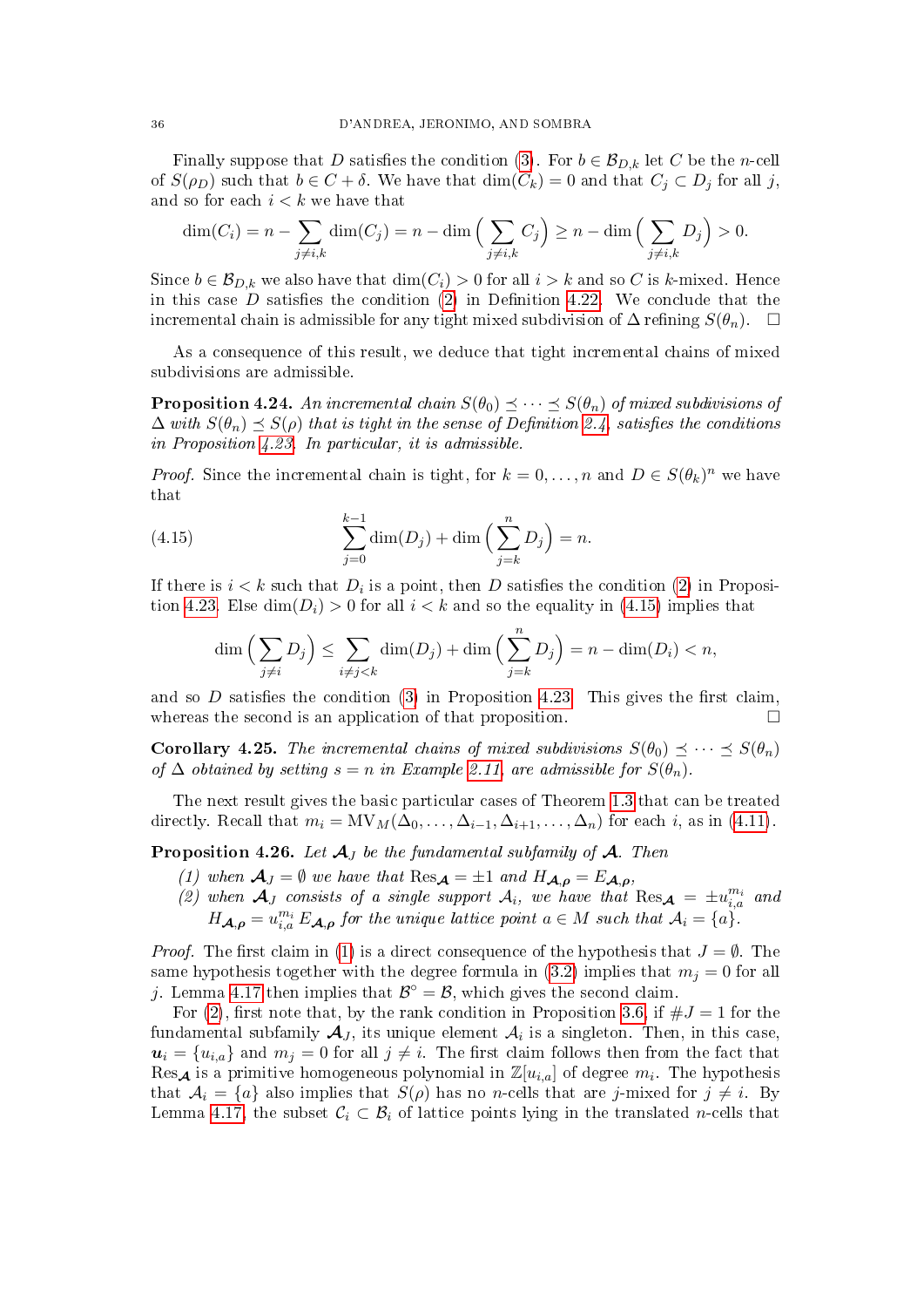are *i*-mixed has cardinality  $m_i$ . For each  $b \in C_i$  we have that  $\text{rc}(b) = (i, a)$  and so, for  $b' \in \mathcal{B}$ ,

$$
\mathcal{H}_{\mathcal{A},\boldsymbol{\rho}}[b,b'] = \begin{cases} u_{i,a} & \text{if } b'=b, \\ 0 & \text{otherwise.} \end{cases}
$$

Since  $\mathcal{B}^{\circ} = \mathcal{B} \setminus \mathcal{C}_i$  and  $\mathcal{E}_{\mathcal{A},\rho}$  is the principal submatrix of  $\mathcal{H}_{\mathcal{A},\rho}$  corresponding to this subset, we deduce the second claim.

Now we are ready for the proof of the main result of this paper, corresponding to Theorem [1.3](#page-4-1) in the introduction.

<span id="page-36-0"></span>**Theorem 4.27.** Suppose that  $S(\rho)$  is admissible and let  $S(\theta_0) \preceq \cdots \preceq S(\theta_n)$  with  $S(\theta_n) \preceq S(\rho)$  be an admissible incremental chain for it. Then

<span id="page-36-1"></span>
$$
\operatorname{Res}_{\mathbf{A}} = \pm \frac{H_{\mathbf{A},\rho}}{E_{\mathbf{A},\rho}} \quad \text{and} \quad E_{\mathbf{A},\rho} = \prod_{D} E_{\mathbf{A}_D,\rho_D},
$$

the product in the second formula being over the n-cells D of  $S(\theta_1)$ .

*Proof.* Let  $S(\theta_0) \leq \cdots \leq S(\theta_n)$  with  $S(\theta_n) \leq S(\rho)$  be an admissible incremental chain, and for  $k = 0, \ldots, n$  let  $\theta_{k,j} : \Delta_j \to \mathbb{R}, j = 0, \ldots, n$ , be the family of convex piecewise affine functions corresponding to  $\theta_k$ . Set also  $\theta_{n+1} = \rho$ .

We prove by reverse induction on k that for every n-cell D of  $S(\theta_k)$  we have that

(4.16) 
$$
\frac{H_{\mathcal{A}_D,\rho_D}}{\text{Res}_{\mathcal{A}_D}} = \pm E_{\mathcal{A}_D,\rho_D}.
$$

The first statement in the theorem corresponds to the case when  $k = 0$  and  $D = \Delta$ .

For  $k = n+1$  we note that  $S(\theta_{n+1}) = S(\rho)$  is tight. Hence for  $D \in S(\theta_{n+1})$  we have that  $\sum_{i=0}^{n} \dim(D_i) = n$  and so  $\dim(D_i) = 0$  for at least one *i*. This implies that the fundamental subfamily of  $\mathcal{A}_D$  is either empty or consists of the single support  $\mathcal{A}_i \cap D_i.$ Hence  $\mathcal{A}_D$  verifies the hypothesis of Proposition [4.26,](#page-35-4) and so the equality in [\(4.16\)](#page-36-1) follows from this result.

Hence suppose that  $0 \leq k \leq n$  and let  $D \in S(\theta_k)$ . In case D satisfies the condition  $(1)$  in Definition [4.22,](#page-34-0) the equality in  $(4.16)$  follows similarly from Proposition [4.26.](#page-35-4) If this does not happen, then  $D$  satisfies the condition [\(2\)](#page-34-6) in this definition, and so the subset  $\mathcal{B}_{D,k}$  is contained in the union of the translated k-mixed n-cells of  $S(\rho_D)$ .

By Proposition [3.8,](#page-16-3) for all  $i < k$  and every n-cell C of  $S(\theta_i)$  containing D, the index set of the fundamental subfamily of  $\mathcal{A}_{\mathcal{C}}$  contains that of  $\mathcal{A}_{\mathcal{D}}$ , and so this n-cell cannot satisfy the condition  $(1)$  in Definition [4.22.](#page-34-0) Hence it satisfies the condition  $(2)$ in this definition and so  $\mathcal{B}_{C,i}$  is contained in the union of the translated *i*-mixed cells of  $S(\rho_C)$ . From here we deduce that  $\mathcal{B}_{D,i}$  is contained in the union of the translated *i*-mixed cells of  $S(\rho_D)$  and as mentioned, the same happens for  $i = k$ . Together with Proposition [4.16,](#page-31-0) this implies that

$$
E_{\mathcal{A}_D,\boldsymbol{\rho}_D}\in\mathbb{Z}[\boldsymbol{u}_{k+1},\ldots,\boldsymbol{u}_n]\quad\text{and}\quad\frac{H_{\mathcal{A}_D,\boldsymbol{\rho}_D}}{\operatorname{Res}_{\mathcal{A}_D}}\in\mathbb{Q}(\boldsymbol{u}_{k+1},\ldots,\boldsymbol{u}_n).
$$

Consider the vector  $\omega \in \mathbb{R}^{\mathcal{A}}$  defined by  $\omega_{j,a} = \theta_{k+1,j}(a)$  for  $j = 0, \ldots, n$  and  $a \in \mathcal{A}_j$ . Since the chain is incremental, we have that  $\omega_{j,a} = 0$  for  $j \geq k+1$  and  $a \in A_j$  and so

$$
E_{\mathcal{A}_D,\rho_D} = \text{init}_{\boldsymbol{\omega}}(E_{\mathcal{A}_D,\rho_D}) \quad \text{and} \quad \frac{H_{\mathcal{A}_D,\rho_D}}{\text{Res}_{\mathcal{A}_D}} = \text{init}_{\boldsymbol{\omega}}\left(\frac{H_{\mathcal{A}_D,\rho_D}}{\text{Res}_{\mathcal{A}_D}}\right) = \frac{\text{init}_{\boldsymbol{\omega}}(H_{\mathcal{A}_D,\rho_D})}{\text{init}_{\boldsymbol{\omega}}(\text{Res}_{\mathcal{A}_D})}.
$$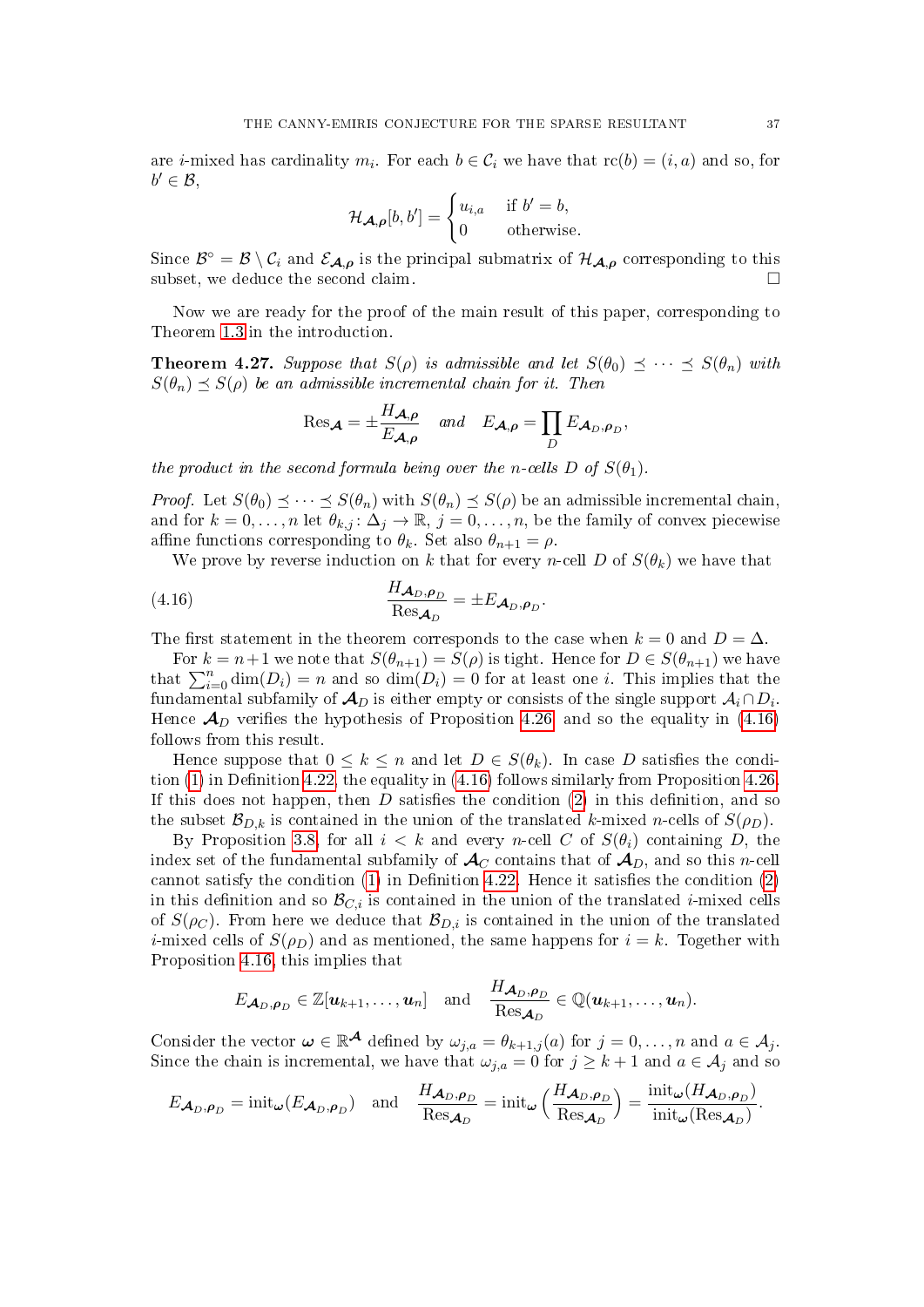Applying Theorem [3.12](#page-18-0) and Theorem [4.10](#page-28-0) for the subsets  $\mathcal{B}_D$  and  $\mathcal{B}_D^\circ$ , we deduce that

<span id="page-37-1"></span>(4.17) 
$$
\text{init}_{\omega}(E_{\mathcal{A}_D,\rho_D}) = \prod_{D'} E_{\mathcal{A}_{D'},\rho_{D'}} \text{ and } \frac{\text{init}_{\omega}(H_{\mathcal{A}_D,\rho_D})}{\text{init}_{\omega}(\text{Res}_{\mathcal{A}_D})} = \prod_{D'} \frac{H_{\mathcal{A}_{D'},\rho_{D'}}}{\text{Res}_{\mathcal{A}_{D'}}},
$$

both products being over the *n*-cells D' of  $S(\Theta_{\omega}) = S(\theta_{k+1})$  that are contained in D. The equality in [\(4.16\)](#page-36-1) then follows from the inductive hypothesis.

The second statement follows from the first equality in  $(4.17)$  applied to the case  $k = 0$  and  $D = \Delta$ .

Theorem [4.27](#page-36-0) generalizes the Canny-Emiris conjecture since, by Proposition [3.7,](#page-16-4) the sparse eliminant coincides with the sparse resultant of the fundamental subfamily of supports with respect to the minimal lattice containing it.

<span id="page-37-0"></span>Remark 4.28. We can extend the Canny-Emiris construction to a larger class of matrices, following an idea of the first author in  $[D'A02]$ . The study of its properties can be done similarly as for the original formulation, and so we only indicate the modifications.

Let  $\psi: \Lambda \to \mathbb{R}$  be a convex piecewise affine function on a polytope such that the mixed subdivision  $S(\rho \boxplus \psi)$  on  $\Delta + \Lambda$  is tight and its  $(n-1)$ -th skeleton does not contain any lattice point. The case treated in this paper corresponds to the situation when  $\Lambda = \{\delta\}$  and  $\psi$  takes any value at this point.

The index set is defined as  $\mathcal{B} = (\Delta + \Lambda) \cap M$ . For each  $b \in \mathcal{B}$  there is a unique n-cell C of  $S(\rho \boxplus \psi)$  containing it, and we denote by  $C_i \in S(\rho_i)$ ,  $i = 0, \ldots, n$ , and  $B \in S(\psi)$ its components. The tightness condition implies that there is always an  $i$  such that  $\dim(C_i) = 0$ , in which case  $C_i$  consists of a single lattice point of  $A_i$ . We then set

$$
i(b) \in \{0, \ldots, n\} \quad \text{and} \quad a(b) \in \mathcal{A}_{i(b)}
$$

for the largest of these  $i$ 's and the unique lattice point in the corresponding component, respectively. For  $b \in \mathcal{B}$  we have that  $b - a(b) + \mathcal{A}_{i(b)} \subset \mathcal{B}$  and so we can define a Sylvester map  $\Phi_{A,\rho,\psi}$  and the corresponding Canny-Emiris matrix  $\mathcal{H}_{A,\rho,\psi}$ and determinant  $H_{\mathcal{A},\rho,\psi}$  in the same way as it was done before.

For  $i \in \{0, \ldots, n\}$ , we say that an n-cell C of  $S(\rho \boxplus \psi)$  is i-mixed if  $\dim(C_i) = 1$ for all  $j \neq i$ . The nonmixed index subset  $\mathcal{B}^{\circ}$  is the subset of  $\mathcal{B}$  of lattice points lying in the n-cells that are not *i*-mixed for any *i*, and we denote by  $\mathcal{E}_{\mathcal{A},\rho,\psi}$  and  $E_{\mathcal{A},\rho,\psi}$  the corresponding principal submatrix and minor of the Canny-Emiris matrix.

Theorem [4.27](#page-36-0) can then be extended to the statement that

$$
\mathrm{Res}_{\boldsymbol{\mathcal{A}}} = \pm \frac{H_{\boldsymbol{\mathcal{A}},\boldsymbol{\rho},\psi}}{E_{\boldsymbol{\mathcal{A}},\boldsymbol{\rho},\psi}}
$$

whenever the mixed subdivision  $S(\rho)$  is admissible in the sense of Definition 4.22. together with a factorization for  $E_{A,\rho,\psi}$  in terms of the n-cells of the second mixed subdivision in an admissible chain for  $S(\rho)$ .

**Remark 4.29.** The extraneous factor  $E_{A,\rho}$  does not depend on the choice of the admissible chain  $S(\theta_0) \preceq \cdots \preceq S(\theta_n)$  but its factorization in Theorem [4.27](#page-36-0) in principle depends on the second mixed subdivision  $S(\theta_1)$ . One can go further and refine this factorization using the subsequent mixed subdivisions in this chain. It would be interesting to exhibit concrete cases where different admissible chains produce different factorizations for this extraneous factor.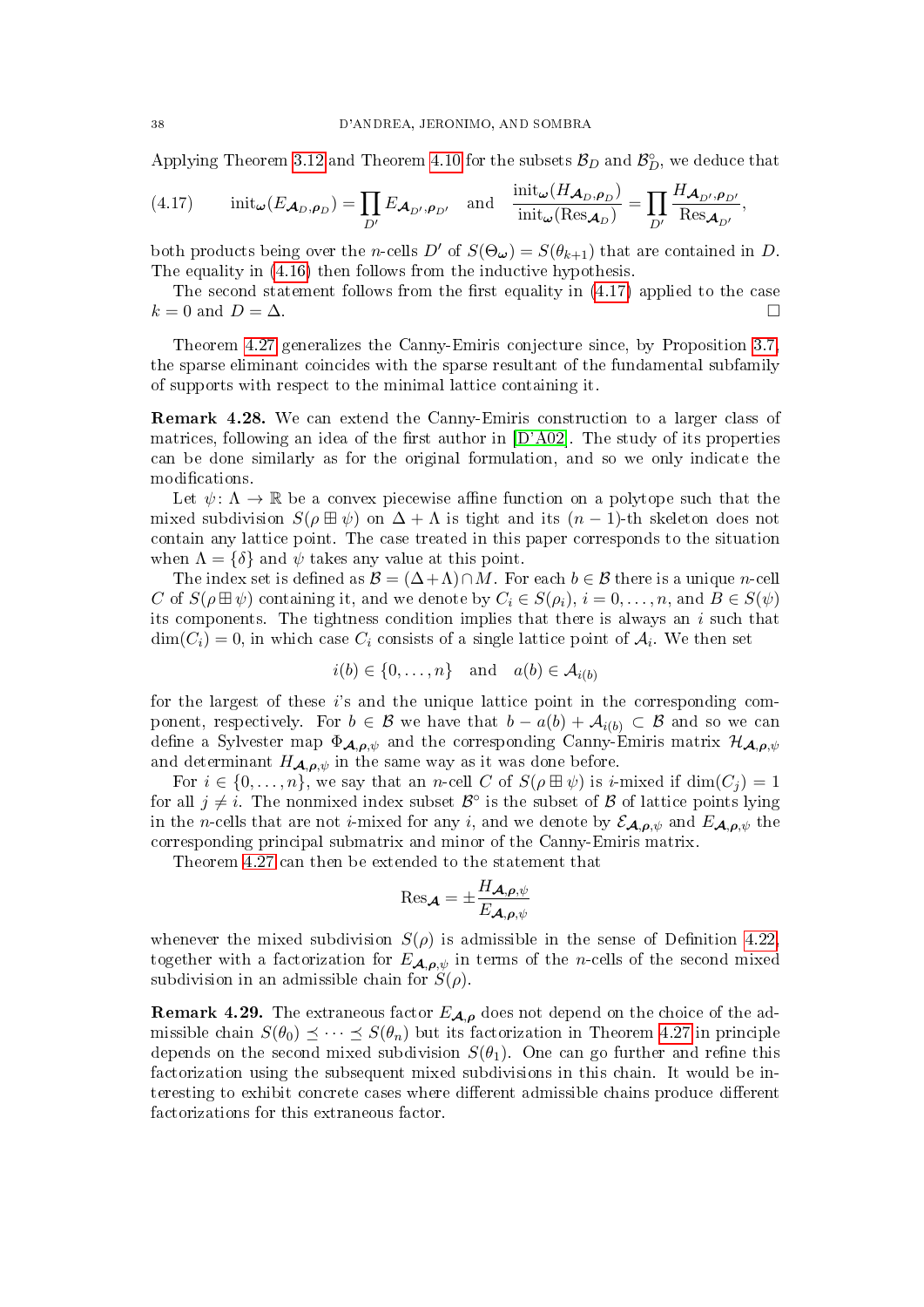In addition, our factorization of  $E_{\mathcal{A},\rho}$  consists of a product of extraneous factors of smaller systems in the same dimension, whereas the factorizations presented by Macaulay in  $[Mac1902, page 14]$  $[Mac1902, page 14]$  and by the first author in  $[D'A02, (47)]$  $[D'A02, (47)]$  consist of Canny-Emiris determinants and extraneous factors of systems in lower dimensions. It would be interesting to compare these approaches and put them into a more general framework.

### 5. Homogeneous resultants

<span id="page-38-0"></span>The goal of this section is to show that Macaulay's classical formula for the homogeneous resultant can be recovered as a particular case of our construction. Macaulay's row content function is given in terms of the exponents of the monomials indexing the matrix, and we will exhibit a family of affine functions on multiples of the standard simplex whose associated mixed subdivision reflects this idea. Unfortunately, this mixed subdivision is not tight in dimension  $\geq 3$  (Remark [5.6\)](#page-43-0) but we show that any tight refinement of it will do the work (Proposition  $5.9$ ). This is done by constructing a chain of mixed subdivisions for this refinement that is admissible (Proposition [5.8\)](#page-44-0).

<span id="page-38-1"></span>5.1. The classical Macaulay formula. In this section we describe the Macaulay formula for the homogeneous resultant from [\[Mac1902\]](#page-50-0).

Let  $\bm{d} = (d_0, \ldots, d_n) \in (\mathbb{N}_{>0})^{n+1}$ . For  $i = 0, \ldots, n$  let  $\bm{u}_i = \{u_{i,c}\}_{|c| = d_i}$  be a set of  $\binom{d_i+n}{n}$  variables indexed by the lattice points  $\boldsymbol{c} \in \mathbb{N}^{n+1}$  of length  $|\boldsymbol{c}| = d_i$ , put  $\mathbf{u} = (\mathbf{u}_0, \dots, \mathbf{u}_n)$  and denote by

$$
\mathrm{Res}_{\boldsymbol{d}}\in\mathbb{Z}[\boldsymbol{u}]
$$

the corresponding homogeneous resultant as in Example [3.9.](#page-17-2)

Let  $\boldsymbol{t} = \{t_0, \ldots, t_n\}$  be a further set of  $n+1$  variables. By [\[CLO05,](#page-49-3) Chapter 3, Theorem 2.3, Res<sub>d</sub> is the unique irreducible polynomial in  $\mathbb{Z}[u]$  vanishing when evaluated at the coefficients of a system of  $n + 1$  homogeneous polynomials in the variables t of degrees **d** if and only if this system has a zero in the projective space  $\mathbb{P}^n_{\mathbb{C}}$ , and verifying that  $\text{Res}_{d}(t_0^{d_0}, \ldots, t_n^{d_n}) = 1.$ 

Set  $\mathbb{K} = \mathbb{C}(u)$  and choose an integer  $m \geq |d| - n$ . For  $i = 0, ..., n$  consider the general homogeneous polynomial in the variables  $t$  of degree  $d_i$ 

$$
P_i = \sum_{|\bm{c}| = d_i} u_{i,\bm{c}} \, \bm{t}^{\bm{c}} \in \mathbb{K}[\bm{t}]
$$

and the linear subspace of the homogeneous part  $\mathbb{K}[t]_{m-d_i}$  given by

<span id="page-38-2"></span>(5.1) 
$$
T_i = \{Q_i \in \mathbb{K}[t]_{m-d_i} \mid \deg_{t_j}(Q_i) < d_j \text{ for } j = i+1,\ldots,n\},\
$$

where  $\deg_{t_j}(Q_i)$  denotes the degree of  $Q_i$  in the variable  $t_j$ . Set also  $T = \mathbb{K}[t]_m$  and consider the linear map  $\Psi_{d,m}$ :  $\bigoplus_{i=0}^{n} T_i \to T$  defined by

$$
\Psi_{\boldsymbol{d},m}(Q_0,\ldots,Q_n)=\sum_{i=0}^n Q_i P_i.
$$

Let  $\mathcal{I} = \{ \boldsymbol{c} \in \mathbb{N}^{n+1} \}_{|\boldsymbol{c}| = m}$  be the *index set*, and consider also the finite subsets

$$
\mathcal{I}_i = \{ \mathbf{c} = (c_0, \dots, c_n) \in \mathcal{I} \mid c_i \geq d_i \text{ and } c_j < d_j \text{ for } j > i \}, \ i = 0, \dots, n,
$$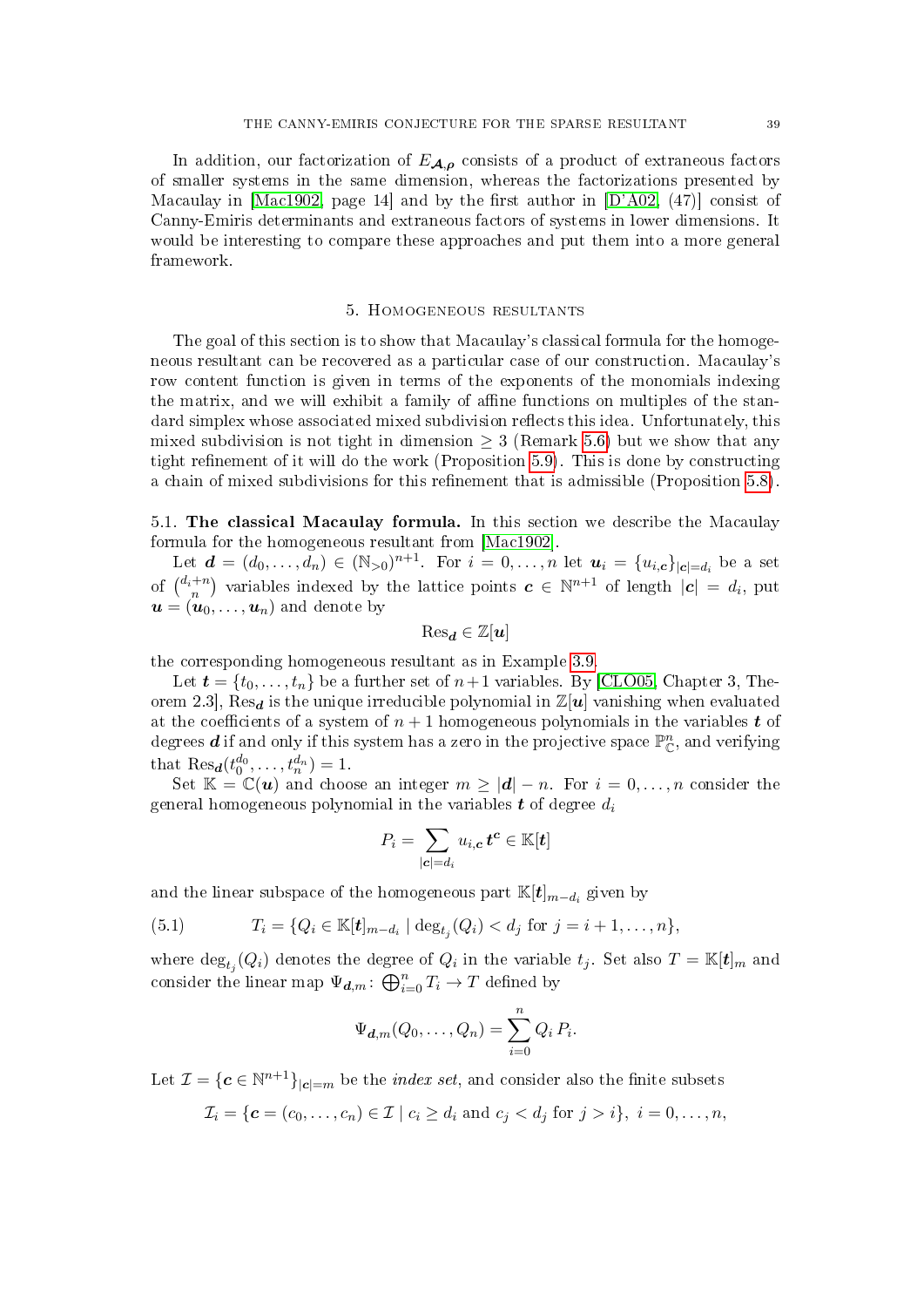which form a partition of it. Denoting by  $\hat{e}_i$ ,  $i = 0, \ldots, n$ , the vectors in the standard basis of  $\mathbb{R}^{n+1}$  the sets of monomials basis of  $\mathbb{R}^{n+1}$ , the sets of monomials

(5.2) 
$$
\{t^{c-d_i \hat{e}_i}\}_{c \in \mathcal{I}_i}, i = 0,\ldots,n, \text{ and } \{t^c\}_{c \in \mathcal{I}}
$$

are bases of  $T_i$ ,  $i = 0, \ldots, n$ , and of T respectively. Then we set

<span id="page-39-1"></span><span id="page-39-0"></span>
$$
\mathcal{M}_{\bm{d},m} \in \mathbb{K}^{\mathcal{I} \times \mathcal{I}}
$$

for the matrix of  $\Psi_{{\bf d},m}$  in terms of row vectors and with respect to the monomial bases of  $\bigoplus_{i=0}^{n} T_i$  and of T given by [\(5.2\)](#page-39-0), both indexed by  $\mathcal{I}$ .

Set also  $\mathcal{I}^{\text{red}} \subset \mathcal{I}$  for the subset of lattice points  $\mathbf{c} = (c_0, \ldots, c_n) \in \mathcal{I}$  with a unique *i* such that  $c_i \geq d_i$ . We then denote by  $\mathcal{I}^{\circ} = \mathcal{I} \setminus \mathcal{I}^{\text{red}}$  the nonreduced index subset and by  $\mathcal{N}_{d,m}$  the corresponding principal submatrix of  $\mathcal{M}_{d,m}$ , The Macaulay formula for the homogeneous resultant [\[Mac1902\]](#page-50-0) then states that

(5.3) 
$$
\operatorname{Res}_{d} = \frac{\det(\mathcal{M}_{d,m})}{\det(\mathcal{N}_{d,m})},
$$

see [\[Jou97,](#page-50-25) Proposition 3.9.4.4] for a modern treatment.

<span id="page-39-2"></span>**Example 5.1.** Let  $n = 2$ ,  $d = (1, 2, 2)$  and  $m = |d| - n = 3$ . The corresponding general homogeneous polynomials are

$$
P_0 = \alpha_0 t_0 + \alpha_1 t_1 + \alpha_2 t_2,
$$
  
\n
$$
P_1 = \beta_0 t_0^2 + \beta_1 t_0 t_1 + \beta_2 t_1^2 + \beta_3 t_0 t_2 + \beta_4 t_1 t_2 + \beta_5 t_2^2,
$$
  
\n
$$
P_2 = \gamma_0 t_0^2 + \gamma_1 t_0 t_1 + \gamma_2 t_1^2 + \gamma_3 t_0 t_2 + \gamma_4 t_1 t_2 + \gamma_5 t_2^2,
$$

and the index set splits as  $\mathcal{I} = \mathcal{I}_0 \sqcup \mathcal{I}_1 \sqcup \mathcal{I}_2$  with

$$
\mathcal{I}_0 = \{ (3,0,0), (2,1,0), (2,0,1), (1,1,1) \}, \n\mathcal{I}_1 = \{ (1,2,0), (0,3,0), (0,2,1) \}, \n\mathcal{I}_2 = \{ (1,0,2), (0,1,2), (0,0,3) \}.
$$

The matrix  $\mathcal{M}_{d,m}$  is constructed by declaring that the row corresponding to each lattice point  $\bm{c}\in\mathcal{I}_i,$   $i=0,1,2,$  consists of the coefficients of the polynomials  $\bm{t^{c-d_i}}$   $\widehat{e}_i$ in the monomial basis of the homogeneous part  $\mathbb{K}[t]_3$ . Hence this matrix is written as

<span id="page-39-3"></span>
$$
(5.4) \t t_0^{1} P_0 \t \begin{pmatrix} t_0^3 & t_0^2 t_1 & t_0^2 t_2 & t_0 t_1 t_2 & t_0 t_1^2 & t_1^3 & t_1^2 t_2 & t_0 t_2^2 & t_1 t_2^2 & t_2^3 \\ t_0 t_1 P_0 \t 0 & \alpha_0 & \alpha_1 & \alpha_2 & \alpha_1 & 0 & 0 & 0 & 0 & 0 \\ t_0 t_2 P_0 \t 0 & \alpha_0 & \alpha_1 & \alpha_1 & 0 & 0 & 0 & \alpha_2 & 0 & 0 \\ 0 & 0 & \alpha_0 & \alpha_1 & 0 & 0 & \alpha_2 & 0 & 0 & 0 \\ t_1 t_2 P_0 \t 0 & 0 & 0 & \alpha_0 & 0 & 0 & \alpha_1 & 0 & \alpha_2 & 0 \\ t_0 P_1 \t 0 & \beta_0 & \beta_1 & \beta_3 & \beta_4 & \beta_2 & 0 & 0 & \beta_5 & 0 & 0 \\ t_1 P_1 \t 0 & \beta_0 & 0 & \beta_3 & \beta_1 & \beta_2 & \beta_4 & 0 & \beta_5 & 0 \\ t_2 P_1 \t 0 & 0 & \beta_0 & \beta_1 & 0 & 0 & \beta_2 & \beta_3 & \beta_4 & \beta_5 \\ t_0 P_2 \t 0 & \gamma_0 & \gamma_1 & \gamma_3 & \gamma_4 & \gamma_2 & 0 & 0 & \gamma_5 & 0 & 0 \\ t_1 P_2 \t 0 & \gamma_0 & 0 & \gamma_3 & \gamma_1 & \gamma_2 & \gamma_4 & 0 & \gamma_5 & 0 \\ t_2 P_2 \t 0 & 0 & \gamma_0 & \gamma_1 & 0 & 0 & \gamma_2 & \gamma_3 & \gamma_4 & \gamma_5 \end{pmatrix}.
$$

We have that  $\mathcal{I} \setminus \mathcal{I}^{\text{red}} = \{(1, 2, 0), (1, 0, 2)\}$  and so

$$
\mathcal{N}_{\boldsymbol{d},m} = \begin{pmatrix} \beta_2 & \beta_5 \\ \gamma_2 & \gamma_5 \end{pmatrix}.
$$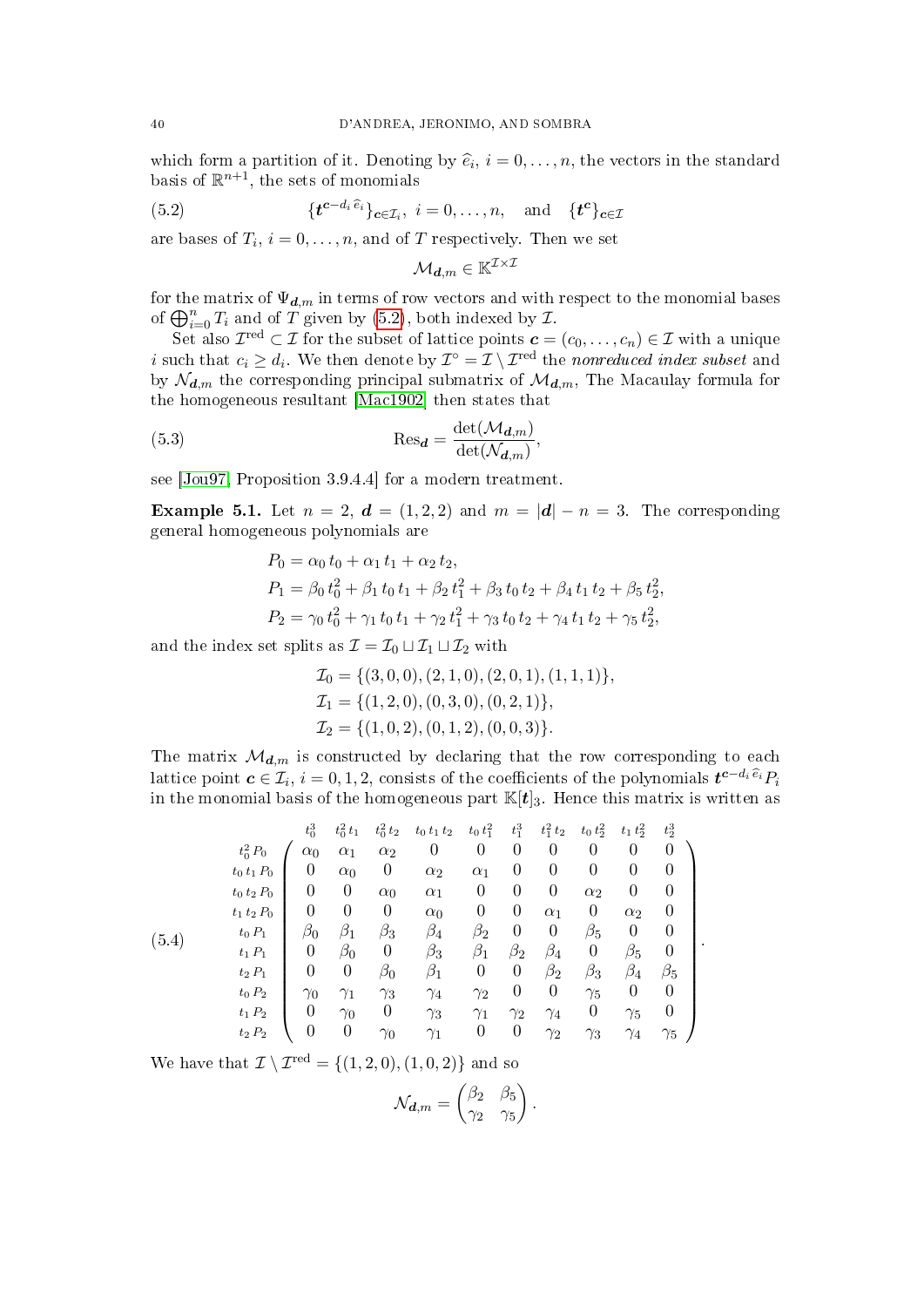By the identity in  $(5.3)$ , Res<sub>d</sub> is the quotient of the determinants of these matrices. It is an irreducible trihomogeneous polynomial in  $\mathbb{Z}[\alpha,\beta,\gamma]$  of tridegree  $(4,2,2)$  having 234 monomial terms.

<span id="page-40-2"></span>5.2. A mixed subdivision on a simplex. In this section we study a specific mixed subdivision of a scalar multiple of the standard simplex of  $\mathbb{R}^n$  that, in the next one, will be applied to the analysis of the classical Macaulay formula for the homogeneous resultant.

For  $i = 0, \ldots, n$  consider the simplex  $\Delta_i = \{ \boldsymbol{x} \in (\mathbb{R}_{\geq 0})^n \mid |\boldsymbol{x}| \leq d_i \}$  and the affine function  $\varphi_i \colon \Delta_i \to \mathbb{R}$  defined by

(5.5) 
$$
\varphi_i(\boldsymbol{x}) = \begin{cases} |\boldsymbol{x}| & \text{if } i = 0, \\ d_i - x_i & \text{if } i > 0, \end{cases}
$$

where  $|\mathbf{x}| = \sum_{i=1}^n x_i$  denotes the length of the point  $\mathbf{x} = (x_1, \dots, x_n) \in \mathbb{R}^n$ . Set then

$$
\Delta = \sum_{i=0}^{n} \Delta_i = \{ \boldsymbol{x} \in (\mathbb{R}_{\geq 0})^n \mid |\boldsymbol{x}| \leq |\boldsymbol{d}| \} \text{ and } \varphi = \prod_{i=0}^{n} \varphi_i \colon \Delta \longrightarrow \mathbb{R}
$$

for the Minkowski sum of these simplexes and the inf-convolution of these affine functions, respectively.

For a subset  $I \subset \{0, \ldots, n\}$  denote by  $I^c = \{0, \ldots, n\} \setminus I$  its complement and consider the polytope of  $\Delta$  defined as

<span id="page-40-4"></span>(5.6) 
$$
C_I = \{ \boldsymbol{x} \in \Delta \mid \ell_i(\boldsymbol{x}) \geq 0 \text{ for } i \in I \text{ and } \ell_i(\boldsymbol{x}) \leq 0 \text{ for } i \in I^c \},
$$

where  $\ell_i: \Delta \to \mathbb{R}$  is the affine function given by  $\ell_i(\bm{x}) = \sum_{j=1}^n d_j - |\bm{x}|$  when  $i = 0$  and by  $\ell_i(x) = x_i - d_i$  when  $i > 0$ . For a subset  $J \subset I^c$  and an index  $l \in I$  consider the lattice point defined as

<span id="page-40-3"></span>
$$
v_{J,l} = \left(\sum_{j \in J} d_j\right) e_l + \sum_{j \in J^c} d_j \, e_j
$$

with  $e_i$  equal to the *i*-th vector in the standard basis of  $\mathbb{R}^n$  when  $i > 0$  and  $e_0 = \mathbf{0} \in \mathbb{R}^n$ . For  $i = 0, \ldots, n$  consider also the face of  $\Delta_i$  defined as

(5.7) 
$$
C_{I,i} = \begin{cases} d_i e_i & \text{if } i \in I, \\ d_i \operatorname{conv}(e_i, \{e_j\}_{j \in I}) & \text{if } i \in I^c. \end{cases}
$$

The next result collects the basic information about the mixed subdivision  $S(\varphi)$  of  $\Delta$  that we need for the study of the Macaulay formula for the homogeneous resultant.

<span id="page-40-0"></span>**Proposition 5.2.** We have that  $\varphi = \sum_{i=0}^{n} \max\{0, \ell_i\}$  and the n-cells of  $S(\varphi)$  are the polytopes  $C_I$  for  $I \subset \{0,\ldots,n\}$  with  $I,\overline{I^c} \neq \emptyset$ . Moreover, for each I we have that

- (1) the vertices of  $C_I$  are the lattice points  $v_{J,l}$  for  $J \subset I^c$  and  $l \in I$ ,
- (2) the components of  $C_I$  are the polytopes  $C_{I,i}$ ,  $i = 0, \ldots, n$ ,
- <span id="page-40-1"></span>(3)  $\sum_{i=0}^{n} \dim(C_{I,i}) = \#I \cdot \#I^{c}$ .

**Example 5.3.** For  $n = 2$ , the mixed subdivision  $S(\varphi)$  has 6 maximal cells that, with notation as in Figure [5.1,](#page-9-0) decompose as

$$
C_{\{0\}} = (0,0) + A_1 + C_2,
$$
  
\n
$$
C_{\{1\}} = A_0 + (d_1, 0) + B_2,
$$
  
\n
$$
C_{\{2\}} = C_0 + B_1 + (0, d_2),
$$
  
\n
$$
C_{\{0,1\}} = (0,0) + (d_1, 0) + \Delta_2,
$$
  
\n
$$
C_{\{1,2\}} = \Delta_0 + (d_1, 0) + (0, d_2),
$$
  
\n
$$
C_{\{0,2\}} = (0, 0) + \Delta_1 + (0, d_2).
$$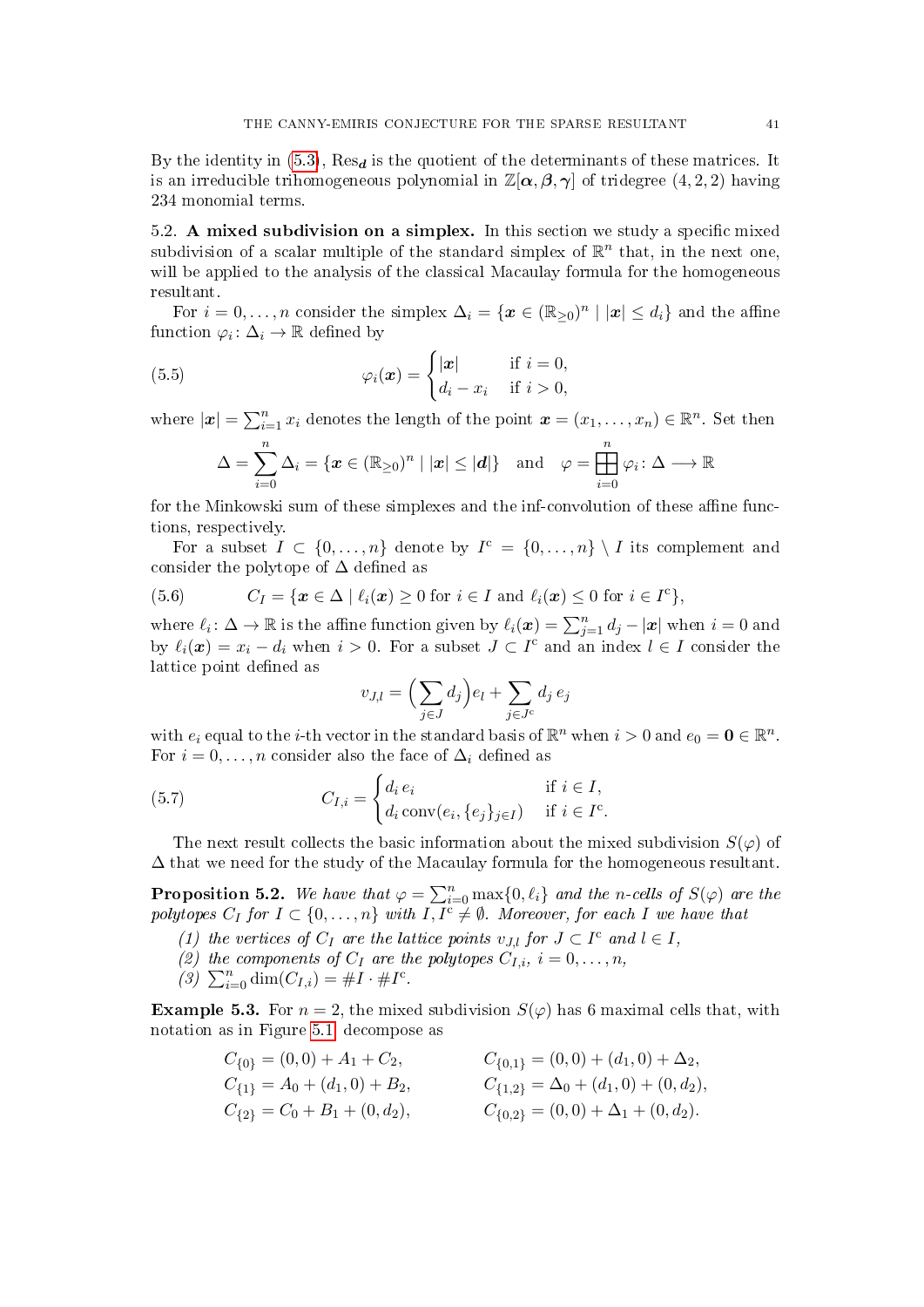

Figure 5.1. A mixed subdivision in dimension 2

To prove Proposition [5.2,](#page-40-0) we lift the previous constructions to  $\mathbb{R}^{n+1}$ . For  $i =$  $0, \ldots, n$  consider the simplex  $\widehat{\Delta}_i = \{z = (z_0, \ldots, z_n) \in (\mathbb{R}_{\geq 0})^{n+1} \mid |z| = d_i\}$  and the affine function  $\widehat{\varphi}_i \colon \widehat{\Delta}_i \to \mathbb{R}$  defined by  $\widehat{\varphi}_i(z) = d_i - z_i$ , and set

$$
\widehat{\Delta} = \sum_{i=0}^{n} \widehat{\Delta}_{i} = \{ \boldsymbol{z} \in (\mathbb{R}_{\geq 0})^{n+1} \mid |\boldsymbol{z}| = |\boldsymbol{d}| \} \text{ and } \widehat{\varphi} = \prod_{i=0}^{n} \widehat{\varphi}_{i} \colon \widehat{\Delta} \longrightarrow \mathbb{R}
$$

for the Minkowski sum of these simplexes and for the inf-convolution of these affine functions, respectively.

For a subset  $I \subset \{0, \ldots, n\}$  consider the polytope of  $\widehat{\Delta}$  defined as

<span id="page-41-1"></span>
$$
\widehat{C}_I = \{ \boldsymbol{z} \in \widehat{\Delta} \mid z_i \ge d_i \text{ for } i \in I \text{ and } z_i \le d_i \text{ for } i \in I^c \},
$$

and for each subset  $J \subset I^c$  and each index  $l \in I$  consider the lattice point defined as

(5.8) 
$$
\widehat{v}_{J,l} = \left(\sum_{j\in J} d_j\right) \widehat{e}_l + \sum_{j\in J^c} d_j \,\widehat{e}_j,
$$

where  $\hat{e}_i$  denotes the  $(i + 1)$ -th vector in the standard basis of  $\mathbb{R}^{n+1}$ . For  $i = 0, \ldots, n$ consider also the face of  $\widehat{\Delta}_i$  defined as

<span id="page-41-0"></span>(5.9) 
$$
\widehat{C}_{I,i} = \begin{cases} d_i \,\widehat{e}_i & \text{if } i \in I, \\ d_i \, \text{conv}(\widehat{e}_i, \{\widehat{e}_j\}_{j \in I}) & \text{if } i \in I^c. \end{cases}
$$

For each *i* consider also the convex piecewise affine function  $\hat{\eta}_i \colon \hat{\Delta} \to \mathbb{R}$  defined by  $\hat{\eta}_i(\tau) = \max\{0, z_i - d_i\}$  and set  $\hat{\tau} = \sum_{i=1}^n \hat{\eta}_i$ .  $\widehat{\eta}_i(\boldsymbol{z}) = \max\{0, z_i - d_i\}$  and set  $\widehat{\tau} = \sum_{i=0}^n \widehat{\eta}_i$ .

<span id="page-41-2"></span>**Lemma 5.4.** The n-cells of  $S(\hat{\tau})$  are the polytopes  $\widehat{C}_I$  for  $I \subset \{0, \ldots, n\}$  with  $I, I^c \neq \emptyset$ . For each I, the vertices of  $\widehat{C}_I$  are the lattice points  $\widehat{v}_{J,l}$  for  $J \subset I^c$  and  $l \in I$ .

*Proof.* For each i, the subdivision  $S(\hat{\eta}_i)$  has two n-cells, one defined by  $z_i \geq d_i$  and the other by  $z_i \leq d_i$ . The n-cells of  $S(\hat{\tau})$  are intersections of n-cells of these subdivisions and so they are of the form  $\widehat{C}_I$  for  $I \subset \{0, \ldots, n\}.$ 

We have that  $\sum_{i=0}^{n} z_i - d_i = 0$  on  $\widehat{\Delta}$ , and so if either  $I = \emptyset$  or  $I^c = \emptyset$  then the polytope  $\widehat{C}_I$  reduces to the lattice point **d**. Otherwise, take  $0 < \varepsilon < 1$  and consider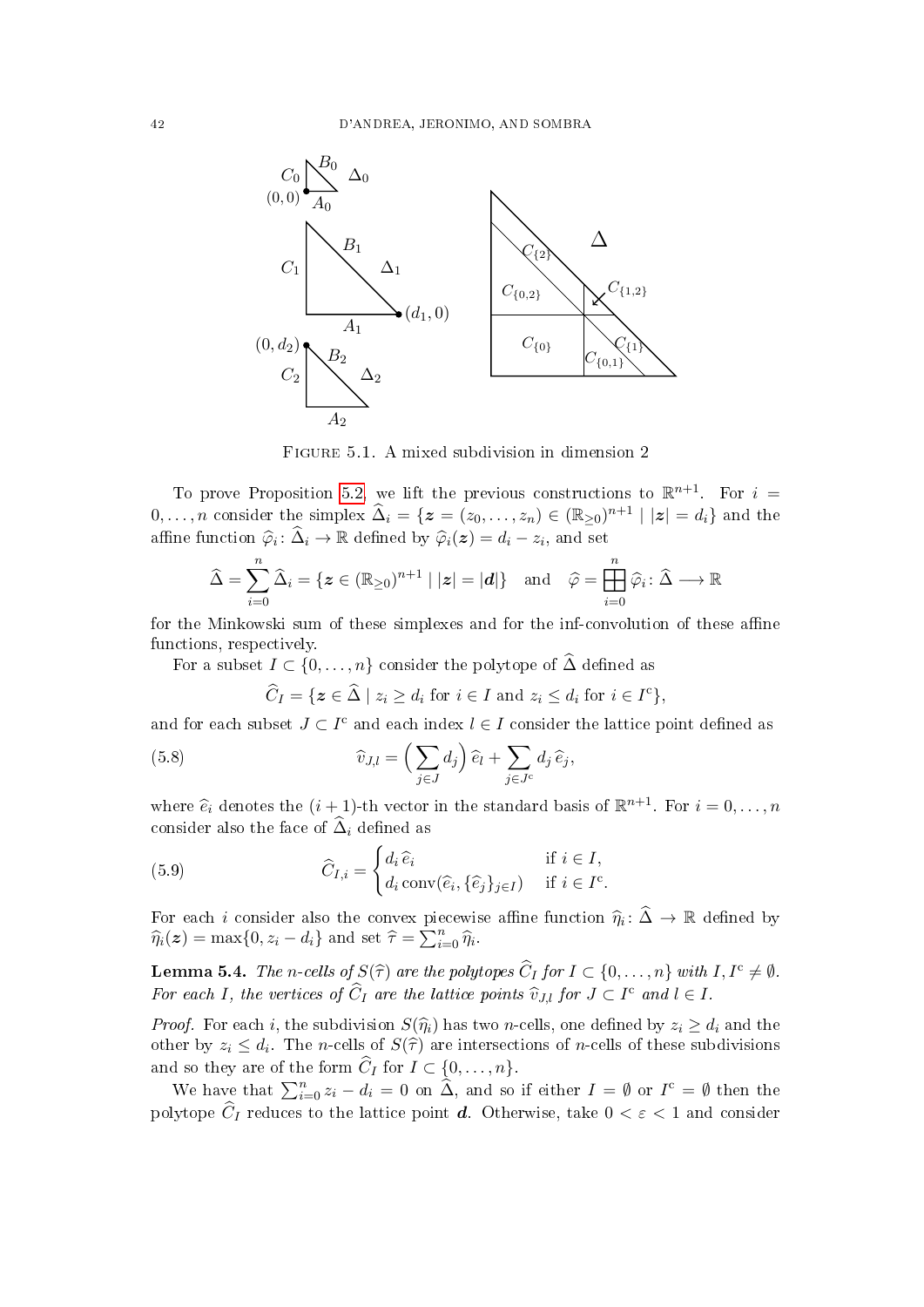the point  $\boldsymbol{z} = (z_0, \dots, z_n)$  defined by  $z_j = d_j + \frac{\varepsilon}{\#}$  $\frac{\varepsilon}{\#I}$  if  $j \in I$  and as  $z_j = d_j - \frac{\varepsilon}{\#I}$  $rac{\varepsilon}{\#I^c}$  if  $j \in I^c$ . We have that  $|z| = |d|$  and that  $z_j > 0$  for all j, and so  $z \in \text{ri}(\widehat{\Delta})$ . Also for each i we have that z lies in the relative interior of the corresponding n-cell of  $S(\hat{\eta}_i)$ . Hence  $\widehat{C}_I$  is *n*-dimensional in this case, proving the first claim.

Now let  $I \subset \{0,\ldots,n\}$  with  $I, I^c \neq \emptyset$ . The vertices of  $\widehat{C}_I$  are the intersections in this polytope of  $n$  of its supporting hyperplanes. These supporting hyperplanes are the zero set of one of the affine functions

$$
z_j, j \in I^c
$$
, and  $z_j - d_j, j = 0, \ldots, n$ .

To compute the vertices, take disjoint subsets  $J \subset I^c$  and  $K \subset \{0, \ldots, n\}$  with  $\#J +$ # $K = n$ . The intersection of the corresponding hyperplanes in the affine span of  $\widehat{\Delta}$  is

$$
\{ \mathbf{z} \in \mathbb{R}^{n+1} \mid |\mathbf{z}| = |\mathbf{d}|, \ z_j = 0 \text{ for } j \in J \text{ and } z_j = d_j \text{ for } j \in K \}
$$

and it consists of the lattice point

$$
\widehat{v}_{J,l} = \left( |\boldsymbol{d}| - \sum_{j \in K} d_j \right) \widehat{e}_l + \sum_{j \in K} d_j \,\widehat{e}_j
$$

for the unique index l in the complement of  $J \cup K$ .

When  $J \neq \emptyset$  we have that  $\widehat{v}_{J,l} \in \widehat{C}_I$  if and only if  $l \in I$ . When  $J = \emptyset$  we have that  $\widehat{v}_{J,l} = d$ , which is also realized by taking  $l \in I$  and  $K = \{0, \ldots, n\} \setminus \{l\}$ , proving the second claim second claim.

Recall that for a convex piecewise affine function  $\rho: \Delta \to \mathbb{R}$  on a polyhedron  $\Delta$ of  $\mathbb{R}^{n+1}$  and a vector  $w \in \mathbb{R}^{n+1}$  we denote by  $\Gamma(\rho, w)$  the corresponding cell of the subdivision  $S(\rho)$  of  $\Delta$  as in [\(2.3\)](#page-6-4).

<span id="page-42-5"></span><span id="page-42-1"></span><span id="page-42-0"></span>**Lemma 5.5.** Let  $I \subset \{0, ..., n\}$  with  $I, I^c \neq \emptyset$  and set  $w_I = -\sum_{k \in I} \widehat{e}_k$ . Then (1)  $C_I = \Gamma(\hat{\tau}, w_I)$  and for  $z \in C_I$  we have that  $\hat{\tau}(z) = \sum_{j \in I} z_j - d_j$ , (2) for  $i = 0, ..., n$  we have that  $C_{I,i} = \Gamma(\widehat{\varphi}_i, w_I)$  and for  $\mathbf{z} \in C_{I,i}$  we have that  $\widehat{\varphi}_i(\mathbf{z}) = 0$  if  $i \in I$  and  $\widehat{\varphi}_i(\mathbf{z}) = \sum_{i=1}^{\infty} \widehat{\varphi}_i(i)$  $\widehat{\varphi}_i(z) = 0$  if  $i \in I$  and  $\widehat{\varphi}_i(z) = \sum_{j \in I} z_j$  if  $i \in I^c$ , (3)  $\widehat{C}_I = \sum_{i=0}^n \widehat{C}_{I,i},$ (4)  $\widehat{\varphi} = \widehat{\tau}$ .

<span id="page-42-4"></span><span id="page-42-3"></span>*Proof.* For  $z \in \widehat{\Delta}$  we have that  $\widehat{\tau}(z) = \sum_{j=0}^{n} \max\{0, z_j - d_j\}$ , which readily implies that

$$
\widehat{\tau}(\boldsymbol{z}) \geq \sum_{j \in I} z_j - d_j
$$

with equality if and only if  $\mathbf{z} \in \widehat{C}_I$ . By the characterization of the cell  $\Gamma(\widehat{\tau}, w_I)$  that follows from  $(2.4)$ , this proves the statement in  $(1)$ .

For each i, the vertices of  $\widehat{\Delta}_i$  are the lattice points  $d_i \widehat{e}_j$ ,  $j = 0, \ldots, n$ . For each j we have that  $\langle w_I, d_i \hat{e}_j \rangle = -d_i$  if  $j \in I$  and  $\langle w_I, d_i \hat{e}_j \rangle = 0$  if  $j \in I^c$ , whereas  $\hat{\varphi}_i(d_i \hat{e}_j) = 0$ <br>if  $i = i$  and  $\hat{\varphi}_i(d_i \hat{e}_j) = d_i$  if  $i \neq i$ . Hence if  $j = i$  and  $\widehat{\varphi}_i(d_i \,\widehat{e}_j) = d_i$  if  $j \neq i$ . Hence

<span id="page-42-2"></span>(5.10) 
$$
\langle w_I, d_i \hat{e}_j \rangle + \hat{\varphi}_i (d_i \hat{e}_j) = \begin{cases} -d_i & \text{if } j \in I \text{ and } j = i, \\ 0 & \text{if } j \in I \text{ and } j \neq i, \text{ or } j \in I^c \text{ and } j = i, \\ d_i & \text{if } j \in I^c \text{ and } j \neq i. \end{cases}
$$

Then the definition in [\(5.9\)](#page-41-0) and the characterization in [\(2.4\)](#page-6-1) easily imply that  $\hat{C}_{I,i} =$  $\Gamma(\widehat{\varphi}_i, w_I)$  which proves the first part of the statement in [\(2\)](#page-42-1). Now let  $\boldsymbol{z} \in C_{I,i}$ . For  $i \in I$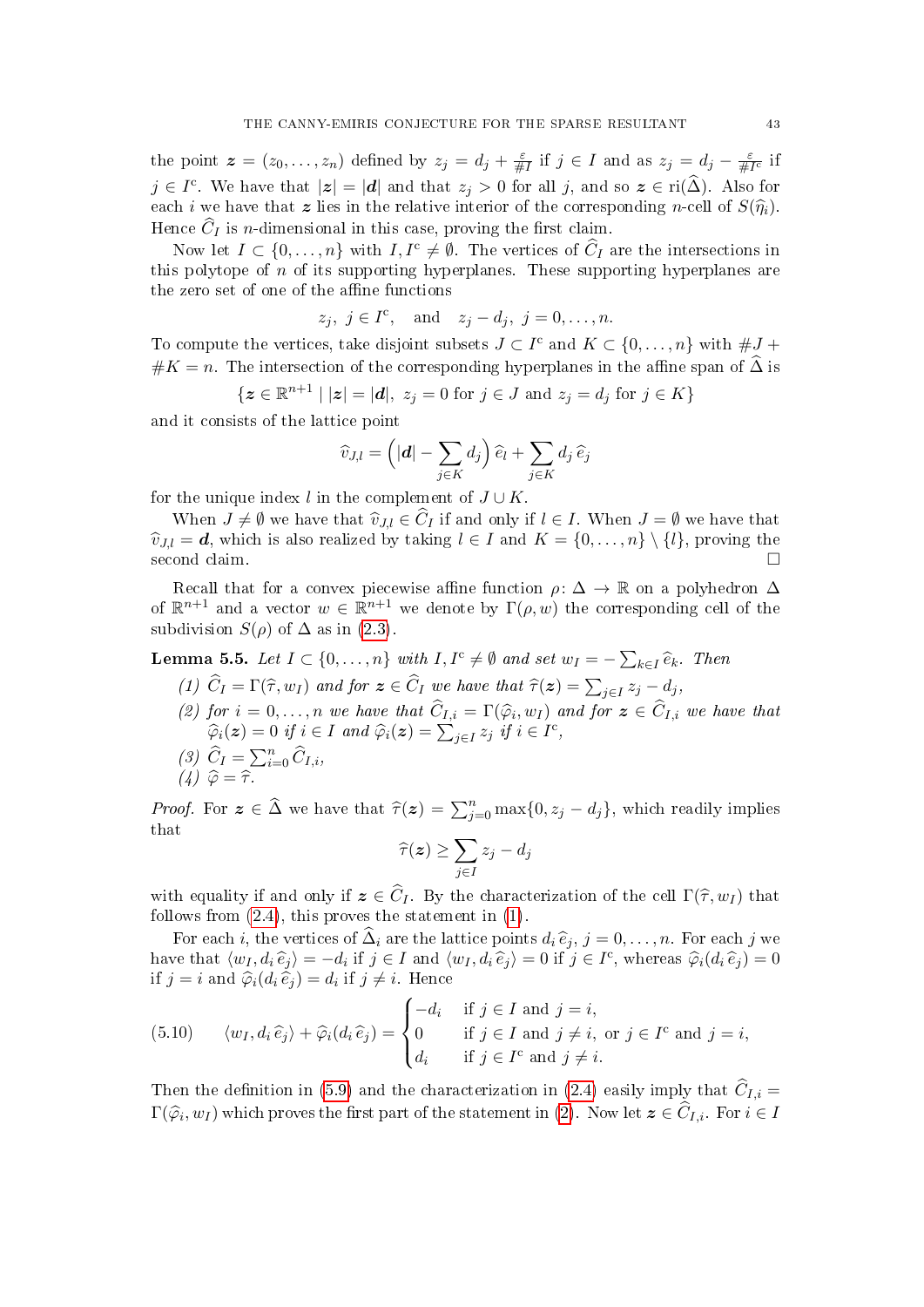the polytope  $\widehat{C}_{I,i}$  consists of the single lattice point  $d_i \widehat{e}_i$  and so  $\widehat{\varphi}_i(z) = \widehat{\varphi}_i(d_i \widehat{e}_i) = 0$ . For  $i \in I^c$  the vertices of  $\widehat{C}_{I,i}$  are the lattice points  $d_i \widehat{e}_j$ ,  $j \in \{i\} \cup I$ , and so  $\mathbf{z} = \sum_{j \in \{i\} \cup I} z_j e_j$ . Hence [\(5.10\)](#page-42-2) gives that  $\widehat{\varphi}_i(\mathbf{z}) = -\langle w_I, \mathbf{z} \rangle = \sum_{j \in I} z_j$ , completing the proof of  $(2)$ .

Let  $\widehat{v}_{J,l}$  be the vertex of  $\widehat{C}_I$  associated to a subset  $J \subset I^c$  and an index  $l \in I$  as in [\(5.8\)](#page-41-1). We have that  $d_i \hat{e}_l \in \hat{C}_{I,i}$  for all  $i \in I^c$  and  $d_i \hat{e}_i \in \hat{C}_{I,i}$  for all i, and so  $\widehat{v}_{J,l} \in \sum_{i=0}^{n} \widehat{C}_{I,i}$ . Since this holds for all J and l, Lemma [5.4](#page-41-2) implies that

<span id="page-43-1"></span>(5.11) 
$$
\widehat{C}_I \subset \sum_{i=0}^n \widehat{C}_{I,i}.
$$

From [\(2\)](#page-42-1) and Proposition [2.1](#page-7-4)[\(1\)](#page-7-0) we deduce that the  $\hat{C}_{I,i}$ 's are the components of the cell  $\Gamma(\widehat{\varphi}, w_I)$  of  $S(\widehat{\varphi})$  and by Proposition [2.1](#page-7-4)[\(2\)](#page-7-2), we have that  $\sum_{i=0}^n \widehat{C}_{I,i}$  is a cell of this mixed subdivision. On the other hand, the  $\hat{C}_I$ 's are polytopes that cover  $\hat{\Delta}$  and so the inclusion in [\(5.11\)](#page-43-1) is an equality, as stated in [\(3\)](#page-42-3).

Now let  $\boldsymbol{z} = (z_0, \ldots, z_n) \in \widehat{C}_I$  and  $\boldsymbol{z}_i \in \widehat{C}_{I,i}, i = 0, \ldots, n$ , such that  $\boldsymbol{z} = \sum_{i=0}^n z_i$ . Necessarily  $z_i = d_i \,\widehat{e}_i$  for  $i \in I$  and so

$$
\widehat{\tau}(\boldsymbol{z}) = \sum_{j \in I} z_j - d_j = \sum_{j \in I} \left( \left( \sum_{i=0}^n z_{i,j} \right) - d_j \right) = \sum_{i \in I^c, j \in I} z_{i,j} = \sum_{i=0}^n \widehat{\varphi}_i(\boldsymbol{z}_i) = \widehat{\varphi}(\boldsymbol{z}),
$$

where the first equality follows from  $(1)$  and the two last from  $(2)$  and Proposi-tion [2.1\(](#page-7-4)[3\)](#page-7-1), respectively. Hence  $\hat{\tau}$  and  $\hat{\varphi}$  coincide on  $\hat{C}_I$  and so on the whole of  $\hat{\Delta}$ , proving (4) proving [\(4\)](#page-42-4).

*Proof of Proposition [5.2.](#page-40-0)* Consider the projection  $\pi \colon \mathbb{R}^{n+1} \to \mathbb{R}^n$  defined by

$$
\pi(z_0,\ldots,z_n)=(z_1,\ldots,z_n).
$$

This linear map induces isomorphisms between  $\widehat{\Delta}$  and  $\Delta$  and between  $\widehat{\Delta}_i$  and  $\Delta_i$  for each *i*, and it also satisfies that  $\hat{\varphi}_i = \varphi_i \circ \pi$  for each *i*.

For  $z \in \widehat{\Delta}$  and  $x = \pi(z) \in \Delta$ , the condition that  $z = \sum_{i=0}^n z_i$  with  $z_i \in \widehat{\Delta}_i$ translates into  $\boldsymbol{x} = \sum_{i=0}^n \boldsymbol{x}_i$  with  $\boldsymbol{x}_i \in \Delta_i$ , and viceversa. Precisely, if the first condition holds then so does the second with  $x_i = \pi(z_i)$  and conversely, if the second condition holds then so does the first with  $z_i$  defined as the only preimage of  $x_i$  in  $\Delta_i$ .

We deduce from Lemma [5.5](#page-42-5)[\(4\)](#page-42-4) that  $\varphi \circ \pi = \widehat{\varphi} = \widehat{\tau}$ , and the statement then follows m Lemmas 5.4 and 5.5. from Lemmas [5.4](#page-41-2) and [5.5.](#page-42-5)

<span id="page-43-0"></span>**Remark 5.6.** Proposition [5.2](#page-40-0)[\(3\)](#page-40-1) implies that the mixed subdivision  $S(\varphi)$  is tight only when  $n \leq 2$ .

We next study a specific incremental chain of mixed subdivisions of  $\Delta$ . For  $k =$  $0,\ldots,n$  consider the affine functions  $\theta_{k,i}\colon \Delta_i\to\mathbb{R}, i=0,\ldots,n$ , defined as  $\theta_{k,i}=\varphi_i$  if  $i < k$  and as  $\theta_{k,i} = 0 |_{\Delta_i}$  if  $i \geq k$ , and set  $\theta_k = \prod_{i=0}^n \theta_{k,i}$  for their inf-convolution.

For a subset  $I \subset \{0, \ldots, k-1\}$  let  $I^c = \{0, \ldots, k-1\} \setminus I$  and consider the polytope of  $\Delta$  defined as

$$
C_{k,I} = \{ \boldsymbol{x} \in \Delta \mid \ell_i(\boldsymbol{x}) \geq 0 \text{ for } i \in I \text{ and } \ell_i(\boldsymbol{x}) \leq 0 \text{ for } i \in I^c \}.
$$

For  $J \subset I^c$  and  $l \in I \cup \{k, \ldots, n\}$  consider the lattice point defined as

$$
v_{k,J,l} = \left(\sum_{j \in J \cup \{k,\dots,n\}} d_j\right) e_l + \sum_{j \in J^c} d_j e_j
$$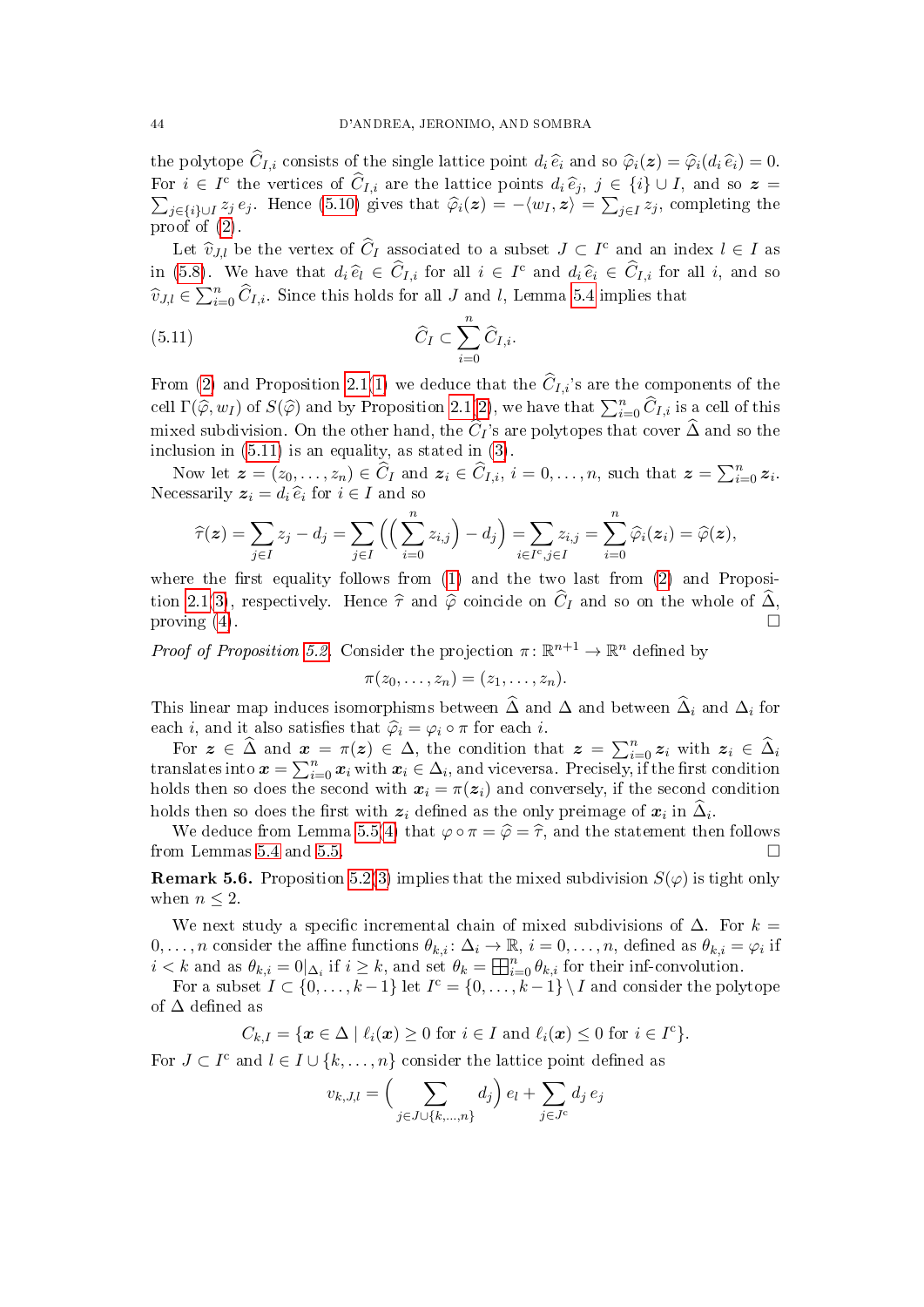For  $i = 0, \ldots, n$  consider also the face of  $\Delta_i$  defined as

$$
C_{k,I,i} = \begin{cases} d_i e_i & \text{if } i \in I, \\ d_i \operatorname{conv}(e_i, \{e_j\}_{j \in I \cup \{k,\dots,n\}}) & \text{if } i \in I^c, \\ d_i \operatorname{conv}(\{e_j\}_{j \in I \cup \{k,\dots,n\}}) & \text{if } i \geq k. \end{cases}
$$

The next result gives a detailed description of the mixed subdivision  $S(\theta_k)$  of  $\Delta$ .

<span id="page-44-1"></span>**Proposition 5.7.** We have that  $\theta_k = \sum_{i=0}^{k-1} \max\{0, \ell_i\} + \sum_{i=k}^{n} \ell_i$  and the n-cells of the mixed subdivision  $S(\theta_k)$  are the polytopes  $C_{k,I}$  for  $I \subset \{0,\ldots,k-1\}$ . Moreover, for each I

- (1) the vertices of  $C_{k,I}$  are the lattice points  $v_{k,J,l}$  for  $J \subset I^c$  and  $l \in I \cup \{k,\ldots,n\}$ ,
- (2) the components of  $C_{k,I}$  are the polytopes  $C_{k,I,i}$ ,  $i = 0, \ldots, n$ ,
- (3)  $\sum_{i=0}^{n} \dim(C_{k,I,i}) = \#I^c \cdot (\#I + n k + 1) + (n k + 1)(\#I + n k).$

*Proof.* Denote with a hat the corresponding objects in  $\mathbb{R}^{n+1}$  as it was previously done for the study of  $\varphi$ , and consider also the convex piecewise affine function on  $\Delta$  defined as

$$
\tau_k = \sum_{i=0}^{k-1} \max\{0, \ell_i\} + \sum_{i=k}^n \ell_i
$$

The proof of these properties is a direct generalization of that for Proposition [5.2](#page-40-0) and so we only indicate the main steps:

- show that the *n*-cells of  $S(\widehat{\tau}_k)$  are the polytopes  $\widehat{C}_{k,I}$  for  $I \subset \{0,\ldots,k-1\}$ ,
- for each I, compute the vertices of  $\widehat{C}_{k,I}$  by considering the intersections of the supporting hyperplanes of this polytope,
- compute the face of  $\Delta_i$  defined by the slope of  $\widehat{\tau}_k$  on  $C_{k,I}$ ,
- show that the Minkowski sum of these faces coincides with  $\hat{C}_{k,I}$ ,
- show that  $\theta_k$  coincides with  $\hat{\tau}_k$  on each  $C_{k,I}$ , and so on the whole of  $\Delta$ .

Finally, the obtained results are brought back to  $\mathbb{R}^n$  via the projection  $\pi$ , as in the proof of Proposition [5.2.](#page-40-0)

<span id="page-44-0"></span>**Proposition 5.8.** We have that  $S(\theta_0) \prec \cdots \prec S(\theta_n)$  is an incremental chain of mixed subdivisions of  $\Delta$  with  $S(\theta_n) \preceq S(\varphi)$  that satisfies the conditions in Proposition [4.23.](#page-34-7) In particular, this incremental chain is admissible for any tight mixed subdivision of  $\Delta$ that refines  $S(\varphi)$ .

*Proof.* For each  $I \subset \{0, \ldots, n\}$  with  $I, I^c \neq \emptyset$  we have that

$$
C_I \subset C_{n,I \cap \{0,\ldots,n-1\}}
$$
 and  $C_{I,i} \subset C_{n,I \cap \{0,\ldots,n-1\},i}$ ,  $i = 0,\ldots,n$ .

Propositions [5.2](#page-40-0) and [5.7](#page-44-1) then imply that  $S(\varphi) \succeq S(\theta_n)$ . Similarly, for  $k \in \{1, \ldots, n\}$ and each  $I \subset \{0, \ldots, k-1\}$  we have that

$$
C_{k,I} \subset C_{k-1,I \cap \{0,\dots,k-2\}} \quad \text{and} \quad C_{k,I,i} \subset C_{k-1,I \cap \{0,\dots,k-2\},i}, \ i=0,\dots,n,
$$

and Proposition [5.7](#page-44-1) implies that  $S(\theta_k) \succeq S(\theta_{k-1})$ . Hence  $S(\theta_0) \preceq \cdots \preceq S(\theta_n) \preceq S(\varphi)$ . Since  $\theta_{k,i} = 0|_{\Delta_i}$  for all k and  $i \geq k$ , the chain

$$
S(\theta_0) \preceq \cdots \preceq S(\theta_n)
$$

is incremental.

For  $k = 0, \ldots, n$ , let  $I \subset \{0, \ldots, k-1\}$ . If  $I \neq \emptyset$  then for the *n*-cell  $C_I$  of  $S(\theta_k)$ , each component  $C_{I,i}$  with  $i \in I$  consists of a lattice point and so this component verifies the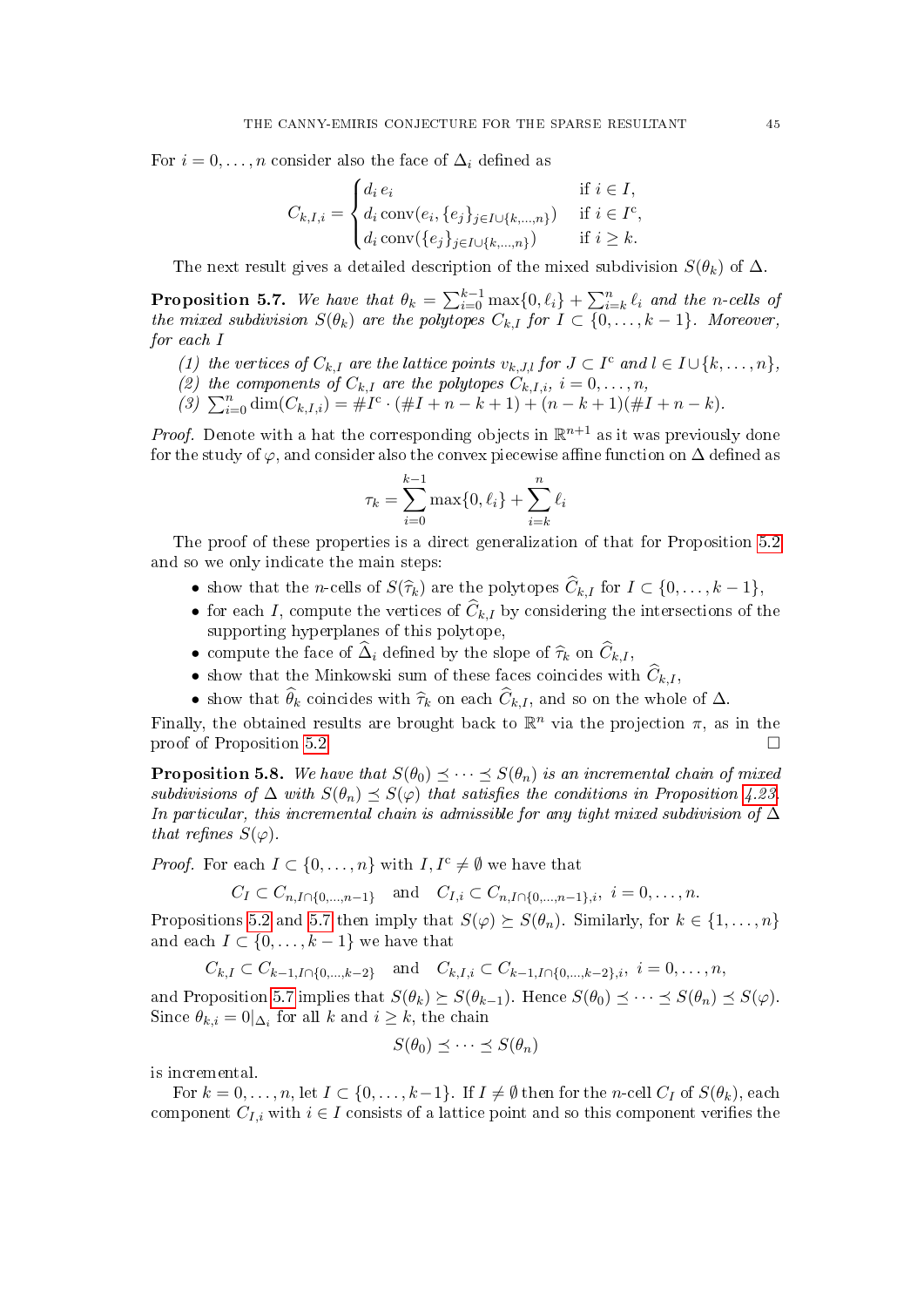condition [\(2\)](#page-34-4) in Proposition [4.23.](#page-34-7) Else  $I = \emptyset$  and so  $C_{k,I,i} = d_i \text{ conv}(e_i, \{e_j\}_{j \in \{k,\dots,n\}})$ if  $i < k$  and  $C_{k,I,i} = d_i \text{conv}(\{e_j\}_{j \in \{k,...,n\}})$  if  $i \geq k$ . For  $i = 0, \ldots, k-1$  consider the nonzero vector  $w_i \in \mathbb{R}^n$  defined as  $w_i = \sum_{j=1}^n e_j$  if  $i = 0$  and as  $w_i = e_i$  if  $i > 0$ . For all  $j \neq i$  we have that  $C_{k,I,j}$  lies in a hyperplane that is parallel to  $w_i^{\perp}$  and so

$$
\dim\Big(\sum_{j\neq i} C_{k,I,j}\Big) < n.
$$

Hence  $C_{k,I}$  satisfies the condition [\(3\)](#page-34-5) in Proposition [4.23.](#page-34-7) The last statement is a direct consequence of that proposition.

Figure [5.2](#page-23-2) shows this admissible incremental chain of mixed subdivisions for a case in dimension  $n = 2$ .



Figure 5.2. An admissible incremental chain

5.3. Polyhedral interpretation. Let  $\boldsymbol{d} = (d_0, \ldots, d_n) \in (\mathbb{N}_{>0})^{n+1}$ . In this section we study the classical Macaulay formula [\(4.16\)](#page-36-1) for the situation when

$$
m=|\boldsymbol{d}|-n,
$$

which is the main case of interest. We keep the notation of §[5.1.](#page-38-1) In particular, for  $i = 0, \ldots, n$  we denote by  $u_i$  a set of  $\binom{d_i+n}{n}$  variables indexed by the lattice points  $c \in \mathbb{N}^{n+1}$  of length  $|c| = d_i$ . Also  $u = (u_0, \ldots, u_n)$  and  $\mathbb{K} = \mathbb{C}(u)$ .

In this situation, we respectively denote the corresponding index set and nonreduced index subset, linear map, Macaulay matrix and distinguished principal submatrix by

$$
\mathcal{I}^{\circ} \subset \mathcal{I} \subset \mathbb{Z}^{n+1}, \quad \Psi_{\boldsymbol{d}} \colon \bigoplus_{i=0}^{n} T_i \to T, \quad \mathcal{M}_{\boldsymbol{d}} \in \mathbb{K}^{\mathcal{I} \times \mathcal{I}} \quad \text{and} \quad \mathcal{N}_{\boldsymbol{d}} \in \mathbb{K}^{\mathcal{I}^{\circ} \times \mathcal{I}^{\circ}},
$$

where  $T_i$ ,  $i = 0, \ldots, n$ , and T are the finite dimensional linear subspaces of the polynomial ring  $\mathbb{K}[\mathbf{t}] = \mathbb{K}[t_0, \ldots, t_n]$  in [\(5.1\)](#page-38-2).

As explained in Example [3.9,](#page-17-2) the homogeneous resultant  $\text{Res}_{d}$  coincides, up to the sign, with the sparse resultant corresponding to the lattice  $M = \mathbb{Z}^n$  and the family of supports  $\bm{\mathcal{A}} = (\mathcal{A}_0, \dots, \mathcal{A}_n)$  defined by  $\mathcal{A}_i = \{\bm{a} \in \mathbb{N}^n \mid |\bm{a}| \leq d_i\}$  for each  $i$ .

We also use the notation of §[5.2.](#page-40-2) In particular, for  $i = 0, \ldots, n$  we consider the  $\text{simplex } \Delta_i = \text{conv}(\mathcal{A}_i) = \{\boldsymbol{x} \in (\mathbb{R}_{\geq 0})^n \mid |\boldsymbol{x}| \leq d_i\} \text{ and the affine function } \varphi_i \colon \Delta_i \to \mathbb{R}$ defined by  $\varphi_i(\boldsymbol{x}) = |\boldsymbol{x}|$  if  $i = 0$  and as  $\varphi(\boldsymbol{x}) = d_i - x_i$  if  $i > 0$ . Let also  $\Delta = \sum_{i=0}^n \Delta_i$  be the Minkowski sum of these polytopes and  $\varphi = \boxplus_{i=0}^{n} \varphi_i$  the inf-convolution of these affine functions. By Proposition  $5.2$  we have that

$$
\Delta = \{\boldsymbol{x} \in (\mathbb{R}_{\geq 0})^n \mid |\boldsymbol{x}| \leq |\boldsymbol{d}| \} \quad \text{and} \quad \varphi = \sum_{i=0}^n \max\{0, \ell_i\},
$$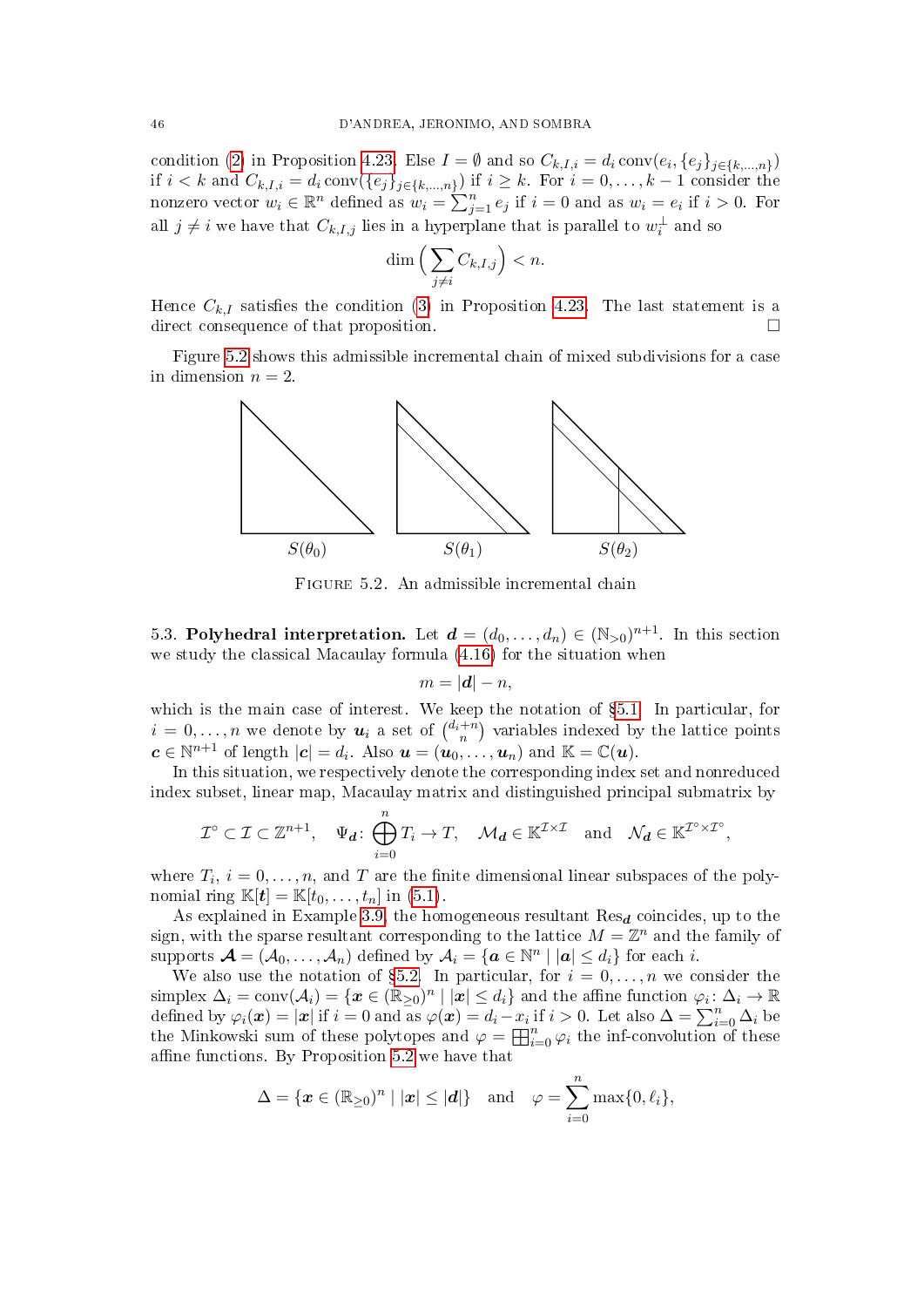where  $\ell_i: \Delta \to \mathbb{R}$  is the affine function defined by  $\ell_i(\bm{x}) = \sum_{j=1}^n d_j - |\bm{x}|$  when  $i = 0$ and by  $\ell_i(\boldsymbol{x}) = x_i - d_i$  when  $i > 0$ .

For  $i = 0, \ldots, n$  choose a linear function  $\mu_i \colon \mathbb{R}^n \to \mathbb{R}$  and set  $\rho_i = \varphi_i + \mu_i$ . Set then  $\rho = (\rho_0, \ldots, \rho_n)$  and  $\rho = \prod_{i=0}^n \rho_i$ , and suppose that the mixed subdivision  $S(\rho)$  of  $\Delta$ is tight and refines  $S(\varphi)$ . By Propositions [2.7](#page-9-1) and [2.10,](#page-11-4) both conditions are attained when the  $\mu_i$ 's are sufficiently generic and small. Choose also  $\boldsymbol{\delta} = (\delta_1, \ldots, \delta_n) \in \mathbb{R}^n$  with  $\delta_i + 1 > 0$  for all i and  $\sum_{i=1}^{n} (\delta_i + 1) < 1$ , and satisfying the genericity condition [\(4.1\)](#page-24-3) with respect to  $S(\rho)$ .

Consider then the index set and nonmixed index subset, Sylvester map, Canny-Emiris matrix and distinguished principal submatrix corresponding to  $\mathcal{A}, \rho$  and  $\delta$ , respectively denoted by

$$
\mathcal{B}^{\circ} \subset \mathcal{B} \subset \mathbb{Z}^n, \quad \Phi_{\mathcal{A},\rho} \colon \bigoplus_{i=0}^n V_i \to V, \quad \mathcal{H}_{\mathcal{A},\rho} \in \mathbb{K}^{\mathcal{B} \times \mathcal{B}} \quad \text{and} \quad \mathcal{E}_{\mathcal{A},\rho} \in \mathbb{K}^{\mathcal{B}^{\circ} \times \mathcal{B}^{\circ}}
$$

where  $V_i$ ,  $i = 0, \ldots, n$ , and V are the finite dimensional linear subspaces of  $\mathbb{K}[\mathbb{Z}^n] =$  $\mathbb{K}[s^{\pm 1}] = \mathbb{K}[s_1^{\pm 1}, \dots, s_n^{\pm 1}]$  defined in [\(4.3\)](#page-25-3).

The next proposition shows that this Canny-Emiris matrix coincides with that of Macaulay, and that this is also the case for their distinguished principal submatrices.

<span id="page-46-0"></span>**Proposition 5.9.** The morphism of algebras  $\pi_* : \mathbb{K}[t] \to \mathbb{K}[s]$  defined by  $\pi_*(t_0) = 1$ and  $\pi_*(t_i) = s_i$ ,  $i = 1, \ldots, n$ , induces a commutative diagram



and bijections between the monomial bases of  $\bigoplus_{i=0}^n T_i$  and  $\bigoplus_{i=0}^n V_i$ , and between those of T and V. In particular  $\mathcal{H}_{\mathcal{A},\rho} = \mathcal{M}_d$  and  $\mathcal{E}_{\mathcal{A},\rho} = \mathcal{N}_d$ .

To prove it, we first need to establish some auxiliary lemmas.

<span id="page-46-4"></span>**Lemma 5.10.** Let C be an n-cell of  $S(\rho)$ . Let  $I \subset \{0, \ldots, n\}$  with  $I, I^c \neq \emptyset$  such that  $C \subset C_I$  and  $i \in \{0, \ldots, n\}$ . Then

- <span id="page-46-1"></span>(1) the i-th component  $C_i$  is a point if and only if  $i \in I$ , and if this is the case then  $C_i = \{d_i e_i\},\,$
- <span id="page-46-2"></span>(2) C is i-mixed if and only if  $I = \{i\}.$

*Proof.* Since  $S(\rho) \succeq S(\varphi)$  we have that  $C_i \subset C_{I,i}$ . If  $i \in I$  then [\(5.7\)](#page-40-3) implies that  $C_i =$  $\{d_i e_i\}$ . Conversely, for  $i \in I^c$  consider the vector  $w_i \in \mathbb{R}^n$  defined as  $w_i = \sum_{j=1}^n e_j$  if  $i = 0$  and as  $w_i = e_i$  if  $i > 0$ . For all  $j \neq i$  we have that  $C_{I,j}$  lies in a hyperplane that is parallel to  $w_i^{\perp}$ , and so does  $C_j$ . Hence

$$
\dim(C_i) = n - \dim\left(\sum_{j \neq i} C_j\right) > 0,
$$

proving [\(1\)](#page-46-1). The statement in [\(2\)](#page-46-2) is a direct consequence of that in (1): C is i-mixed if and only if  $C_{I,i}$  is the unique component of  $C_I$  of dimension 0, which is equivalent to the fact that  $I = \{i\}.$ 

<span id="page-46-3"></span>Lemma 5.11.  $B = \{b \in \mathbb{N}^n \mid |b| \le |d| - n\}.$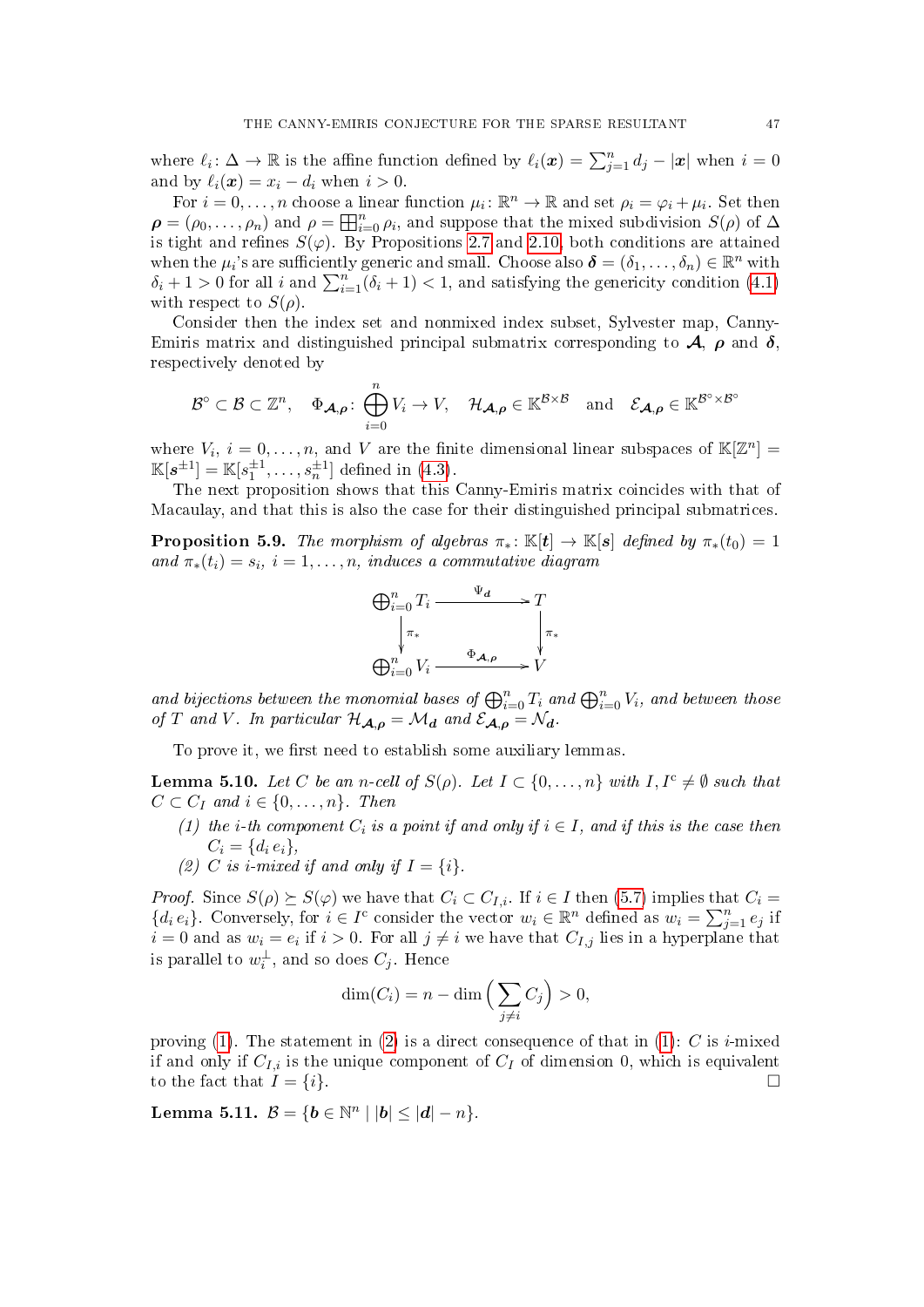*Proof.* Let  $\mathbf{b} = (b_1, \ldots, b_n) \in \mathbb{Z}^n$ . Then  $\mathbf{b} \in \Delta + \delta$  if and only if  $b_i - \delta_i \geq 0$  for all i and  $|\boldsymbol{b} - \boldsymbol{\delta}| \leq |\boldsymbol{d}|$ . Since **b** is a lattice point,  $\delta_i + 1 > 0$  for all i and  $\sum_{i=1}^n (\delta_i + 1) < 1$ , these conditions are equivalent to  $b_i \geq 0$  for all i and  $|b| \leq |d| - n$ , proving the lemma.  $\square$ 

<span id="page-47-4"></span><span id="page-47-1"></span>**Lemma 5.12.** Let  $\mathbf{b} = (b_1, \ldots, b_n) \in \mathcal{B}$  and set  $b_0 = |\mathbf{d}| - n - |\mathbf{b}|$ . Then

- (1) for  $I \subset \{0,\ldots,n\}$  with  $I, I^c \neq \emptyset$  we have that  $\mathbf{b} \in C_I + \delta$  if and only if  $b_i \geq d_i$ for all  $i \in I$  and  $b_i < d_i$  for all  $i \in I^c$ ,
- <span id="page-47-2"></span>(2) for each i we have that  $\mathbf{b} \in \mathcal{B}_i$  if and only if if  $b_i \geq d_i$  and  $b_j < d_j$  for  $j > i$ , and if this is the case then  $a(b) = d_i e_i$ ,
- <span id="page-47-3"></span>(3)  $\mathbf{b} \in \mathcal{B} \setminus \mathcal{B}^{\circ}$  if and only if there is a unique i such that  $b_i \geq d_i$ .

*Proof.* With notation as in [\(5.6\)](#page-40-4) we have that  $\mathbf{b} \in C_I + \delta$  if and only if  $\ell_i(\mathbf{b} - \delta) \geq 0$ for  $i \in I$  and  $\ell_i(\boldsymbol{b} - \boldsymbol{\delta}) \leq 0$  for  $i \in I^c$ . Arguing as in the proof of Lemma [5.11,](#page-46-3) we deduce that these conditions are equivalent to  $b_i \geq d_i$  for all  $i \in I$  and  $b_i < d_i$  for all  $i \in I^c$ , as stated in [\(1\)](#page-47-1).

The statements in [\(2\)](#page-47-2) and [\(3\)](#page-47-3) follow from that in [\(1\)](#page-47-1) together with Lemma [5.10.](#page-46-4)  $\Box$ 

Proof of Proposition [5.9.](#page-46-0) Let  $\pi: \mathbb{Z}^{n+1} \to \mathbb{Z}^n$  be the linear map given by  $\pi(c_0, \ldots, c_n)$  $(c_1, \ldots, c_n)$ , so that  $\pi_*(t^c) = s^{\pi(c)} = s_1^{c_1} \ldots s_n^{c_n}$  for all  $c = (c_0, \ldots, c_n) \in \mathbb{N}^{n+1}$ .

By Lemma [5.11,](#page-46-3)  $\pi$  induces a bijection between the index sets  $\mathcal I$  and  $\mathcal B$ , and so the morphism of algebras  $\pi_*$  gives a bijection between the monomial bases of T and of V. Similarly, by Lemma [5.12](#page-47-4)[\(2\)](#page-47-2)  $\pi$  also induces a bijection between  $\mathcal{I}_i$  and  $\mathcal{B}_i$  for each *i*, and so  $\pi_*$  gives a bijection between the monomial bases of  $\bigoplus_{i=0}^n T_i$  and  $\bigoplus_{i=0}^n V_i$ , proving the second claim. Moreover, for  $c \in \mathcal{I}$  we have that

$$
\pi_*(\Psi_{\mathbf{d}}(\mathbf{t}^{\mathbf{c}})) = \pi_*(\mathbf{t}^{\mathbf{c}-d_i \widehat{e}_i}) = \mathbf{s}^{\pi(\mathbf{c})-d_i e_i} = \Phi_{\mathbf{A},\mathbf{p}}(\mathbf{s}^{\pi(\mathbf{c})}) = \Phi_{\mathbf{A},\mathbf{p}}(\pi_*(\mathbf{t}^{\mathbf{c}})),
$$

which shows the commutativity of the diagram. The last claim is a direct consequence of the two previous.  $\Box$ 

## <span id="page-47-0"></span>Corollary 5.13. Res<sub>d</sub> = det( $\mathcal{M}_d$ )/det( $\mathcal{N}_d$ ).

*Proof.* By Proposition [5.8,](#page-44-0) the mixed subdivision  $S(\rho)$  is admissible. Theorem [1.3](#page-4-1) and Proposition [5.9](#page-46-0) then imply that

$$
\text{Res}_{\mathbf{d}} = \pm \frac{\det(\mathcal{H}_{\mathbf{A},\boldsymbol{\rho}})}{\det(\mathcal{E}_{\mathbf{A},\boldsymbol{\rho}})} = \pm \frac{\det(\mathcal{M}_{\mathbf{d}})}{\det(\mathcal{N}_{\mathbf{d}})}.
$$

The sign can be determined by considering the evaluation of both sides of this equality at the coefficients of systems of polynomials  $t_i^{d_i}$ ,  $i = 0, \ldots, n$ .

<span id="page-47-5"></span>**Example 5.14.** Consider again the case when  $n = 2$ ,  $d = (1, 2, 2)$  and  $m = 3$ . Then  $\mathcal{A}_0 = \{(0,0), (1,0), (0,1)\}$  and  $\mathcal{A}_1 = \mathcal{A}_2 = \{(0,0), (1,0), (2,0), (1,0), (1,1), (0,2)\}.$ By Proposition [5.2\(](#page-40-0)[3\)](#page-40-1), the mixed subdivision  $S(\varphi)$  is tight and so we can take  $\rho_i = \varphi_i,$  $i = 0, 1, 2$ . We also choose  $\boldsymbol{\delta} = (-\frac{2}{3})$  $\frac{2}{3}, -\frac{3}{4}$  $(\frac{3}{4}) \in \mathbb{R}^2$ .

As shown in Figure [5.3,](#page-48-1) the index set B splits as  $B = B_0 \sqcup B_1 \sqcup B_2$  with

$$
\mathcal{B}_0 = \{ (0,0), (1,0), (0,1), (1,1) \},\n\n\mathcal{B}_1 = \{ (2,0), (3,0), (2,1) \},\n\n\mathcal{B}_2 = \{ (0,2), (1,2), (0,3) \},
$$

and the row content function assigns to the elements of  $\mathcal{B}_i$ ,  $i=0,1,2$ , the vertices  $(0,0) \in \Delta_0$ ,  $(2,0) \in \Delta_1$ ,  $(0,2) \in \Delta_2$ , respectively. Moreover, the elements of B lying in the translated non-mixed 2-cells are  $(2,0)$  and  $(0,2)$ .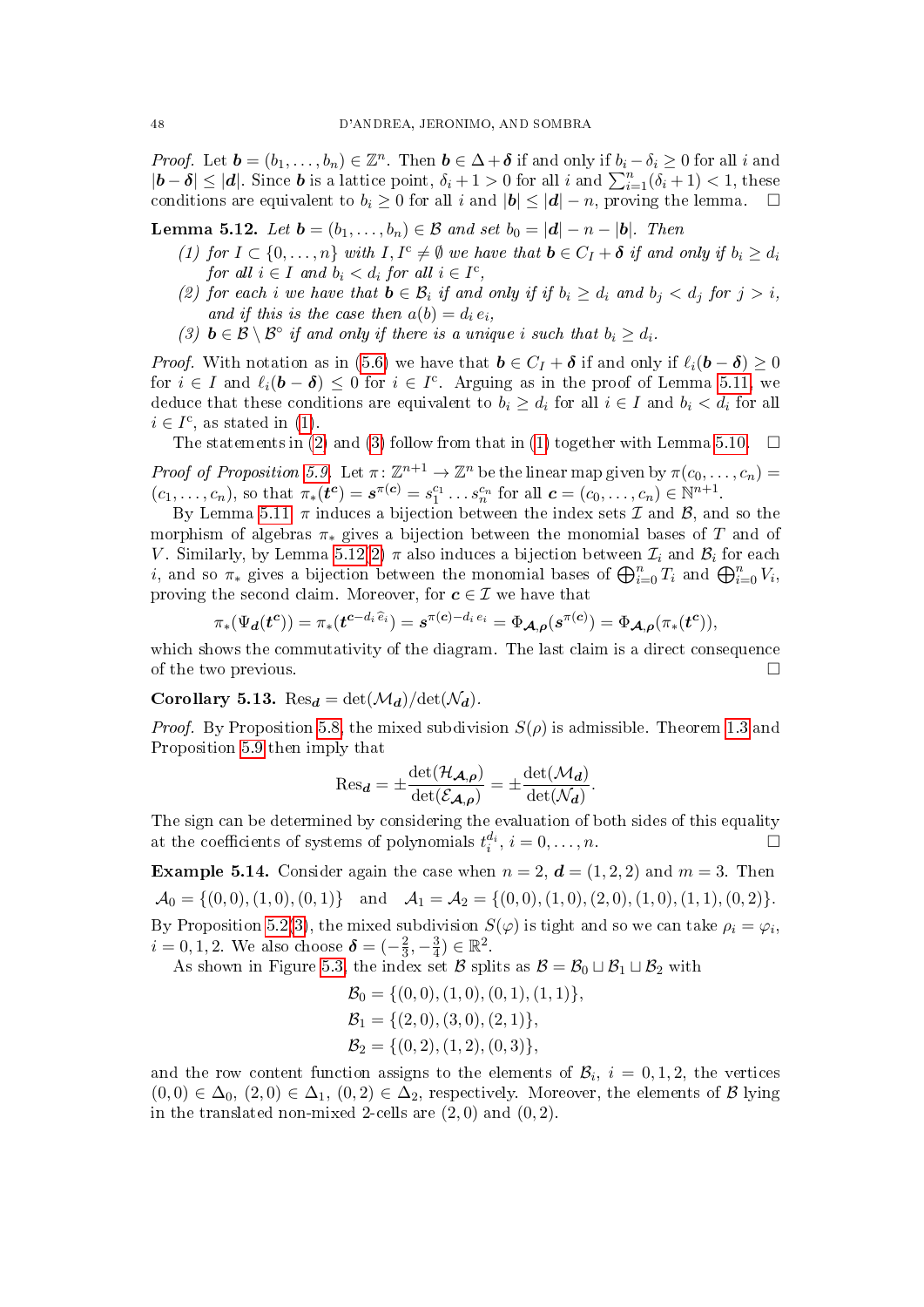

<span id="page-48-1"></span>Figure 5.3. The index set of a mixed subdivision

The Canny-Emiris matrix  $\mathcal{H}_{\mathcal{A},\rho}$  and its principal submatrix  $\mathcal{E}_{\mathcal{A},\rho}$  respectively coincide with the Macaulay matrices  $\mathcal{M}_d$  and  $\mathcal{N}_d$  in Example [5.1,](#page-39-2) in agreement with Proposition [5.9.](#page-46-0)

**Remark 5.15.** The Macaulay matrix  $\mathcal{M}_d$  cannot be produced by a mixed subdivision admitting a tight incremental chain (Definition [2.4\)](#page-8-1). This can be shown by inspecting the different mixed subdivisions of  $\Delta$  that allow such an incremental chain and verifying that none of them coincides with  $S(\rho)$ . One of these incremental chains for the case when  $n = 2$  and  $\mathbf{d} = (1, 3, 2)$  is shown in Example [2.6.](#page-8-3)

We next show that when the mixed subdivision  $S(\rho)$  is not admissible, the formula in Theorem [1.3](#page-4-1) might fail to hold.

<span id="page-48-0"></span>**Example 5.16.** Let notation be as in Example [5.14](#page-47-5) and instead of the  $\varphi_i$ 's, consider the affine functions  $\rho_i: \Delta_i \to \mathbb{R}, i = 0, 1, 2$ , defined by

$$
\rho_0(0,0) = 0, \ \rho_0(1,0) = 1, \ \rho_0(0,1) = 1, \n\rho_1(0,0) = 0, \ \rho_1(2,0) = 0, \ \rho_1(0,2) = 3, \n\rho_2(0,0) = 0, \ \rho_2(2,0) = 3, \ \rho_2(0,2) = 0.
$$

Let  $\rho: \Delta \to \mathbb{R}$  be their inf-convolution. The mixed subdivision  $S(\rho)$  of  $\Delta$  is tight and has 6 maximal cells as shown in Figure [5.4,](#page-49-10) that decompose as

$$
C_1 = (0,0) + A_1 + B_2, \quad C_2 = A_0 + (2,0) + B_2, \quad C_3 = (1,0) + (2,0) + \Delta_2,
$$
  
\n
$$
C_4 = B_0 + A_1 + (0,2), \quad C_5 = \Delta_0 + (2,0) + (0,2), \quad C_6 = (0,1) + \Delta_1 + (0,2).
$$

The index set and row function corresponding to the data  $\mathcal{A} = (\mathcal{A}_0, \mathcal{A}_1, \mathcal{A}_2), \rho =$  $(\rho_0, \rho_1, \rho_2)$  and  $\delta$  are equal to those in Example [5.14,](#page-47-5) and so the Canny-Emiris matrix  $\mathcal{H}_{\mathcal{A},\rho}$  also coincides with that in [\(5.4\)](#page-39-3). However, the translated non-mixed cells of  $S(\rho)$  differ from those in Example [5.14.](#page-47-5) Their lattice points are  $(3,0)$  and  $(0,3)$  and the corresponding principal submatrix is

$$
\mathcal{E}_{\mathcal{A},\boldsymbol{\rho}} = \begin{pmatrix} \beta_2 & 0 \\ 0 & \gamma_5 \end{pmatrix}.
$$

The determinant of this matrix does not divide that of  $\mathcal{H}_{A,\rho}$  and so the formula in Theorem [1.3](#page-4-1) does not hold in this case. In particular,  $S(\rho)$  is not admissible.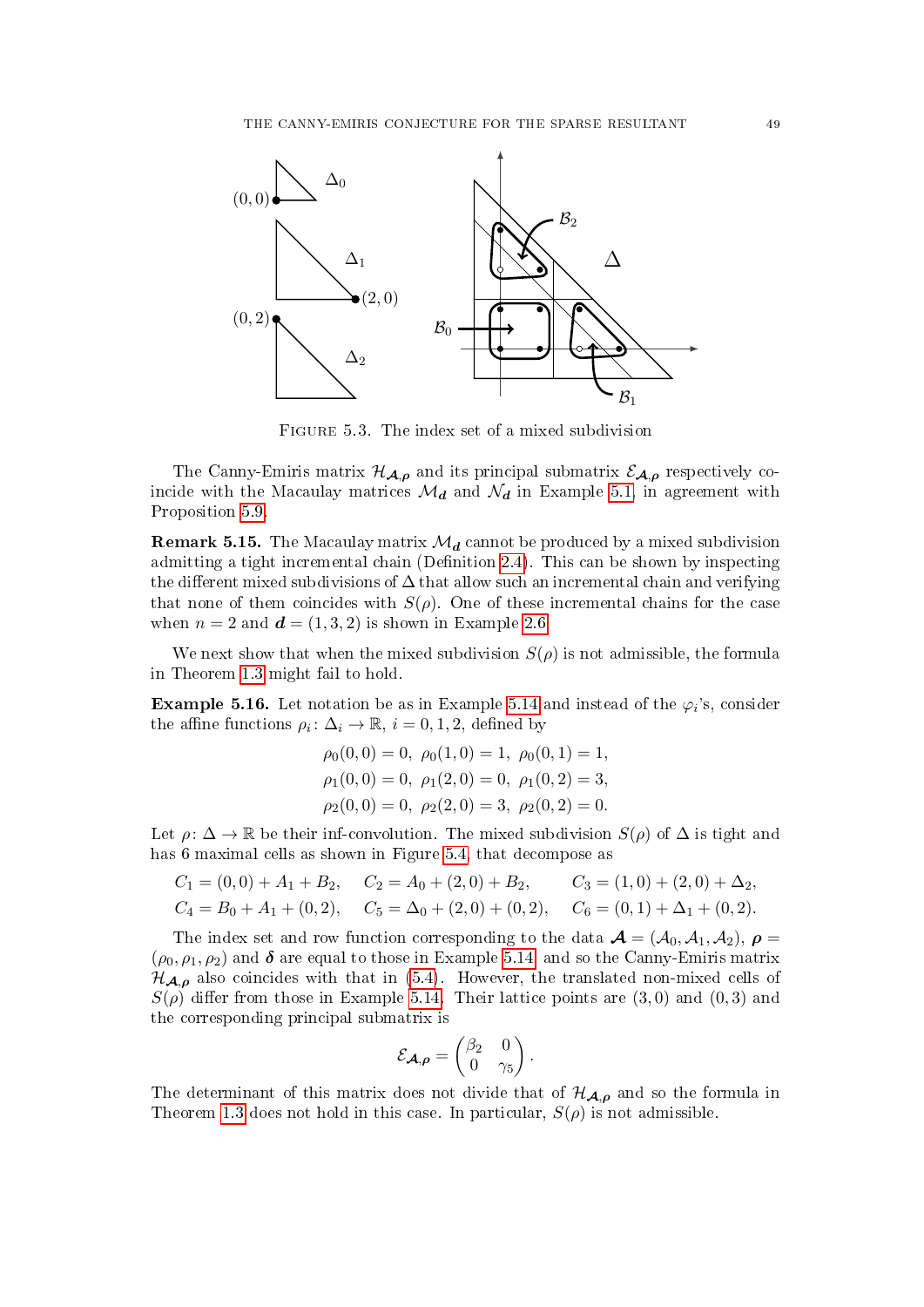

Figure 5.4. A non-admissible mixed subdivision

Indeed, this latter observation can be verified directly: let

<span id="page-49-10"></span>
$$
S(\theta_0) \preceq S(\theta_1) \preceq S(\theta_2)
$$

be an incremental chain of mixed subdivisions of  $\Delta$  with  $S(\theta_2) \preceq S(\rho)$  and for each  $k = 0, 1, 2$  let  $\theta_{k,i} : \Delta_i \to \mathbb{R}, i = 0, 1, 2$ , be the corresponding family of convex piecewise affine functions.

If  $\theta_{1,0}$ :  $\Delta_0 \to \mathbb{R}$  is not constant, then  $S(\theta_1)$  has a cell that is a translate of the triangle  $\Delta_1 + \Delta_2 = \{(x_1, x_2) \in (\mathbb{R}_{\geq 0})^2 \mid x_1 + x_2 \leq 4\}$  which is not compatible with the assumption that  $S(\rho)$  is a refinement of  $S(\theta_1)$ , as it can be verified on Figure [5.3.](#page-48-1) We deduce that  $\theta_{1,0}$ :  $\Delta_0 \to \mathbb{R}$  is constant, but in this case  $S(\theta_1)$  is the trivial mixed subdivision of  $\Delta$  and this incremental chain does not verify the conditions in Definition [4.22](#page-34-0) for  $k = 1$ , and so it is not admissible.

## <span id="page-49-0"></span>**REFERENCES**

- <span id="page-49-7"></span>[BFMT18] M. R. Bender, J.-C. Faugère, A. Mantzaflaris, and E. Tsigaridas, Bilinear systems with two supports: Koszul resultant matrices, eigenvalues, and eigenvectors. IS-SAC'18-Proceedings of the 2018 ACM International Symposium on Symbolic and Algebraic Computation, 63-70, ACM, New York, 2018.
- <span id="page-49-9"></span>[Ber75] D.N. Bernštein, The number of roots of a system of equations (in Russian), Funk. Anal. Priloz. 9 (1975) 1-4; English translation in Functional Anal. Appl. 9 (1975) 183-185.
- <span id="page-49-8"></span>[BMT20] L. Busé, A. Mantzaflaris, and E. Tsigaridas, Matrix formulæ for resultants and discriminants of bivariate tensor-product polynomials, J. Symbolic Comput. 98 (2020), 65-83.
- <span id="page-49-5"></span>[CE93] J. F. Canny and I. Z. Emiris, An efficient algorithm for the sparse mixed resultant, Applied algebra, algebraic algorithms and error-correcting codes (San Juan, PR, 1993), Lecture Notes in Comput. Sci., vol. 673, Springer, 1993, pp. 89-104.
- <span id="page-49-3"></span><span id="page-49-1"></span>[CE00] , A subdivision-based algorithm for the sparse resultant, J. ACM 47 (2000), 417-451. [CLO05] D. A. Cox, J. B. Little, and D. O'Shea, Using algebraic geometry, second ed., Grad. Texts

in Math., vol. 185, Springer-Verlag, 2005.

- <span id="page-49-2"></span>[D'A02] C. D'Andrea, Macaulay style formulas for sparse resultants, Trans. Amer. Math. Soc. 354  $(2002), 2595 - 2629.$
- <span id="page-49-6"></span>[DE03] A. Dickenstein and I. Z. Emiris, Multihomogeneous resultant formulae by means of complexes, J. Symbolic Comput.  $36$  (2003), 317-342.
- <span id="page-49-4"></span>[DE05] (eds.), Solving polynomial equations. Foundations, algorithms, and applications, Algorithms Comput. Math., vol. 14, Springer-Verlag, 2005.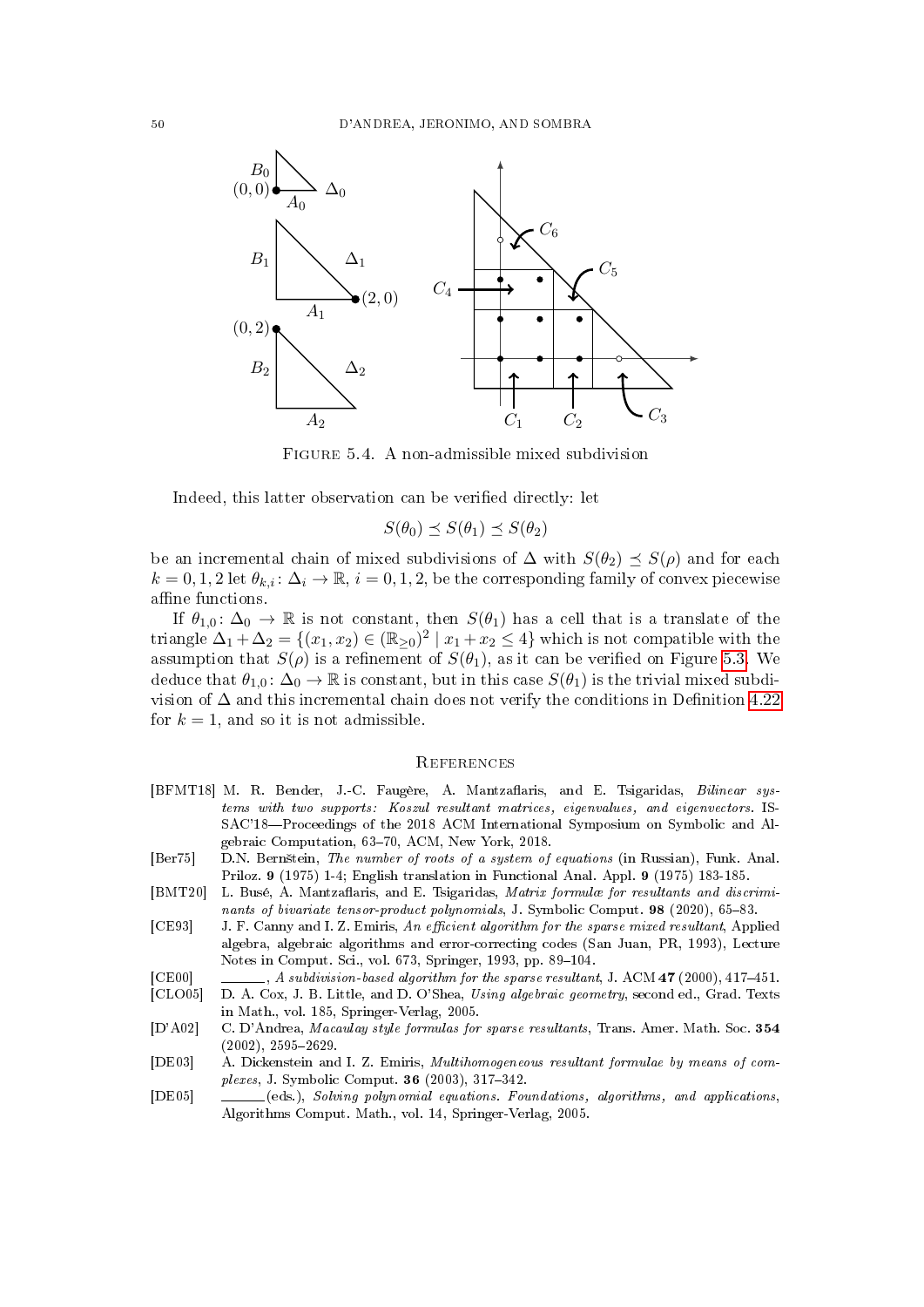- <span id="page-50-4"></span>[DS15] C. D'Andrea and M. Sombra, A Poisson formula for the sparse resultant, Proc. Lond. Math. Soc. (3) 110 (2015), 932-964.
- <span id="page-50-7"></span>[EK11] I. Z. Emiris and Ch. Konaxis, Single-lifting Macaulay-type formulae of generalized unmixed sparse resultants, J. Symbolic Comput.  $46$  (2011), 919-942.
- <span id="page-50-13"></span>[EMT21] I. Z. Emiris, A. Mantzaflaris, and E. Tsigaridas, Multilinear polynomial systems: Root isolation and bit complexity. J. Symbolic Comput.  $105$  (2021), 145-164.
- <span id="page-50-5"></span>[EM99] I. Z. Emiris and B. Mourrain, Matrices in elimination theory, J. Symbolic Comput. 28  $(1999)$ ,  $3-44$ .
- <span id="page-50-23"></span>[ER94] I. Z. Emiris and A. Rege, Monomial bases and polynomial system solving, Proc. ISSAC'94, ACM, 1994, pp. 114-122.
- <span id="page-50-19"></span>[Est08] A. Esterov, On the existence of mixed fiber bodies, Mosc. Math. J. 8 (2008), 433-442, 615.
- <span id="page-50-3"></span>[Est10] , Newton polyhedra of discriminants of projections, Discrete Comput. Geom. 44  $(2010), 96-148.$
- <span id="page-50-18"></span>[Ewa96] G. Ewald, Combinatorial convexity and algebraic geometry, Grad. Texts in Math., vol. 168, Springer-Verlag, 1996.
- <span id="page-50-1"></span>[GKZ94] I. M. Gelfand, M. M. Kapranov, and A. V. Zelevinsky, Discriminants, resultants, and multidimensional determinants, Math. Theory Appl., Birkhäuser, 1994.
- <span id="page-50-12"></span>[Gro20] F. Groh, Subdivisions for Macaulay formulas of sparse systems, ISSAC'20: Proceedings of the 2020 ACM International Symposium on Symbolic and Algebraic Computation, 218- 225, ACM, New York, 2020.
- <span id="page-50-16"></span>[HS95] B. Huber and B. Sturmfels, A polyhedral method for solving sparse polynomial systems, Math. Comp.  $64$  (1995), 1541-1555.
- <span id="page-50-17"></span>[JMSW09] G. Jeronimo, G. Matera, P. Solernó, and A. Waissbein, Deformation techniques for sparse systems, Found. Comput. Math.  $9$  (2009), 1-50.
- <span id="page-50-24"></span>[Jou83] J.-P. Jouanolou, Théorèmes de Bertini et applications, Progress in Math., vol. 42, Birkhäuser, 1983.
- <span id="page-50-25"></span>[Jou97] J.-P. Jouanolou, Formes d'inertie et résultant: un formulaire, Adv. Math. 126 (1997), 119250.
- <span id="page-50-6"></span>[JS18] G. Jeronimo and J. Sabia, Sparse resultants and straight-line programs, J. Symbolic Comput. 87 (2018), 14-27.
- <span id="page-50-10"></span>[Khe03] A. Khetan, The resultant of an unmixed bivariate system, J. Symbolic Comput. 36 (2003), 425442.
- <span id="page-50-11"></span>[Khe05] , Exact matrix formula for the unmixed resultant in three variables, J. Pure Appl. Algebra 198 (2005), 237-256.
- <span id="page-50-0"></span>[Mac1902] F. S. Macaulay, Some formulae in elimination, Proc. Lond. Math. Soc. 35 (1902), 3-27.
- <span id="page-50-21"></span>[Mac1916]  $\ldots$ , The algebraic theory of modular systems, Cambridge Univ. Press, 1916.
- <span id="page-50-15"></span>[Min03] M. Minimair, Sparse resultant under vanishing coefficients, J. Algebraic Combin. 18  $(2003), 53-73.$
- <span id="page-50-22"></span>[PS96] P. Pedersen and B. Sturmfels, *Mixed monomial bases*, Algorithms in algebraic geometry and applications (Santander, 1994), Progr. Math., vol. 143, Birkhäuser, 1996, pp. 307-316.
- <span id="page-50-14"></span>[PS08a] P. Philippon and M. Sombra, Hauteur normalisée des variétés toriques projectives, J. Inst. Math. Jussieu 7 (2008), 327-373.
- <span id="page-50-20"></span>[PS08b] , A refinement of the Bernstein-Kušnirenko estimate, Adv. Math. 218 (2008), 1370– 1418.
- <span id="page-50-2"></span>[Stu94] B. Sturmfels, On the Newton polytope of the resultant, J. Algebraic Combin. 3 (1994),  $207 - 236.$
- <span id="page-50-8"></span>[SZ94] B. Sturmfels and A. V. Zelevinsky, Multigraded resultants of Sylvester type, J. Algebra 163  $(1994), 115-127.$
- <span id="page-50-9"></span>[WZ94] J. Weyman and A. V. Zelevinsky, Determinantal formulas for multigraded resultants, J. Algebraic Geom. 3 (1994), 569-597.